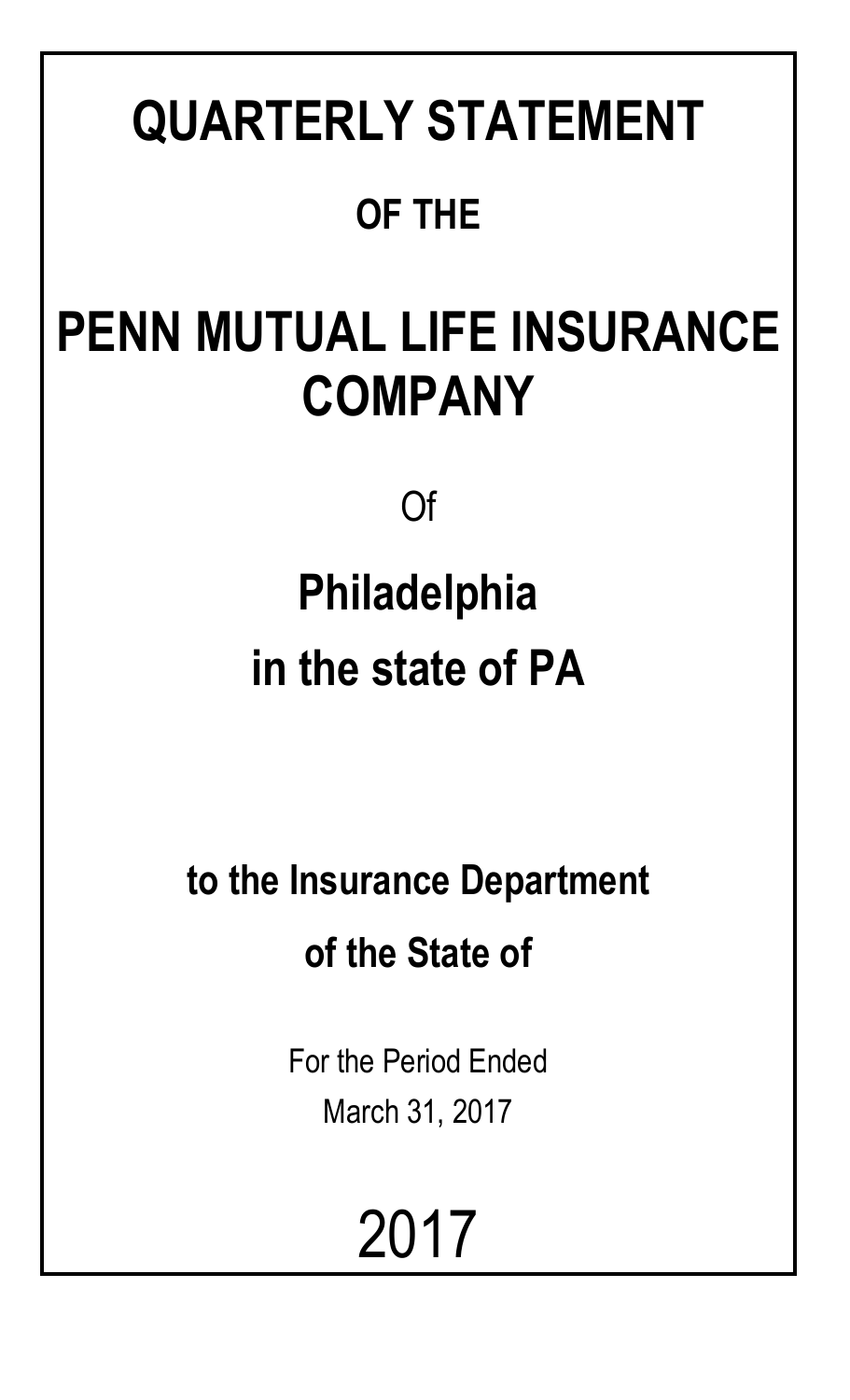## I IEBRO DAN DAN DAN DAN DAN DIRI DAN DAN DAN DAN DAN DAN DAN DAN BERDAMA DA **QUARTERLY STATEMENT**

As of March 31, 2017 of the Condition and Affairs of the

PENN MUTUAL LIFE INSURANCE COMPANY

NAIC Group Code.....850, 850 NAIC Company Code..... 67644 Employer's ID Number..... 23-0952300 (Current Period) (Prior Period) Organized under the Laws of PA State of Domicile or Port of Entry PA Country of Domicile US Incorporated/Organized..... February 24, 1847 Commenced Business..... May 25, 1847 The Penn Mutual Life Insurance Company..... Philadelphia ..... PA ..... US ..... 19172 **Statutory Home Office** (Street and Number) (City or Town, State, Country and Zip Code) Main Administrative Office 600 Dresher Road..... Horsham ..... PA ..... US ..... 19044 215-956-8000 (Street and Number) (City or Town, State, Country and Zip Code) (Area Code) (Telephone Number) The Penn Mutual Life Insurance Company..... Philadelphia ..... PA ..... US ..... 19172 **Mail Address** (Street and Number or P.O. Box) (City or Town, State, Country and Zip Code) Primary Location of Books and Records 600 Dresher Road..... Horsham ..... PA ..... US ..... 19044 215-956-8000 (Street and Number) (City or Town, State, Country and Zip Code) (Area Code) (Telephone Number) Internet Web Site Address www.pennmutual.com **Statutory Statement Contact** Bethanne Doyle Adamsky 215-956-8120 (Name) (Area Code) (Telephone Number) (Extension) adamsky.bethanne@pennmutual.com 215-956-8145 (E-Mail Address) (Fax Number) **OFFICERS Name** Title **Name** Title 1. Eileen Claire McDonnell Chairman & Chief Executive Officer 2. Susan Twine Deakins Executive VP, Chief Financial Officer and Treasurer 3. Franklin Luther Best Jr. VP, General Counsel, Insurance 4. David Michael O'Malley President & Chief Operating Officer Operations, and Corporate

Thomas Henry Harris Nina Marie Mulrooney Raymond Gerard Caucci

Jeffrey Fleischman

Executive VP, Distribution Senior VP, General Auditor Senior VP, Product Management, Underwriting and Advanced Markets Senior VP, Chief Marketing & Digital Officer

**OTHER** Kevin Terance Reynolds Jay T Lewellen Gregory Joseph Driscoll

Alida M Moose

Senior VP & Chief Legal Officer VP & Chief Actuary Senior VP, Service Operations & Chief Information Officer Senior VP, Chief Human Resources Officer

Joan Pauline Carter Anthony M Santomero Helen Pomerantz Pudlin

Robert Eugene Chappell **Edmond Felix Notebaert** Susan Doenges Waring

Secretary

**DIRECTORS OR TRUSTEES** William Roland Cook Robert Henry Rock

James Stephen Hunt

Charisse Ranielle Lillie Eileen Claire McDonnell David Michael O'Malley

State of....... Pennsylvania County of.....

Montgomery

The officers of this reporting entity being duly swom, each depose and say that they are the described officers of said reporting entity, and that on the reporting period stated above, all of the herein described assets were the absolute property of the said reporting entity, free and clear from any liens or claims thereon, except as herein stated, and that this statement, together with related exhibits, schedules and explanations therein contained, annexed or referred to, is a full and true statement of all the assets and liabilities and of the condition and affairs of the said reporting entity as of the reporting period stated above, and of its income and deductions therefrom for the period ended, and have been completed in accordance with the NAIC Annual Statement Instructions and Accounting Practices and Procedures manual except to the extent that: (1) state law may differ; or, (2) that state rules or regulations require differences in reporting not related to accounting practices and procedures, according to the best of their information, knowledge and belief, respectively. Furthermore, the scope of this attestation by the described officers also includes the related corresponding electronic filing with the NAIC, when required, that is an exact copy (except for formatting differences due to electronic filing) of the enclosed statement. The electronic filing may be requested by various regulators in lieu of or in addition to the enclosed statement.

| (Signature)<br>Eileen Claire McDonnell<br>1. (Printed Name)<br>Chairman & Chief Executive Officer<br>(Title)                                                                                                                                                                                 | (Signature)<br><b>Susan Twine Deakins</b><br>2. (Printed Name)<br>Executive VP, Chief Financial Officer and Treasurer<br>(Title) | (Signature)<br>Franklin Luther Best Jr.<br>3. (Printed Name)<br>VP, General Counsel, Insurance Operations, and<br><b>Corporate Secretary</b><br>(Title) |
|----------------------------------------------------------------------------------------------------------------------------------------------------------------------------------------------------------------------------------------------------------------------------------------------|----------------------------------------------------------------------------------------------------------------------------------|---------------------------------------------------------------------------------------------------------------------------------------------------------|
| Subscribed and swom to before me/<br><b>This</b><br>day of<br>∩TH_∩8–5680<br><b>COMMONY</b><br><b>ASVAL</b><br>Notarial Seal<br>Marlanne C. Bechtel, Notary Public<br>Horsham Twp., Montgomery County<br>My Commission Expires Dec. 26, 2017<br>MEMOUR, PENNSYLVANIA ASSOCIATION OF NOTARIES | a. Is this an original filing?<br>b. If no:<br>1. State the amendment number<br>2. Date filed<br>3. Number of pages attached     | Yes $[X]$<br>No f                                                                                                                                       |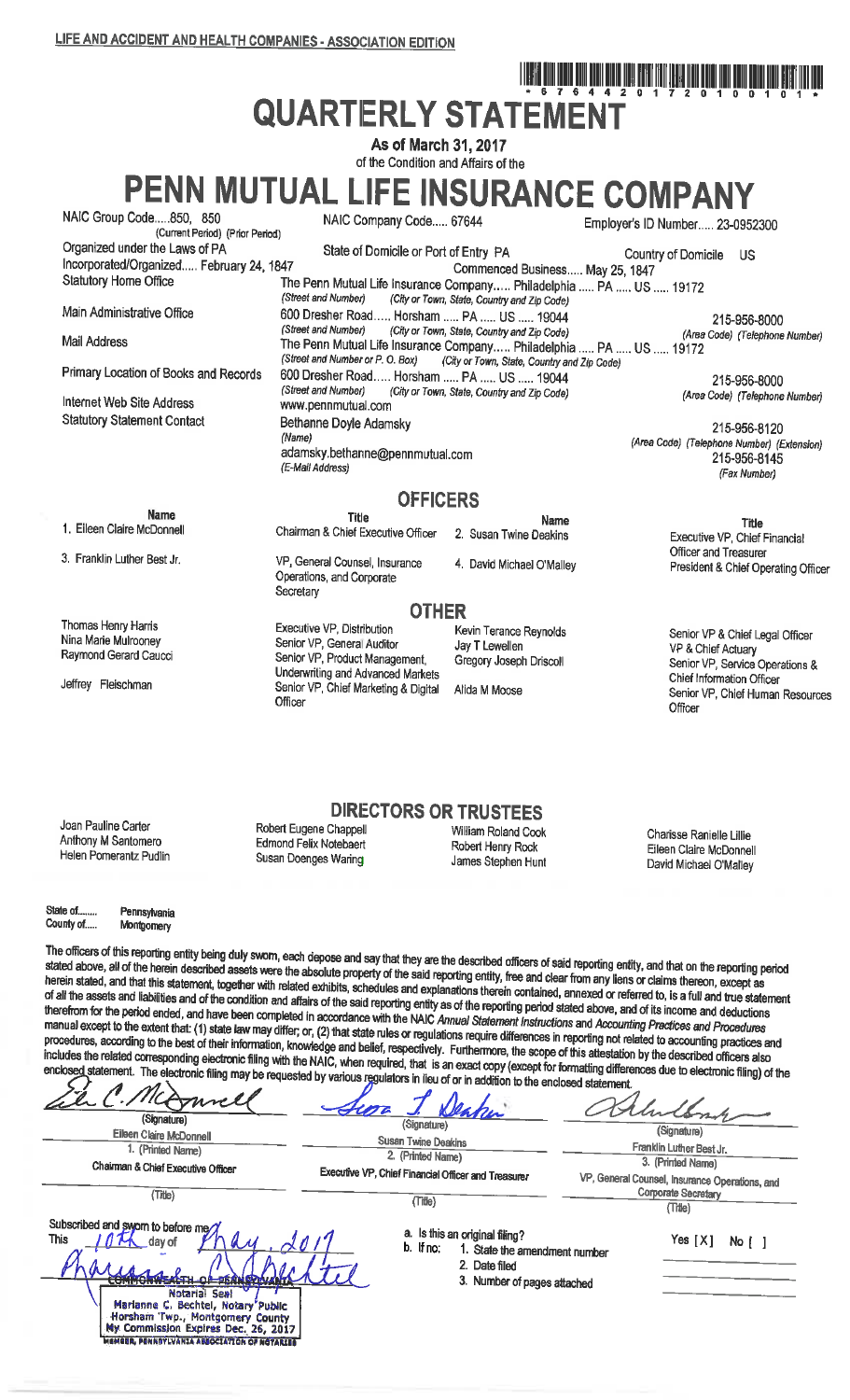|             |                                                                               |                             | <b>Current Statement Date</b>               |                     | 4                      |
|-------------|-------------------------------------------------------------------------------|-----------------------------|---------------------------------------------|---------------------|------------------------|
|             |                                                                               | 1                           | 2                                           | 3                   |                        |
|             |                                                                               |                             |                                             | <b>Net Admitted</b> | December 31            |
|             |                                                                               |                             | Nonadmitted                                 | Assets              | Prior Year Net         |
|             |                                                                               | Assets                      | Assets                                      | $(Cols. 1 - 2)$     | <b>Admitted Assets</b> |
| $1_{\cdot}$ |                                                                               | $$ 9,367,304,148            |                                             |                     | 3,629,523,344          |
| 2.          | Stocks:                                                                       |                             |                                             |                     |                        |
|             |                                                                               |                             |                                             |                     |                        |
|             | 2.1                                                                           | 110,007,569                 |                                             |                     |                        |
|             | $2.2^{\circ}$                                                                 | 569,798,746                 |                                             |                     |                        |
| 3.          | Mortgage loans on real estate:                                                |                             |                                             |                     |                        |
|             |                                                                               |                             |                                             |                     |                        |
|             | 3.1                                                                           |                             |                                             |                     |                        |
|             | 3.2                                                                           |                             |                                             |                     |                        |
| 4.          | Real estate:                                                                  |                             |                                             |                     |                        |
|             |                                                                               |                             |                                             |                     |                        |
|             | Properties occupied by the company (less \$0<br>4.1                           |                             |                                             |                     |                        |
|             |                                                                               |                             |                                             |                     |                        |
|             | Properties held for the production of income (less \$0<br>4.2                 |                             |                                             |                     |                        |
|             |                                                                               |                             |                                             |                     |                        |
|             | 4.3                                                                           |                             |                                             |                     |                        |
|             |                                                                               |                             |                                             |                     |                        |
| 5.          | Cash (\$54,046,514), cash equivalents (\$0)                                   |                             |                                             |                     |                        |
|             |                                                                               |                             |                                             |                     |                        |
| 6.          |                                                                               |                             |                                             |                     | 318,807,789            |
| 7.          |                                                                               |                             |                                             |                     | $\ldots$ 69,965,873    |
|             |                                                                               |                             |                                             |                     |                        |
| 8.          |                                                                               |                             |                                             |                     | 986,751,479            |
| 9.          |                                                                               |                             |                                             |                     | 1.1.1.1.1.4.021.530    |
| 10.         |                                                                               |                             |                                             |                     |                        |
|             |                                                                               |                             |                                             |                     |                        |
| 11.         |                                                                               |                             |                                             |                     |                        |
| 12.         |                                                                               |                             |                                             |                     |                        |
|             |                                                                               |                             |                                             |                     |                        |
| 13.         |                                                                               |                             |                                             |                     |                        |
| 14.         |                                                                               |                             |                                             |                     | 114,116,420            |
| 15.         | Premiums and considerations:                                                  |                             |                                             |                     |                        |
|             |                                                                               |                             |                                             |                     |                        |
|             |                                                                               |                             |                                             |                     |                        |
|             | 15.2 Deferred premiums, agents' balances and installments booked but deferred |                             |                                             |                     |                        |
|             |                                                                               |                             |                                             |                     |                        |
|             | 15.3 Accrued retrospective premiums (\$0) and contracts subject to            |                             |                                             |                     |                        |
|             |                                                                               |                             |                                             | . . 0<br>           |                        |
| 16.         | Reinsurance:                                                                  |                             |                                             |                     |                        |
|             |                                                                               |                             |                                             |                     |                        |
|             |                                                                               |                             |                                             |                     |                        |
|             |                                                                               |                             |                                             |                     |                        |
|             | 16.3                                                                          |                             |                                             |                     | 17,372,716             |
|             |                                                                               |                             |                                             |                     |                        |
| 17.         |                                                                               |                             |                                             |                     |                        |
| 18.1        |                                                                               |                             |                                             |                     | 1.606.193              |
|             |                                                                               |                             |                                             |                     | 224,409,318            |
|             |                                                                               |                             |                                             |                     |                        |
| 19.         |                                                                               |                             |                                             |                     | 1,119,582              |
| 20.         |                                                                               |                             |                                             |                     |                        |
| 21.         |                                                                               |                             |                                             |                     |                        |
|             |                                                                               |                             |                                             |                     |                        |
| 22.         |                                                                               |                             |                                             |                     |                        |
| 23.         |                                                                               |                             |                                             |                     |                        |
| 24.         |                                                                               |                             |                                             |                     |                        |
|             |                                                                               |                             |                                             |                     |                        |
| 25.         |                                                                               |                             |                                             |                     |                        |
| 26.         | Total assets excluding Separate Accounts, Segregated Accounts and Protected   |                             |                                             |                     |                        |
|             |                                                                               |                             |                                             |                     | 11,803,189,342         |
|             |                                                                               |                             |                                             |                     |                        |
|             |                                                                               |                             |                                             |                     |                        |
| 28.         |                                                                               |                             |                                             |                     | 105,796,954            |
|             |                                                                               | <b>DETAILS OF WRITE-INS</b> |                                             |                     |                        |
|             |                                                                               |                             |                                             |                     |                        |
|             |                                                                               |                             |                                             |                     |                        |
|             |                                                                               |                             |                                             |                     |                        |
|             |                                                                               |                             |                                             |                     |                        |
|             |                                                                               |                             |                                             |                     |                        |
|             |                                                                               |                             |                                             |                     |                        |
|             |                                                                               |                             |                                             |                     |                        |
|             |                                                                               |                             |                                             |                     | 213,410,375            |
|             |                                                                               |                             |                                             |                     |                        |
|             |                                                                               |                             |                                             |                     |                        |
|             |                                                                               | 5,011,459                   |                                             |                     | 17,059,027             |
|             |                                                                               | 133,626,159                 | 12,258,440   121,367,719                    |                     | 166, 122, 053          |
|             |                                                                               |                             |                                             |                     |                        |
|             | 2599. Totals (Lines 2501 thru 2503 plus 2598) (Line 25 above)                 | .383,490,516                | $\ldots$ 42,491,572 340,998,944 396,591,455 |                     |                        |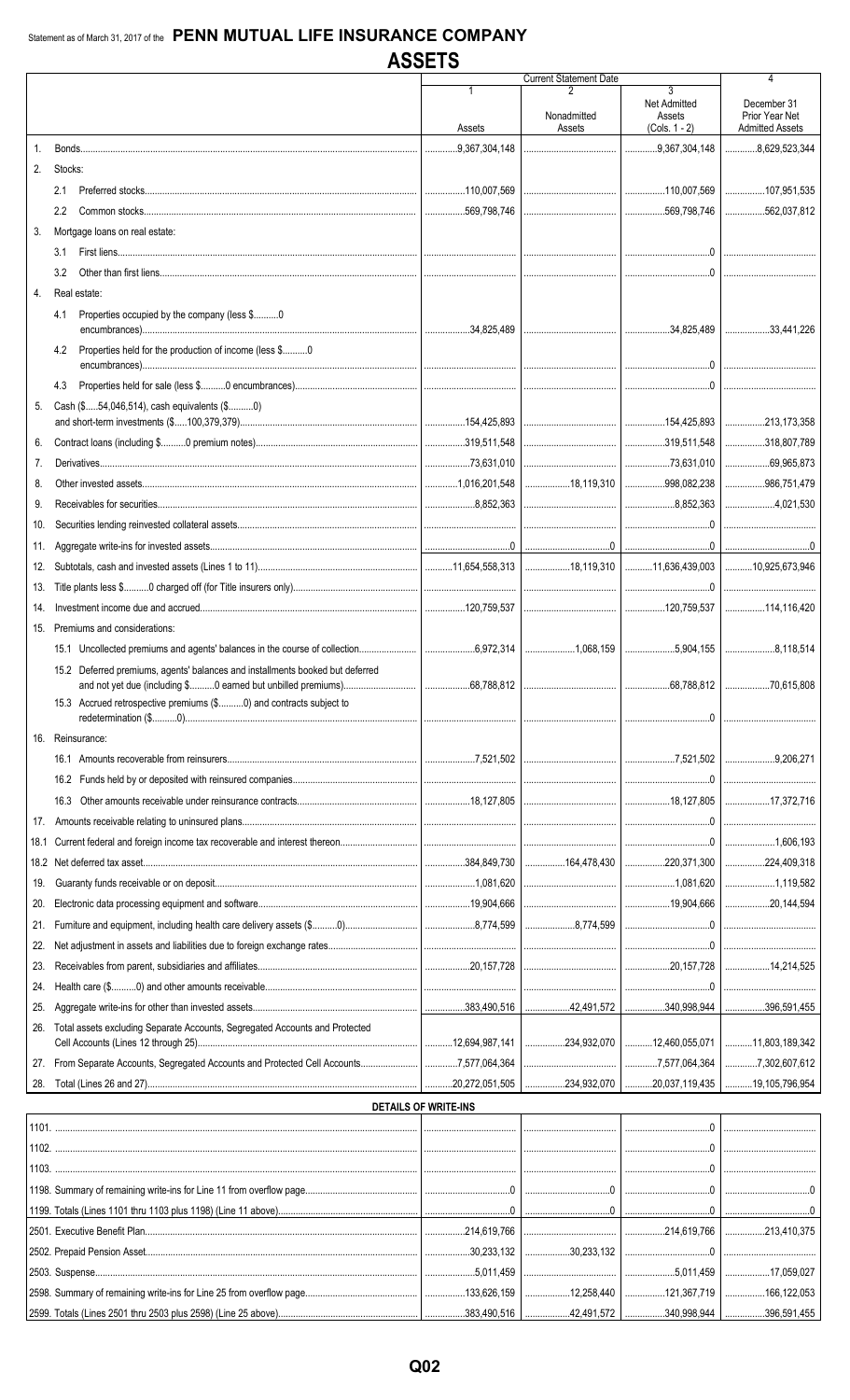## Statement as of March 31, 2017 of the PENN MUTUAL LIFE INSURANCE COMPANY **LIABILITIES, SURPLUS AND OTHER FUNDS**

|                |                                                                                                                              | -1<br>Current<br><b>Statement Date</b> | 2<br>December 31<br>Prior Year |
|----------------|------------------------------------------------------------------------------------------------------------------------------|----------------------------------------|--------------------------------|
| 1 <sub>1</sub> | Aggregate reserve for life contracts \$7,736,653,852 less \$0                                                                |                                        |                                |
| 2.             |                                                                                                                              |                                        |                                |
| 3.             |                                                                                                                              |                                        | 796,695,755                    |
| 4.             | Contract claims:                                                                                                             |                                        |                                |
|                | 4.1<br>4.2                                                                                                                   | 48,740,311                             | 208,387                        |
| 5.             |                                                                                                                              |                                        | 304,007                        |
| 6.             | Provision for policyholders' dividends and coupons payable in following calendar year - estimated amounts:                   |                                        |                                |
|                | 6.1                                                                                                                          |                                        |                                |
|                | 6.2                                                                                                                          |                                        |                                |
| 7.             | 6.3                                                                                                                          |                                        |                                |
| 8.             | Premiums and annuity considerations for life and accident and health contracts received in advance                           |                                        |                                |
|                |                                                                                                                              |                                        |                                |
| 9.             | Contract liabilities not included elsewhere:                                                                                 |                                        |                                |
|                | 9.1<br>Provision for experience rating refunds, including the liability of \$ 0 accident and health experience rating<br>9.2 |                                        |                                |
|                |                                                                                                                              |                                        |                                |
|                | 9.3                                                                                                                          |                                        |                                |
|                | 9.4                                                                                                                          |                                        |                                |
| 10.            | Commissions to agents due or accrued - life and annuity contracts \$0, accident and health \$0                               |                                        |                                |
| 11.            |                                                                                                                              |                                        |                                |
| 12.            |                                                                                                                              |                                        |                                |
| 13.            | Transfers to Separate Accounts due or accrued (net) (including \$152,625,132 accrued for expense                             |                                        |                                |
|                |                                                                                                                              |                                        |                                |
| 14.<br>15.1    |                                                                                                                              |                                        |                                |
| 15.2           |                                                                                                                              |                                        |                                |
| 16.            |                                                                                                                              |                                        |                                |
| 17.            |                                                                                                                              |                                        |                                |
| 18.<br>19.     |                                                                                                                              |                                        |                                |
| 20.            |                                                                                                                              |                                        |                                |
| 21.            |                                                                                                                              |                                        |                                |
| 22.            |                                                                                                                              |                                        |                                |
| 23.            | Miscellaneous liabilities:                                                                                                   |                                        |                                |
| 24.            |                                                                                                                              |                                        |                                |
|                |                                                                                                                              |                                        |                                |
|                |                                                                                                                              |                                        |                                |
|                |                                                                                                                              |                                        |                                |
|                |                                                                                                                              |                                        |                                |
|                |                                                                                                                              |                                        |                                |
|                |                                                                                                                              |                                        | 216.017.394                    |
|                |                                                                                                                              | 30,048,906 5,218,422                   |                                |
|                |                                                                                                                              |                                        |                                |
| 25.            |                                                                                                                              |                                        |                                |
| 26.            |                                                                                                                              |                                        |                                |
| 27.            |                                                                                                                              | 7,577,064,364                          |                                |
| 28.<br>29.     |                                                                                                                              |                                        |                                |
| 30.            |                                                                                                                              |                                        |                                |
| 31.            |                                                                                                                              |                                        |                                |
| 32.            |                                                                                                                              | 389,656,668 389,606,232                |                                |
| 33.<br>34.     |                                                                                                                              |                                        |                                |
| 35.            |                                                                                                                              | 1,319,761,292   1,351,009,798          |                                |
| 36.            | Less treasury stock, at cost:                                                                                                |                                        |                                |
|                |                                                                                                                              |                                        |                                |
| 37.            |                                                                                                                              |                                        |                                |
| 38.            |                                                                                                                              | 1,709,417,960   1,740,616,030          |                                |
| 39.            |                                                                                                                              |                                        |                                |
|                | <b>DETAILS OF WRITE-INS</b>                                                                                                  |                                        |                                |
|                |                                                                                                                              |                                        | 205,743                        |
|                |                                                                                                                              |                                        | 20,362,324                     |
|                |                                                                                                                              |                                        | 2,784,425                      |
|                |                                                                                                                              |                                        |                                |
|                |                                                                                                                              |                                        |                                |
| 3103.          |                                                                                                                              |                                        |                                |
|                |                                                                                                                              |                                        |                                |
|                |                                                                                                                              |                                        |                                |
|                |                                                                                                                              |                                        |                                |
|                |                                                                                                                              |                                        |                                |
| 3403.          |                                                                                                                              |                                        |                                |
|                |                                                                                                                              |                                        |                                |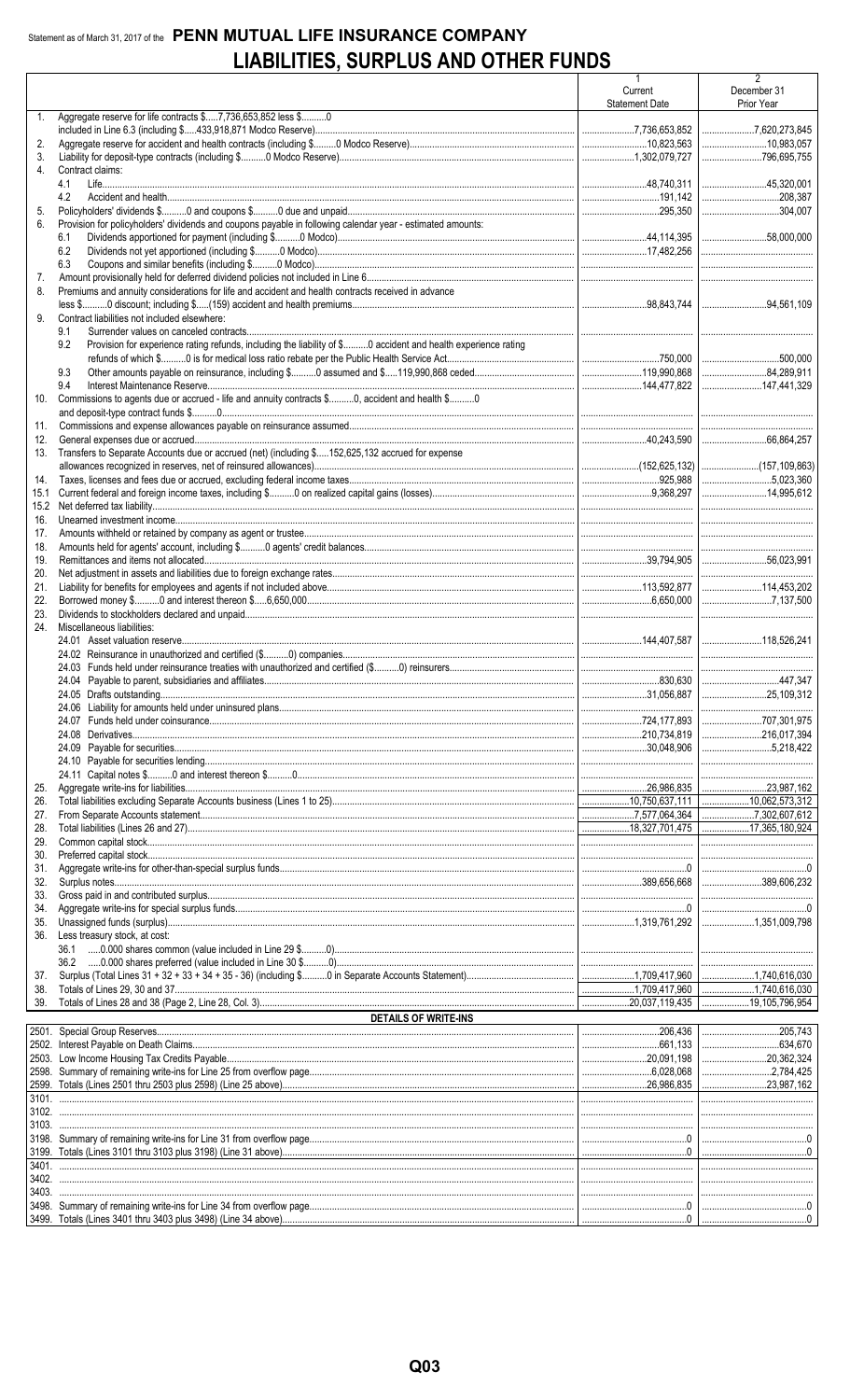## **SUMMARY OF OPERATIONS**

|          |                                                                                                                       | Current<br>Year to Date        | Z<br>Prior<br>Year to Date | Prior Year Ended<br>December 31     |
|----------|-----------------------------------------------------------------------------------------------------------------------|--------------------------------|----------------------------|-------------------------------------|
| 1.       |                                                                                                                       |                                | 317,164,128                | 1,260,808,606                       |
| 2.       |                                                                                                                       | 1,498,264                      |                            | 3,199,741                           |
| 3.       |                                                                                                                       |                                |                            | 524,557,268                         |
| 4.<br>5. |                                                                                                                       |                                |                            |                                     |
| 6.       |                                                                                                                       |                                |                            | 165,778,534                         |
| 7.       |                                                                                                                       |                                | 0.29,346,251<br>.          | 178,710,974                         |
|          | 8. Miscellaneous Income:                                                                                              |                                |                            |                                     |
|          | 8.1 Income from fees associated with investment management, administration and contract guarantees                    |                                |                            | 194,231,920                         |
|          |                                                                                                                       |                                |                            |                                     |
|          |                                                                                                                       |                                |                            |                                     |
|          |                                                                                                                       |                                |                            |                                     |
|          |                                                                                                                       |                                |                            |                                     |
|          |                                                                                                                       |                                |                            |                                     |
|          |                                                                                                                       |                                |                            | 4,661,892                           |
|          |                                                                                                                       |                                |                            |                                     |
|          |                                                                                                                       |                                |                            | 151,876,642<br>                     |
|          |                                                                                                                       |                                |                            |                                     |
|          |                                                                                                                       |                                |                            |                                     |
|          |                                                                                                                       |                                |                            | 653,175,277                         |
|          |                                                                                                                       |                                |                            | 1,922,612,178<br>148,543,857        |
|          |                                                                                                                       |                                |                            |                                     |
|          |                                                                                                                       |                                |                            |                                     |
|          |                                                                                                                       |                                |                            | $\vert$ 39.572.824                  |
|          |                                                                                                                       |                                |                            | 4,789,264                           |
|          |                                                                                                                       |                                |                            | $$ 83,062,739                       |
|          |                                                                                                                       |                                |                            | 1.111122235.059.238                 |
|          | 29. Net gain from operations before dividends to policyholders and federal income taxes (Line 9 minus Line 28)        | $\ldots$ 23,668,208 29,002,073 |                            | 102,394,642                         |
|          | 31. Net gain from operations after dividends to policyholders and before federal income taxes (Line 29 minus Line 30) |                                |                            | 60,636,736<br>.41,757,906           |
|          |                                                                                                                       |                                |                            | .                                   |
|          | 33. Net gain from operations after dividends to policyholders and federal income taxes and before realized            |                                |                            |                                     |
|          |                                                                                                                       |                                |                            | 73,418,633                          |
|          | 34. Net realized capital gains (losses) (excluding gains (losses) transferred to the IMR) less capital gains          |                                |                            |                                     |
|          |                                                                                                                       |                                |                            | 25,942,690<br>.<br>.99.361.323<br>. |
|          | <b>CAPITAL AND SURPLUS ACCOUNT</b>                                                                                    |                                |                            |                                     |
|          |                                                                                                                       |                                |                            |                                     |
|          |                                                                                                                       |                                |                            |                                     |
|          |                                                                                                                       |                                |                            |                                     |
|          |                                                                                                                       |                                |                            |                                     |
|          |                                                                                                                       |                                |                            |                                     |
|          |                                                                                                                       |                                |                            |                                     |
|          |                                                                                                                       |                                |                            |                                     |
|          |                                                                                                                       |                                |                            |                                     |
|          |                                                                                                                       |                                |                            |                                     |
|          |                                                                                                                       |                                |                            |                                     |
|          |                                                                                                                       |                                |                            |                                     |
|          | 50. Capital changes:                                                                                                  |                                |                            |                                     |
|          |                                                                                                                       |                                |                            |                                     |
|          |                                                                                                                       |                                |                            |                                     |
|          |                                                                                                                       |                                |                            |                                     |
|          | 51. Surplus adjustment:                                                                                               |                                |                            |                                     |
|          |                                                                                                                       |                                |                            |                                     |
|          |                                                                                                                       |                                |                            |                                     |
|          |                                                                                                                       |                                |                            |                                     |
|          |                                                                                                                       |                                |                            |                                     |
|          |                                                                                                                       |                                |                            |                                     |
|          |                                                                                                                       |                                |                            |                                     |
|          | <b>DETAILS OF WRITE-INS</b>                                                                                           |                                |                            |                                     |
|          | 08.301.                                                                                                               |                                |                            |                                     |
|          | 08.302.                                                                                                               |                                |                            |                                     |
|          | 08.303.<br>08.398.                                                                                                    |                                |                            |                                     |
|          | 08.399.                                                                                                               |                                |                            |                                     |
|          | 2701.                                                                                                                 |                                |                            | 46,004,002                          |
|          | 2702.                                                                                                                 |                                |                            |                                     |
|          | 2703.<br>2798.                                                                                                        |                                |                            | 37.062.095                          |
|          | 2799.                                                                                                                 |                                |                            |                                     |
|          | 5301.                                                                                                                 |                                |                            |                                     |
|          | 5302.                                                                                                                 |                                |                            |                                     |
|          | 5303.                                                                                                                 |                                |                            |                                     |
|          | 5398.<br>5399.                                                                                                        |                                |                            |                                     |
|          |                                                                                                                       |                                |                            |                                     |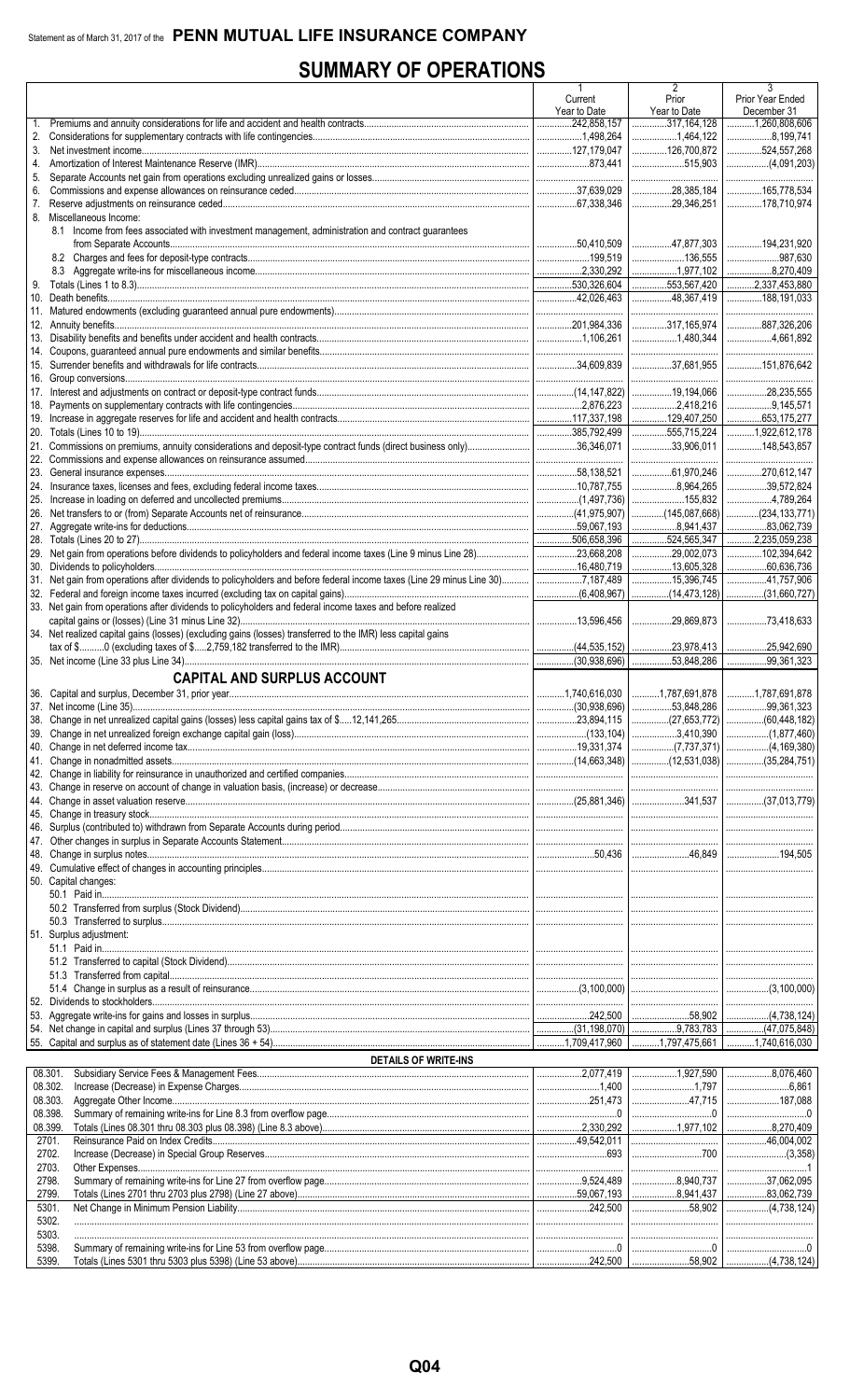|                    |                                                                                    | $\mathbf{1}$                   | $\overline{2}$                       | $\overline{3}$                            |
|--------------------|------------------------------------------------------------------------------------|--------------------------------|--------------------------------------|-------------------------------------------|
|                    |                                                                                    | <b>Current Year</b><br>to Date | Prior Year<br>To Date                | Prior Year Ended<br>December 31           |
|                    | <b>CASH FROM OPERATIONS</b>                                                        |                                |                                      |                                           |
| 1.                 |                                                                                    |                                | 362,004,534                          | 1,486,588,591                             |
| 2.                 |                                                                                    |                                | $\ldots$ 126,989,017                 |                                           |
| 3.                 |                                                                                    |                                | $\ldots$ 69,233,133 280,996,253      |                                           |
| 4.                 |                                                                                    |                                | $\ldots$ 558,226,684 2,315,088,272   |                                           |
| 5.                 |                                                                                    |                                | 423,290,063                          | 1,207,770,286                             |
| 6.                 |                                                                                    |                                | $\ldots$ (150,735,587) (255,746,805) |                                           |
| 7.                 |                                                                                    |                                | 136.162.133                          | 531,563,980                               |
| 8.                 |                                                                                    |                                |                                      |                                           |
| 9.                 |                                                                                    |                                |                                      |                                           |
| 10.                |                                                                                    |                                | 405,663,452                          | 1,479,534,050                             |
| 11.                |                                                                                    |                                | 152,563,232 835,554,221              |                                           |
|                    | <b>CASH FROM INVESTMENTS</b>                                                       |                                |                                      |                                           |
| 12.                | Proceeds from investments sold, matured or repaid:                                 |                                |                                      |                                           |
|                    |                                                                                    |                                |                                      |                                           |
|                    |                                                                                    |                                |                                      | 59,124,026                                |
|                    | 12.3                                                                               |                                |                                      |                                           |
|                    | 12.4                                                                               |                                |                                      |                                           |
|                    | 12.5                                                                               |                                |                                      |                                           |
|                    | 12.6                                                                               |                                |                                      | 11,081                                    |
|                    | 12.7                                                                               |                                | 94,085,998                           |                                           |
|                    | 12.8                                                                               |                                | $\dots$ 313,369,589 1,202,419,164    |                                           |
| 13.                | Cost of investments acquired (long-term only):                                     |                                |                                      |                                           |
|                    |                                                                                    |                                |                                      |                                           |
|                    |                                                                                    |                                |                                      |                                           |
|                    | 13.3                                                                               |                                |                                      |                                           |
|                    | 13.4                                                                               |                                | $rac{67,637}{ }$                     | 5,283,927                                 |
|                    | 13.5                                                                               |                                | 101,631.166                          |                                           |
|                    | 13.6                                                                               |                                |                                      |                                           |
|                    |                                                                                    |                                |                                      |                                           |
|                    |                                                                                    |                                |                                      |                                           |
| 14.                |                                                                                    |                                |                                      |                                           |
| 15.                |                                                                                    |                                |                                      |                                           |
|                    | <b>CASH FROM FINANCING AND MISCELLANEOUS SOURCES</b>                               |                                |                                      |                                           |
| 16.                | Cash provided (applied):                                                           |                                |                                      |                                           |
|                    |                                                                                    |                                |                                      |                                           |
|                    |                                                                                    |                                |                                      |                                           |
|                    | 16.3                                                                               |                                |                                      |                                           |
|                    | 16.4                                                                               |                                |                                      |                                           |
|                    | 16.5                                                                               |                                |                                      |                                           |
|                    | 16.6                                                                               |                                |                                      |                                           |
| 17.                |                                                                                    |                                |                                      |                                           |
|                    | RECONCILIATION OF CASH, CASH EQUIVALENTS AND SHORT-TERM INVESTMENTS                |                                |                                      |                                           |
| 18.                |                                                                                    |                                |                                      |                                           |
| 19.                | Cash, cash equivalents and short-term investments:                                 |                                |                                      |                                           |
|                    |                                                                                    |                                | 245,071,078                          | .245,071,078<br>.                         |
|                    |                                                                                    |                                | 162,070.491                          | .213,173,359                              |
|                    | Note: Supplemental disclosures of cash flow information for non-cash transactions: |                                |                                      |                                           |
| 20.0001            |                                                                                    |                                | (216,751)                            | (6,001,870)<br>.                          |
|                    | 20.0002                                                                            |                                |                                      | (194,505)<br>.                            |
| 20.0003<br>20.0004 |                                                                                    |                                | (355,412)<br>.<br>(7,379,426)<br>.   | (1,463,144)<br>.<br>$\ldots$ (35,002,153) |
| 20.0005            |                                                                                    |                                | (1,003,042)<br>.                     | (3,459,837)<br>.                          |
|                    | 20.0006                                                                            |                                | (8,083,351)<br>.                     |                                           |
| 20.0007            | 20.0008                                                                            |                                | (1,691,991)                          | (6,716,249)<br>(6.179.280)                |
|                    |                                                                                    |                                |                                      |                                           |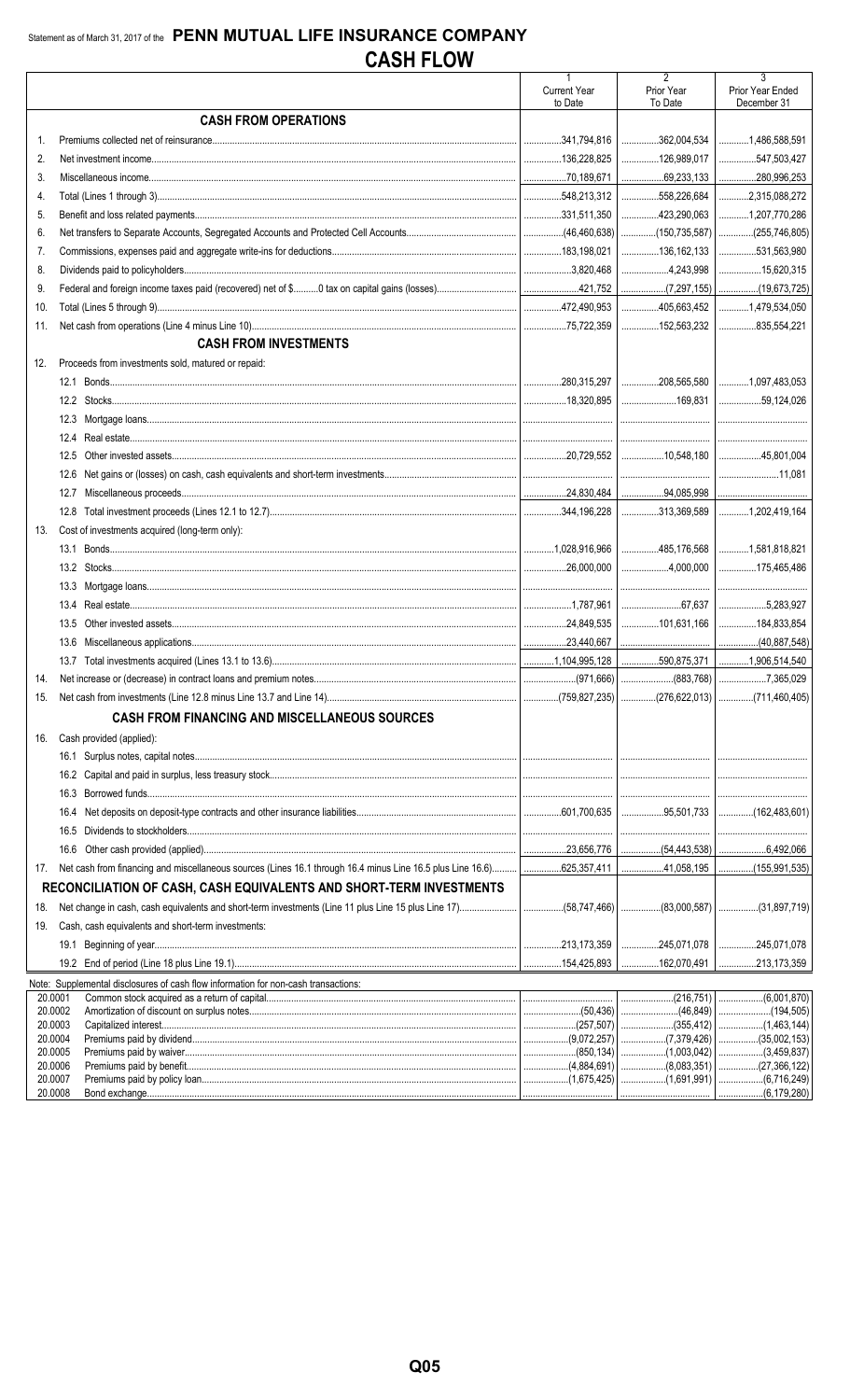## DIRECT PREMIUMS AND DEPOSIT-TYPE CONTRACTS

|    |                     | $\mathfrak{p}$ | 3                 |
|----|---------------------|----------------|-------------------|
|    | <b>Current Year</b> | Prior Year     | Prior Year        |
|    | To Date             | To Date        | Ended December 31 |
| 1. |                     |                |                   |
| 2. |                     |                |                   |
| 3. |                     |                |                   |
|    |                     |                |                   |
| 5. |                     |                |                   |
| 6. |                     |                |                   |
| 7. |                     |                |                   |
| 8. |                     |                |                   |
| 9. |                     |                |                   |
|    |                     |                |                   |
|    |                     |                |                   |
|    |                     |                |                   |
|    |                     |                |                   |

| DETAILS OF WRITE-INS |                                                              |  |  |  |  |  |  |  |
|----------------------|--------------------------------------------------------------|--|--|--|--|--|--|--|
|                      |                                                              |  |  |  |  |  |  |  |
|                      |                                                              |  |  |  |  |  |  |  |
|                      |                                                              |  |  |  |  |  |  |  |
|                      |                                                              |  |  |  |  |  |  |  |
|                      | 1099. Total (Lines 1001 thru 1003 plus 1098) (Line 10 above) |  |  |  |  |  |  |  |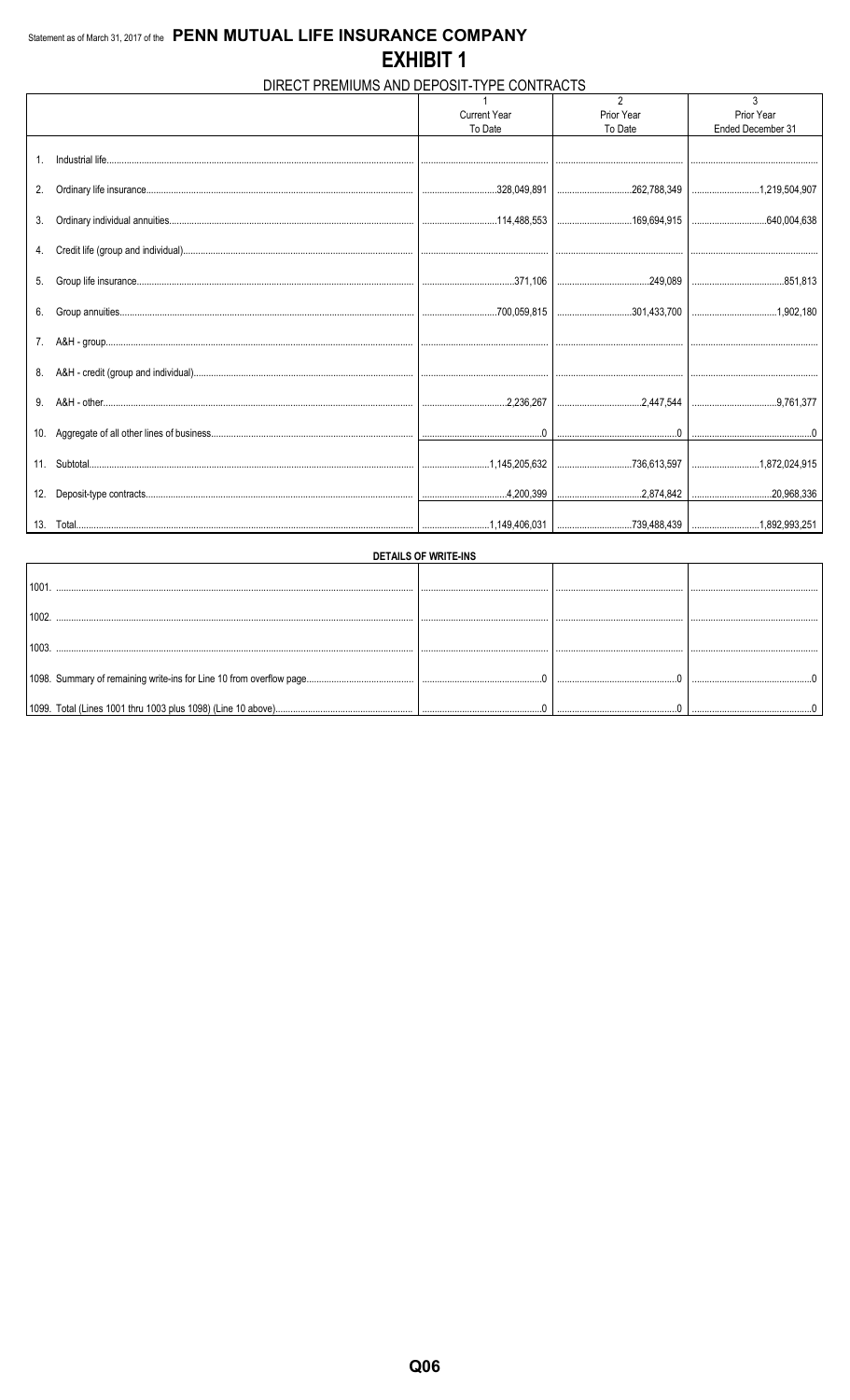### **Note 1 – Summary of Significant Accounting Policies and Going Concern**

#### A. Accounting Practices

The financial statements of The Penn Mutual Life Insurance Company ("the Company") have been prepared in conformity with statutory accounting practices ("SAP") prescribed or permitted by the Insurance Department of the Commonwealth of Pennsylvania. Insurance companies domiciled in Pennsylvania are required to prepare their statutory financial statements in accordance with the National Association of Insurance Commissioners' *Accounting Practices and Procedures* manual, (referred to as NAIC SAP), subject to any deviations prescribed or permitted by the Pennsylvania Insurance Commissioner. The Company employs no permitted practices or significant prescribed practices, which differ from NAIC SAP in the preparation of its financial statements.

A reconciliation of the Company's net income and capital and surplus between NAIC SAP and practices prescribed and permitted by the State of Pennsylvania is shown below:

|     |                                                                                    | SSAP#      | F/S Page   | $F/S$ Line # |    | 2017             | 2016          |
|-----|------------------------------------------------------------------------------------|------------|------------|--------------|----|------------------|---------------|
|     | <b>NET INCOME</b>                                                                  |            |            |              |    |                  |               |
| (1) | PENN MUTUAL LIFE INSURANCE COMPANY state basis<br>(Page 4, Line 35, Columns 1 & 2) | <b>XXX</b> | <b>XXX</b> | <b>XXX</b>   | S  | (30.938.696)     | 99,361,323    |
| (2) | State Prescribed Practice that is an increase/(decrease) from NAIC<br><b>SAP</b>   |            |            |              |    |                  |               |
| (3) | State Permitted Practice that is an increase/(decrease) from NAIC<br><b>SAP</b>    |            |            |              |    |                  |               |
| (4) | NAIC SAP $(1 – 2 – 3 = 4)$                                                         | <b>XXX</b> | <b>XXX</b> | XXX          | \$ | (30,938,696)     | 99,361,323    |
|     | <b>SURPLUS</b>                                                                     |            |            |              |    |                  |               |
| (5) | PENN MUTUAL LIFE INSURANCE COMPANY state basis<br>(Page 3, line 38, Columns 1 & 2) | <b>XXX</b> | <b>XXX</b> | <b>XXX</b>   | S  | 1,709,417,960 \$ | 1,740,616,030 |
| (6) | State Prescribed Practice that is an increase/(decrease) from NAIC<br><b>SAP</b>   |            |            |              |    |                  |               |
| (7) | State Permitted Practice that is an increase/(decrease) from NAIC<br><b>SAP</b>    |            |            |              |    |                  |               |
| (8) | NAIC SAP $(5 - 6 - 7 = 8)$                                                         | <b>XXX</b> | <b>XXX</b> | <b>XXX</b>   | S  | 1,709,417,960 \$ | 1,740,616,030 |

### B. Use of Estimates in the Preparation of the Financial Statement

The preparation of financial statements in conformity with Statutory Accounting Principles requires management to make estimates and assumptions that affect the reported amounts of assets and liabilities. It also requires the disclosure of contingent assets and liabilities at the date of the financial statements and the reported amounts of revenue and expenses during the period. Actual results could differ from those estimates. Included among the material reported amounts and disclosures that require extensive use of estimates are:

- Carrying value of certain invested assets and derivatives
- Liabilities for reserves and funds for payment of insurance and annuity benefits
- Accounting for income taxes and valuation of deferred income tax assets and liabilities and unrecognized tax benefits
- Litigation and other contingencies
- Pension and other postretirement and postemployment benefits

### C. Accounting Policy

Premiums on products with life contingencies are recognized as revenue over the premium payment period of the related policies. Annuity premium on policies with life contingencies are recognized as revenue as they are received. Both premium and annuity considerations are recorded net of reinsurance premiums. Commissions and other costs related to issuance of new policies, and policy maintenance and settlement costs are charged to current operations when incurred. Surrender fee charges on certain life and annuity products are recorded as a reduction of benefits and expenses. Benefit payments are reported net of the amounts received from reinsurers.

The liability for policyholders' dividends includes the estimated amount of annual dividends and settlement dividends to be paid to policyholders in the following year. Policyholders' dividends incurred are recorded in the Statements of Income. Dividends expected to be paid to policyholders in the following year are approved annually by the Company's Board of Trustees. The allocation of these dividends to policyholders reflects the relative contribution of each group of participating policies to surplus and considers, among other factors, investment returns, mortality and morbidity experience, expenses, and income tax charges.

In addition, the Company uses the following accounting policies:

- (1) Short-term investments, which are carried at amortized cost and approximate fair value, consist primarily of money market funds and investments purchased with maturities of greater than three months and less than or equal to 12 months.
- (2) Bonds with a NAIC designation of 1 to 5 are valued at amortized cost. All other bonds are valued at the lower of cost or fair value. Fair value is determined using an external pricing service or management's pricing model.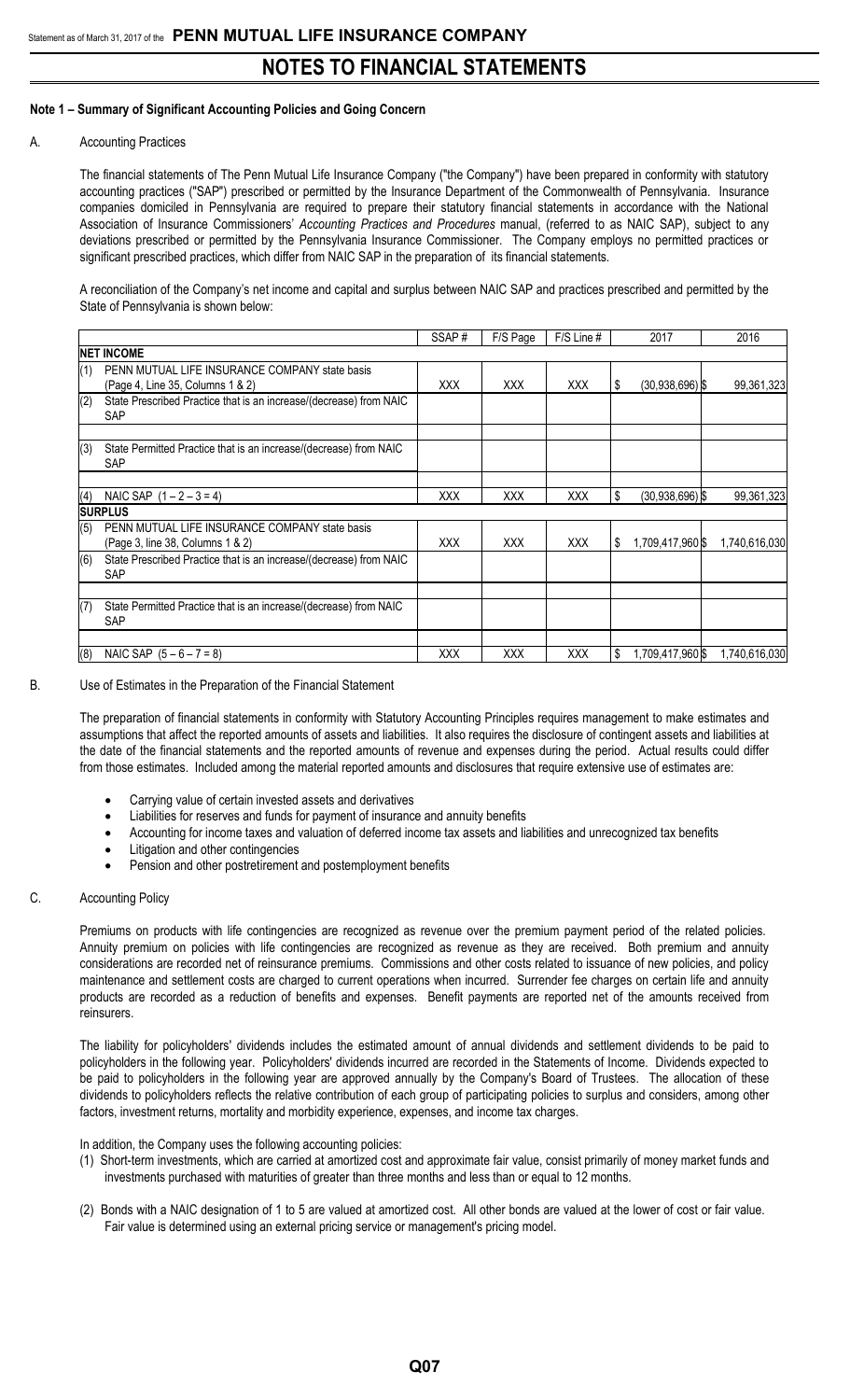For fixed income securities that do not have a fixed schedule of payments, including asset-backed and mortgage-backed securities, the effect on amortization or accretion is revalued three times per year based on the current estimated cash flows, using the retrospective method, except for favorable changes in expected cash flows for structured securities where the possibility of non-interest loss is other than remote. In these cases, income is recognized on the prospective method over the remaining life of the securities. Under the retrospective method, the recalculated effective yield equates the present value of the actual and anticipated cash flows, including new prepayment assumptions, to the original cost of the investment. Prepayment assumptions are based on borrower constraints and economic incentives such as original term, age, and coupon of the loan as affected by the interest rate environment. The current carrying value is then increased or decreased to the amount that would have resulted had the revised yield been applied since inception, and investment income is correspondingly decreased or increased. Cash flow assumptions for structured securities are obtained from broker dealer survey values or internal estimates. These assumptions are consistent with the current interest rate and economic environment.

The carrying values of fixed income, preferred and common stocks are written down when a decline is considered to be other-than-temporary. The Company considers an impairment to be other-than-temporary ("OTTI") if: (a) the Company's intent is to sell, (b) the Company will more likely than not be required to sell, (c) the Company does not have the intent and ability to hold the security for a period of time sufficient to recover the amortized cost basis, or (d) the Company does not expect to recover the entire amortized cost basis. The Company conducts a periodic management review of all securities with a market to book ratio below 80%, or otherwise designated by management. The Company also considers other qualitative and quantitative factors in determining the existence of other-than-temporary impairments including, but not limited to, unrealized loss trend analysis and significant short-term changes in value, default rates, delinquency rates, percentage of nonperforming loans, prepayments, and severities. If the impairment is other-than-temporary, the non-interest loss portion of the impairment is recorded through realized losses and the interest related portion of the loss would be disclosed in the notes to the financial statements.

The non-interest portion is determined based on the Company's "best estimate" of future cash flows discounted to a present value using the appropriate yield. The difference between the present value of the best estimate of cash flows and the amortized cost is the non-interest loss. The remaining difference between the amortized cost and the fair value is the interest loss.

- 3) Common Stock of the Company's insurance affiliates is carried at its underlying audited statutory equity. Common stock of audited non-insurance affiliates is admitted at the GAAP-basis equity. Common stock of unaudited non-insurance affiliates is nonadmitted. Unaffiliated common stock is carried at fair value. Dividends are recognized in net investment income on the ex-dividend date. Other changes in the carrying value of affiliates are recognized as changes in unrealized gains or losses in surplus. The investment in capital stock of the Federal Home Loan Bank of Pittsburgh (FHLB-PGH) is carried at par, which approximates fair value.
- (4) Preferred Stock with a NAIC designation of 1 to 3 are valued at amortized cost. All other preferred stocks are valued at the lower of cost or market. Fair value is determined using an external pricing service or management's pricing model.
- (5) The Company has no investments in mortgage loans.
- (6) Loan-backed securities are stated at either amortized cost or the lower of amortized cost or market. For loan and asset-backed securities of high credit quality, the impact of changes in expected cash flows are recognized on the retrospective adjustment method. For structured securities where the possibility of credit loss is other than remote, the impact of favorable changes in expected cash flows are recognized on the prospective method over the remaining life of the securities.
- (7) The Company has 100% ownership of the subsidiaries listed below, unless noted otherwise:

| Subsidiary's Name                            | Carrying Method          |
|----------------------------------------------|--------------------------|
| Penn Mutual Asset Management, LLC            | Nonadmitted Asset        |
| Independence Square Properties LLC (95.78%)* | <b>GAAP Equity</b>       |
| The Penn Insurance and Annuity Company       | <b>Statutory Surplus</b> |
| Vantis Life Insurance Company                | <b>Statutory Surplus</b> |
| Hornor, Townsend & Kent, Inc.                | <b>GAAP Equity</b>       |
| Penn Mutual Payroll Administration           | Nonadmitted Asset        |
| ILS Holdings, LLC                            | Nonadmitted Asset        |
|                                              |                          |

- \* Independence Square Properties is admitted to the extent that underlying investments are audited.
- (8) Alternative Assets consist primarily of limited partnerships. The Company accounts for the value of its investments at their underlying GAAP equity. Dividends/income distributions from limited partnerships are recorded in investment income. Undistributed earnings are included in unrealized gains and losses and are reflected in surplus, net of deferred taxes. Distributions that are recorded as a return of capital reduce the carrying value of the limited partnership investment. Due to the timing of the valuation data received from the general partner, these investments are reported in accordance with the most recent valuations received which are primarily on a one quarter lag. Investments in Low Income Housing Tax Credits ("LIHTC") are included in Other Invested Assets and are accounted for under the cost method. The delayed equity contributions for these investments are unconditional and legally binding and therefore, have been recognized as a liability. LIHTC investments are reviewed for OTTI, which is accounted for as a realized loss.
- (9) All derivatives are recognized at fair value. Derivatives with a positive fair value are reported in other invested assets. Derivatives with a negative fair value are reported in other liabilities**.** The accounting treatment of specific derivatives depends on whether management elects to follow hedge accounting. Derivatives used in hedging transactions that meet the criteria of a highly effective hedge are reported and valued in a manner that is consistent with the assets hedged.
- (10) Not applicable.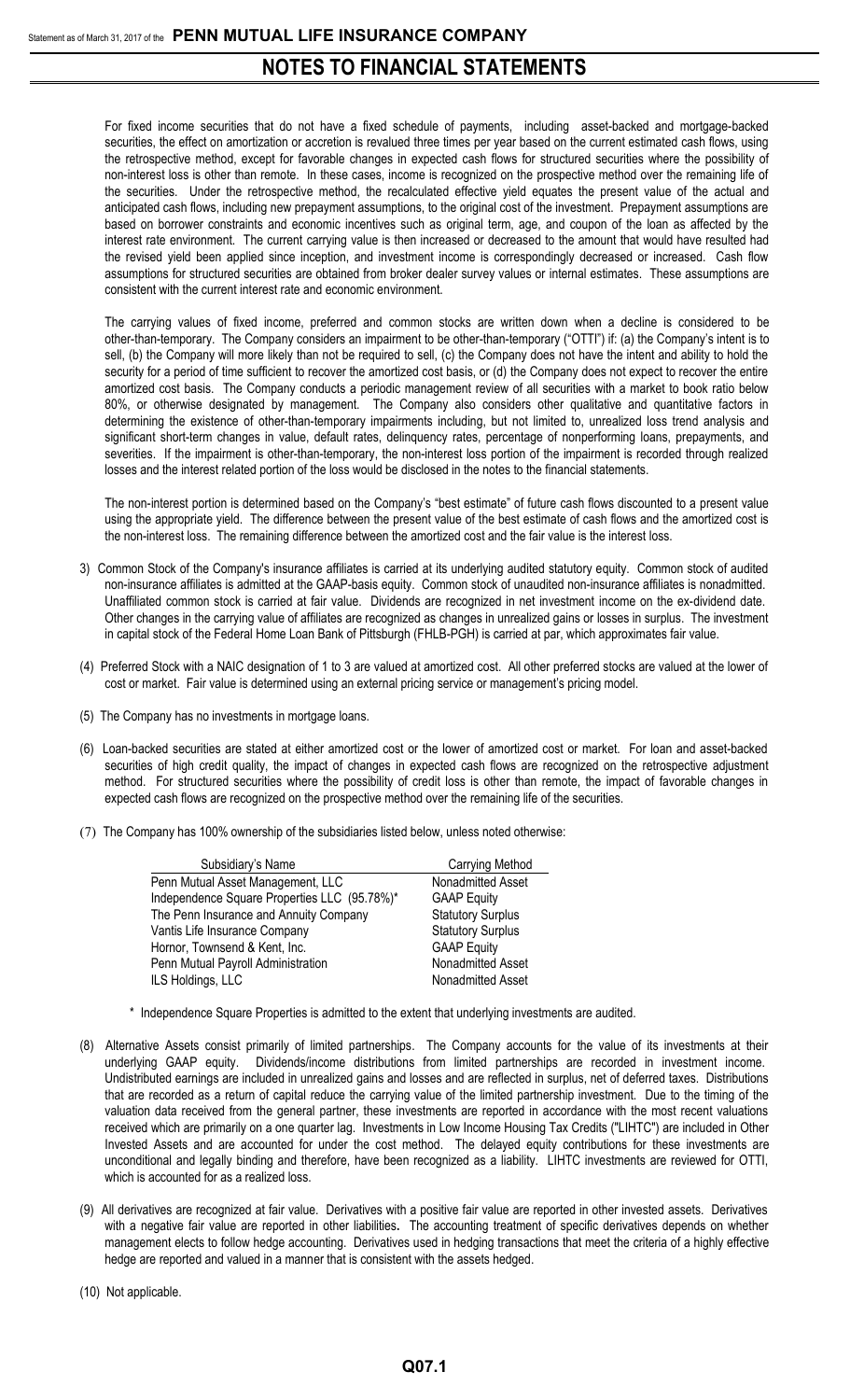### (11) Not applicable.

- (12) The Company has not modified its capitalization policy from the prior period.
- (13) Not applicable.
- D. Going Concern

Not applicable

#### **Note 2 – Accounting Changes and Corrections of Errors**

No significant changes

#### **Note 3 – Business Combinations and Goodwill**

No significant change.

#### **Note 4 – Discontinued Operations**

The Company did not have any discontinued operations through March 31, 2017.

#### **Note 5 – Investments**

- D. Loan-Backed Securities
	- (1) Prepayment assumptions are obtained from broker dealer survey values or internal estimates.
	- (2) There were no other than temporary impairments recognized on loan-backed securities for the period ended March 31, 2017.
	- (3) Recognized OTTI securities

There were no securities through March 31, 2017 in which the Company recognized the non-interest portion of other-than-temporary impairments.

(4) All impaired securities (fair value is less than cost or amortized cost) for which an other-than-temporary impairment has not been recognized in earnings as a realized loss (including securities with a recognized other-than-temporary impairment for non-interest related declines when a non-recognized interest related impairment remains):

| la. | The aggregate amount of unrealized losses:                             | Less than 12 Months | 26.633.000    |
|-----|------------------------------------------------------------------------|---------------------|---------------|
|     |                                                                        | 12 Months or Longer | 12.611.000    |
|     | The aggregate related fair value of securities with unrealized losses: | Less than 12 Months | 1.178.744.000 |
|     |                                                                        | 12 Months or Longer | 284.426.000   |

- (5) The Company also considers other qualitative and quantitative factors in determining the existence of other-than-temporary impairments including, but not limited to, unrealized loss trend analysis and significant short-term changes in value. If the impairment is other-than-temporary, the non-interest loss portion of the impairment is recorded through realized losses and the interest related portion of the loss would be disclosed in the notes to the financial statements.
- E. Repurchase Agreements and/or Securities Lending Transactions

The Company has entered into repurchase agreements with financial institutions in the normal course of investment activities; however, there were no open positions as of March 31, 2017 and December 31, 2016.

### I. Working Capital Finance Investments

The Company did not have any Working Capital Finance Investments at March 31, 2017.

J. Offsetting and Netting of Assets and Liabilities

The Company did not have any assets or liabilities that are offset and reported net in accordance with a valid right to offset as of March 31, 2017.

#### **Note 6 – Joint Ventures, Partnerships and Limited Liability Companies**

No significant changes

#### **Note 7 – Investment Income**

No significant changes

#### **Note 8 – Derivative Instruments**

No significant changes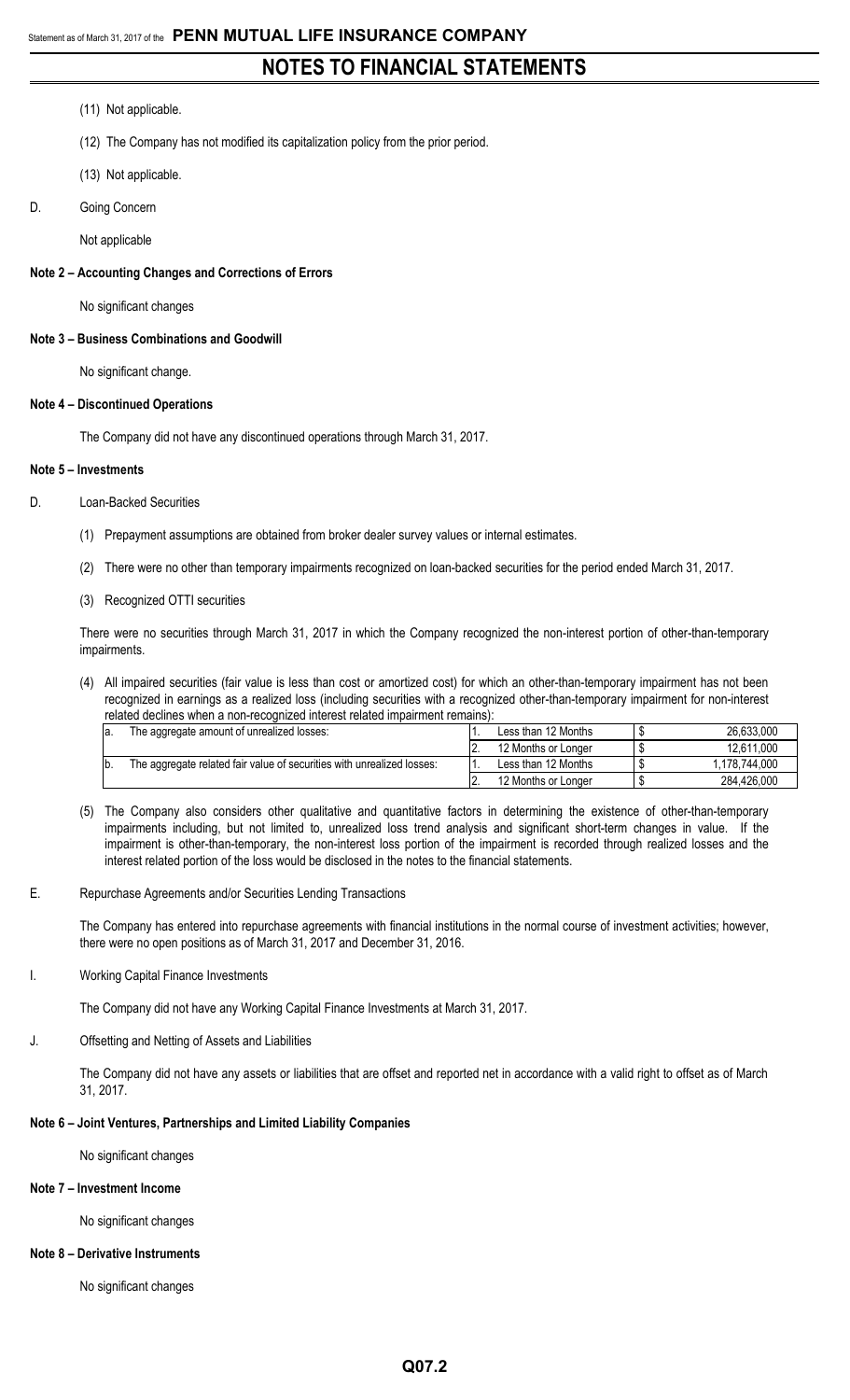### **Note 9 – Income Taxes**

No significant changes

#### **Note 10 – Information Concerning Parent, Subsidiaries, Affiliates and Other Related Parties**

No significant changes

#### **Note 11 – Debt**

- B. FHLB (Federal Home Loan Bank) Agreements
	- (1) In August 2014, the Company became a member of the FHLB-PGH, which provides access to collateralized advances, collateralized funding agreements, and other FHLB-PGH products. Collateralized advances from the FHLB-PGH are classified in "Borrowed money." Collateralized funding agreements issued to the FHLB-PGH are classified as liabilities for deposit-type funds and are recorded within "Reserves and funds for payment of insurance and annuity benefits." FHLB-PGH is a first-priority secured creditor.

The Company' s membership in FHLB-PGH requires the ownership of member stock, and borrowings from FHLB-PGH require the purchase of FHLB-PGH activity based stock in an amount equal to 4% of the outstanding borrowings. All FHLB-PGH stock purchased by the Company is classified as restricted general account investments within "Common stock - unaffiliated." The Company's borrowing capacity is determined by the lesser of the assets available to be pledged as collateral to FHLB-PGH or 10% of the Company's prior period admitted general account assets. The fair value of the qualifying assets pledged as collateral by the Company must be maintained at certain specified levels of the borrowed amount, which can vary, depending on the nature of the assets pledged. The Company's agreement allows for the substitution of assets and the advances are pre-payable. Current borrowings are subject to prepayment penalties.

The Company's investment in the FHLB-PGH Class B Membership Capital Stock as of March 31, 2017 and December 31, 2016 was \$1,578,000 and \$1,578,000 , respectively. The Company also invested \$32,000,000 and \$12,000,000 in FHLB-PGH Activity Stock as of March 31, 2017 and December 31, 2016. The Class B Membership Capital Stock held by the Company is subject to written notices of requests for redemption followed by a five year waiting period.

#### (2) FHLB Capital Stock

#### a. Aggregate Totals

1. Current Period

|     |                                           | Total         |     | General    | Separate   |
|-----|-------------------------------------------|---------------|-----|------------|------------|
|     |                                           | $2 + 3$       |     | Account    | Accounts   |
| (a) | Membership Stock - Class A                |               |     |            |            |
| (b) | Membership Stock - Class B                | 1,578,000     |     | 1,578,000  |            |
| (c) | <b>Activity Stock</b>                     | 32.000.000    |     | 32,000,000 |            |
| (d) | <b>Excess Stock</b>                       |               |     |            |            |
| (e) | Aggregate Total (a+b+c+d)                 | 33,578,000    | I\$ | 33,578,000 | I\$        |
| (f) | Actual or estimated borrowing capacity as |               |     |            |            |
|     | determined by the insurer                 | 1,180,319,000 |     | <b>XXX</b> | <b>XXX</b> |

#### 2. Prior Year

|     |                                           | Total       |     | General    | Separate   |
|-----|-------------------------------------------|-------------|-----|------------|------------|
|     |                                           | $2 + 3$     |     | Account    | Accounts   |
| (a) | Membership Stock - Class A                |             |     |            |            |
| (b) | Membership Stock - Class B                | 1,578,000   |     | 1,578,000  |            |
| (c) | <b>Activity Stock</b>                     | 12.000.000  |     | 12,000,000 |            |
| (d) | <b>Excess Stock</b>                       |             |     |            |            |
| (e) | Aggregate Total (a+b+c+d)                 | 13,578,000  | 1\$ | 13,578,000 | 1\$        |
| (f) | Actual or estimated borrowing capacity as |             |     |            |            |
|     | determined by the insurer                 | 792.580.000 |     | <b>XXX</b> | <b>XXX</b> |

#### b. Membership Stock (Class A and B) Eligible for Redemption

|              |                       |                  |           | Eligible for     | Redemption     |              |
|--------------|-----------------------|------------------|-----------|------------------|----------------|--------------|
|              |                       |                  |           |                  |                |              |
|              | <b>Current Period</b> |                  |           |                  |                |              |
| Membership   | Total                 | Not Eligible for | Less than | 6 Months to Less | 1 to Less Than |              |
| <b>Stock</b> | $(2+3+4+5+6)$         | Redemption       | 6 Months  | Than 1 Year      | 3 Years        | 3 to 5 Years |
| Class A      |                       |                  |           |                  |                |              |
| Class B      | ,578,000              |                  |           |                  |                | 1.578.000    |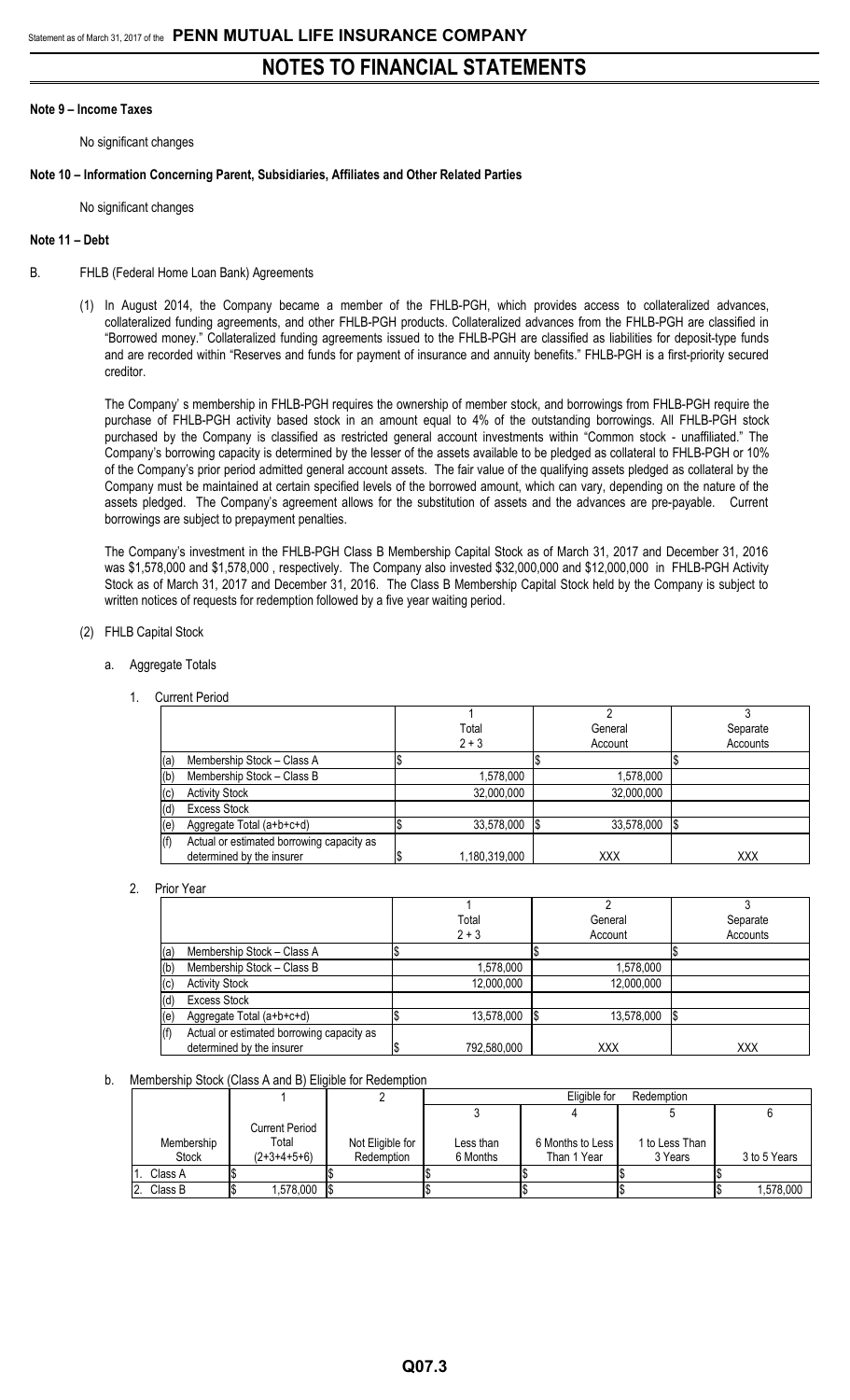## (3) Collateral Pledged to FHLB

a. Amount Pledged as of Reporting Date

|                                                              |             |                | Aggregate Total |
|--------------------------------------------------------------|-------------|----------------|-----------------|
|                                                              | Fair Value  | Carrying Value | Borrowing       |
| Current Period Total General and Separate Accounts Total \\$ |             |                |                 |
| Collateral Pledged (Lines 2+3)                               | 909.439.000 | 863,909,000    | 800.000.000     |
| Current Period General Account                               |             |                |                 |
| <b>Total Collateral Pledged</b>                              | 909,439,000 | 863,909,000    | 800,000,000     |
| Current Period Separate Accounts                             |             |                |                 |
| <b>Total Collateral Pledged</b>                              |             |                |                 |
| Prior Year Total General and Separate Accounts               |             |                |                 |
| <b>Total Collateral Pledged</b>                              | 363.639.000 | 344.103.000    | 300.000.000     |

### b. Maximum Amount Pledged During Reporting Period

|                                                              |             |                | Amount of Borrowed at |
|--------------------------------------------------------------|-------------|----------------|-----------------------|
|                                                              |             |                | Time of Maximum       |
|                                                              | Fair Value  | Carrying Value | Collateral            |
| Current Period Total General and Separate Accounts Total 1\$ |             |                |                       |
| Collateral Pledged (Lines 2+3)                               | 909,439,000 | 863,909,000    | 800.000.000           |
| Current Period General Account                               |             |                |                       |
| <b>Total Collateral Pledged</b>                              | 909.439.000 | 863.909.000    | 800.000.000           |
| Current Period Separate Accounts                             |             |                |                       |
| <b>Total Collateral Pledged</b>                              |             |                |                       |
| Prior Year Total General and Separate Accounts               |             |                |                       |
| <b>Total Collateral Pledged</b>                              | 720,196,014 | 650,743,492    | 600.000.000           |

### (4) Borrowing from FHLB

### a. Amount as of the Reporting Date

### 1. Current Period

|     |                            | Total       | General     | Separate | <b>Funding Agreements</b> |
|-----|----------------------------|-------------|-------------|----------|---------------------------|
|     |                            | $2 + 3$     | Account     | Accounts | Reserves Established      |
| (a) | Debt                       |             |             |          | XXX                       |
| (b) | <b>Funding Agreements</b>  | 800,000,000 | 800,000,000 |          |                           |
| (c) | Other                      |             |             |          | XXX                       |
| (d) | Aggregate Total (a+b+c) \$ | 800,000,000 | 800,000,000 |          |                           |

2. Prior Year

|     |                           | Total       | General     | Separate | <b>Funding Agreements</b> |
|-----|---------------------------|-------------|-------------|----------|---------------------------|
|     |                           | $2 + 3$     | Account     | Accounts | Reserves Established      |
| (a) | Debt                      |             |             |          | <b>XXX</b>                |
| (b) | <b>Funding Agreements</b> | 300,000,000 | 300,000,000 |          |                           |
| (c) | Other                     |             |             |          | <b>XXX</b>                |
| (d) | Aggregate Total $(a+b+c)$ | 300,000,000 | 300,000,000 |          |                           |

### b. Maximum Amount During Reporting Period (Current Period)

|          |                               | Total   |             | General     | Separate |
|----------|-------------------------------|---------|-------------|-------------|----------|
|          |                               | $2 + 3$ |             | Account     | Accounts |
|          | Debt                          |         |             |             |          |
| <u>.</u> | <b>Funding Agreements</b>     |         | 800,000,000 | 800,000,000 |          |
| .د ۱     | Other                         |         |             |             |          |
|          | Aggregate Total (Lines 1+2+3) |         | 800,000,000 | 800,000,000 |          |

## c. FHLB – Prepayment Obligations

|                |                           | Does the Company have<br>Prepayment Obligations under<br>the Following Arrangements<br>(YES/NO) |
|----------------|---------------------------|-------------------------------------------------------------------------------------------------|
|                | Debt                      |                                                                                                 |
| $\overline{2}$ | <b>Funding Agreements</b> | NΟ                                                                                              |
| 3.             | )ther                     |                                                                                                 |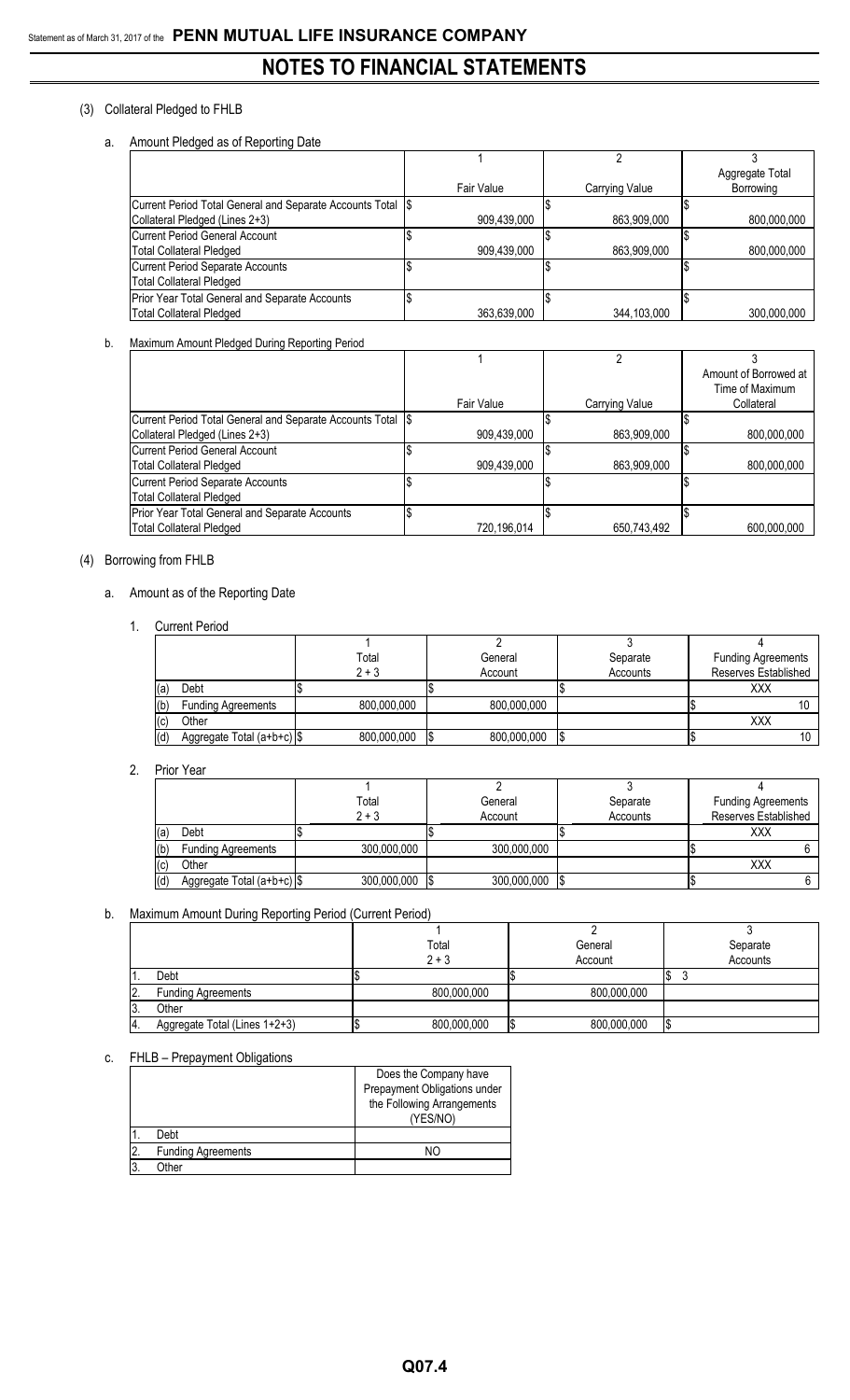#### **Note 12 – Retirement Plans, Deferred Compensation, Postemployment Benefits and Compensated Absences and Other Postretirement Benefit Plans**

A. Defined Benefit Plan

| (4) |    | Components of net     |                       |                |                    |  |                       |  |                 |              | Special or            |     | Contractual |
|-----|----|-----------------------|-----------------------|----------------|--------------------|--|-----------------------|--|-----------------|--------------|-----------------------|-----|-------------|
|     |    | periodic benefit cost |                       | Pension        | <b>Benefits</b>    |  | Postretirement        |  | <b>Benefits</b> | Benefits per |                       |     | SSAP No. 11 |
|     |    |                       | <b>Current Period</b> |                | Prior Year         |  | <b>Current Period</b> |  | Prior Year      |              | <b>Current Period</b> |     | Prior Year  |
|     | a. | Service cost          |                       |                |                    |  | $101,000$ \$          |  | 94,000          | \$           |                       |     |             |
|     | b. | Interest cost         |                       | (1, 170, 000)  | (1, 258, 000)      |  | 184,000               |  | 222,000         |              |                       |     |             |
|     | C. | Expected return on    |                       |                |                    |  |                       |  |                 |              |                       |     |             |
|     |    | plan assets           |                       |                |                    |  |                       |  |                 |              |                       |     |             |
|     | d. | Transition asset or   |                       |                |                    |  |                       |  |                 |              |                       |     |             |
|     |    | obligation            |                       |                |                    |  |                       |  |                 |              |                       |     |             |
|     | е. | Gains and losses      |                       | 244,000        | 157,000            |  | (1,000)               |  |                 |              |                       |     |             |
|     | t. | Prior service cost or |                       |                |                    |  |                       |  |                 |              |                       |     |             |
|     |    | credit                |                       |                |                    |  |                       |  |                 |              |                       |     |             |
|     | g. | Gain or loss          |                       |                |                    |  |                       |  |                 |              |                       |     |             |
|     |    | recognized due to a   |                       |                |                    |  |                       |  |                 |              |                       |     |             |
|     |    | settlement            |                       |                |                    |  |                       |  |                 |              |                       |     |             |
|     |    | curtailment           |                       |                |                    |  |                       |  |                 |              |                       |     |             |
|     | h. | Total net periodic    |                       |                |                    |  |                       |  |                 |              |                       |     |             |
|     |    | benefit cost          | Ψ                     | $(926,000)$ \$ | $(1, 101, 000)$ \$ |  | 284,000 \$            |  | 316,000         | l\$          |                       | ι\$ |             |

#### **Note 13 – Capital and Surplus, Dividend Restrictions and Quasi-Reorganizations**

(11) The reporting entity issued the following surplus debentures or similar obligations:

|             |               | Par Value       |                   | Principal and/or | <b>Total Principal</b> | Unapproved       |                  |
|-------------|---------------|-----------------|-------------------|------------------|------------------------|------------------|------------------|
|             |               | (Face Amount of | Carrying Value of | Interest Paid    | and/or Interest        | Principal and/or |                  |
| Date Issued | Interest Rate | Notes)          | Note*             | Current Year     | Paid                   | Interest         | Date of Maturity |
| 06/15/2004  | 6.650%        | 200.000.000 \$  | 197.443.688 \$    |                  | 163.221.000 \$         |                  | 06/15/2034       |
| 07/01/2010  | 7.625         | 200.000.000     | 192.212.980       | 7.612.500        | 102.925.000            |                  | 06/15/2040       |
| Total       | XXX           | 400.000.000 \$  | 389.656.668 \$    | 7,612,500 \$     | 266.146.000 \$         |                  | <b>XXX</b>       |

Total should agree with Page 3, Line 33.

#### The Surplus Notes were issued for cash.

Notes sold in reliance upon Rule 144A under the Securities Act will be represented by global certificates deposited with or on behalf of the Depository Trust Company. Notes sold in reliance on Regulation S under the Securities Act will be represented by separate global certificates deposited with or on behalf of the Depository Trust Company. The 2004 Surplus Notes were underwritten by Goldman, Sachs & Co., Janney Montgomery Scott LLC, J.P. Morgan and Lehman Brothers. The 2010 Surplus Notes were underwritten by Goldman, Sachs & Co., Janney Montgomery Scott LLC, and J.P. Morgan.

Interest shall not be recorded as a liability nor an expense until approval for payment of such interest has been granted by the Insurance Commissioner of the Pennsylvania Insurance Department. Unapproved interest shall not be reported through operations, shall not be represented as an addition to the principal or notional amount of the instrument, and shall not accrue further interest.

The Surplus Note issued June 15, 2004 will rank pari passu with the Surplus Note issued July 1, 2010, or any future surplus notes or similar obligations. The notes will be expressly subordinate in right of payment to all indebtedness and policy and other creditor claims of the Company.

Each payment of interest on and principal of the 2004 and 2010 notes is subject to prior approval by the Insurance Commissioner of Pennsylvania.

Bank of New York, JPMCBNA, and SSB&T Co. each owned more than 10% of the outstanding 2004 surplus notes as of March 31, 2017, distributed pursuant to Rule 144A under the Securities Act of 1933. Bank of New York and SSB&T Co. each owned more than 10% of the outstanding 2010 surplus notes as of March 31, 2017.

#### **Note 14 – Liabilities, Contingencies and Assessments**

#### A. Contingent Commitments

The Company is not aware of any actions or allegations that should reasonably give rise to a material adverse impact to the Company's financial position or liquidity, the outcome of litigation cannot be foreseen with certainty.

#### **Note 15 – Leases**

No significant changes

#### **Note 16 – Information about Financial Instruments with Off-Balance Sheet Risk and Financial Instruments with Concentrations of Credit Risk**

No significant changes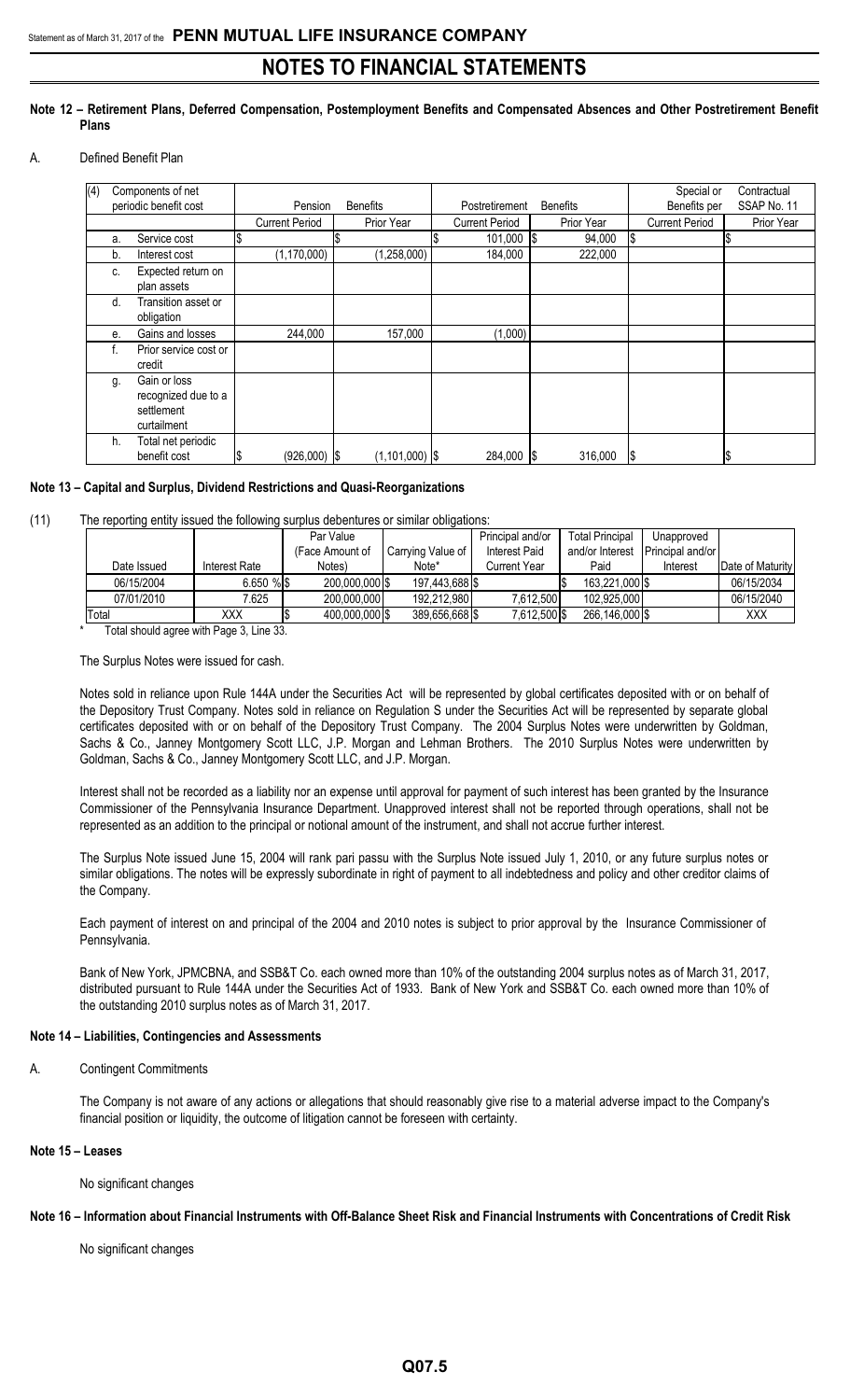### **Note 17 – Sale, Transfer and Servicing of Financial Assets and Extinguishments of Liabilities**

B. Transfer and Servicing of Financial Assets

There have been no transfer or servicing of financial assets through March 31, 2017.

- C. Wash Sales
	- (1) In the course of the Company's asset management, securities are sold and reacquired within 30 days of the sale date to enhance the Company's yield on its investment portfolio.
	- (2) The Company did not sell any NAIC designation 3 or below, or unrated of securities during the period ended March 31, 2017 and reacquired within 30 days of the sale date.

#### **Note 18 – Gain or Loss to the Reporting Entity from Uninsured Plans and the Portion of Partially Insured Plans**

Not applicable

#### **Note 19 – Direct Premium Written/Produced by Managing General Agents/Third Party Administrators**

#### Not applicable

#### **Note 20 – Fair Value Measurements**

Fair value is defined as the price that would be received to sell an asset or paid to transfer a liability in an orderly transaction between market participants at the measurement date. Fair value measurement is based on assumptions market participants would make in pricing an asset or liability. Inputs to valuation techniques to measure fair value are prioritized by establishing a three-level fair value hierarchy. The fair value hierarchy gives the highest priority to quoted prices in active markets and the lowest priority to prices derived from unobservable inputs. An asset or liability's classification within the fair value hierarchy is based on the lowest level of significant input to its fair value measurement. The Company has categorized its assets and liabilities into the three-level fair value hierarchy based upon the priority of the inputs. The following summarizes the types of assets and liabilities included within the three-level hierarchy:

- Level 1 Fair value is based on unadjusted quoted market prices in active markets for identical assets or liabilities that are accessible at the measurement date. These generally provide the most reliable evidence and are used to measure fair value whenever available. Active markets are defined as having the following for the measured asset/liability: i) many transactions, ii) current prices, iii) price quotes not varying substantially among market makers, iv) narrow bid/ask spreads and v) most information publicly available. Prices are obtained from readily available sources for market transactions involving identical assets and liabilities.
- Level 2 Fair value is based on significant inputs, other than quoted prices included in Level 1, that are observable for the asset or liability, either directly or indirectly, for substantially the full term of the asset or liability through corroboration with observable market data. Prices for assets classified as Level 2 are primarily provided by an independent pricing service or are internally priced using observable inputs. In circumstances where prices from pricing services are reviewed for reasonability but cannot be corroborated to observable market data as noted above, these security values are recorded in Level 3 in the fair value hierarchy.
- Level 3 Fair value is based on significant inputs that are unobservable for the asset or liability. These inputs reflect the Company's assumptions about the assumptions market participants would use in pricing the asset or liability. These are typically less liquid fixed maturity securities with very limited trading activity. Prices are determined using valuation methodologies such as option pricing models, discounted cash flow models, market approach and other similar techniques. Prices may be based upon non-binding quotes from brokers or other market makers that are reviewed for reasonableness, based on the Company's understanding of the market but are not further corroborated with other additional observable market information.

The determination of fair value, which for certain assets and liabilities is dependent on the application of estimates and assumptions, can have a significant impact on the Company's results of operations. The following sections describe the valuation methodologies used to determine fair values as well as the key estimates and assumptions surrounding certain assets and liabilities, measured at fair value on a recurring basis, that could have a significant impact on the Company's results of operations or involve the use of significant unobservable inputs.

The fair value process is monitored by on a quarterly basis by financial and investment professionals who utilize additional subject matter experts as applicable. The purpose is to monitor the Company's asset valuation policies and procedures by ensuring objective and reliable valuation practices and pricing of financial instruments, as well as addressing fair valuation issues, changes to valuation methodologies and pricing sources. To assess the continuing appropriateness of third party pricing service security valuations, the Company regularly monitors the prices and reviews price variance reports. In addition, the Company performs an initial and ongoing review of the third party pricing services methodologies, reviews inputs and assumptions used for a sample of securities on a periodic basis. Pricing challenges are raised on valuations considered not reflective of market and are monitored by the Company.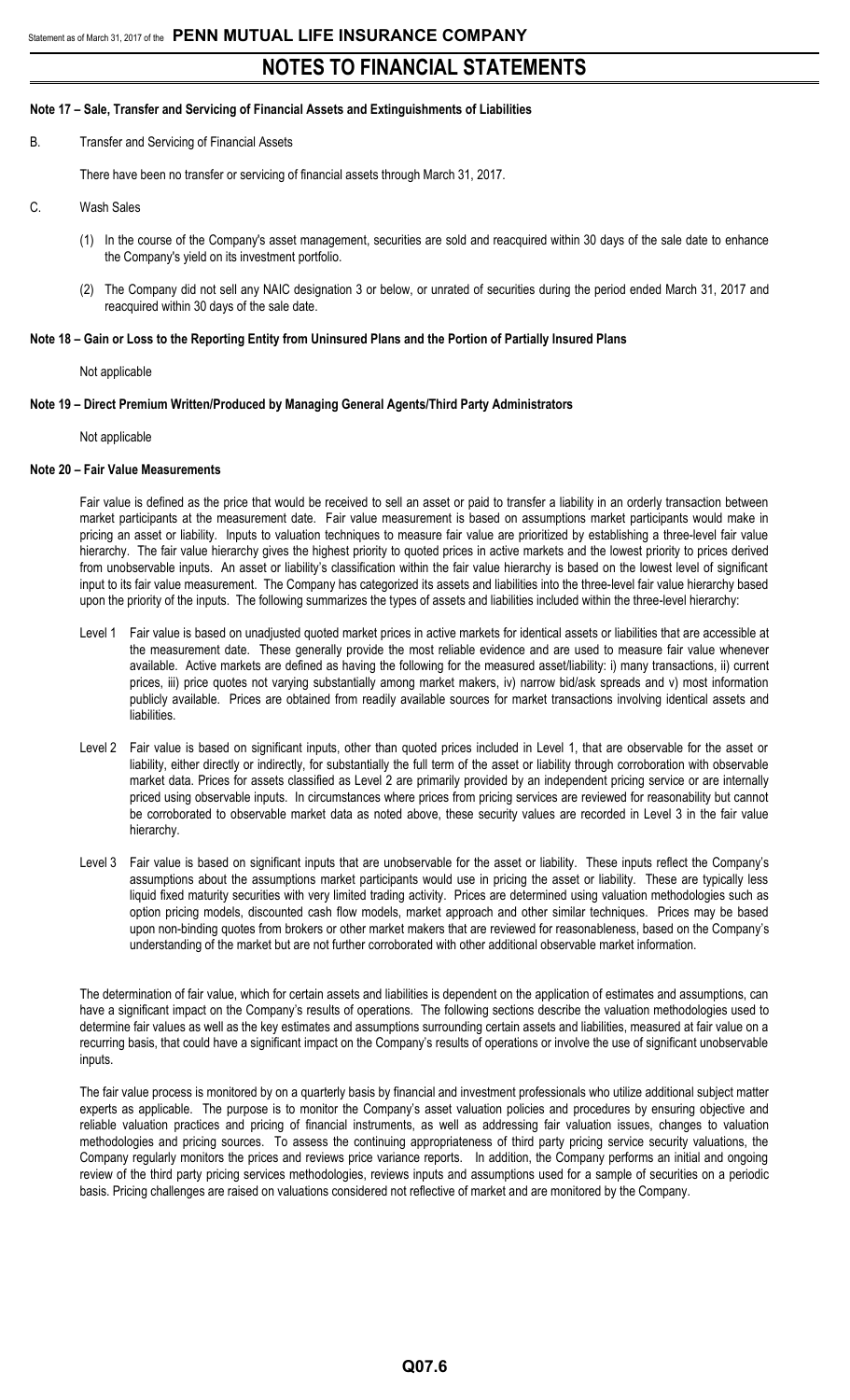#### **BONDS**

The fair values of the Company's debt securities are generally based on quoted market prices, prices obtained from independent pricing services or internally developed pricing.

In order to validate reasonability of valuations received from independent pricing services, prices are reviewed by internal investment professionals through comparison with directly observed recent market trades or color or by comparison of significant inputs used by the pricing service to the Company's observations of those inputs in the market. In circumstances where prices from independent pricing services are reviewed for reasonability but cannot be corroborated to observable market data as noted above, these security values are recorded in Level 3 in the Company's fair value hierarchy. Under certain conditions, the Company may conclude pricing information received from third party pricing services is not reflective of market activity and may over-ride that information with an internally developed valuation that utilizes market information and activity. As of December 31, 2016 and 2015, there were no debt securities carried at fair value that were valued in this manner.

In circumstances where market data such as quoted market prices or vendor pricing is not available, estimated fair value is calculated internally using internal estimates based on significant observable inputs are used to determine fair value. Inputs considered in developing internal pricing vary by type of security; however generally include: public debt, industrial comparables, underlying assets, credit ratings, yield curves, type of deal structure, collateral performance, loan characteristics and various indices, as applicable. Internally priced securities using significant observable inputs are classified within Level 2 of the fair value hierarchy which generally include the Company's investments in privately-placed corporate securities and investments in certain ABS that are priced using observable market data. Inputs considered for these securities generally include: public corporate bond spreads, industry sectors, average life, internal ratings, security structure, liquidity spreads, credit spreads and yield curves, as applicable. If the discounted cash flow model incorporates significant unobservable inputs, these securities would be reflected within Level 3 in the Company's fair value hierarchy.

In circumstances where significant observable inputs are not available, estimated fair value is calculated internally by using unobservable inputs. These inputs reflect the Company's assumptions about the inputs market participants would use in pricing the asset, and are therefore included in Level 3 in the Company's fair value hierarchy. Circumstances where observable market data is not available may include events such as market illiquidity and credit events related to the security.

The Company's Level 3 debt securities generally include certain ABS priced using one or multiple broker quotes, asset backed trust preferred debt, auction rate securities, and certain public and private debt securities priced internally based on observable and unobservable inputs.

Significant inputs used in valuing the Company's Level 3 debt securities include: issue specific credit adjustments, illiquidity premiums, estimation of future collateral performance cash flows, default rate assumptions, acquisition cost, market activity for securities considered comparable and non-binding quotes from certain market participants. Certain of these inputs are considered unobservable, as not all market participants will have access to this data.

The methodologies followed for valuing the Company's significant Level 3 debt securities include:

- Asset backed securities These assets are valued based upon broker quotes which are updated regularly. The quoted valuation is based upon a discounted cash flow model and the assumptions underlying the model include swap curve rates, prepayment and default assumptions and an illiquidity premium. On a periodic basis, management reviews the underlying assumptions with the quoting broker and reviews the final quotes for reasonableness.
- Asset backed trust preferred securities The process used to value these assets consists of determining the current market price and credit spread of the underlying floating rate security that will be received at maturity of the trust. That value is then discounted based upon a rate consisting of the applicable swap yield to maturity, the discount margin and an illiquidity premium established by management.
- Auction rate securities ("ARS") Valuations for ARS in the Company's investment portfolio are generally determined based non-current observed trades or on the weighted average of observed trade prices for securities considered to be comparable. These inputs are considered to be unobservable.

#### **EQUITY SECURITIES**

Equity securities consist principally of investments in common and preferred stock of publicly traded companies, exchange traded funds, closed-end funds, and FHLB-PGH capital stock.

*Common Stock* The fair values of most publicly traded common stock are based on quoted market prices in active markets for identical assets and are classified within Level 1 in the Company's fair value hierarchy. Fair value for the FHLB capital stock approximates par value and is classified within Level 3 of the Company's fair value hierarchy.

*Preferred Stock* The fair values of publicly traded preferred stock are based on quoted market prices in active markets for identical assets and are classified within Level 1 in the Company's fair value hierarchy. The fair values of non-exchange traded preferred equity securities are based on prices obtained from independent pricing services and, in order to validate reasonability, are compared with recent market trades we have directly observed. Accordingly, these securities are classified within Level 2 in the Company's fair value hierarchy. Preferred stock that is internally priced utilizes less observable inputs. The specific natures of the inputs are evaluated on a security by security basis by PMAM; however, securities of this type are generally classified within Level 3 of the fair value hierarchy.

#### **CASH AND SHORT-TERM INVESTMENTS**

Short-term investments carried at Level 1 consist of money market funds and investments purchased with maturities of greater than three months and less than or equal to 12 months. These are carried at amortized cost and approximate fair value.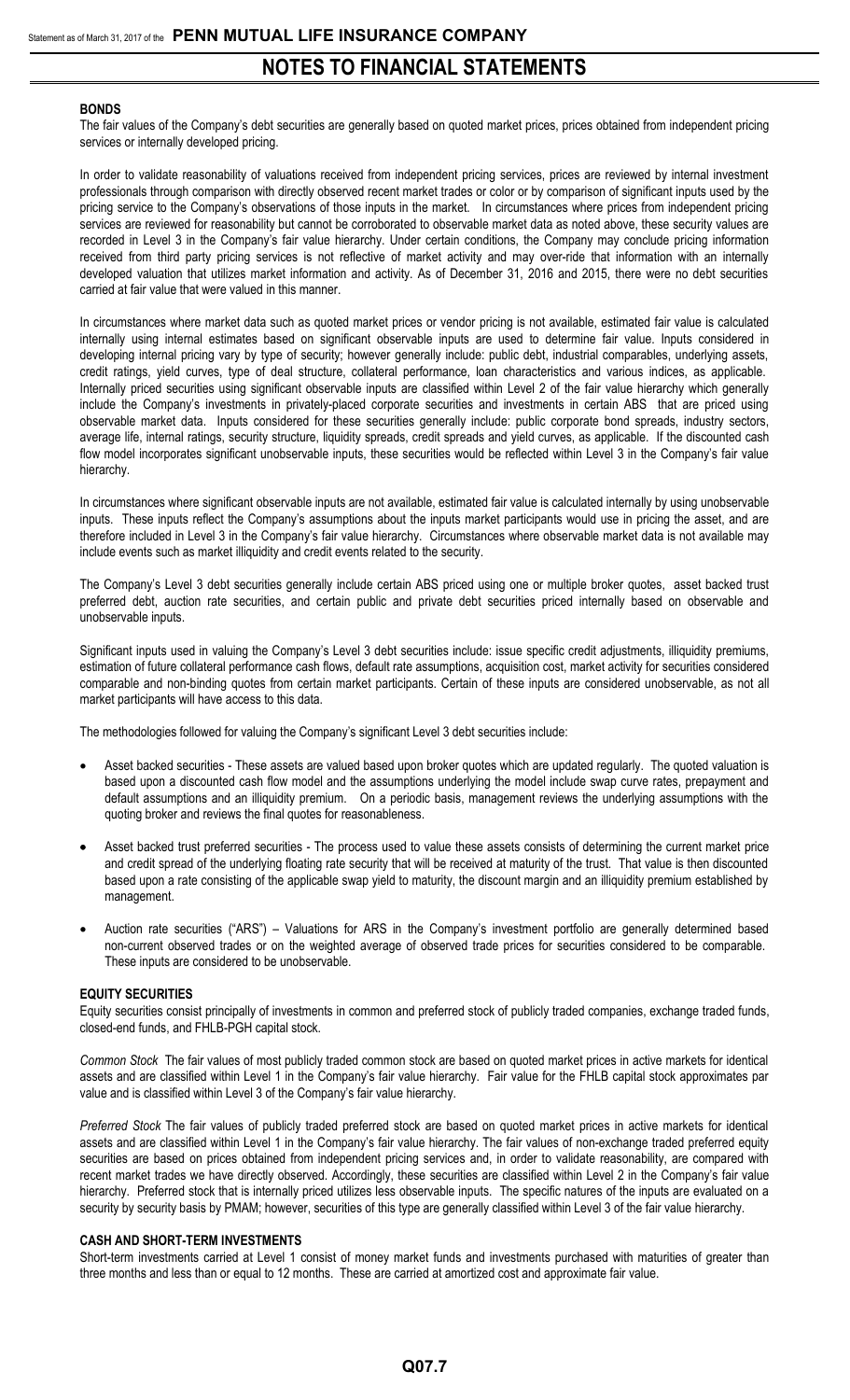### **DERIVATIVE INSTRUMENTS**

The fair values of derivative contracts are determined based on quoted prices in active exchanges or prices provided by counterparties, exchanges or clearing members as applicable, utilizing valuation models. The fair values of derivative contracts can be affected by changes in interest rates, foreign exchange rates, commodity prices, credit spreads, market volatility, expected returns and liquidity as well as other factors.

The Company's exchange traded futures include index futures that are valued using quoted prices in active markets and are classified within Level 1 in our fair value hierarchy.

Derivative positions traded in the OTC derivative market where fair value is determined based upon values received form counterparties are classified within Level 2. These investments include: interest rate swaps, interest rate caps, total return swaps, swaptions, equity options, inflation swaps, forward contracts, and credit default swaps. OTC derivatives classified within Level 2 are valued using models generally accepted in the financial services industry that use actively quoted or observable market input values from external market data providers, broker-dealer quotations, third-party pricing vendors and/or recent trading activity. In order to validate reasonability of prices received by counterparties, prices are reviewed by our internal investment professionals through comparison with directly observed recent market trades, comparison with internal valuations estimated through use of valuation models maintained on an industry standard analytical and valuation platform, or comparison of all significant inputs used by the pricing service to our observations of those inputs in the market. Fair values can also be affected by changes in estimates and assumptions including those related to counterparty behavior used in valuation models.

#### **SEPARATE ACCOUNT ASSETS**

Separate account assets primarily consist of mutual funds. The fair value of mutual funds is based upon quoted prices in an active market, resulting in classification within Level 1 of the Company's fair value hierarchy.

| ۰, |  |  |
|----|--|--|
| _  |  |  |

### (1) Fair Value Measurements at Reporting Date

|                             |   | Level 1          | Level <sub>2</sub> | Level 3       |    | Total         |
|-----------------------------|---|------------------|--------------------|---------------|----|---------------|
| Assets at Fair Value        |   |                  |                    |               |    |               |
| Corporate Securities        |   |                  | 4,468,000 \$       |               |    | 4,468,000     |
| Common Stock - Unaffiliated |   | 59,761,000 \$    |                    | 33,589,000 \$ |    | 93,350,000    |
| <b>Futures</b>              |   | 295,000 \$       |                    |               |    | 295,000       |
| <b>Interest Rate Swaps</b>  |   |                  | 22,571,000 \$      |               |    | 22,571,000    |
| Equity Options              |   |                  | 5,596,000 \$       |               |    | 5,596,000     |
| <b>Total Forwards</b>       |   |                  | 325,000 \$         |               |    | 325,000       |
| Separate Account Assets     |   | 7,577,064,000 \$ |                    |               |    | 7,577,064,000 |
| Total                       | ъ | 7,637,120,000 \$ | 32,960,000 \$      | 33,589,000 \$ |    | 7,703,669,000 |
| Liabilities at Fair Value   |   |                  |                    |               |    |               |
| <b>Interest Rate Swaps</b>  |   |                  | 81,493,000 \$      |               |    | 81,493,000    |
| <b>Credit Default Swaps</b> |   |                  | 503,000 \$         |               |    | 503,000       |
| <b>Futures</b>              |   | 1,269,000 \$     |                    |               |    | 1,269,000     |
| <b>Equity Options</b>       |   |                  | $3,530,000$ \$     |               |    | 3,530,000     |
| <b>Inflation Swaps</b>      |   |                  | 7,728,000 \$       |               |    | 7,728,000     |
| <b>Swaptions</b>            |   |                  | 420,000 \$         |               |    | 420,000       |
| <b>Total Return Swaps</b>   |   |                  | 112,693,000 \$     |               |    | 112,693,000   |
| <b>Total Forwards</b>       |   |                  | 3,098,000 \$       |               |    | 3,098,000     |
| Total                       |   | 1,269,000 \$     | 209,465,000 \$     |               | Ρ, | 210,734,000   |

#### (2) Fair Value Measurements in (Level 3) of the Fair Value Hierarchy

|                        |     |               |                  |                   |         | <b>Total Gains</b> | <b>Total Gains</b> |    |                        |             |                   |         |            |
|------------------------|-----|---------------|------------------|-------------------|---------|--------------------|--------------------|----|------------------------|-------------|-------------------|---------|------------|
|                        |     | Beginning     |                  |                   |         | and                | and                |    |                        |             |                   |         | Ending     |
|                        |     | Balance at    |                  | <b>Transfers</b>  |         | (Losses)           | (Losses)           |    |                        |             |                   |         | Balance at |
|                        |     | current       | <b>Transfers</b> | Out of            |         | Included in        | Included in        |    |                        |             |                   | Settle- | current    |
|                        |     | period        | Into Level 3     | Level 3           |         | Net Income         | Surplus            |    | Purchases              | Issuances   | Sales             | ments   | period     |
| Assets<br>la.          |     |               |                  |                   |         |                    |                    |    |                        |             |                   |         |            |
| <b>Asset Backed</b>    |     |               |                  |                   |         |                    |                    |    |                        |             |                   |         |            |
| Securities             | S   | 514,000 \$    |                  |                   | S       | $(37,000)$ \$      | $113,000$ \$       |    |                        | ა           | $$(1,590,000)$ \$ |         | \$         |
| Redeemable             |     |               |                  | (7,544,00)        |         |                    |                    |    |                        |             |                   |         |            |
| <b>Preferred Stock</b> | I\$ | 7,544,000 \$  |                  | $\left( 0\right)$ | 1\$     |                    | \$                 |    |                        |             | \$                |         |            |
| Common Stock -         |     |               |                  |                   |         |                    |                    |    | $\overline{20,000,00}$ |             |                   |         | 33,589,00  |
| Unaffiliated           | \$  | 13,589,000 \$ |                  |                   | \$.     |                    | \$                 | .S |                        | 05          | \$                |         | \$         |
|                        |     |               |                  | (7,544,00)        |         |                    |                    |    | 20,000,00              |             |                   |         | 33,589,00  |
| Total                  | I\$ | 22,647,000 \$ |                  |                   | $0)$ \$ | $(37,000)$ \$      | $113,000$ \$       |    |                        | $0\vert$ \$ | $$(1,590,000)$ \$ |         | \$         |
| Liabilities<br>Ib.     |     |               |                  |                   |         |                    |                    |    |                        |             |                   |         |            |
|                        |     |               | \$               |                   | \$      |                    |                    |    |                        | \$          | \$                |         | \$         |
| Total                  |     |               | \$               |                   | \$      |                    |                    |    |                        | \$          | \$                |         | \$         |

(3) When a determination is made to classify a financial instrument within Level 3, the determination is based upon the significance of the unobservable parameters to the overall fair value measurement. However, Level 3 financial instruments typically include, in addition to the unobservable or Level 3 components, observable components (that is, components that are actively quoted and can be validated to external sources); accordingly, the gains and losses in the table below include changes in fair value due in part to observable factors that are part of the valuation methodology.

The Company recognizes transfers into Level 3 as of the end of the period in which the circumstances leading to the transfer occurred. The Company recognizes transfers out of Level 3 at the beginning of a period in which the circumstances leading to the transfer occurred.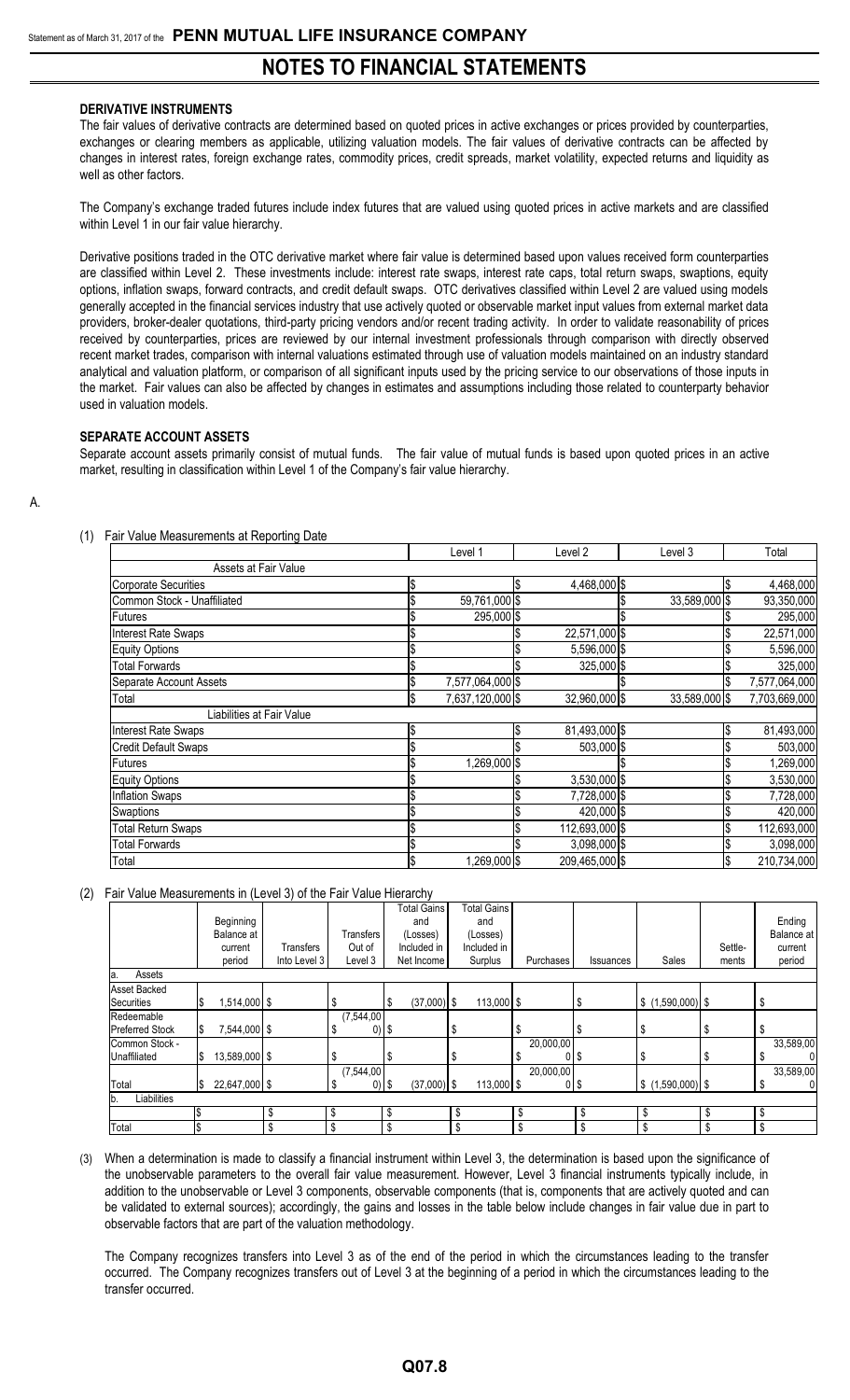There were no assets transferred in to Level 3 and 1 asset transferred out of Level 3 due to price change for the period ended March 31, 2017.

(4) The following summarizes the fair value, valuation techniques and significant observable inputs of the Level 3 fair value measurements that were developed as of March 31, 2017:

|                       | <b>Fair Value</b> | <b>Valuation Technique</b> | Significant<br>Unobservable<br><b>Inputs</b> | Rate/ Range or<br>/weighted avg. |
|-----------------------|-------------------|----------------------------|----------------------------------------------|----------------------------------|
| Assets:               |                   |                            |                                              |                                  |
| Investments           |                   |                            |                                              |                                  |
| Common stock          |                   |                            |                                              |                                  |
| Unaffiliated          | 11.000            |                            |                                              |                                  |
| FHLB Membership Stock | 33,578,000        | Cost(3)                    | Not available                                | N/A                              |
| Total investments     | 33,589,000        |                            |                                              |                                  |

(1) Broker quoted fair values on these asset backed securities represent indicative, non-binding quotes developed by a single market maker. The significant inputs are not developed by the Company and are not reasonably available.

The Company utilizes comparable transactions in the market as well as other information available in Bloomberg and applies various spreads.

(3) Fair value approximates carrying value. The par value of the FHLB capital stock is \$100 and set by the FHLB. The capital stock is issued,

redeemed and repurchased at par.

(5) Derivatives instruments not qualifying as an effective hedge with a positive fair value are recorded as other invested assets. Derivatives instruments not qualifying as an effective hedge with negative fair values are reported as other liabilities. The fair values of derivative contracts are determined based on quoted prices in active exchanges or prices provided by counterparties, exchanges or clearing members as applicable, utilizing valuation models. The fair values of derivative contracts can be affected by changes in interest rates, foreign exchange rates, commodity prices, credit spreads, market volatility, expected returns and liquidity as well as other factors. In order to validate reasonability, prices are reviewed by our internal investment professionals through comparison with directly observed recent market trades, comparison with internal valuations estimated through use of valuation models maintained on an industry standard analytical and valuation platform, or comparison of all significant inputs used by the pricing service to our observations of those inputs in the market. Fair values can also be affected by changes in estimates and assumptions including those related to counterparty behavior used in valuation models.

The Company's exchange traded futures include index futures that are valued using quoted prices in active markets and are classified within Level 1 in our fair value hierarchy. Derivative positions traded in the over-the-counter ("OTC") derivative market are classified within Level 2. These investments include: interest rate swaps, interest rate caps, total return swaps, swaptions, equity options, inflation swaps, forward contracts, and credit default swaps. OTC derivatives classified within Level 2 are valued using models generally accepted in the financial services industry that use actively quoted or observable market input values from external market data providers, broker-dealer quotations, third-party pricing vendors and/or recent trading activity.

## B. Not applicable

C. The following table summarizes the aggregate fair value for all financial instruments and the level within the fair value hierarchy in which the fair value measurements in their entirety fall, for which it is practicable to estimate fair value, at March 31, 2017:

|                                 |                           | Aggregate Fair |    |                        |      |                  |               |    |               | Not Practicable<br>(Carrying |
|---------------------------------|---------------------------|----------------|----|------------------------|------|------------------|---------------|----|---------------|------------------------------|
| Type of Financial Instrument    |                           | Value          |    | <b>Admitted Assets</b> |      | (Level 1)        | (Level 2)     |    | (Level 3)     | Value)                       |
| <b>Financial Assets:</b>        |                           |                |    |                        |      |                  |               |    |               |                              |
| <b>Bonds</b>                    | \$                        | 9,874,546,000  | S  | 9,367,304,000          |      | 520,399,000 \$   | 9,186,606,000 | \$ | 167,541,000   |                              |
| Redeemable Preferred Stock S    |                           | 113,544,000    | \$ | 110,008,000 \$         |      | 65,943,000 \$    | 37,833,000    | \$ | 9,768,000     | \$                           |
| Common Stock - Unaffiliated \\$ |                           | 93,350,000     | \$ | 93,350,000 \$          |      | 59,761,000 \$    |               | S  | 33,589,000    | \$                           |
| Cash and Short-Term             |                           |                |    |                        |      |                  |               |    |               |                              |
| Investments                     |                           | 154,426,000    | S  | 154,426,000 \$         |      | 154,426,000 \$   |               |    |               |                              |
| Derivatives                     | \$                        | 109,720,000    | S  | 73,631,000 \$          |      | 49,542,000 \$    | 60,178,000    | \$ |               | \$                           |
| Separate Account Assets         | $\boldsymbol{\mathsf{S}}$ | 7,577,064,000  | \$ | 7,577,064,000          | Ŝ.   | 7.577.064.000 \$ |               |    |               |                              |
| <b>Financial Liabilities:</b>   |                           |                |    |                        |      |                  |               |    |               |                              |
| Investment Type Contracts:      | Ŝ.                        |                |    |                        |      |                  |               |    |               | \$                           |
| <b>Individual Annuities</b>     |                           | 2,465,379,000  | \$ | 2,447,985,000          |      |                  |               | \$ | 2,465,379,000 | \$                           |
| Derivatives                     |                           | 215,164,000    | S  | 210,735,000            | - \$ | 111,088,000 \$   | 104.076.000   | S  |               |                              |
| Separate Account Liabilities    | I\$                       | 7,577,064,000  | S  | 7,577,064,000 \$       |      | 7,577,064,000 \$ |               | \$ |               | \$                           |

#### D. Not Practicable to Estimate Fair Value

|                                       |                | Effective     |                      |             |
|---------------------------------------|----------------|---------------|----------------------|-------------|
| Type of Class or Financial Instrument | Carrying Value | Interest Rate | <b>Maturity Date</b> | Explanation |
|                                       |                |               |                      |             |

#### **Note 21 – Other Items**

No significant changes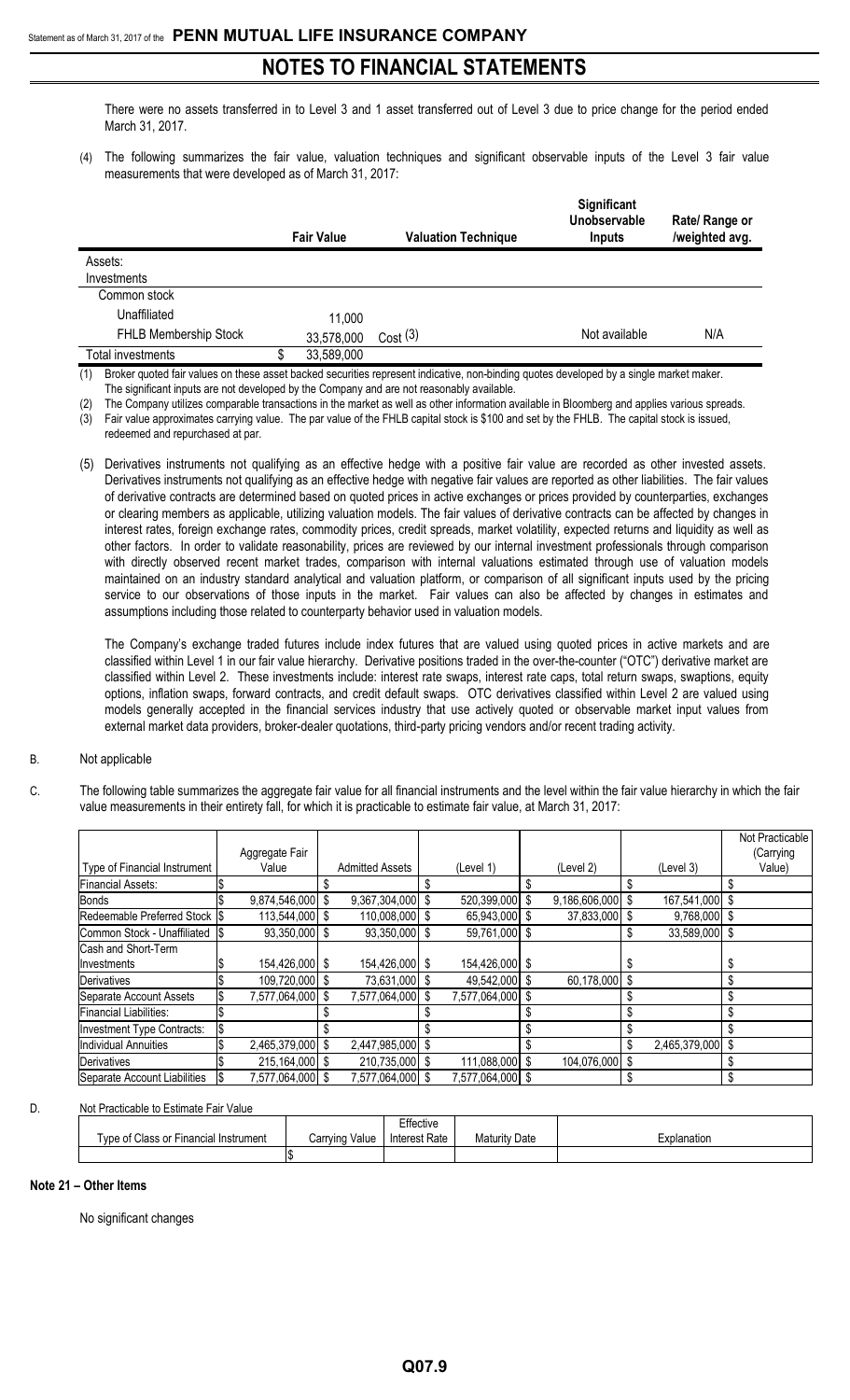### **Note 22 – Events Subsequent**

The Company has evaluated events subsequent to March 31, 2017, and has determined that there were no significant events requiring recognition in the financial statements.

#### **Note 23 – Reinsurance**

#### No significant changes

#### **Note 24 – Retrospectively Rated Contracts and Contracts Subject to Redetermination**

The Company does not have any retrospectively rated contracts.

#### **Note 25 – Change in Incurred Losses and Loss Adjustment Expenses**

Not applicable

#### **Note 26 – Intercompany Pooling Arrangements**

The Company is not part of a group of affiliated insurers that utilizes a pooling arrangement.

#### **Note 27 – Structured Settlements**

Not applicable

#### **Note 28 – Health Care Receivables**

Not applicable

#### **Note 29 – Participating policies**

No significant changes

### **Note 30 – Premium Deficiency Reserves**

No significant changes

#### **Note 31 – Reserves for Life Contracts and Deposit-Type Contracts**

No significant changes

#### **Note 32 – Analysis of Annuity Actuarial Reserves and Deposit Liabilities by Withdrawal Characteristics**

No significant changes

### **Note 33 – Premium and Annuity Considerations Deferred and Uncollected**

No significant changes

### **Note 34 – Separate Accounts**

No significant changes

### **Note 35 – Loss/Claim Adjustment Expenses**

No significant changes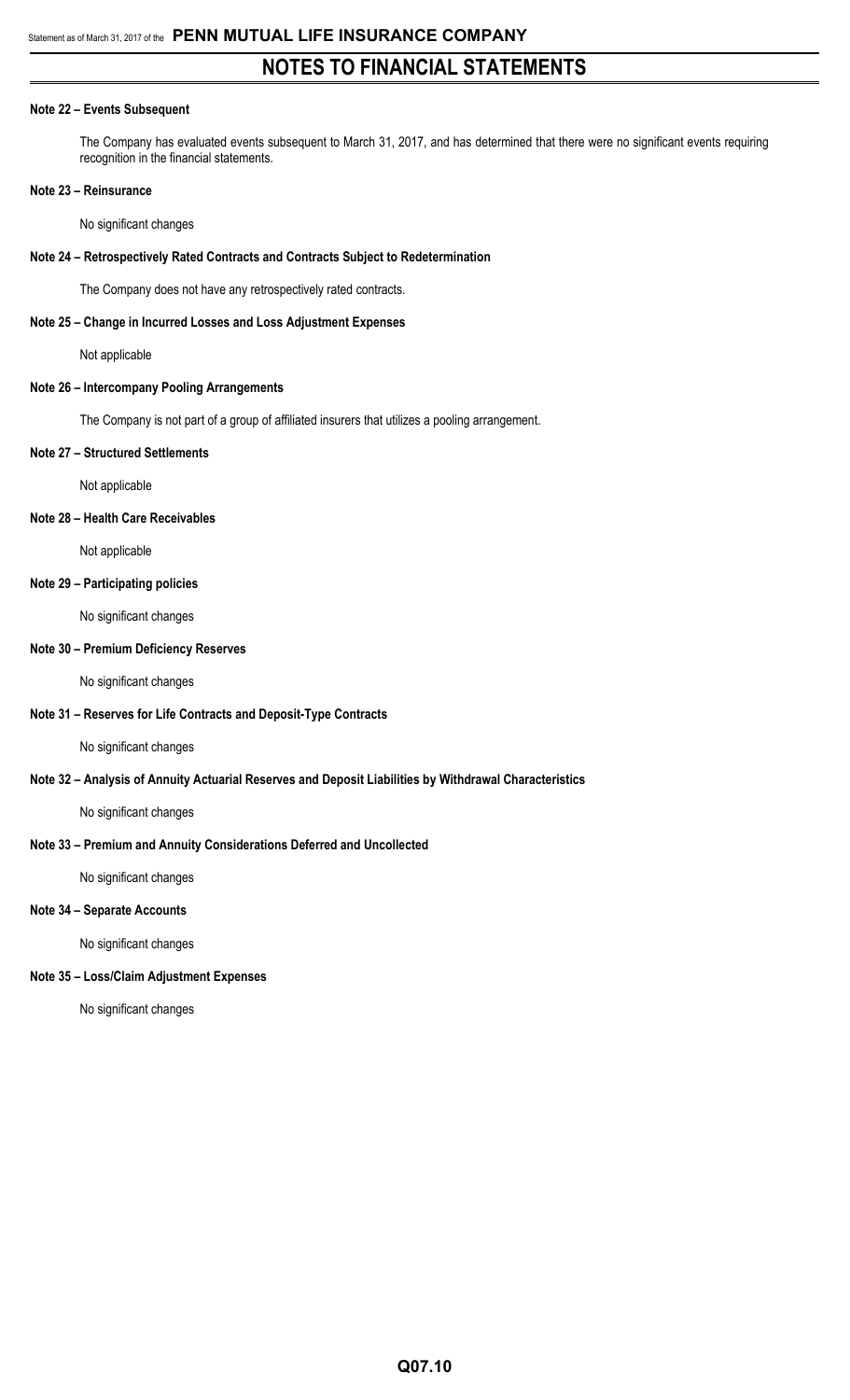## Statement as of March 31, 2017 of the **PENN MUTUAL LIFE INSURANCE COMPANY GENERAL INTERROGATORIES**

## **PART 1 - COMMON INTERROGATORIES**

### **GENERAL**

| 1.1  | Did the reporting entity experience any material transactions requiring the filing of Disclosure of Material Transactions with the State of Domicile,<br>as required by the Model Act?                                                                                                                     |                                          |                 |                        | Yes $\lceil \ \rceil$ | No[X]           |
|------|------------------------------------------------------------------------------------------------------------------------------------------------------------------------------------------------------------------------------------------------------------------------------------------------------------|------------------------------------------|-----------------|------------------------|-----------------------|-----------------|
| 1.2  | If yes, has the report been filed with the domiciliary state?                                                                                                                                                                                                                                              |                                          |                 |                        | Yes []                | No [ ]          |
| 2.1  | Has any change been made during the year of this statement in the charter, by-laws, articles of incorporation, or deed of settlement of the<br>reporting entity?                                                                                                                                           |                                          |                 |                        | Yes $\lceil \ \rceil$ | No[X]           |
| 2.2  | If yes, date of change:                                                                                                                                                                                                                                                                                    |                                          |                 |                        |                       |                 |
| 3.1  | Is the reporting entity a member of an Insurance Holding Company System consisting of two or more affiliated persons, one or more of which is an insurer?<br>If yes, complete Schedule Y, Parts 1 and 1A.                                                                                                  |                                          |                 |                        | Yes[X]                | No [ ]          |
| 3.2  | Have there been any substantial changes in the organizational chart since the prior quarter end?                                                                                                                                                                                                           |                                          |                 |                        | Yes $\lceil \ \rceil$ | No[X]           |
| 3.3  | If the response to 3.2 is yes, provide a brief description of those changes.                                                                                                                                                                                                                               |                                          |                 |                        |                       |                 |
|      |                                                                                                                                                                                                                                                                                                            |                                          |                 |                        |                       |                 |
| 4.1  | Has the reporting entity been a party to a merger or consolidation during the period covered by this statement?                                                                                                                                                                                            |                                          |                 |                        | Yes [ 1               | No[X]           |
| 4.2  | If yes, provide name of entity, NAIC Company Code, and state of domicile (use two letter state abbreviation) for any entity that has ceased to exist as a<br>result of the merger or consolidation.                                                                                                        |                                          |                 |                        |                       |                 |
|      | $\mathbf{1}$                                                                                                                                                                                                                                                                                               |                                          |                 | 2                      |                       | 3               |
|      |                                                                                                                                                                                                                                                                                                            |                                          |                 | <b>NAIC</b><br>Company |                       | State of        |
|      | Name of Entity                                                                                                                                                                                                                                                                                             |                                          |                 | Code                   |                       | Domicile        |
| 5.   | If the reporting entity is subject to a management agreement, including third-party administrator(s), managing general agent(s), attorney-in-fact, or                                                                                                                                                      |                                          |                 |                        |                       |                 |
|      | similar agreement, have there been any significant changes regarding the terms of the agreement or principals involved?                                                                                                                                                                                    |                                          |                 |                        |                       |                 |
|      | If yes, attach an explanation.                                                                                                                                                                                                                                                                             |                                          |                 | Yes $\lceil \ \rceil$  | No[X]                 | $N/A$ [ ]       |
|      |                                                                                                                                                                                                                                                                                                            |                                          |                 |                        |                       |                 |
| 6.1  | State as of what date the latest financial examination of the reporting entity was made or is being made.                                                                                                                                                                                                  |                                          |                 |                        | 12/31/2015            |                 |
|      | 6.2 State the as of date that the latest financial examination report became available from either the state of domicile or the reporting entity. This date<br>should be the date of the examined balance sheet and not the date the report was completed or released.                                     |                                          |                 |                        | 12/31/2015            |                 |
| 6.3  | State as of what date the latest financial examination report became available to other states or the public from either the state of domicile or the<br>reporting entity. This is the release date or completion date of the examination report and not the date of the examination (balance sheet date). |                                          |                 |                        | 12/04/2016            |                 |
| 6.4  | By what department or departments?<br>Pennsylvania Insurance Department                                                                                                                                                                                                                                    |                                          |                 |                        |                       |                 |
| 6.5  | Have all financial statement adjustments within the latest financial examination report been accounted for in a subsequent financial statement filed<br>with Departments?                                                                                                                                  |                                          |                 | Yes $\lceil \ \rceil$  | No [ ]                | N/A [X]         |
| 6.6  | Have all of the recommendations within the latest financial examination report been complied with?                                                                                                                                                                                                         |                                          |                 | Yes $[ \ ]$            | No [ ]                | N/A[X]          |
| 7.1  | Has this reporting entity had any Certificates of Authority, licenses or registrations (including corporate registration, if applicable) suspended or revoked<br>by any governmental entity during the reporting period?                                                                                   |                                          |                 |                        |                       | Yes[ ] No[X]    |
| 7.2  | If yes, give full information:                                                                                                                                                                                                                                                                             |                                          |                 |                        |                       |                 |
| 8.1  | Is the company a subsidiary of a bank holding company regulated with the Federal Reserve Board?                                                                                                                                                                                                            |                                          |                 |                        | Yes $[ \ ]$           | No[X]           |
| 8.2  | If response to 8.1 is yes, please identify the name of the bank holding company.                                                                                                                                                                                                                           |                                          |                 |                        |                       |                 |
| 8.3  | Is the company affiliated with one or more banks, thrifts or securities firms?                                                                                                                                                                                                                             |                                          |                 |                        | Yes $[X]$             | No[             |
| 8.4  | If the response to 8.3 is yes, please provide below the names and location (city and state of the main office) of any affiliates regulated by a federal                                                                                                                                                    |                                          |                 |                        |                       |                 |
|      | regulatory services agency [i.e. the Federal Reserve Board (FRB), the Office of the Comptroller of the Currency (OCC), the Federal Deposit Insurance<br>Corporation (FDIC) and the Securities Exchange Commission (SEC)] and identify the affiliate's primary federal regulator].                          |                                          |                 |                        |                       |                 |
|      | Affiliate Name                                                                                                                                                                                                                                                                                             | $\overline{2}$<br>Location (City, State) | 3<br><b>FRB</b> | 4<br><b>OCC</b>        | 5<br><b>FDIC</b>      | 6<br><b>SEC</b> |
|      | Hornor, Townsend & Kent, Inc.                                                                                                                                                                                                                                                                              | Horsham, PA                              | No              | No                     | No                    | Yes             |
|      | Janney Montgomery Scott, LLC<br>Penn Mutual Asset Management, LLC                                                                                                                                                                                                                                          | Philadelphia, PA<br>Horsham, PA          | No<br>No        | No<br>No               | No<br>No              | Yes<br>Yes      |
| 9.1  | Are the senior officers (principal executive officer, principal financial officer, principal accounting officer or controller, or persons performing similar<br>functions) of the reporting entity subject to a code of ethics, which includes the following standards?                                    |                                          |                 |                        | Yes[X]                | No [ ]          |
|      | Honest and ethical conduct, including the ethical handling of actual or apparent conflicts of interest between personal and professional relationships;<br>(a)                                                                                                                                             |                                          |                 |                        |                       |                 |
|      | Full, fair, accurate, timely and understandable disclosure in the periodic reports required to be filed by the reporting entity;<br>(b)                                                                                                                                                                    |                                          |                 |                        |                       |                 |
|      | Compliance with applicable governmental laws, rules and regulations;<br>(C)                                                                                                                                                                                                                                |                                          |                 |                        |                       |                 |
|      | The prompt internal reporting of violations to an appropriate person or persons identified in the code; and<br>(d)                                                                                                                                                                                         |                                          |                 |                        |                       |                 |
|      | Accountability for adherence to the code.                                                                                                                                                                                                                                                                  |                                          |                 |                        |                       |                 |
|      | (e)<br>9.11 If the response to 9.1 is No, please explain:                                                                                                                                                                                                                                                  |                                          |                 |                        |                       |                 |
|      |                                                                                                                                                                                                                                                                                                            |                                          |                 |                        |                       |                 |
| 9.2  | Has the code of ethics for senior managers been amended?                                                                                                                                                                                                                                                   |                                          |                 |                        | Yes[ ]                | No[X]           |
| 9.21 | If the response to 9.2 is Yes, provide information related to amendment(s).                                                                                                                                                                                                                                |                                          |                 |                        |                       |                 |
| 9.3  | Have any provisions of the code of ethics been waived for any of the specified officers?                                                                                                                                                                                                                   |                                          |                 |                        | Yes $\lceil \ \rceil$ | No[X]           |
|      | 9.31 If the response to 9.3 is Yes, provide the nature of any waiver(s).                                                                                                                                                                                                                                   |                                          |                 |                        |                       |                 |
|      |                                                                                                                                                                                                                                                                                                            |                                          |                 |                        |                       |                 |

**FINANCIAL**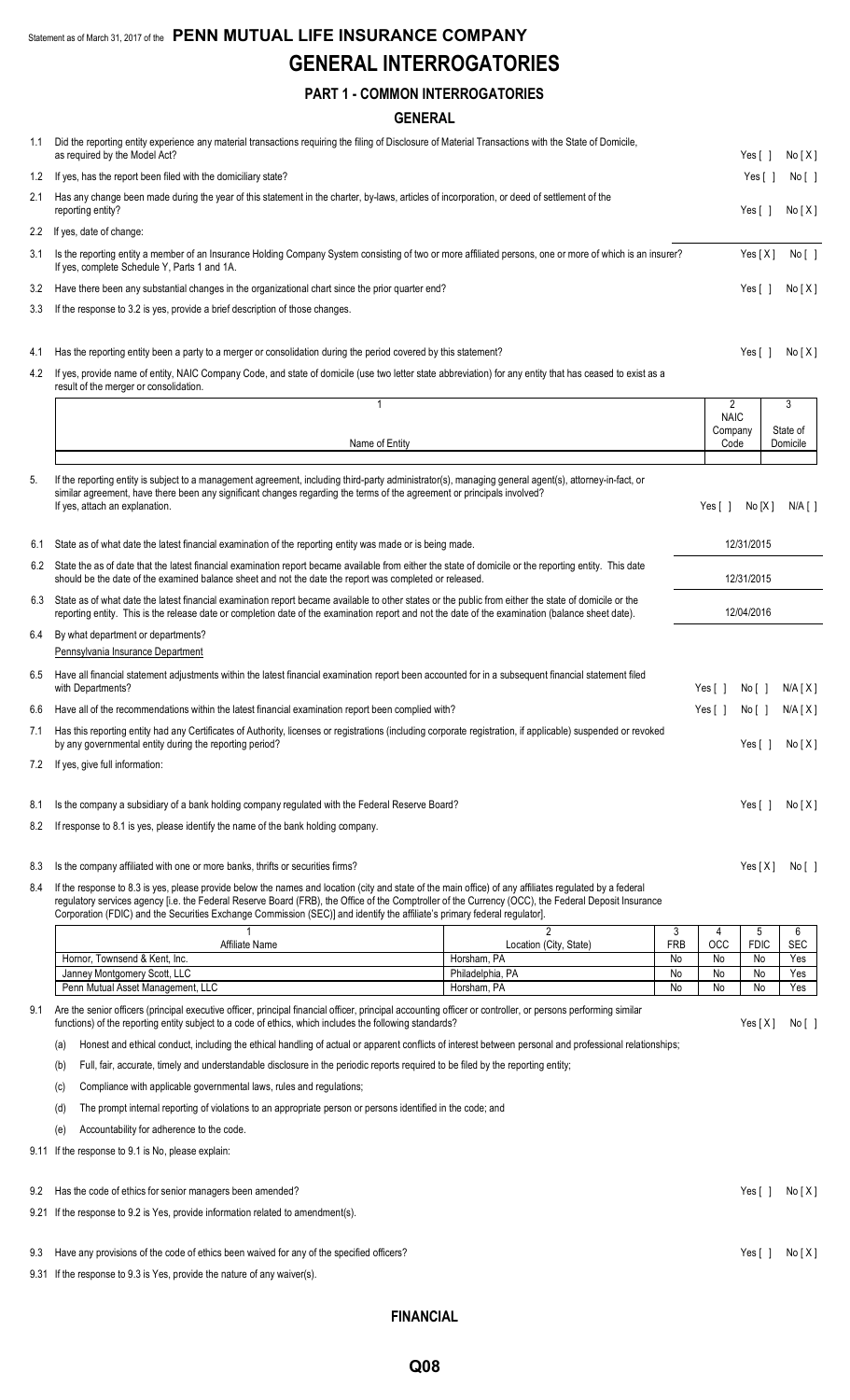## Statement as of March 31, 2017 of the **PENN MUTUAL LIFE INSURANCE COMPANY GENERAL INTERROGATORIES**

## **PART 1 - COMMON INTERROGATORIES**

|     |                | 10.1 Does the reporting entity report any amounts due from parent, subsidiaries or affiliates on Page 2 of this statement?                                                                                                                                                                                                                                                                                                                                                                                                                                            |                                                                  |                               |    |                                                                                                                      |                              | Yes[X]                                                            | No [ ]      |
|-----|----------------|-----------------------------------------------------------------------------------------------------------------------------------------------------------------------------------------------------------------------------------------------------------------------------------------------------------------------------------------------------------------------------------------------------------------------------------------------------------------------------------------------------------------------------------------------------------------------|------------------------------------------------------------------|-------------------------------|----|----------------------------------------------------------------------------------------------------------------------|------------------------------|-------------------------------------------------------------------|-------------|
|     |                | 10.2 If yes, indicate any amounts receivable from parent included in the Page 2 amount:                                                                                                                                                                                                                                                                                                                                                                                                                                                                               |                                                                  |                               |    |                                                                                                                      | \$                           |                                                                   | 0           |
|     |                |                                                                                                                                                                                                                                                                                                                                                                                                                                                                                                                                                                       |                                                                  | <b>INVESTMENT</b>             |    |                                                                                                                      |                              |                                                                   |             |
|     |                | 11.1 Were any of the stocks, bonds, or other assets of the reporting entity loaned, placed under option agreement, or otherwise made available for<br>use by another person? (Exclude securities under securities lending agreements.)                                                                                                                                                                                                                                                                                                                                |                                                                  |                               |    |                                                                                                                      |                              | Yes $\lceil$ $\rceil$                                             | No[X]       |
|     |                | 11.2 If yes, give full and complete information relating thereto:                                                                                                                                                                                                                                                                                                                                                                                                                                                                                                     |                                                                  |                               |    |                                                                                                                      |                              |                                                                   |             |
| 12. |                | Amount of real estate and mortgages held in other invested assets in Schedule BA:                                                                                                                                                                                                                                                                                                                                                                                                                                                                                     |                                                                  |                               |    |                                                                                                                      | \$                           |                                                                   | 0           |
| 13. |                | Amount of real estate and mortgages held in short-term investments:                                                                                                                                                                                                                                                                                                                                                                                                                                                                                                   |                                                                  |                               |    |                                                                                                                      | \$                           |                                                                   | $\mathbf 0$ |
|     |                | 14.1 Does the reporting entity have any investments in parent, subsidiaries and affiliates?                                                                                                                                                                                                                                                                                                                                                                                                                                                                           |                                                                  |                               |    |                                                                                                                      |                              | Yes[X]                                                            | No [ ]      |
|     |                | 14.2 If yes, please complete the following:                                                                                                                                                                                                                                                                                                                                                                                                                                                                                                                           |                                                                  |                               |    |                                                                                                                      |                              |                                                                   |             |
|     |                |                                                                                                                                                                                                                                                                                                                                                                                                                                                                                                                                                                       |                                                                  |                               |    | Prior Year End Book/Adjusted<br><b>Carrying Value</b>                                                                |                              | $\overline{2}$<br>Current Quarter Book/Adjusted<br>Carrying Value |             |
|     | 14.21          | <b>Bonds</b>                                                                                                                                                                                                                                                                                                                                                                                                                                                                                                                                                          |                                                                  |                               | \$ | 0                                                                                                                    | \$                           |                                                                   | 0           |
|     | 14.22<br>14.23 | <b>Preferred Stock</b><br>Common Stock                                                                                                                                                                                                                                                                                                                                                                                                                                                                                                                                |                                                                  |                               |    | $\mathbf{0}$<br>478,378,672                                                                                          |                              | 476,448,954                                                       | 0           |
|     | 14.24          | Short-Term Investments                                                                                                                                                                                                                                                                                                                                                                                                                                                                                                                                                |                                                                  |                               |    | 0                                                                                                                    |                              |                                                                   | 0           |
|     | 14.25<br>14.26 | Mortgage Loans on Real Estate<br>All Other                                                                                                                                                                                                                                                                                                                                                                                                                                                                                                                            |                                                                  |                               |    | 0<br>189,129,076                                                                                                     |                              | 463,753,824                                                       | 0           |
|     | 14.27<br>14.28 | Total Investment in Parent, Subsidiaries and Affiliates (Subtotal Lines 14.21 to 14.26)<br>Total Investment in Parent included in Lines 14.21 to 14.26 above                                                                                                                                                                                                                                                                                                                                                                                                          | \$<br>\$                                                         | 940,202,778                   | 0  |                                                                                                                      |                              |                                                                   |             |
|     |                | 15.1 Has the reporting entity entered into any hedging transactions reported on Schedule DB?                                                                                                                                                                                                                                                                                                                                                                                                                                                                          |                                                                  |                               | \$ |                                                                                                                      |                              | Yes[X]                                                            | No [ ]      |
|     |                | 15.2 If yes, has a comprehensive description of the hedging program been made available to the domiciliary state?                                                                                                                                                                                                                                                                                                                                                                                                                                                     |                                                                  |                               |    |                                                                                                                      |                              | Yes[X]                                                            | No [ ]      |
|     |                | If no, attach a description with this statement.                                                                                                                                                                                                                                                                                                                                                                                                                                                                                                                      |                                                                  |                               |    |                                                                                                                      |                              |                                                                   |             |
|     |                | 16. For the reporting entity's security lending program, state the amount of the following as of current statement date:                                                                                                                                                                                                                                                                                                                                                                                                                                              |                                                                  |                               |    |                                                                                                                      |                              |                                                                   |             |
|     |                | 16.1 Total fair value of reinvested collateral assets reported on Schedule DL, Parts 1 and 2:                                                                                                                                                                                                                                                                                                                                                                                                                                                                         |                                                                  |                               |    |                                                                                                                      | \$                           |                                                                   | 0           |
|     |                | 16.2 Total book adjusted/carrying value of reinvested collateral assets reported on Schedule DL, Parts 1 and 2:                                                                                                                                                                                                                                                                                                                                                                                                                                                       |                                                                  |                               |    |                                                                                                                      | \$                           |                                                                   | 0           |
|     |                | 16.3 Total payable for securities lending reported on the liability page:                                                                                                                                                                                                                                                                                                                                                                                                                                                                                             |                                                                  |                               |    |                                                                                                                      | \$                           |                                                                   | 0           |
|     |                | 17. Excluding items in Schedule E-Part 3-Special Deposits, real estate, mortgage loans and investments held physically in the reporting entity's<br>offices, vaults or safety deposit boxes, were all stocks, bonds and other securities, owned throughout the current year held pursuant to a<br>custodial agreement with a qualified bank or trust company in accordance with Section 1, III - General Examination Considerations, F. Outsourcing<br>of Critical Functions, Custodial or Safekeeping Agreements of the NAIC Financial Condition Examiners Handbook? |                                                                  |                               |    |                                                                                                                      |                              | Yes $[X]$                                                         | No [ ]      |
|     |                | 17.1 For all agreements that comply with the requirements of the NAIC Financial Condition Examiners Handbook, complete the following:                                                                                                                                                                                                                                                                                                                                                                                                                                 |                                                                  |                               |    | $\overline{2}$                                                                                                       |                              |                                                                   |             |
|     |                |                                                                                                                                                                                                                                                                                                                                                                                                                                                                                                                                                                       | Name of Custodian(s)                                             |                               |    | Custodian Address                                                                                                    |                              |                                                                   |             |
|     |                | State Street Corporation<br>Goldman Sachs & Company                                                                                                                                                                                                                                                                                                                                                                                                                                                                                                                   |                                                                  |                               |    | 2 World Financial Center 225 Liberty Street 24th Floor New York, NY 10281<br>200 West Street New York, NY 10282-2198 |                              |                                                                   |             |
|     |                | 17.2 For all agreements that do not comply with the requirements of the NAIC Financial Condition Examiners Handbook, provide the name,<br>location and a complete explanation:                                                                                                                                                                                                                                                                                                                                                                                        |                                                                  |                               |    |                                                                                                                      |                              |                                                                   |             |
|     |                | Name(s)                                                                                                                                                                                                                                                                                                                                                                                                                                                                                                                                                               |                                                                  | Location(s)                   | 2  |                                                                                                                      | 3<br>Complete Explanation(s) |                                                                   |             |
|     |                | 17.3 Have there been any changes, including name changes, in the custodian(s) identified in 17.1 during the current quarter?                                                                                                                                                                                                                                                                                                                                                                                                                                          |                                                                  |                               |    |                                                                                                                      |                              | Yes $\lceil \ \rceil$                                             | No[X]       |
|     |                | 17.4 If yes, give full and complete information relating thereto:                                                                                                                                                                                                                                                                                                                                                                                                                                                                                                     |                                                                  |                               |    |                                                                                                                      |                              |                                                                   |             |
|     |                |                                                                                                                                                                                                                                                                                                                                                                                                                                                                                                                                                                       |                                                                  | 2                             |    | 3<br>Date of                                                                                                         |                              | 4                                                                 |             |
|     |                | Old Custodian                                                                                                                                                                                                                                                                                                                                                                                                                                                                                                                                                         |                                                                  | New Custodian                 |    | Change                                                                                                               |                              | Reason                                                            |             |
|     |                | 17.5 Investment management - Identify all investment advisors, investment managers, broker/dealers, including individuals that have the authority to make investment decisions on behalf<br>of the reporting entity. For assets that are managed internally by employees of the reporting entity, note as such ["that have access to the investment accounts", "handle<br>securities"].                                                                                                                                                                               |                                                                  |                               |    |                                                                                                                      |                              |                                                                   |             |
|     |                |                                                                                                                                                                                                                                                                                                                                                                                                                                                                                                                                                                       | Name of Firm or Individual                                       |                               |    |                                                                                                                      |                              | $\overline{2}$<br>Affiliation                                     |             |
|     |                | Penn Mutual Asset Management, LLC.<br>For those firms/individuals listed in the table for Question 17.5, do any firms/individuals unaffiliated with the reporting entity (i.e., designated with a "U")<br>17.5097                                                                                                                                                                                                                                                                                                                                                     |                                                                  |                               |    |                                                                                                                      |                              | Α                                                                 |             |
|     |                | manage more than 10% of the reporting entity's assets?<br>17.5098<br>For firms/individuals unaffiliated with the reporting entity (i.e., designated with a "U") listed in the table for Question 17.5, does the total assets under                                                                                                                                                                                                                                                                                                                                    |                                                                  |                               |    |                                                                                                                      |                              | Yes $\lceil$ 1                                                    | No [ ]      |
|     |                | management aggregate to more than 50% of the reporting entity's assets?<br>17.6 For those firms or individuals listed in the table for 17.5 with an affiliation code of "A" (affiliated) or "U" (unaffiliated), provide the information for the table below.                                                                                                                                                                                                                                                                                                          |                                                                  |                               |    |                                                                                                                      |                              | Yes $\lceil$ 1                                                    | No [ ]      |
|     |                | 1<br><b>Central Registration Depository</b>                                                                                                                                                                                                                                                                                                                                                                                                                                                                                                                           | 2                                                                |                               | 3  | 4                                                                                                                    |                              | 5<br>Investment<br>Management                                     |             |
|     |                | Number<br>107518                                                                                                                                                                                                                                                                                                                                                                                                                                                                                                                                                      | Name of Firm or Individual<br>Penn Mutual Asset Management, LLC. | Legal Entity Identifier (LEI) |    | Registered With<br><b>SEC</b>                                                                                        |                              | Agreement (IMA) Filed<br>DS                                       |             |
|     |                |                                                                                                                                                                                                                                                                                                                                                                                                                                                                                                                                                                       |                                                                  |                               |    |                                                                                                                      |                              |                                                                   |             |

18.1 Have all the filing requirements of the Purposes and Procedures Manual of the NAIC Investment Analysis Office been followed? Yes [X] No [ ]

18.2 If no, list exceptions: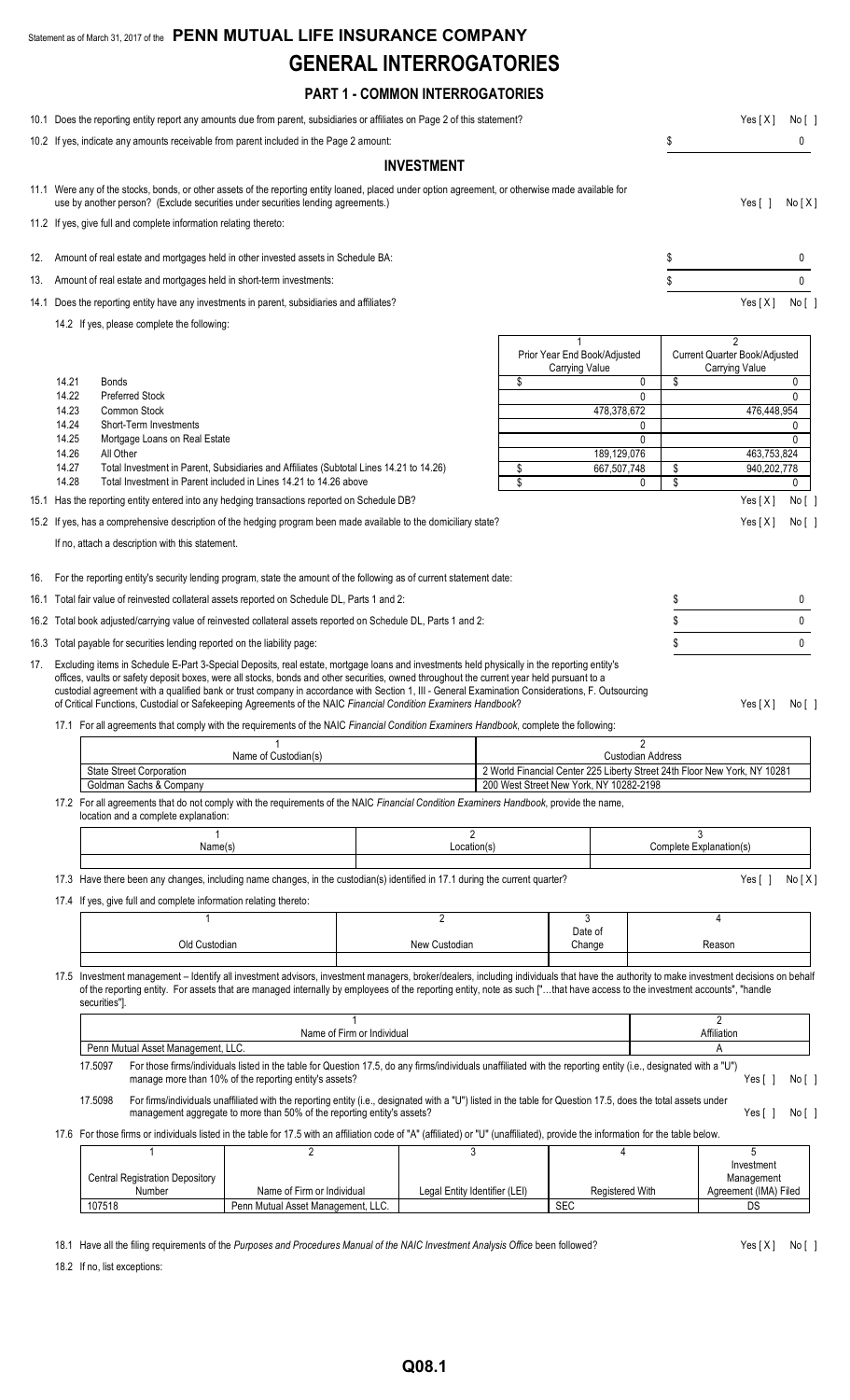## Statement as of March 31, 2017 of the PENN MUTUAL LIFE INSURANCE COMPANY **GENERAL INTERROGATORIES (continued)** PART 2 - LIFE & HEALTH

1. Report the statement value of mortgage loans at the end of this reporting period for the following categories:

| 1.1 | Long-term mortgages in good standing                                                     | Amount           |  |  |  |  |  |  |  |  |
|-----|------------------------------------------------------------------------------------------|------------------|--|--|--|--|--|--|--|--|
|     | 1.11                                                                                     |                  |  |  |  |  |  |  |  |  |
|     | 1.12                                                                                     |                  |  |  |  |  |  |  |  |  |
|     | 1.13                                                                                     |                  |  |  |  |  |  |  |  |  |
|     | 1.14                                                                                     |                  |  |  |  |  |  |  |  |  |
|     | 1.2 Long-term mortgages in good standing with restructured terms                         |                  |  |  |  |  |  |  |  |  |
|     | 1.21                                                                                     |                  |  |  |  |  |  |  |  |  |
| 1.3 | Long-term mortgage loans upon which interest is overdue more than three months           |                  |  |  |  |  |  |  |  |  |
|     | 1.31                                                                                     |                  |  |  |  |  |  |  |  |  |
|     | 1.32                                                                                     |                  |  |  |  |  |  |  |  |  |
|     | 1.33                                                                                     |                  |  |  |  |  |  |  |  |  |
|     | 1.34                                                                                     |                  |  |  |  |  |  |  |  |  |
|     | 1.4 Long-term mortgage loans in process of foreclosure                                   |                  |  |  |  |  |  |  |  |  |
|     | 1.41                                                                                     |                  |  |  |  |  |  |  |  |  |
|     | 1.42                                                                                     |                  |  |  |  |  |  |  |  |  |
|     | 1.43                                                                                     |                  |  |  |  |  |  |  |  |  |
|     | 1.44                                                                                     |                  |  |  |  |  |  |  |  |  |
| 1.5 |                                                                                          |                  |  |  |  |  |  |  |  |  |
| 1.6 | Long-term mortgages foreclosed, properties transferred to real estate in current quarter |                  |  |  |  |  |  |  |  |  |
|     | 1.61                                                                                     |                  |  |  |  |  |  |  |  |  |
|     | 1.62                                                                                     |                  |  |  |  |  |  |  |  |  |
|     | 1.63                                                                                     |                  |  |  |  |  |  |  |  |  |
|     | 1.64                                                                                     |                  |  |  |  |  |  |  |  |  |
| 2.  | Operating Percentages:                                                                   |                  |  |  |  |  |  |  |  |  |
|     | 2.1                                                                                      |                  |  |  |  |  |  |  |  |  |
|     | 2.2                                                                                      |                  |  |  |  |  |  |  |  |  |
|     | 2.3                                                                                      |                  |  |  |  |  |  |  |  |  |
| 3.1 |                                                                                          | Yes [ ]<br>No[X] |  |  |  |  |  |  |  |  |
| 3.2 |                                                                                          |                  |  |  |  |  |  |  |  |  |
| 3.3 |                                                                                          | Yes[ ]<br>No[X]  |  |  |  |  |  |  |  |  |
| 3.4 |                                                                                          |                  |  |  |  |  |  |  |  |  |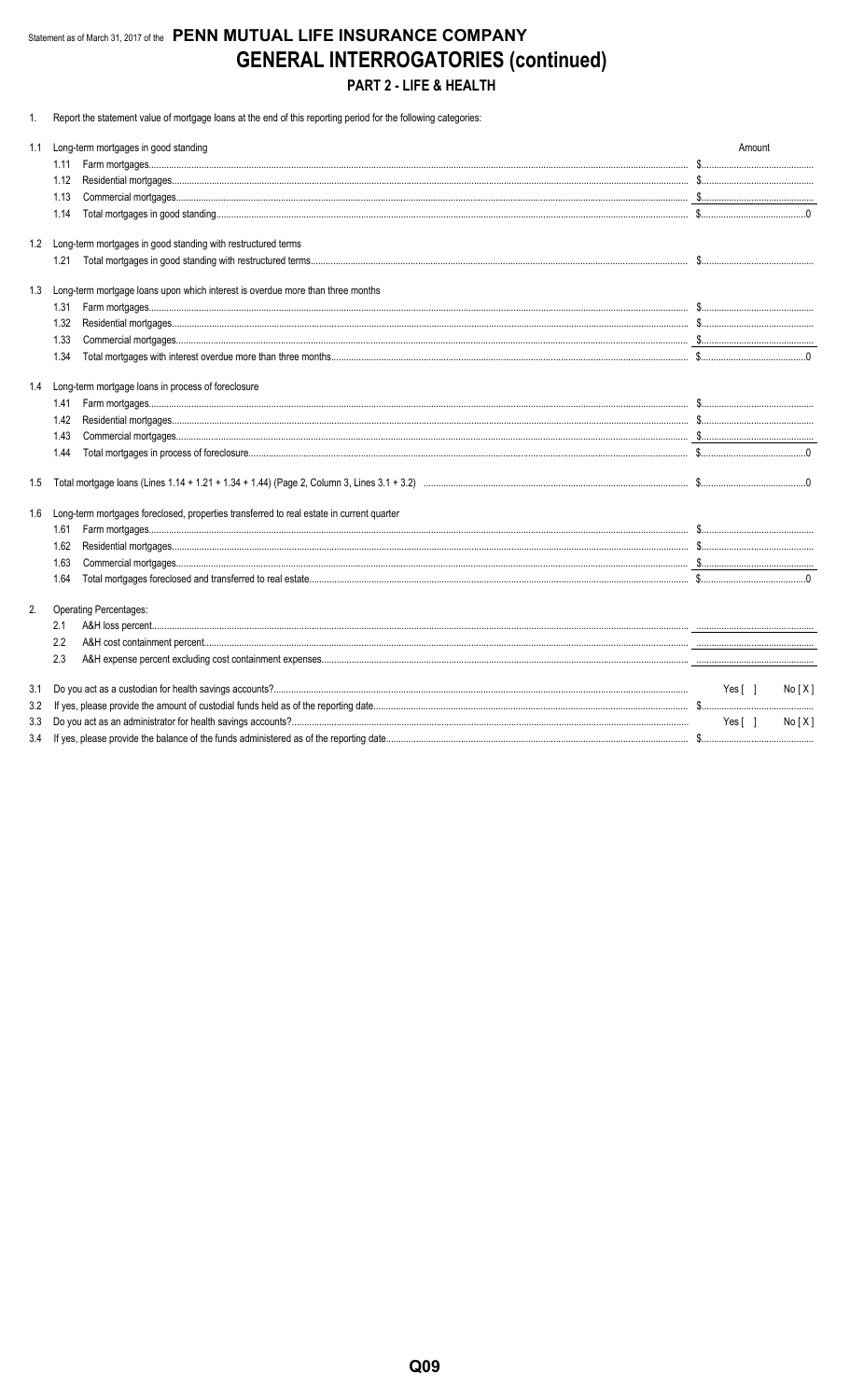## Statement as of March 31, 2017 of the **PENN MUTUAL LIFE INSURANCE COMPANY SCHEDULE S - CEDED REINSURANCE**

Showing All New Reinsurance Treaties - Current Year to Date

|             |                  |           | <u>UNUMING AILING MENTIONIQHUG TIGANGS - UUNGIN TGALIO DAIG</u> |              |                           |           |                  |                        |
|-------------|------------------|-----------|-----------------------------------------------------------------|--------------|---------------------------|-----------|------------------|------------------------|
|             |                  |           |                                                                 |              |                           |           |                  |                        |
|             |                  |           |                                                                 |              |                           |           |                  |                        |
| <b>NAIC</b> |                  |           |                                                                 |              | Tvpe of                   |           | Certified        | <b>Effective Date</b>  |
| Company     |                  | Effective |                                                                 |              | Domiciliary   Reinsurance | Type of   | Reinsurer Rating | of Certified           |
| Code        | <b>ID Number</b> | Date      | Name of Reinsurer                                               | Jurisdiction | Ceded                     | Reinsurer | 1 throuah 6)     | <b>Reinsuer Rating</b> |

# **NONE**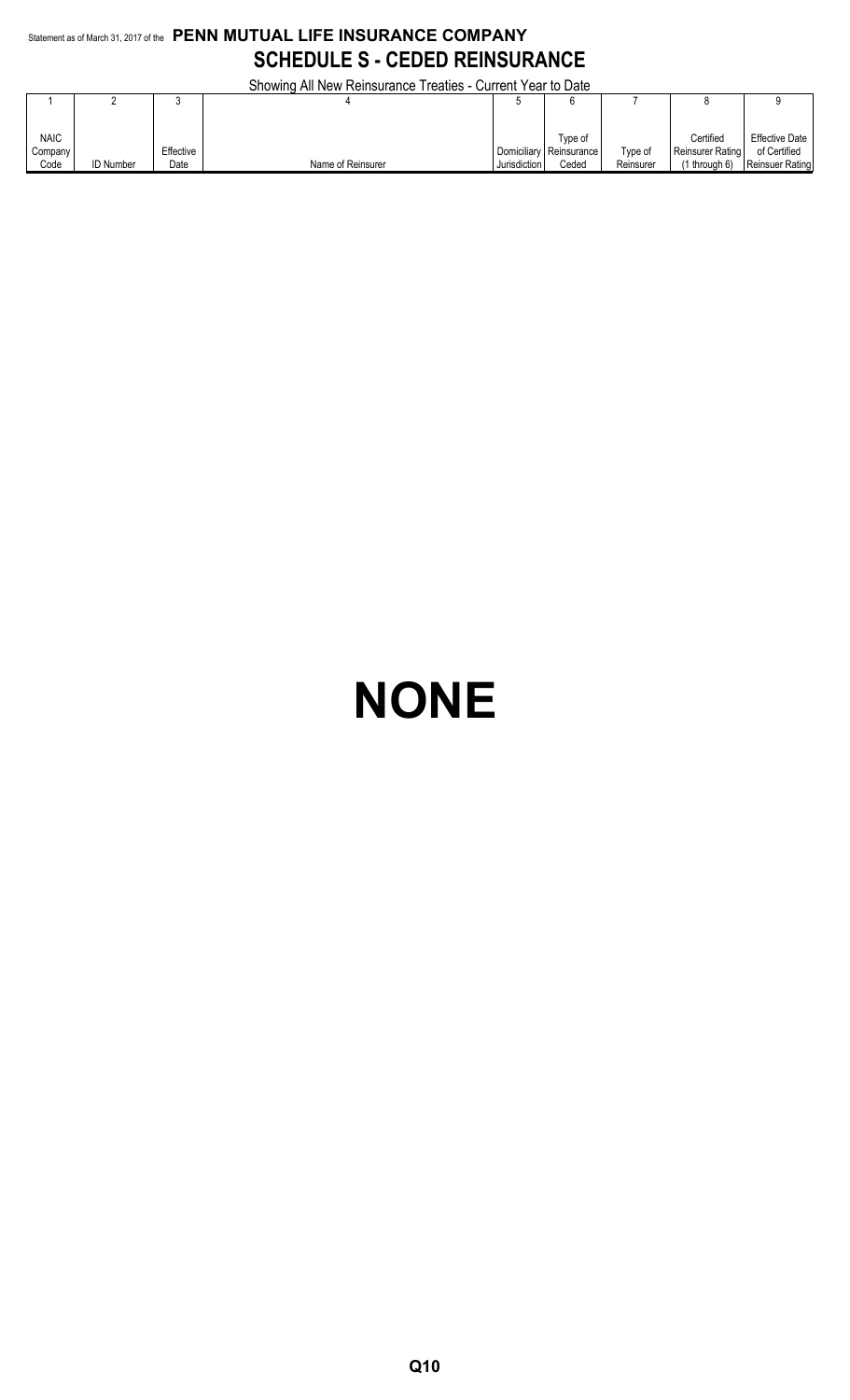## Statement as of March 31, 2017 of the PENN MUTUAL LIFE INSURANCE COMPANY **SCHEDULE T - PREMIUMS AND ANNUITY CONSIDERATIONS**

Current Year to Date - Allocated by States and Territories

|        |                                                                      |                |                             |                    | Direct Business Only    |                                                                                                                                                                                                                                                                                                                                                                                                                                                                 |                             |               |
|--------|----------------------------------------------------------------------|----------------|-----------------------------|--------------------|-------------------------|-----------------------------------------------------------------------------------------------------------------------------------------------------------------------------------------------------------------------------------------------------------------------------------------------------------------------------------------------------------------------------------------------------------------------------------------------------------------|-----------------------------|---------------|
|        |                                                                      |                | Life Contracts              |                    | 4                       | 5                                                                                                                                                                                                                                                                                                                                                                                                                                                               | 6                           |               |
|        |                                                                      |                | 2                           | 3                  |                         |                                                                                                                                                                                                                                                                                                                                                                                                                                                                 |                             |               |
|        |                                                                      |                |                             |                    |                         |                                                                                                                                                                                                                                                                                                                                                                                                                                                                 |                             |               |
|        |                                                                      |                |                             |                    | A&H Insurance           |                                                                                                                                                                                                                                                                                                                                                                                                                                                                 |                             |               |
|        |                                                                      |                |                             |                    | Premiums.               |                                                                                                                                                                                                                                                                                                                                                                                                                                                                 |                             |               |
|        |                                                                      |                |                             |                    |                         |                                                                                                                                                                                                                                                                                                                                                                                                                                                                 |                             |               |
|        |                                                                      |                |                             |                    | <b>Including Policy</b> |                                                                                                                                                                                                                                                                                                                                                                                                                                                                 |                             |               |
|        |                                                                      | Active         | Life Insurance              | Annuity            | Membership and          | Other                                                                                                                                                                                                                                                                                                                                                                                                                                                           | <b>Total Columns 2</b>      | Deposit-Type  |
|        | States, Etc.                                                         | <b>Status</b>  | Premiums                    | Considerations     | <b>Other Fees</b>       | Considerations                                                                                                                                                                                                                                                                                                                                                                                                                                                  | through 5                   | Contracts     |
| 1.     | AL                                                                   | .L.            | $\frac{1}{335,427}$         | .431.767<br>.      | .12.101<br>.            |                                                                                                                                                                                                                                                                                                                                                                                                                                                                 | 1,779,295                   |               |
| 2.     |                                                                      | . L            | 46,598                      | .6,216<br>.        | .4,027<br>.             |                                                                                                                                                                                                                                                                                                                                                                                                                                                                 | 56,841                      |               |
| 3.     |                                                                      |                | 4,713,904                   | $\dots$ 3,813,510  | 13,756                  |                                                                                                                                                                                                                                                                                                                                                                                                                                                                 | 3,541,170                   | .548,410      |
| 4.     |                                                                      |                | 1,005,669                   | 246,664            | 1,795                   |                                                                                                                                                                                                                                                                                                                                                                                                                                                                 | 1,254,128                   | 47,015        |
| 5.     | .CA                                                                  | .L             | .54,350,842<br>.            | 4.060.330          | 181,633<br>.            |                                                                                                                                                                                                                                                                                                                                                                                                                                                                 | .58,592,805<br>$\cdots$     | 125,000       |
| 6.     |                                                                      | . L            | 3,909,583                   | 536,435            | 7,171                   |                                                                                                                                                                                                                                                                                                                                                                                                                                                                 | 4,453,189                   |               |
| 7.     |                                                                      | L              | 13,441,597                  | 1,161,558          | .64,643<br>.            |                                                                                                                                                                                                                                                                                                                                                                                                                                                                 | 14,667,798                  |               |
| 8.     |                                                                      | . L            | 3,948,328                   | 3,246,279          | 7,387                   | 18.000                                                                                                                                                                                                                                                                                                                                                                                                                                                          | $$ 9,219,994                |               |
| 9.     |                                                                      | L              | $\ldots$ 597,389            | 1,700              | 8,893                   |                                                                                                                                                                                                                                                                                                                                                                                                                                                                 | 607,982                     |               |
| 10.    | Florida                                                              |                | 11,992,488                  |                    | .224,835                |                                                                                                                                                                                                                                                                                                                                                                                                                                                                 | 19,871,332                  | 50.000        |
|        |                                                                      | .L             | $\ldots$ 3,630,223          | 1,617,691          | .8,583                  |                                                                                                                                                                                                                                                                                                                                                                                                                                                                 | 5,256,497                   |               |
| 11.    |                                                                      |                |                             |                    | .                       |                                                                                                                                                                                                                                                                                                                                                                                                                                                                 |                             |               |
| 12.    |                                                                      |                | 592,172                     | 203,436<br>.       | 1.374                   |                                                                                                                                                                                                                                                                                                                                                                                                                                                                 | 1.1796,982                  |               |
| 13.    |                                                                      | .L             | 643,472<br>.                | 174,258            |                         |                                                                                                                                                                                                                                                                                                                                                                                                                                                                 | 817,730                     |               |
| 14.    |                                                                      |                | 9,592,261<br>.              | 4,216,771          | .35,196<br>.            |                                                                                                                                                                                                                                                                                                                                                                                                                                                                 | 13,844,228                  |               |
| 15.    |                                                                      | .L             | 1,183,154                   | 360.422<br>.       | 10,301                  |                                                                                                                                                                                                                                                                                                                                                                                                                                                                 | 1,553,877                   |               |
| 16.    |                                                                      |                | 3,897,010                   | .249,533<br>.      | 19,866<br>.             |                                                                                                                                                                                                                                                                                                                                                                                                                                                                 | 4.166.409                   |               |
| 17.    |                                                                      |                | .2,215,087<br>.             | 798,032<br>.       | .50,360<br>.            |                                                                                                                                                                                                                                                                                                                                                                                                                                                                 | 3,063,479                   | 175.000       |
| 18.    |                                                                      | L              | 638,175<br>.                | 107,261<br>.       | 15,414<br>.             |                                                                                                                                                                                                                                                                                                                                                                                                                                                                 | 760,850                     |               |
| 19.    |                                                                      | . L            | 1,744,921                   | 368,200            | 7,103                   |                                                                                                                                                                                                                                                                                                                                                                                                                                                                 | $\ldots$ 2,120,224          |               |
| 20.    |                                                                      | . L            | .542,404<br>.               | 66,033             | .33,659<br>.            |                                                                                                                                                                                                                                                                                                                                                                                                                                                                 | .642,096<br>.               |               |
| 21.    |                                                                      |                | 4,342,556                   | 3,710,880          | .77,845                 |                                                                                                                                                                                                                                                                                                                                                                                                                                                                 | 8.131.281                   | 100,000       |
| 22.    |                                                                      | . L            | $\ldots$ 6,858,055          | $\ldots$ 3,139,272 | 5,716                   |                                                                                                                                                                                                                                                                                                                                                                                                                                                                 | 10,003,043                  | 463,000       |
|        |                                                                      |                | 9,261,980                   | 648.070            | 55,707                  |                                                                                                                                                                                                                                                                                                                                                                                                                                                                 | 9.965.757                   | 73,500        |
| 23.    |                                                                      |                |                             |                    |                         |                                                                                                                                                                                                                                                                                                                                                                                                                                                                 |                             |               |
| 24.    |                                                                      | .L             | .9,953,503<br>.             | 1,704,909          | .33,279<br>.            |                                                                                                                                                                                                                                                                                                                                                                                                                                                                 | 11,691,691                  |               |
| 25.    |                                                                      |                | 550,717                     |                    | .19,231<br>.            |                                                                                                                                                                                                                                                                                                                                                                                                                                                                 | .569,948<br>$\frac{1}{2}$   |               |
| 26.    |                                                                      | . L            | 1,645,503                   | 324,975            | 1.740                   |                                                                                                                                                                                                                                                                                                                                                                                                                                                                 | 1,972,218                   |               |
| 27.    |                                                                      |                | $$ 618,177                  | 74,901             | .3,366                  |                                                                                                                                                                                                                                                                                                                                                                                                                                                                 | 696,444                     |               |
| 28.    |                                                                      |                | 507,054                     | 1,035              | .3,270                  |                                                                                                                                                                                                                                                                                                                                                                                                                                                                 | 511,359                     |               |
| 29.    |                                                                      | L              | .2,769,075<br>.             | .96,973<br>.       | .2,727                  |                                                                                                                                                                                                                                                                                                                                                                                                                                                                 | 2,868,775                   |               |
| 30.    |                                                                      |                | 746,847                     | 1,046,761          | .5,606                  |                                                                                                                                                                                                                                                                                                                                                                                                                                                                 | 1,799,214                   | 106.072       |
| 31.    |                                                                      | . L            | 14,292,722                  | 3,528,855          | 165,267                 |                                                                                                                                                                                                                                                                                                                                                                                                                                                                 | .23,986,844<br>$\ldots$     | .465.451      |
| 32.    |                                                                      |                | 584,552                     | 839,412            | 3,338                   |                                                                                                                                                                                                                                                                                                                                                                                                                                                                 | 1,427,302                   | 55,000        |
| 33.    | New York                                                             | L              | 356,405,645                 | 12,102,164         | 713,611                 | 7,196                                                                                                                                                                                                                                                                                                                                                                                                                                                           | .69,228,616                 | 272,067       |
|        |                                                                      |                |                             |                    |                         |                                                                                                                                                                                                                                                                                                                                                                                                                                                                 | .                           |               |
| 34.    |                                                                      |                | 4,419,025                   | 869,724            | .30,363                 |                                                                                                                                                                                                                                                                                                                                                                                                                                                                 | 5,319,112                   | 150,000       |
| 35.    |                                                                      | L              | 343,947                     |                    | 343                     |                                                                                                                                                                                                                                                                                                                                                                                                                                                                 | .344,290                    | 77,828        |
| 36.    | .OH                                                                  |                | 9,898,843                   | 5,145,411          | .45,606                 | 11,723                                                                                                                                                                                                                                                                                                                                                                                                                                                          | 15,101,583                  |               |
| 37.    | OK                                                                   | . L            | .2,412,270<br>.             | 6.715.046          | 10,975                  |                                                                                                                                                                                                                                                                                                                                                                                                                                                                 | 9,138,291                   | 107.436       |
| 38.    |                                                                      | .L             | 1,443,832                   | 1,008,914          | 12,727                  |                                                                                                                                                                                                                                                                                                                                                                                                                                                                 | $\ldots$ 2,465,473          |               |
| 39.    |                                                                      | .L<br>.        | 18,329,567                  | 13,314,889         | 156,878                 | 12.813                                                                                                                                                                                                                                                                                                                                                                                                                                                          | 31,814,147                  | 225.954       |
| 40.    |                                                                      | .L             | 1,863,374                   | 470.669            | 6,155<br>.              |                                                                                                                                                                                                                                                                                                                                                                                                                                                                 | 2,340,198                   |               |
| 41.    |                                                                      | L              | 4,166,551                   | $$ 643,897         | 8,292                   |                                                                                                                                                                                                                                                                                                                                                                                                                                                                 | 4,818,740                   |               |
| 42.    | .SD I<br>South Dakota                                                | .L             | .2,240,466<br>.             |                    | 7.711                   |                                                                                                                                                                                                                                                                                                                                                                                                                                                                 | .2,248,177                  |               |
|        |                                                                      | .              | 1,875,504                   |                    | .23,079                 |                                                                                                                                                                                                                                                                                                                                                                                                                                                                 | 2,640,616                   |               |
| 43.    |                                                                      |                |                             |                    |                         |                                                                                                                                                                                                                                                                                                                                                                                                                                                                 |                             |               |
| 44.    |                                                                      | L              | 14,504,293                  | 7,354,376          | .57,905<br>.            |                                                                                                                                                                                                                                                                                                                                                                                                                                                                 | .21,916,574<br>.            | 284,430       |
| 45.    |                                                                      | L              | 9,653,801                   | 3.126.934<br>.     | 1.322                   |                                                                                                                                                                                                                                                                                                                                                                                                                                                                 | 12,782,057                  |               |
| 46.    |                                                                      | L              | 677,236                     | 46,663             | 7,563                   |                                                                                                                                                                                                                                                                                                                                                                                                                                                                 | 731,462<br>.                |               |
| 47.    |                                                                      | L              | .5,982,923<br>$\cdots$      | 5,306,648          | .35,305                 |                                                                                                                                                                                                                                                                                                                                                                                                                                                                 | .11.324.876                 | 932,308       |
| 48.    |                                                                      | L              | 1.17,427,209                | $\ldots$ 3,682,803 | .21,843                 |                                                                                                                                                                                                                                                                                                                                                                                                                                                                 | 11,131,855                  |               |
| 49.    |                                                                      | L              | 464,842                     | 105,113            | 797                     | 10,083                                                                                                                                                                                                                                                                                                                                                                                                                                                          | 580,835<br>.                |               |
| 50.    |                                                                      | L              | $\ldots$ 10,611,014         | 1, 229, 250        | 11,253                  |                                                                                                                                                                                                                                                                                                                                                                                                                                                                 | 11,851,517                  |               |
| 51.    |                                                                      | L              | 356,244                     | 123,300            |                         |                                                                                                                                                                                                                                                                                                                                                                                                                                                                 | 1.179.544                   |               |
| 52.    |                                                                      |                |                             |                    |                         |                                                                                                                                                                                                                                                                                                                                                                                                                                                                 | 0                           |               |
| 53.    |                                                                      | N              |                             |                    |                         |                                                                                                                                                                                                                                                                                                                                                                                                                                                                 |                             |               |
| 54.    |                                                                      | $ N$           | $\ldots$ 8.088              |                    |                         |                                                                                                                                                                                                                                                                                                                                                                                                                                                                 |                             |               |
|        |                                                                      |                |                             |                    |                         |                                                                                                                                                                                                                                                                                                                                                                                                                                                                 |                             |               |
| 55.    |                                                                      | N              |                             |                    |                         |                                                                                                                                                                                                                                                                                                                                                                                                                                                                 |                             |               |
| 56.    |                                                                      | N              |                             |                    |                         |                                                                                                                                                                                                                                                                                                                                                                                                                                                                 |                             |               |
| 57.    | Canada                                                               | N              |                             |                    |                         |                                                                                                                                                                                                                                                                                                                                                                                                                                                                 |                             |               |
| 58.    |                                                                      | $$ XXX         | $\ldots$ 221,830            |                    | 00                      | 0                                                                                                                                                                                                                                                                                                                                                                                                                                                               | $\ldots$ 228.330            |               |
| 59.    |                                                                      | (a).51         | 325,457,949                 | 114,430,482        | 2,236,917               |                                                                                                                                                                                                                                                                                                                                                                                                                                                                 | 442,185,163                 | 4,258,471     |
| 90.    | Reporting entity contributions for employee benefit plans            | $$ XXX         |                             |                    |                         |                                                                                                                                                                                                                                                                                                                                                                                                                                                                 | 0                           |               |
| 91.    | Dividends or refunds applied to purchase paid-up                     |                |                             |                    |                         |                                                                                                                                                                                                                                                                                                                                                                                                                                                                 |                             |               |
|        |                                                                      | $$ $XXX$       | 9.072.257                   |                    |                         |                                                                                                                                                                                                                                                                                                                                                                                                                                                                 | 3,072,257                   |               |
| 92.    | Dividends or refunds applied to shorten endowment or                 |                |                             |                    |                         |                                                                                                                                                                                                                                                                                                                                                                                                                                                                 |                             |               |
|        |                                                                      | $$ $XXX$       |                             |                    |                         |                                                                                                                                                                                                                                                                                                                                                                                                                                                                 | 0                           |               |
| 93.    | Premium or annuity considerations waived under disability            |                |                             |                    |                         |                                                                                                                                                                                                                                                                                                                                                                                                                                                                 |                             |               |
|        |                                                                      | $$ XXX         | 850,134                     |                    |                         |                                                                                                                                                                                                                                                                                                                                                                                                                                                                 | .850,134                    |               |
|        |                                                                      |                |                             |                    |                         |                                                                                                                                                                                                                                                                                                                                                                                                                                                                 |                             |               |
| 94.    |                                                                      | $$ XXX         | 484,947                     |                    | 0                       | $\begin{array}{l} \rule{0.2cm}{0.15mm} \ldots \end{array} \qquad \begin{array}{ll} \rule{0.2cm}{0.15mm} \ldots \end{array} \qquad \begin{array}{ll} \rule{0.2cm}{0.15mm} \ldots \end{array} \qquad \begin{array}{ll} \rule{0.2cm}{0.15mm} \ldots \end{array} \qquad \begin{array}{ll} \rule{0.2cm}{0.15mm} \ldots \end{array} \qquad \begin{array}{ll} \rule{0.2cm}{0.15mm} \ldots \end{array} \qquad \begin{array}{ll} \rule{0.2cm}{0.15mm} \ldots \end{array$ | .484,947<br>.               |               |
| 95.    |                                                                      | $$ XXX         | .335,865,287<br>.           | 114,430,482        | 2,236,917               | $\overline{\ldots}$ .59,815                                                                                                                                                                                                                                                                                                                                                                                                                                     | 452,592,501                 | .4,258,471    |
| 96.    |                                                                      | $$ XXX         | 1,792,946                   |                    | .                       |                                                                                                                                                                                                                                                                                                                                                                                                                                                                 | 1,792,946                   |               |
| 97.    |                                                                      | $$ $XXX$       | 337,658,233<br>$\sim$       | 114,430,482        | 2,236,917               | $\overline{\ldots}$ 59,815                                                                                                                                                                                                                                                                                                                                                                                                                                      | 454,385,447                 | 1.114,258,471 |
| 98.    |                                                                      |                | 194,007,464                 | 113,655            | $\ldots$ 2,205,824      |                                                                                                                                                                                                                                                                                                                                                                                                                                                                 | 196,326,943                 |               |
| 99.    |                                                                      | $$ XXX         | 143,650,769                 | 114,316,827        |                         | $\overline{\ldots}$ 59.815                                                                                                                                                                                                                                                                                                                                                                                                                                      | 258,058,504                 | .4,258,471    |
|        |                                                                      |                | <b>DETAILS OF WRITE-INS</b> |                    |                         |                                                                                                                                                                                                                                                                                                                                                                                                                                                                 |                             |               |
|        |                                                                      | $\overline{X}$ | $\frac{1}{221,830}$         | .6.500<br>.        |                         |                                                                                                                                                                                                                                                                                                                                                                                                                                                                 | .228.330                    |               |
|        |                                                                      |                |                             |                    |                         |                                                                                                                                                                                                                                                                                                                                                                                                                                                                 | $\ldots \ldots \ldots$      |               |
| 58002. |                                                                      | $$ XXX         |                             |                    |                         |                                                                                                                                                                                                                                                                                                                                                                                                                                                                 |                             |               |
| 58003. |                                                                      | $$ XXX         |                             |                    |                         |                                                                                                                                                                                                                                                                                                                                                                                                                                                                 |                             |               |
|        | 58998. Summary of remaining write-ins for line 58 from overflow page | XXX            | 0                           | 0                  | 0                       |                                                                                                                                                                                                                                                                                                                                                                                                                                                                 |                             |               |
|        | 58999. Total (Lines 58001 thru 58003 plus 58998) (Line 58 above)     | $\ldots$ XXX   | .221,830<br>.               |                    | 0                       | 0                                                                                                                                                                                                                                                                                                                                                                                                                                                               | 228,330<br>.                | . 0           |
| 9401.  |                                                                      | $$ XXX         | 1.484,947                   |                    |                         |                                                                                                                                                                                                                                                                                                                                                                                                                                                                 | 1.484,947                   |               |
| 9402.  |                                                                      | $$ XXX         |                             |                    |                         |                                                                                                                                                                                                                                                                                                                                                                                                                                                                 |                             |               |
| 9403.  |                                                                      | $$ XXX         |                             |                    |                         |                                                                                                                                                                                                                                                                                                                                                                                                                                                                 | $\ldots\ldots\ldots 0$<br>. |               |
|        | 9498. Summary of remaining write-ins for line 94 from overflow page  | $$ XXX         |                             | 0                  |                         |                                                                                                                                                                                                                                                                                                                                                                                                                                                                 |                             |               |
|        | 9499 Total (Lines 9401 thru 9403 plus 9498) (Line 94 above)          | XXX            | 484 947                     | $\Omega$           | $\Omega$                | $\Omega$                                                                                                                                                                                                                                                                                                                                                                                                                                                        | 484 947                     |               |

Consider the number of Line Street Carrier or Domicilied RRG; (R) - Registered - Non-domiciled RRGs; (Q) - Qualified or Accredited Reinsurer;<br>(L) - Licensed or Chartered - Licensed Insurance Carrier or Domicilied RRG; (R)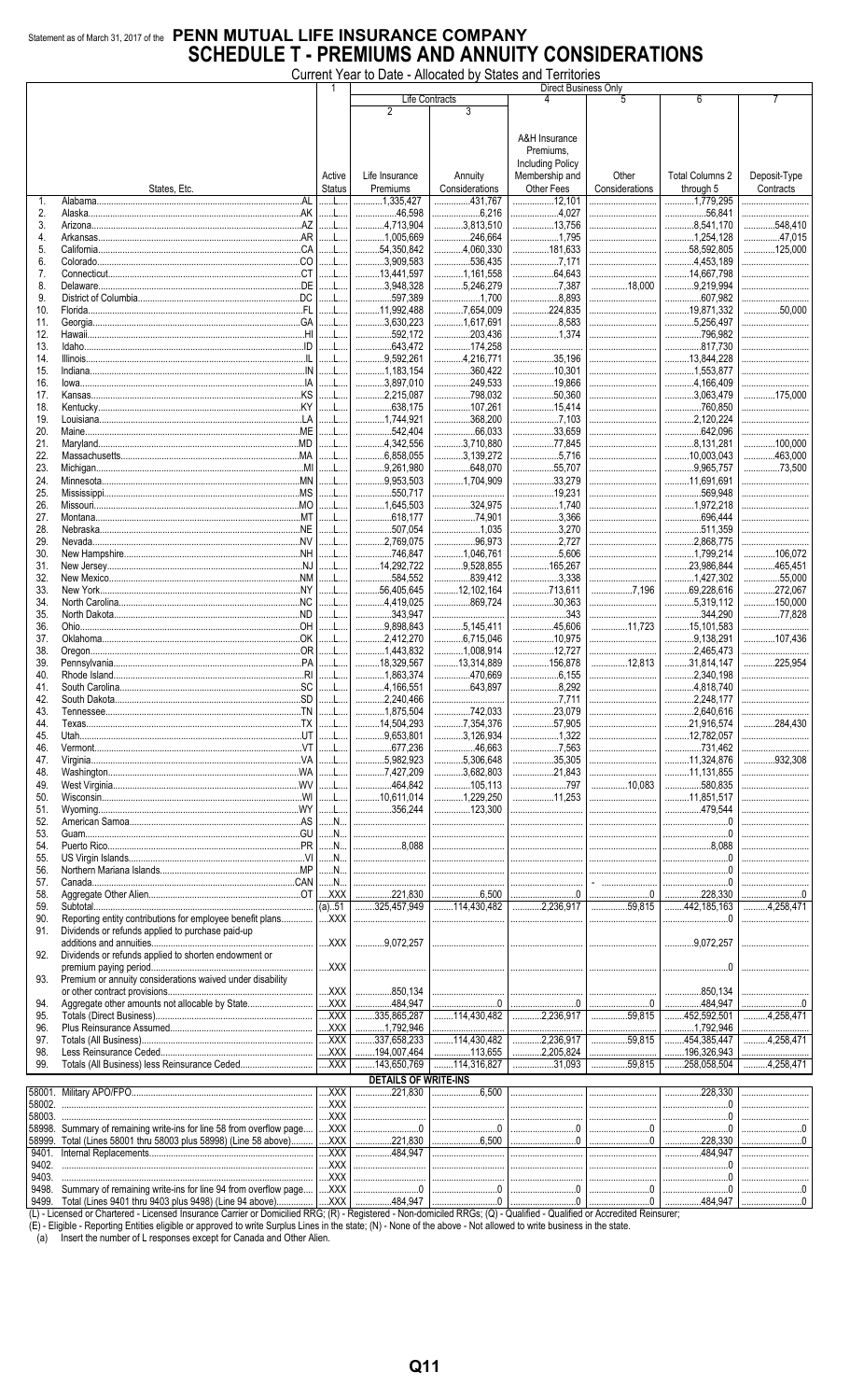## **SCHEDULE Y – INFORMATION CONCERNING ACTIVITIES OF INSURER MEMBERS OF A HOLDING COMPANY GROUP**

PART 1 – ORGANIZATIONAL CHART

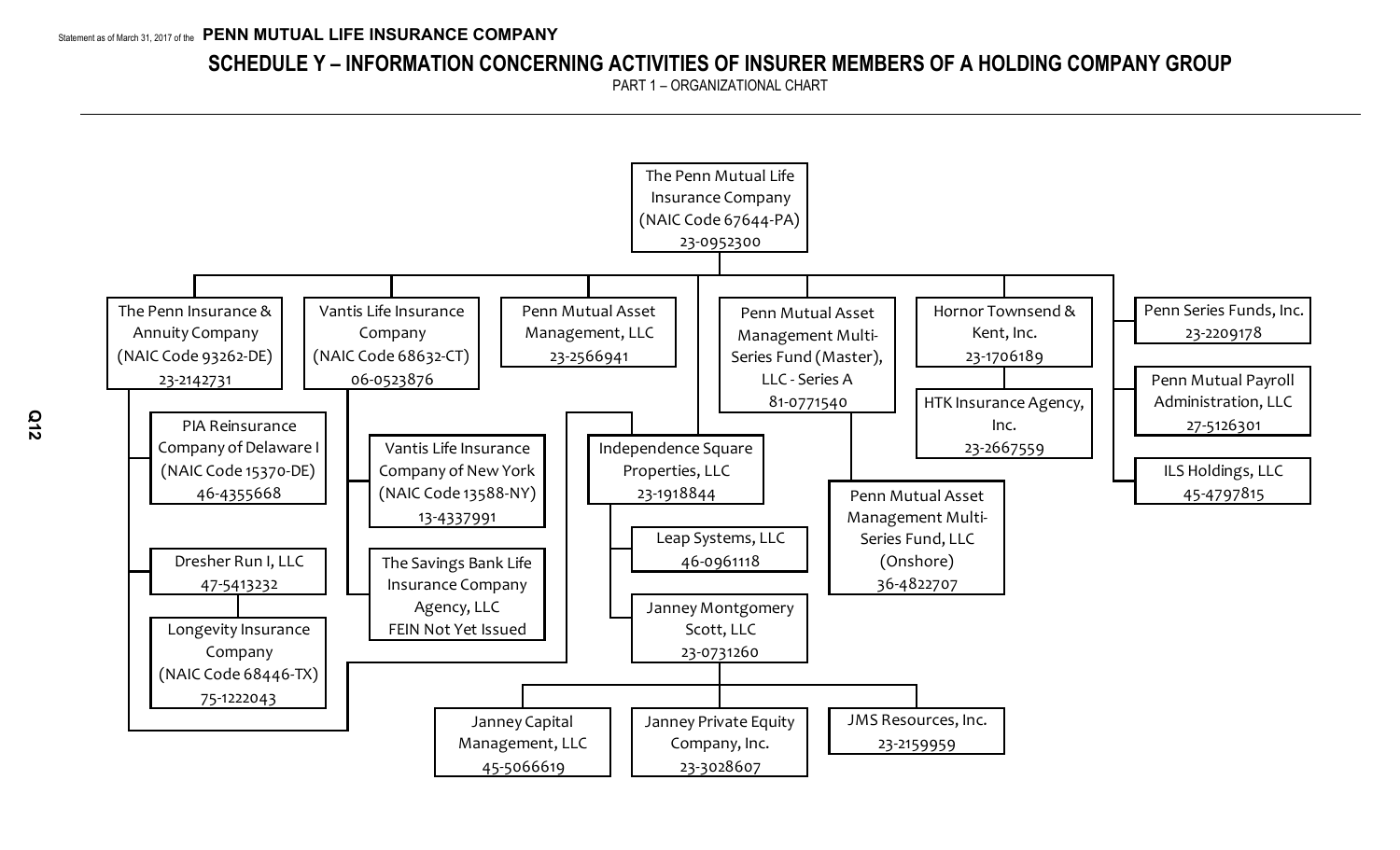## **SCHEDULE Y** PART 1A - DETAIL OF INSURANCE HOLDING COMPANY SYSTEM

|                         |                          |             |              |                        |            |                              | IA <sup>-</sup> PLIAIL VI                 |           |                          | <b>INUURNUL HULUINU UUINI ANTU JULINI</b>         |                              |               |                                                 |                     |  |
|-------------------------|--------------------------|-------------|--------------|------------------------|------------|------------------------------|-------------------------------------------|-----------|--------------------------|---------------------------------------------------|------------------------------|---------------|-------------------------------------------------|---------------------|--|
|                         |                          |             |              |                        |            | Name of<br><b>Securities</b> |                                           |           | 10 <sup>°</sup>          | 11                                                | 12<br>Type of<br>Control     | 13            | 14                                              | 15                  |  |
|                         |                          |             |              |                        |            | Exchange<br>if Publicly      |                                           |           |                          |                                                   | (Ownership<br>Board,         | If Control is |                                                 | Is an<br><b>SCA</b> |  |
|                         |                          | <b>NAIC</b> |              |                        |            | Traded                       | Names of                                  |           | Relationship             |                                                   | Management,                  | Ownership     |                                                 | Filing              |  |
| Group<br>Code           | Group                    | Compan      | ID<br>Number | Federal<br><b>RSSD</b> | <b>CIK</b> | (U.S. or<br>International)   | Parent, Subsidiaries<br>or Affiliates     |           | Domiciliary to Reporting | Directly Controlled by<br>(Name of Entity/Person) | Attorney-in-Fact,            | Provide       | <b>Ultimate Controlling</b>                     | Required?<br>(Y/N)  |  |
| <b>Members</b>          | Name                     | Code        |              |                        |            |                              |                                           | Location  | Entity                   |                                                   | Influence, Other) Percentage |               | Entity(ies)/Person(s)                           |                     |  |
|                         |                          |             |              |                        |            |                              |                                           |           |                          |                                                   |                              |               |                                                 |                     |  |
|                         | The Penn Mutual Life     |             |              |                        |            |                              |                                           |           |                          |                                                   |                              |               |                                                 |                     |  |
| 850.                    | Insurance Company        | 67644       | 23-0952300   |                        |            |                              | The Penn Mutual Life Insurance Company.   | PA.       | UDP.                     |                                                   |                              |               |                                                 | $N$ .               |  |
|                         | The Penn Mutual Life     |             |              |                        |            |                              |                                           |           |                          |                                                   |                              |               |                                                 |                     |  |
| 850.                    | Insurance Company        | 93262.      | 23-2142731   |                        |            |                              | The Penn Insurance and Annuity Company    | DE.       | $IA$                     | The Penn Mutual Life Insurance Company.           | Ownership.                   |               | 100.000 The Penn Mutual Life Insurance Company. | $Y_{\cdots}$        |  |
|                         | The Penn Mutual Life     |             |              |                        |            |                              |                                           |           |                          |                                                   |                              |               |                                                 |                     |  |
| 850.                    | <b>Insurance Company</b> | 15370       | 46-4355668   |                        |            |                              | PIA Reinsurance Company of Delaware I.    | <b>DE</b> | IA                       | The Penn Insurance and Annuity Company            | Ownership.                   | .100.000      | The Penn Mutual Life Insurance Company          | Y                   |  |
|                         | The Penn Mutual Life     |             |              |                        |            |                              |                                           |           |                          |                                                   |                              |               |                                                 |                     |  |
| 850.                    | Insurance Company        |             | 23-1706189   |                        | .77131     |                              | Hornor Townsend & Kent, Inc.              | <b>PA</b> | NIA.                     | The Penn Mutual Life Insurance Company.           | Ownership.                   | .100.000      | The Penn Mutual Life Insurance Company          | Y.                  |  |
|                         | The Penn Mutual Life     |             |              |                        |            |                              |                                           |           |                          |                                                   |                              |               |                                                 |                     |  |
| 850.                    | Insurance Company        |             | 23-2667559   |                        |            |                              | HTK Insurance Agency, Inc                 | <b>DE</b> | <b>DS</b>                | Hornor Townsend & Kent. Inc                       | Ownership.                   | .100.000      | The Penn Mutual Life Insurance Company.         | $N_{\cdots}$        |  |
|                         |                          |             |              |                        |            |                              |                                           |           |                          |                                                   |                              |               |                                                 |                     |  |
|                         | The Penn Mutual Life     |             |              |                        |            |                              |                                           |           |                          |                                                   |                              |               |                                                 |                     |  |
| 850.                    | <b>Insurance Company</b> |             | 23-1918844   |                        |            |                              | Independence Square Properties, LLC.      | <b>PA</b> | NIA                      | The Penn Mutual Life Insurance Company.           | Ownership.                   |               | .95.780 The Penn Mutual Life Insurance Company. | N                   |  |
|                         | The Penn Mutual Life     |             |              |                        |            |                              |                                           |           |                          |                                                   |                              |               |                                                 |                     |  |
|                         | <b>Insurance Company</b> |             | 23-2566941   |                        |            |                              | Penn Mutual Asset Management, LLC         | <b>PA</b> | NIA                      | The Penn Mutual Life Insurance Company.           | Ownership.                   | .100.000      | The Penn Mutual Life Insurance Company          | N <sub>1</sub>      |  |
| $\frac{2}{\omega}$ 850. | The Penn Mutual Life     |             |              |                        |            |                              |                                           |           |                          |                                                   |                              |               |                                                 |                     |  |
| 850.                    | Insurance Company        |             | 23-2209178.  |                        |            |                              | Penn Series Fund, Inc                     | <b>PA</b> | <b>NIA</b>               | The Penn Mutual Life Insurance Company.           | Ownership                    | .100.000      | The Penn Mutual Life Insurance Company          | $N_{\cdots}$        |  |
|                         | The Penn Mutual Life     |             |              |                        |            |                              |                                           |           |                          |                                                   |                              |               |                                                 |                     |  |
| 0850                    | Insurance Company        |             | 27-5126301   |                        |            |                              | Penn Mutual Payroll Administration, LLC   | <b>PA</b> | NIA                      | The Penn Mutual Life Insurance Company            | Ownership.                   | .100.000      | The Penn Mutual Life Insurance Company.         | $N$                 |  |
|                         |                          |             |              |                        |            |                              |                                           |           |                          |                                                   |                              |               |                                                 |                     |  |
|                         | The Penn Mutual Life     |             | 45-4797815.  |                        |            |                              |                                           | <b>PA</b> |                          |                                                   |                              |               |                                                 |                     |  |
|                         | 0850 Insurance Company   |             |              |                        |            |                              | ILS Holdings, LLC.                        |           | NIA                      | The Penn Mutual Life Insurance Company.           | Ownership.                   | .100.000      | The Penn Mutual Life Insurance Company          | $N_{\cdot}$         |  |
|                         | The Penn Mutual Life     |             |              |                        |            |                              |                                           |           |                          |                                                   |                              |               |                                                 |                     |  |
| 0850                    | Insurance Company        |             | 23-0731260   |                        | 200401     |                              | Janney Montgomery Scott, LLC              | <b>PA</b> | DS                       | Independence Square Properties, LLC               | Ownership.                   | .100.000      | The Penn Mutual Life Insurance Company          | .N                  |  |
|                         | The Penn Mutual Life     |             |              |                        |            |                              |                                           |           |                          |                                                   |                              |               |                                                 |                     |  |
| 0850                    | Insurance Company        |             | 46-0961118.  |                        |            |                              | Leap Systems, LLC                         | <b>PA</b> | DS.                      | Independence Square Properties, LLC.              | Ownership.                   | .100.000      | The Penn Mutual Life Insurance Company          | .N                  |  |
|                         | The Penn Mutual Life     |             |              |                        |            |                              |                                           |           |                          |                                                   |                              |               |                                                 |                     |  |
|                         | 0850 Insurance Company   |             | 45-5066619   |                        |            |                              | Janney Capital Management, LLC.           | <b>PA</b> | DS                       | Janney Montgomery Scott, LLC.                     | Ownership.                   | .100.000      | The Penn Mutual Life Insurance Company          | $N_{\cdot}$         |  |
|                         | The Penn Mutual Life     |             |              |                        |            |                              |                                           |           |                          |                                                   |                              |               |                                                 |                     |  |
| 0850                    | Insurance Company        |             | 23-2159959   |                        |            |                              | JMS Resources, Inc                        | <b>PA</b> | DS                       | Janney Montgomery Scott, LLC                      | Ownership.                   |               | .100.000 The Penn Mutual Life Insurance Company | $N_{\cdot}$         |  |
|                         |                          |             |              |                        |            |                              |                                           |           |                          |                                                   |                              |               |                                                 |                     |  |
|                         | The Penn Mutual Life     |             |              |                        |            |                              |                                           |           |                          |                                                   |                              |               |                                                 |                     |  |
| 0850                    | Insurance Company        |             | 23-3028607   |                        |            |                              | Janney Private Equity Company, Inc        | <b>DE</b> | DS.                      | <b>JMS Resources</b> . Inc                        | Ownership                    | .100.000      | The Penn Mutual Life Insurance Company          | .N                  |  |
|                         | The Penn Mutual Life     |             |              |                        |            |                              |                                           |           |                          |                                                   |                              |               |                                                 |                     |  |
|                         | 0850 Insurance Company   |             | 47-5413232.  |                        |            |                              | Dresher Run I. LLC                        | <b>DE</b> | NIA                      | The Penn Insurance and Annuity Company.           | Ownership.                   | .100.000      | The Penn Mutual Life Insurance Company          | .N                  |  |
|                         | The Penn Mutual Life     |             |              |                        |            |                              |                                           |           |                          |                                                   |                              |               |                                                 |                     |  |
|                         | 0850 Insurance Company   | 68446       | $75-1222043$ |                        |            |                              | Longevity Insurance Company               | <b>TX</b> | IA                       | Dresher Run I. LLC                                | Ownership.                   |               | .100.000 The Penn Mutual Life Insurance Company | $N_{\cdots}$        |  |
|                         | The Penn Mutual Life     |             |              |                        |            |                              | Penn Mutual Asset Management Multi-Series |           |                          |                                                   |                              |               |                                                 |                     |  |
| 0850                    | Insurance Company        |             | 81-0771540   |                        |            |                              | Fund (Master), LLC - Series A             | <b>PA</b> | OTH                      | The Penn Mutual Life Insurance Company.           | Influence.                   |               | The Penn Mutual Life Insurance Company.         | .N                  |  |
|                         |                          |             |              |                        |            |                              |                                           |           |                          |                                                   |                              |               |                                                 |                     |  |
|                         | The Penn Mutual Life     |             | 36-4822707   |                        |            |                              | Penn Mutual Asset Management Multi-Series |           |                          | Penn Mutual Asset Management Multi-Series         |                              |               |                                                 | N                   |  |
|                         | 0850 Insurance Company   |             |              |                        |            |                              | Fund LLC (onshore)                        | <b>PA</b> | <b>OTH</b>               | Fund (Master), LLC - Series A                     | Influence                    |               | The Penn Mutual Life Insurance Company          |                     |  |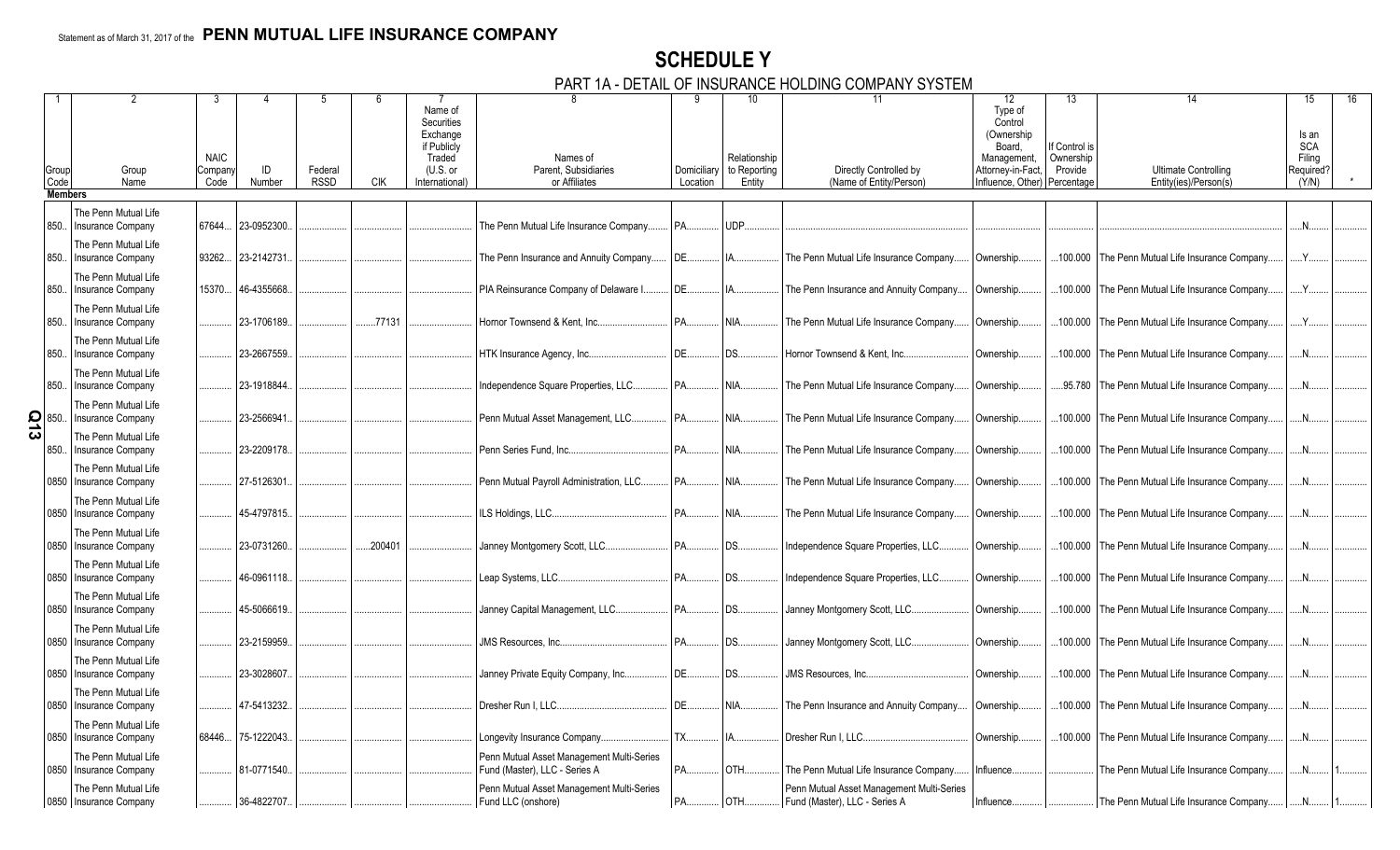## **SCHEDULE Y** PART 1A - DETAIL OF INSURANCE HOLDING COMPANY SYSTEM

|               |                        |             |                  |             |     |                | .                                         |             |              |                                        |                              |               |                                                 |            |  |
|---------------|------------------------|-------------|------------------|-------------|-----|----------------|-------------------------------------------|-------------|--------------|----------------------------------------|------------------------------|---------------|-------------------------------------------------|------------|--|
|               |                        |             |                  |             |     |                |                                           |             |              |                                        | 12                           | 15.           |                                                 |            |  |
|               |                        |             |                  |             |     | Name of        |                                           |             |              |                                        | Type of                      |               |                                                 |            |  |
|               |                        |             |                  |             |     | Securities     |                                           |             |              |                                        | Control                      |               |                                                 |            |  |
|               |                        |             |                  |             |     | Exchange       |                                           |             |              |                                        | (Ownership)                  |               |                                                 | Is an      |  |
|               |                        |             |                  |             |     | if Publicly    |                                           |             |              |                                        | Board.                       | If Control is |                                                 | <b>SCA</b> |  |
|               |                        | <b>NAIC</b> |                  |             |     | Traded         | Names of                                  |             | Relationship |                                        | Management                   | Ownership     |                                                 | Filing     |  |
| Group<br>Code | Group                  | Company     |                  | Federal     |     | (U.S. or       | Parent, Subsidiaries                      | Domiciliary | to Reporting | Directly Controlled by                 | Attorney-in-Fact             | Provide       | Ultimate Controlling                            | Required?  |  |
|               | Name                   | Code        | Number           | <b>RSSD</b> | CIK | International) | or Affiliates                             | Location    | Entity       | (Name of Entity/Person)                | Influence, Other) Percentage |               | Entity(ies)/Person(s)                           | (Y/N)      |  |
|               | The Penn Mutual Life   |             |                  |             |     |                |                                           |             |              |                                        |                              |               |                                                 |            |  |
|               | 0850 Insurance Company | 68632       | 06-0523876.      |             |     |                | Vantis Life Insurance Company             |             |              | The Penn Mutual Life Insurance Company | Ownership                    |               | 100.000 The Penn Mutual Life Insurance Company  |            |  |
|               |                        |             |                  |             |     |                |                                           |             |              |                                        |                              |               |                                                 |            |  |
|               | The Penn Mutual Life   |             |                  |             |     |                |                                           |             |              |                                        |                              |               |                                                 |            |  |
|               | 0850 Insurance Company |             | 13588 13-4337991 |             |     |                | Vantis Life Insurance Company of New York |             |              | Vantis Life Insurance Company.         | Ownership                    |               | 100.000 The Penn Mutual Life Insurance Company  |            |  |
|               | The Penn Mutual Life   |             |                  |             |     |                | The Savings Bank Life Insurance Company   |             |              |                                        |                              |               |                                                 |            |  |
|               | 0850 Insurance Company |             |                  |             |     |                | Agency, LLC                               |             |              | Vantis Life Insurance Company.         | Ownership                    |               | .100.000 The Penn Mutual Life Insurance Company |            |  |
|               |                        |             |                  |             |     |                |                                           |             |              |                                        |                              |               |                                                 |            |  |

#### **Aster Explanation**

1 Entity over which The Penn Mutual Life Insurance Company has significant influence, but no ownership.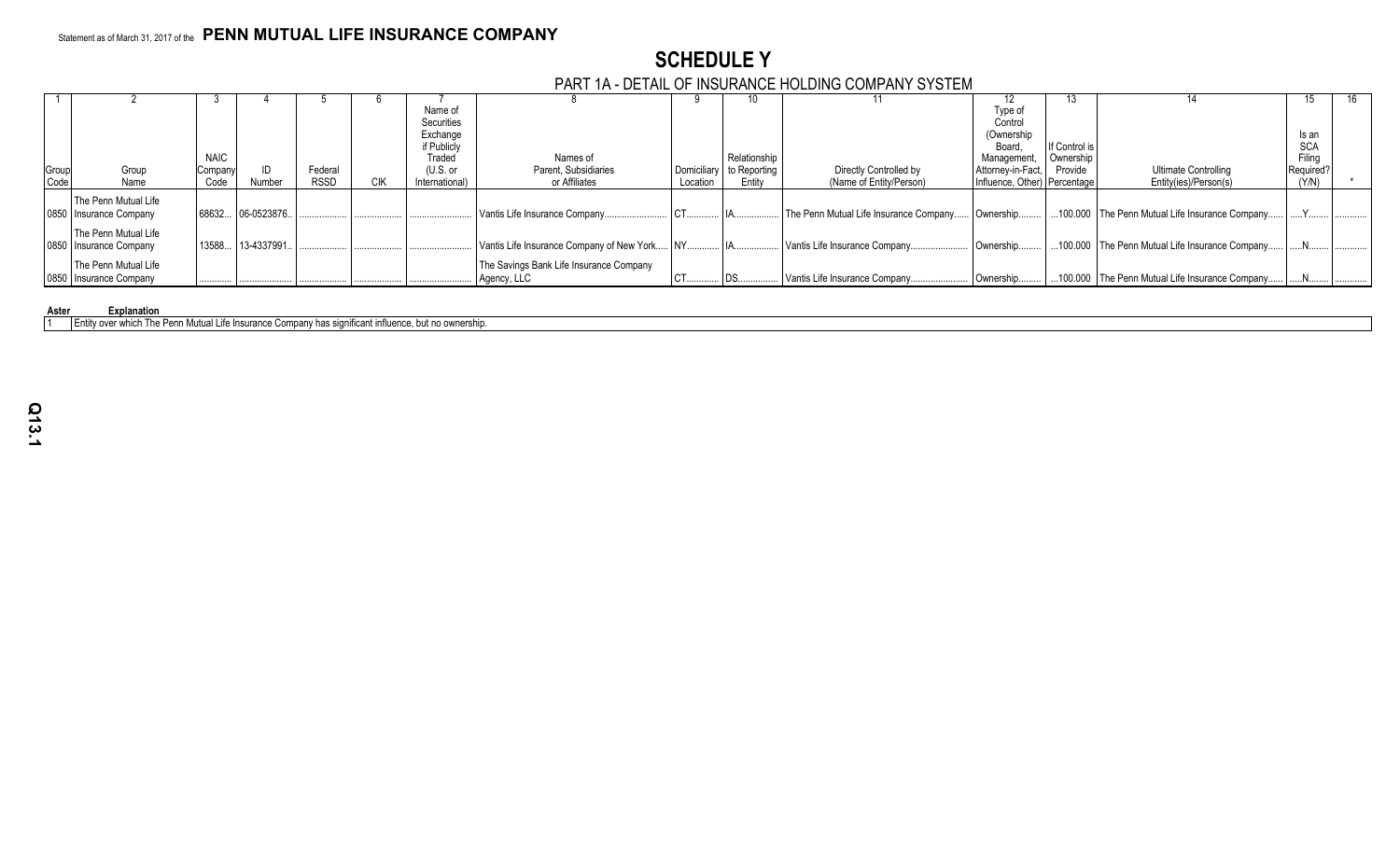## Statement as of March 31, 2017 of the **PENN MUTUAL LIFE INSURANCE COMPANY SUPPLEMENTAL EXHIBITS AND SCHEDULES INTERROGATORIES**

The following supplemental reports are required to be filed as part of your statement filing. However, in the event that your company does not transact the type of business for which the special report must be filed, your response of NO to the specific interrogatory will be accepted in lieu of filing a "NONE" report and a bar code will be printed below. If the supplement is required of your company but is not being filed for whatever reason, enter SEE EXPLANATION and provide an explanation following the interrogatory questions.

|    |                                                                                                                                                                                                                    | Response       |
|----|--------------------------------------------------------------------------------------------------------------------------------------------------------------------------------------------------------------------|----------------|
|    | Will the Trusteed Surplus Statement be filed with the state of domicile and the NAIC with this statement?                                                                                                          | NO             |
| 2. | Will the Medicare Part D Coverage Supplement be filed with the state of domicile and the NAIC with this statement?                                                                                                 | NO             |
| 3. | Will the Reasonableness of Assumptions Certification required by Actuarial Guideline XXXV be filed with the state of domicile and electronically<br>with the NAIC?                                                 | NO             |
| 4. | Will the Reasonableness and Consistency of Assumptions Certification required by Actuarial Guideline XXXV be filed with the state of domicile<br>and electronically with the NAIC?                                 | NO             |
| 5. | Will the Reasonableness of Assumptions Certification for Implied Guaranteed Rate Method required by Actuarial Guideline XXXVI be filed with<br>the state of domicile and electronically with the NAIC?             | NO.            |
| 6. | Will the Reasonableness and Consistency of Assumptions Certification required by Actuarial Guideline XXXVI (Updated Average Market Value)<br>be filed with the state of domicile and electronically with the NAIC? | YES            |
|    | Will the Reasonableness and Consistency of Assumptions Certification required by Actuarial Guideline XXXVI (Updated Market Value) be filed<br>with the state of domicile and electronically with the NAIC?         | N <sub>O</sub> |

#### **Explanations:**

- 1. The data for this supplement is not required to be filed.
- 2. The data for this supplement is not required to be filed.
- 3. The data for this supplement is not required to be filed.
- 4. The data for this supplement is not required to be filed.
- 5. The data for this supplement is not required to be filed.
- 6.

7. The data for this supplement is not required to be filed.

#### **Bar Code:**

# \*67644201749000001\* \*67644201744700001\* \*6764111 01111 01111 01111 01111 11111 01111 11111 11111 01111 01111 01111 00111 01111 00111 00111 1111 1101 \*67644201744500001\* \*67644201744900001\* \*67644201744600001\*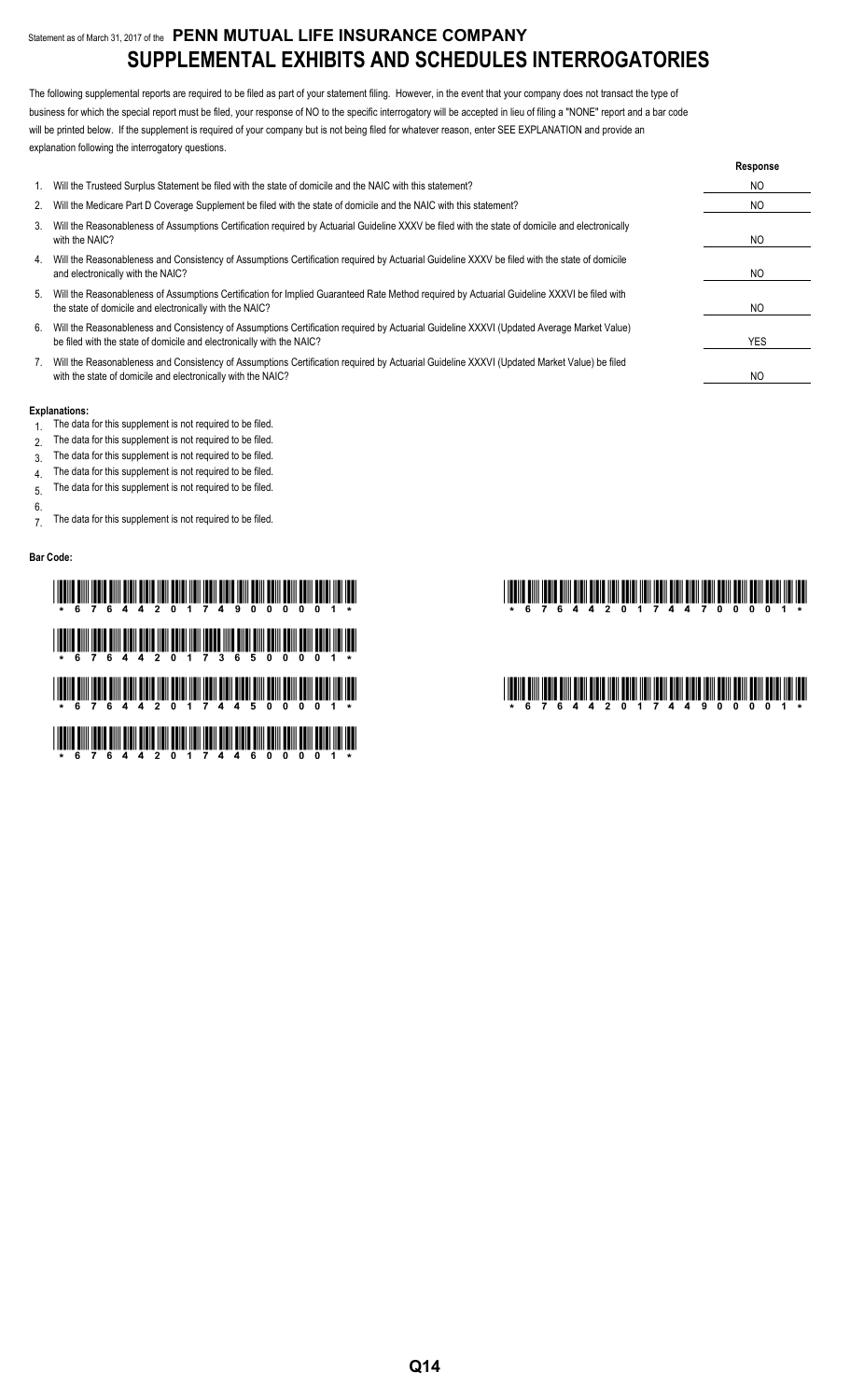## Statement as of March 31, 2017 of the **PENN MUTUAL LIFE INSURANCE COMPANY Overflow Page for Write-Ins**

| <b>Additional Write-ins for Assets:</b> |             |                               |                 |                        |  |  |  |  |  |  |
|-----------------------------------------|-------------|-------------------------------|-----------------|------------------------|--|--|--|--|--|--|
|                                         |             | <b>Current Statement Date</b> |                 |                        |  |  |  |  |  |  |
|                                         |             |                               |                 |                        |  |  |  |  |  |  |
|                                         |             |                               | Net Admitted    | December 31,           |  |  |  |  |  |  |
|                                         |             | Nonadmitted                   | Assets          | Prior Year Net         |  |  |  |  |  |  |
|                                         | Assets      | Assets                        | $(Cols. 1 - 2)$ | <b>Admitted Assets</b> |  |  |  |  |  |  |
|                                         | .7.385.673  | .7.385.673                    |                 |                        |  |  |  |  |  |  |
|                                         | .3.570.906  |                               | .3,570,906      | 3.017.447              |  |  |  |  |  |  |
|                                         | .12.666.649 | $\ldots$ 4.872.767            | 7.793.882       | 8.775.634              |  |  |  |  |  |  |
|                                         | .67.227.300 |                               | .67.227.300     | .118,183,847           |  |  |  |  |  |  |
|                                         | .42.775.631 |                               | .42.775.631     | 36.145.125             |  |  |  |  |  |  |
|                                         |             | 3.12.258.440                  | .121.367.719    | .166.122.053           |  |  |  |  |  |  |

### **Additional Write-ins for Liabilities:**

|                                                        |  | Current               | December 31 |  |  |  |
|--------------------------------------------------------|--|-----------------------|-------------|--|--|--|
|                                                        |  | <b>Statement Date</b> | Prior Year  |  |  |  |
| 12504. Other Liabilities                               |  | .6.028.068            | 2.784.425   |  |  |  |
|                                                        |  | 6.028.068             | 2.784.425   |  |  |  |
| <b>Additional Write-ins for Summary of Operations:</b> |  |                       |             |  |  |  |
|                                                        |  |                       |             |  |  |  |

|       |                                            | Current<br>Year to Date | Prior<br>Year to Date | Prior Year Ended<br>December 31 |
|-------|--------------------------------------------|-------------------------|-----------------------|---------------------------------|
| 2704. | Interest on LLC Note.                      | 702.566<br>             | .636.676              | 2.666.426<br>                   |
| 2705  |                                            | 8.821.923               | .304.061              | 34.395.669<br>                  |
| 2797  | Summary of remaining write-ins for Line 27 | .9.524.489              | 0.340.7 <i>01</i>     | .UbZ.UY5<br>                    |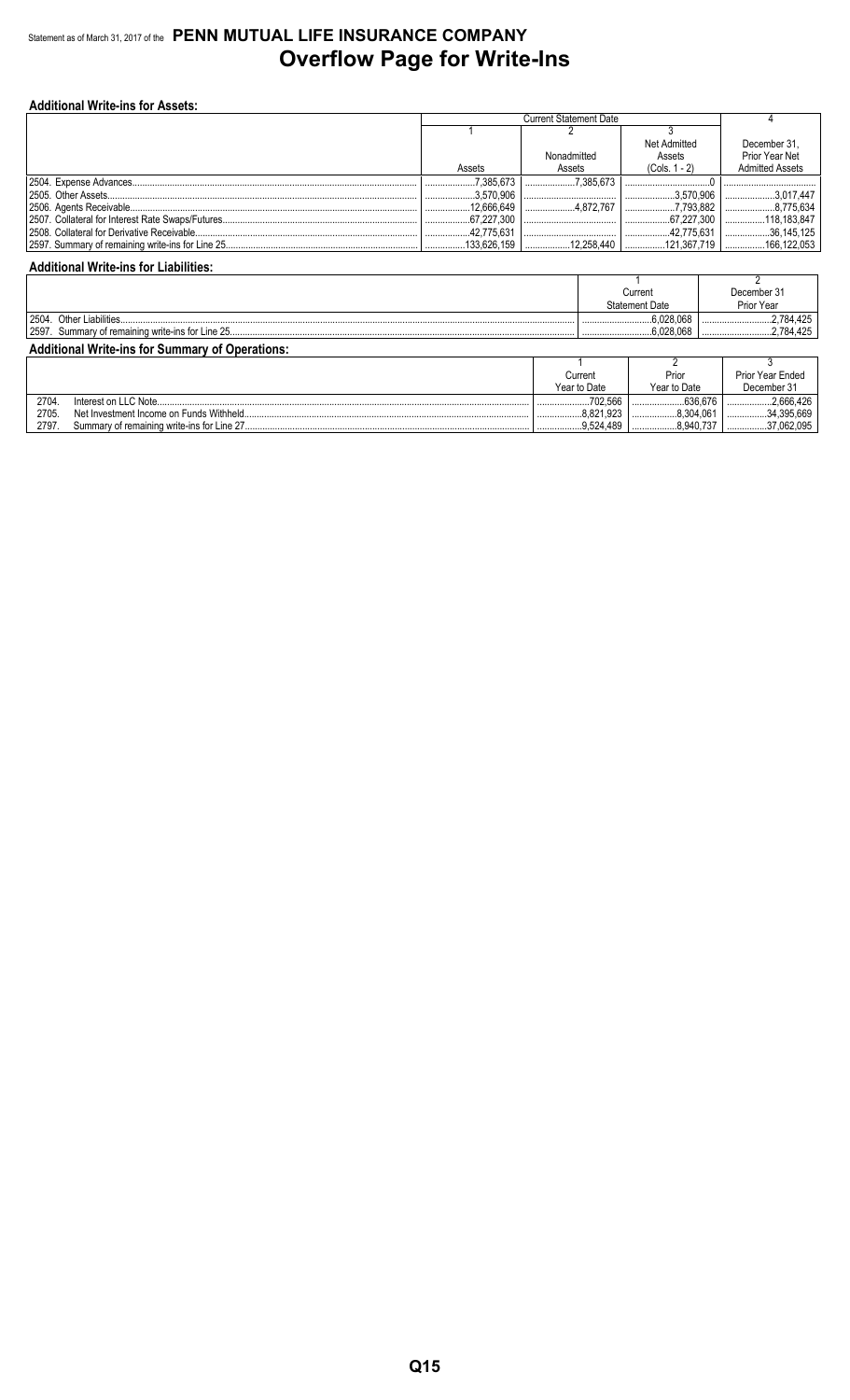## Statement as of March 31, 2017 of the PENN MUTUAL LIFE INSURANCE COMPANY **SCHEDULE A - VERIFICATION** Real Estate

|                   |              | Prior Year Ended |
|-------------------|--------------|------------------|
|                   | Year to Date | December 31      |
|                   | .33.441.226  | .29.443.826      |
| Cost of acquired: |              |                  |
|                   |              |                  |
|                   |              |                  |
|                   |              |                  |
|                   |              |                  |
|                   |              |                  |
|                   |              |                  |
|                   |              |                  |
|                   |              |                  |
|                   |              |                  |
|                   |              |                  |
|                   |              |                  |

## **SCHEDULE B - VERIFICATION**

Mortgage Loans

|     |                   |              | Prior Year Ended |
|-----|-------------------|--------------|------------------|
|     |                   | Year to Date | December 31      |
|     |                   |              |                  |
| 2.  | Cost of acquired: |              |                  |
|     |                   |              |                  |
|     |                   |              |                  |
| 3.  |                   |              |                  |
|     |                   |              |                  |
| 5.  |                   |              |                  |
| 6.  |                   |              |                  |
|     |                   |              |                  |
| 8.  |                   |              |                  |
| 9.  |                   |              |                  |
| 10. |                   |              |                  |
| 11. |                   |              |                  |
| 12. |                   |              |                  |
| 13. |                   |              |                  |
| 14. |                   |              |                  |
| 15. |                   |              |                  |

## **SCHEDULE BA - VERIFICATION**

| Other Long-Term Invested Assets |  |
|---------------------------------|--|
|                                 |  |

|     |                   |              | Prior Year Ended |
|-----|-------------------|--------------|------------------|
|     |                   | Year to Date | December 31      |
|     |                   |              | .885,062,531     |
| 2.  | Cost of acquired: |              |                  |
|     |                   |              |                  |
|     |                   |              |                  |
| 3.  |                   |              |                  |
| 4.  |                   |              |                  |
| 5.  |                   |              |                  |
| 6.  |                   |              |                  |
|     |                   |              |                  |
| 8.  |                   |              |                  |
| 9.  |                   |              |                  |
| 10. |                   |              | .6,393,470       |
| 11. |                   |              |                  |
| 12. |                   |              | 15.353.262       |
|     |                   |              |                  |

## **SCHEDULE D - VERIFICATION**

|     | <b>Bonds and Stocks</b> |                |                  |  |  |
|-----|-------------------------|----------------|------------------|--|--|
|     |                         |                |                  |  |  |
|     |                         |                | Prior Year Ended |  |  |
|     |                         | Year to Date   | December 31      |  |  |
|     |                         |                | 8.677.755.653    |  |  |
|     |                         |                |                  |  |  |
| 3.  |                         | 1.203.343      | 69,332,837       |  |  |
|     |                         |                |                  |  |  |
| 5.  |                         |                |                  |  |  |
| 6.  |                         |                |                  |  |  |
|     |                         |                |                  |  |  |
| 8.  |                         |                |                  |  |  |
| 9.  |                         |                | 7.835.998        |  |  |
| 10. |                         |                | 9,299,512.707    |  |  |
| 11. |                         |                |                  |  |  |
| 12. |                         | 10.047.110.482 | 9.299.512.707    |  |  |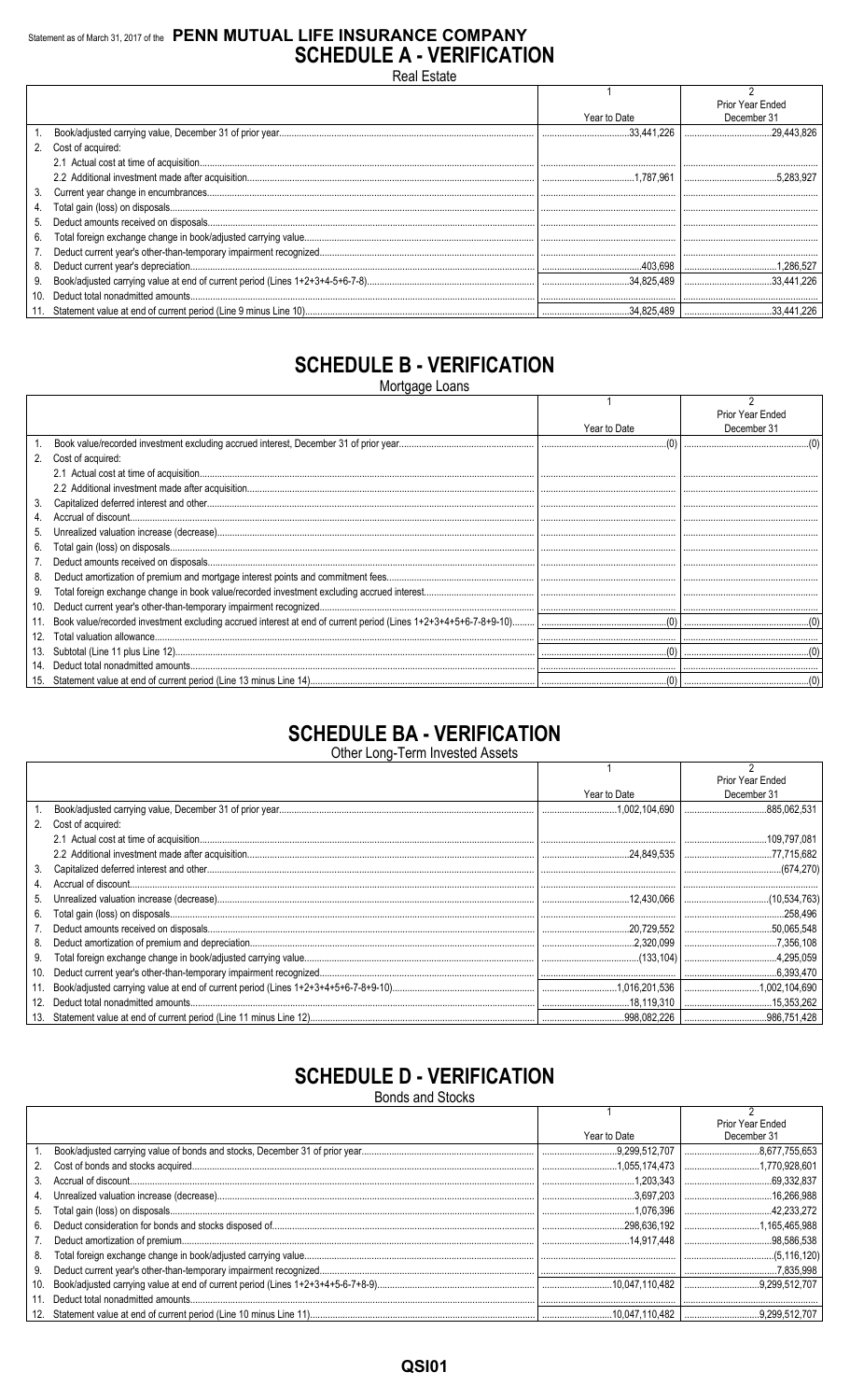## **SCHEDULE D - PART 1B**

Showing the Acquisitions, Dispositions and Non-Trading Activity

During the Current Quarter for all Bonds and Preferred Stock by NAIC Designation

|              | <b>NAIC Designation</b> | $\overline{1}$<br>Book/Adjusted Carrying<br>Value Beginning<br>of Current Quarter | 2<br>Acquisitions<br>During<br><b>Current Quarter</b> | 3 <sup>3</sup><br><b>Dispositions</b><br>During<br><b>Current Quarter</b> | $\overline{4}$<br>Non-Trading Activity<br>During<br><b>Current Quarter</b> | ັ<br>5 <sup>5</sup><br>Book/Adjusted Carrying<br>Value End of<br>First Quarter | 6<br><b>Book/Adjusted Carrying</b><br>Value End of<br>Second Quarter | $\overline{7}$<br><b>Book/Adjusted Carrying</b><br>Value End of<br>Third Quarter | 8<br><b>Book/Adjusted Carrying</b><br>Value December 31<br>Prior Year |
|--------------|-------------------------|-----------------------------------------------------------------------------------|-------------------------------------------------------|---------------------------------------------------------------------------|----------------------------------------------------------------------------|--------------------------------------------------------------------------------|----------------------------------------------------------------------|----------------------------------------------------------------------------------|-----------------------------------------------------------------------|
|              | <b>BONDS</b>            |                                                                                   |                                                       |                                                                           |                                                                            |                                                                                |                                                                      |                                                                                  |                                                                       |
|              | 1. NAIC 1 (a)           | .5,899,901,349                                                                    | 868,013,456                                           | 221,450,127                                                               | (19, 160, 031)                                                             | 6,527,304,647                                                                  |                                                                      |                                                                                  | 5,899,901,349                                                         |
|              |                         | 2,309,173,256                                                                     | 154,061,884                                           | 54,341,976                                                                | 499,328                                                                    | 2,409,392,492                                                                  |                                                                      |                                                                                  | 2,309,173,256                                                         |
|              |                         | 289,628,910                                                                       | 12,872,133                                            | 8,426,726                                                                 | 13,505,280                                                                 | 307,579,597                                                                    |                                                                      |                                                                                  | 289,628,910                                                           |
|              |                         | 81,119,078                                                                        | 5,180,000                                             | 2,114,235                                                                 | (1,935,570)                                                                | 82,249,273                                                                     |                                                                      |                                                                                  | 81,119,078                                                            |
|              |                         | 37,931,255                                                                        | ,7.060.000                                            | 0.2,520,359                                                               | (1,874,291)                                                                | 40,596,605                                                                     |                                                                      |                                                                                  | 37,931,255                                                            |
|              |                         | $\ldots$ .19,256,455                                                              |                                                       | 2,117,848                                                                 | (2,454,312)                                                                | 14,684,295                                                                     |                                                                      |                                                                                  | 19,256,455                                                            |
| <b>20ISO</b> |                         | 8,637,010,303                                                                     |                                                       | 290,971,271                                                               | (11,419,596)                                                               | 9,381,806,909                                                                  | $\overline{0}$                                                       | $\Omega$                                                                         | 8,637,010,303                                                         |
|              | PREFERRED STOCK         |                                                                                   |                                                       |                                                                           |                                                                            |                                                                                |                                                                      |                                                                                  |                                                                       |
|              | 8. NAIC 1.              | 24,946,575                                                                        |                                                       |                                                                           |                                                                            | 24,946,575                                                                     |                                                                      |                                                                                  | 24,946,575                                                            |
|              | 9. NAIC 2               | 70,629,880                                                                        |                                                       |                                                                           |                                                                            | 70,629,880                                                                     |                                                                      |                                                                                  | 70,629,880                                                            |
|              | 10. NAIC 3              | 4.048.500                                                                         | 0.2,000,000                                           |                                                                           |                                                                            | 6,048,500                                                                      |                                                                      |                                                                                  | 4,048,500                                                             |
|              |                         | 3,543,966                                                                         |                                                       |                                                                           | 56,034                                                                     | 0.7,600,000                                                                    |                                                                      |                                                                                  | 7,543,966                                                             |
|              | 12. NAIC 5              |                                                                                   |                                                       |                                                                           |                                                                            | $\overline{0}$                                                                 |                                                                      |                                                                                  |                                                                       |
|              |                         | 782,614                                                                           |                                                       |                                                                           |                                                                            | 782,614                                                                        |                                                                      |                                                                                  | 782,614                                                               |
|              |                         | 107,951,535<br>.                                                                  |                                                       |                                                                           |                                                                            | 110,007,569                                                                    |                                                                      |                                                                                  | 107,951,535                                                           |
|              |                         |                                                                                   |                                                       |                                                                           |                                                                            |                                                                                |                                                                      |                                                                                  |                                                                       |

(a) Book/Adjusted Carrying Value column for the end of the current reporting period includes the following amount of short-term and cash equivalent bonds by NAIC designation:

NAIC 1 \$..........0; NAIC 2 \$..........0; NAIC 3 \$..........0; NAIC 4 \$..........0; NAIC 5 \$..........0; NAIC 6 \$..........0.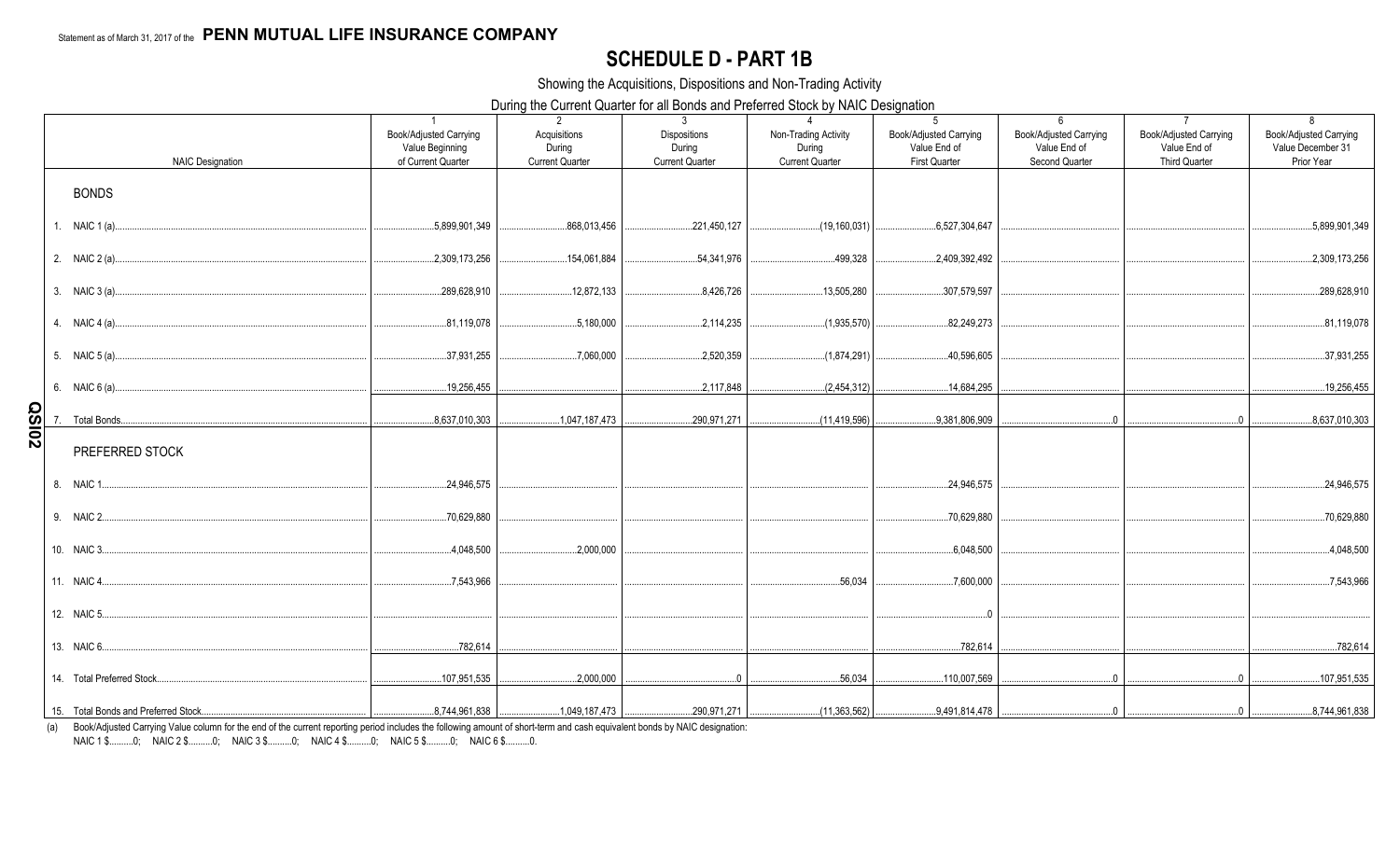## Statement as of March 31, 2017 of the PENN MUTUAL LIFE INSURANCE COMPANY **SCHEDULE DA - PART 1**

Short-Term Investments

| ________________________ |           |                 |                    |                           |  |  |  |
|--------------------------|-----------|-----------------|--------------------|---------------------------|--|--|--|
|                          |           |                 |                    |                           |  |  |  |
| Book/Adjusted            |           | Actual          | Interest Collected | Paid for Accrued Interest |  |  |  |
| Carrying Value           | Par Value | Cost            | Year To Date       | Year To Date              |  |  |  |
|                          |           |                 |                    |                           |  |  |  |
|                          | vvv       | 100.379.379<br> |                    |                           |  |  |  |

## **SCHEDULE DA - VERIFICATION**

Short-Term Investments

|     |              | Prior Year Ended |
|-----|--------------|------------------|
|     | Year To Date | December 31      |
|     |              |                  |
|     |              |                  |
| 3.  |              |                  |
|     |              |                  |
| 5.  |              |                  |
| 6.  |              |                  |
|     |              |                  |
| 8.  |              |                  |
| 9.  |              |                  |
| 10. |              |                  |
|     |              |                  |
|     |              |                  |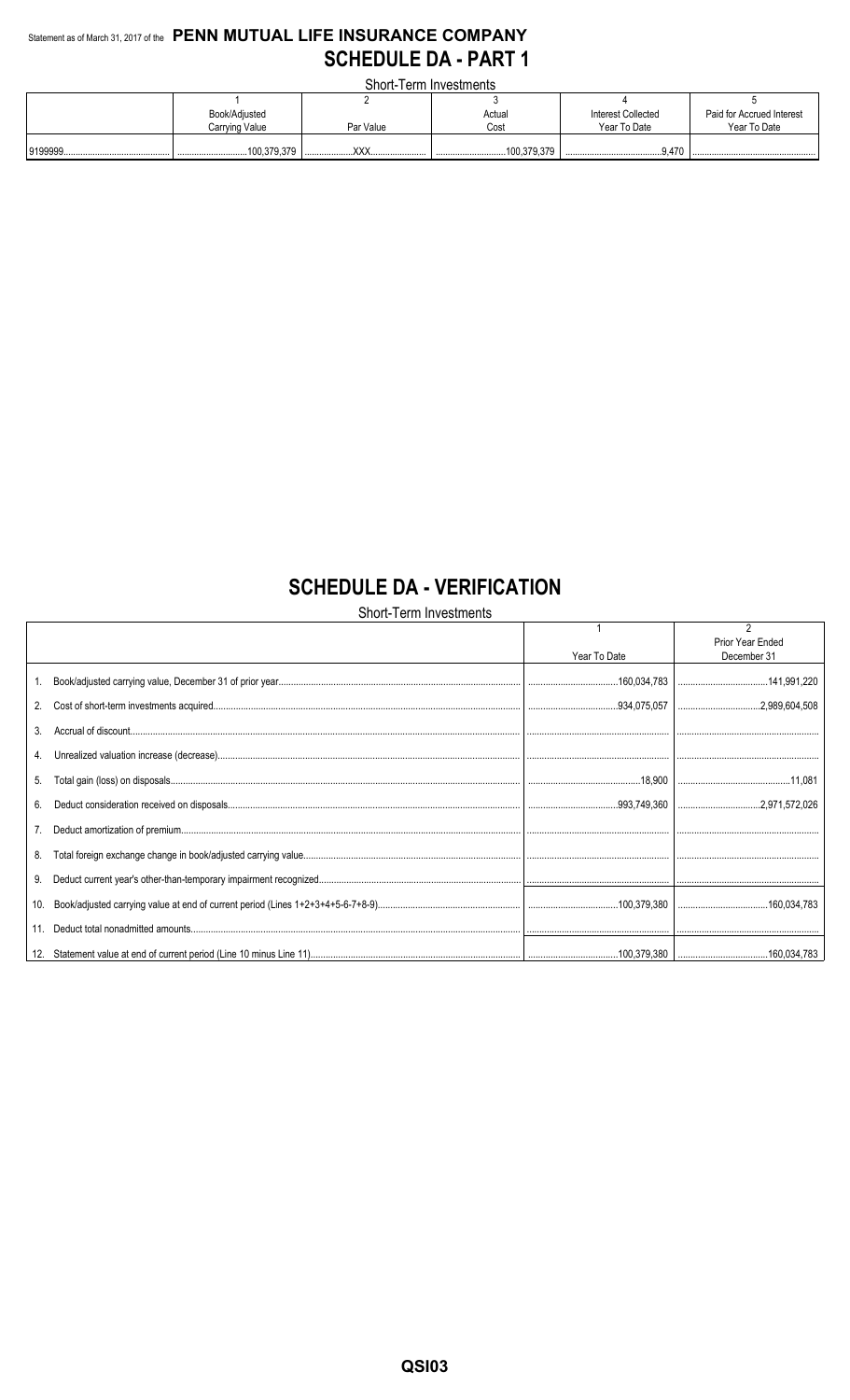## Statement as of March 31, 2017 of the **PENN MUTUAL LIFE INSURANCE COMPANY SCHEDULE DB - PART A - VERIFICATION**

Options, Caps, Floors, Collars, Swaps and Forwards

|     | (144,198,907)   |
|-----|-----------------|
|     | 87,495          |
|     | 19.029.992      |
|     | (20, 136, 602)  |
|     | (9,088,707)     |
| 6.  |                 |
|     |                 |
|     |                 |
|     | (136, 129, 315) |
| 10. |                 |
|     | (136, 129, 315) |

## **SCHEDULE DB - PART B - VERIFICATION**

|     |                                                                         | <b>Futures Contracts</b> |             |         |             |
|-----|-------------------------------------------------------------------------|--------------------------|-------------|---------|-------------|
| 1.  |                                                                         |                          |             |         | (1,852,615) |
| 2.  |                                                                         |                          |             |         | 878,118     |
|     | 3.1 Add:                                                                |                          |             |         |             |
|     | Change in variation margin on open contracts - Highly Effective Hedges: |                          |             |         |             |
|     |                                                                         |                          |             |         |             |
|     |                                                                         |                          | 0           |         |             |
|     | Change in variation margin on open contracts - All Other:               |                          |             |         |             |
|     | 3.13 Section 1, Column 18, current year to date minus                   | (974, 500)               |             |         |             |
|     |                                                                         | (1,852,620)              | 878,120     | 878,120 |             |
|     | 3.2 Add:                                                                |                          |             |         |             |
|     | Change in adjustment to basis of hedged item:                           |                          |             |         |             |
|     | 3.21 Section 1, Column 17, current year to date minus                   |                          |             |         |             |
|     |                                                                         |                          | 0           |         |             |
|     | Change in amount recognized:                                            |                          |             |         |             |
|     |                                                                         | (974, 500)               |             |         |             |
|     |                                                                         |                          |             | 878,119 |             |
| 3.3 |                                                                         |                          |             |         |             |
| 4.1 |                                                                         |                          | (6.029.475) |         |             |
|     | 4.2 Less:                                                               |                          |             |         |             |
|     | 4.21 Amount used to adjust basis of hedged item                         |                          |             |         |             |
|     |                                                                         | (6,029,477)              | (6,029,477) |         |             |
| 4.3 |                                                                         |                          |             |         | 2           |
| 5.  | Dispositions gains (losses) on contracts terminated in prior year:      |                          |             |         |             |
|     | 5.1                                                                     |                          |             |         |             |
|     | 5.2                                                                     |                          |             |         |             |
| 6.  |                                                                         |                          |             |         | (974, 499)  |
| 7.  |                                                                         |                          |             |         |             |
| 8.  |                                                                         |                          |             |         | (974, 499)  |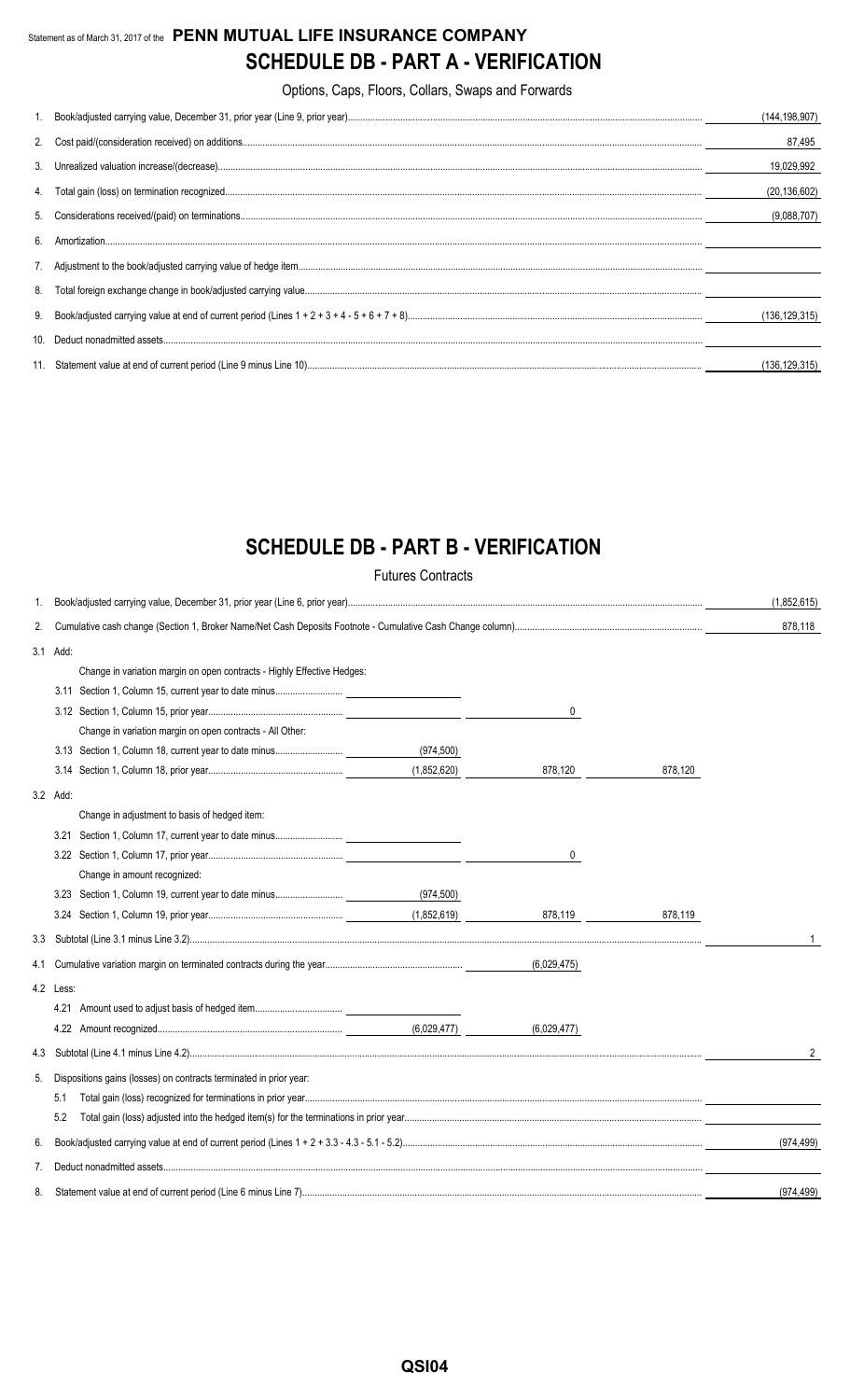**Sch. DB - Pt. C - Sn. 1 NONE**

**Sch. DB - Pt. C - Sn. 2 NONE**

**QSI05, QSI06**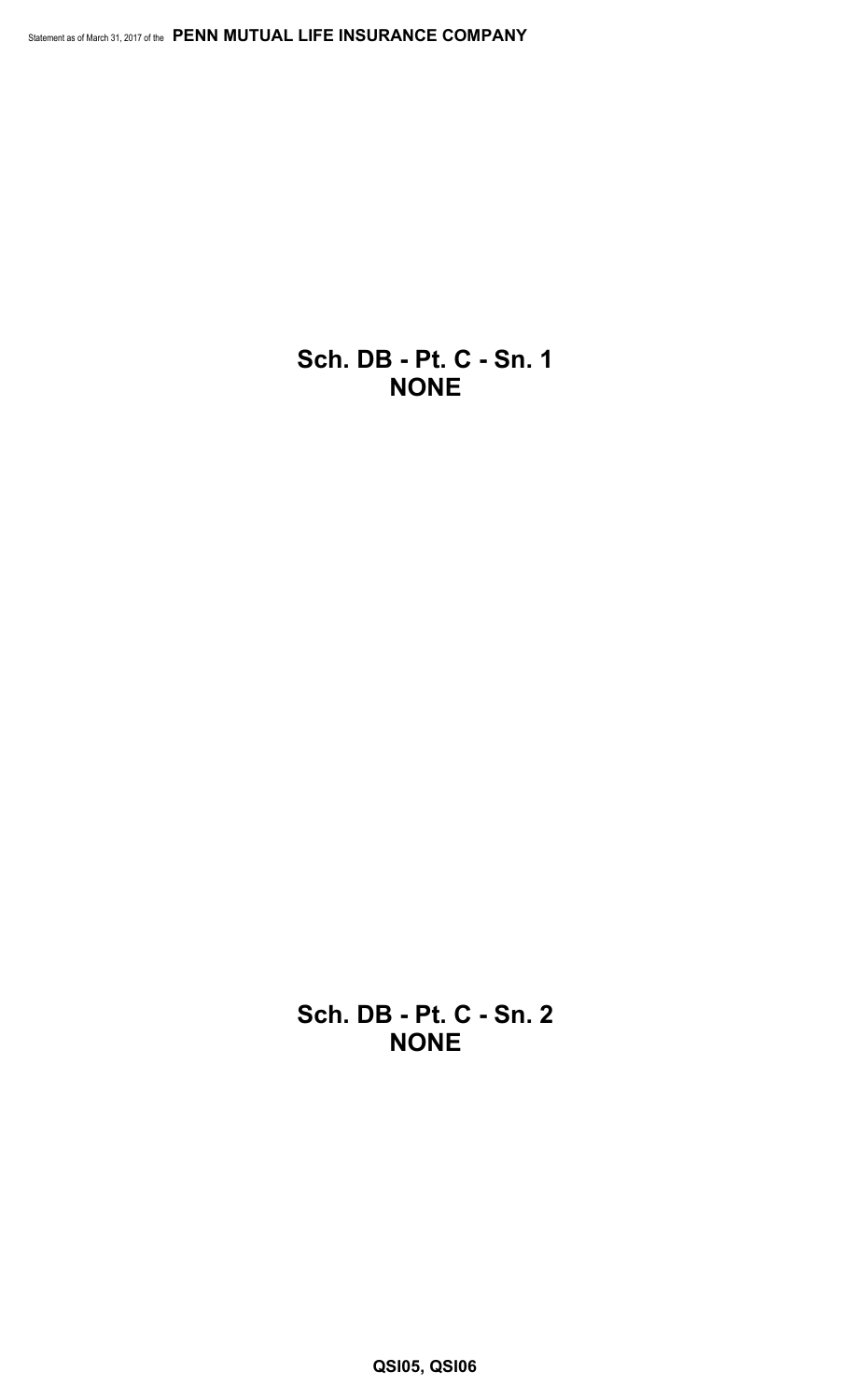## Statement as of March 31, 2017 of the PENN MUTUAL LIFE INSURANCE COMPANY **SCHEDULE DB - VERIFICATION**

Verification of Book/Adjusted Carrying Value, Fair Value and Potential Exposure of all Open Derivative Contracts

|    | Book/Adjusted Carrying Value Check |                 |
|----|------------------------------------|-----------------|
| 1. | (136, 129, 308)                    |                 |
| 2. | (974,500)                          |                 |
| 3. |                                    | (137, 103, 808) |
| 4. | 73,631,010                         |                 |
| 5. | (210, 734, 819)                    |                 |
| 6. |                                    |                 |
|    | <b>Fair Value Check</b>            |                 |
|    | (104,469,934)                      |                 |
| 8. | (974,500)                          |                 |
| 9. |                                    | (105, 444, 434) |
|    | 109,719,915                        |                 |
|    | (215, 164, 349)                    |                 |
|    |                                    | 0               |
|    | <b>Potential Exposure Check</b>    |                 |
|    | 58,991,598                         |                 |
|    | 14,390,000                         |                 |
|    | 73,381,598                         |                 |
|    |                                    |                 |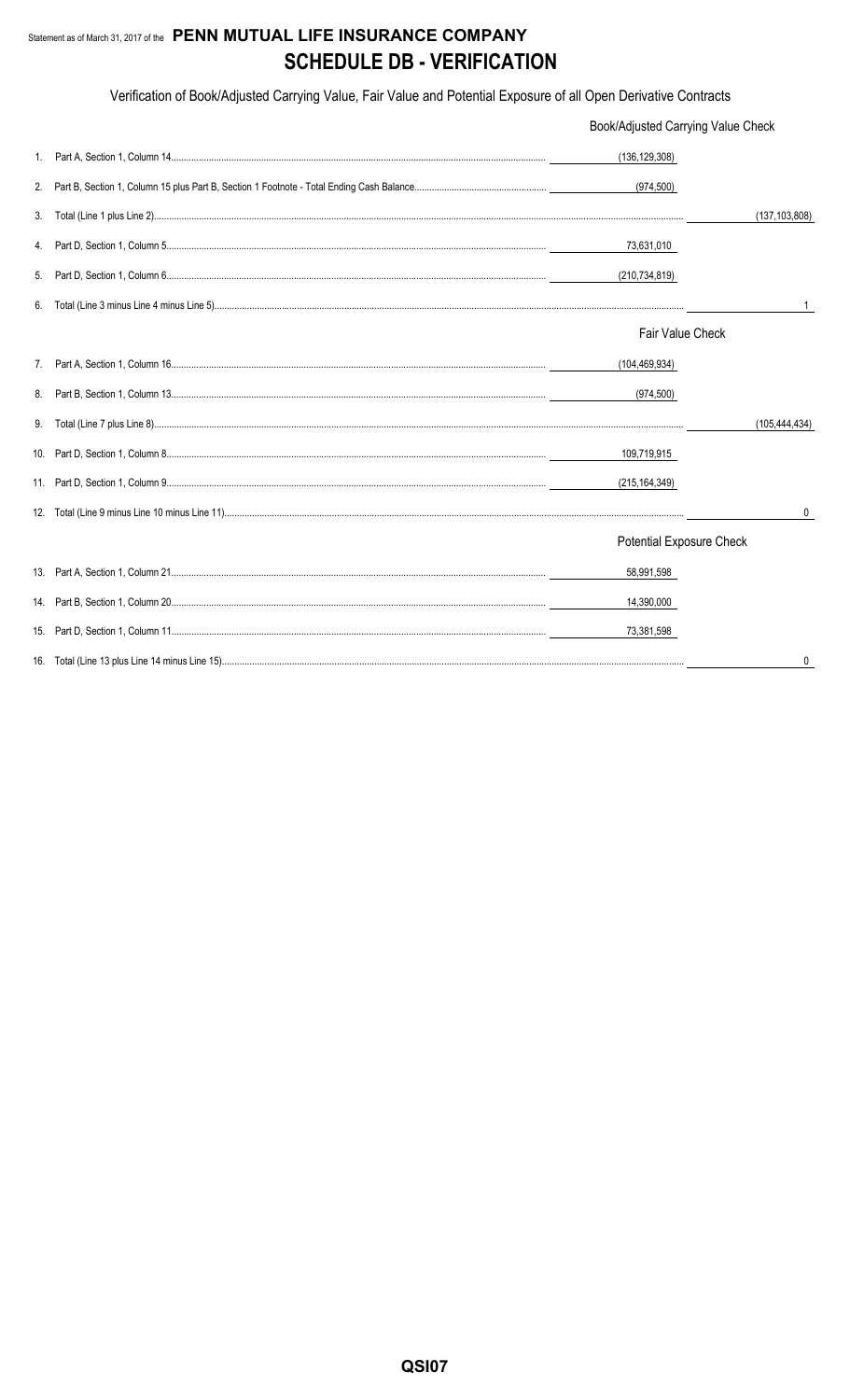## Statement as of March 31, 2017 of the PENN MUTUAL LIFE INSURANCE COMPANY **SCHEDULE E- VERIFICATION**

Cash Equivalents

|  | Year To Date | $\mathfrak{D}$<br>Prior Year Ended<br>December 31 |
|--|--------------|---------------------------------------------------|
|  |              |                                                   |
|  |              |                                                   |
|  |              |                                                   |
|  |              |                                                   |
|  |              |                                                   |
|  |              |                                                   |
|  |              |                                                   |
|  |              |                                                   |
|  |              |                                                   |
|  |              |                                                   |
|  |              |                                                   |
|  |              |                                                   |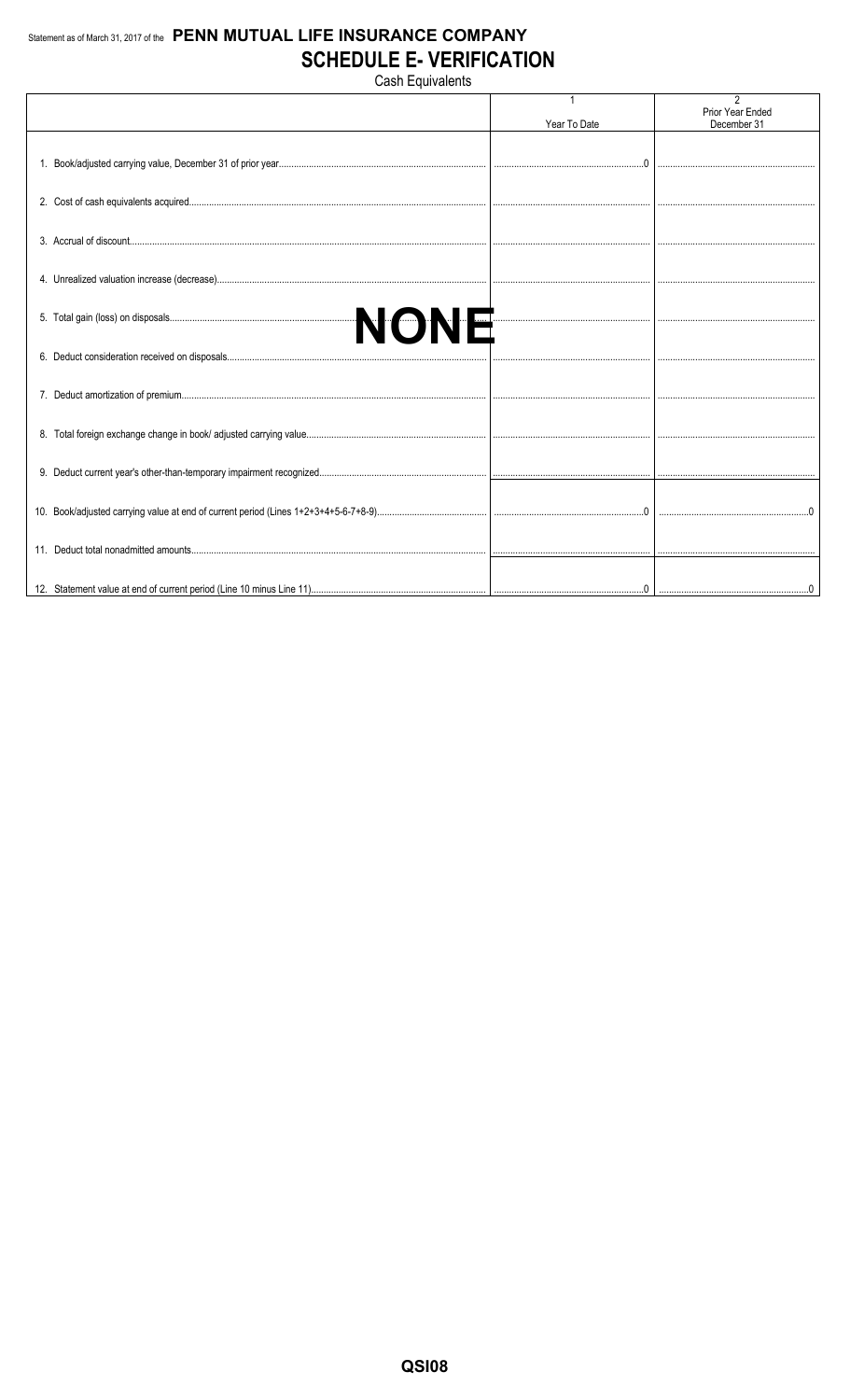## **SCHEDULE A - PART 2**

Showing all Real Estate ACQUIRED AND ADDITIONS MADE During the Current Quarter

|                             | Location               |              | $\overline{4}$      | $\overline{5}$                  | $6\phantom{1}$                     |                        | 8                                                 | 9                                                      |
|-----------------------------|------------------------|--------------|---------------------|---------------------------------|------------------------------------|------------------------|---------------------------------------------------|--------------------------------------------------------|
| Description of Property     | $\overline{2}$<br>City | $\mathbf{3}$ | State Date Acquired | Name of Vendor                  | Actual Cost at Time of Acquisition | Amount of Encumbrances | Book/Adjusted Carrying Value<br>Less Encumbrances | <b>Additional Investment Made</b><br>After Acquisition |
| <b>Acquired by Purchase</b> |                        |              |                     |                                 |                                    |                        |                                                   |                                                        |
| CAPITAL IMPROVEMENTS.       | HORSHAM.               | <b>PA</b>    | 01/10/2017          | BUDGET MAINTENANCE              |                                    |                        |                                                   | .1,176                                                 |
| CAPITAL IMPROVEMENTS.       | HORSHAM.               | PA.          | 01/13/2017          | <b>BUDGET MAINTENANCE</b>       |                                    |                        |                                                   | .1,549                                                 |
| CAPITAL IMPROVEMENTS.       | HORSHAM.               | PA.          | 01/13/2017          | THE VERVE PARTNERSHIP           |                                    |                        |                                                   | .1,538                                                 |
| CAPITAL IMPROVEMENTS.       | HORSHAM.               | PA.          | 01/13/2017.         | <b>BUDGET MAINTENANCE</b>       |                                    |                        |                                                   | .2,163                                                 |
| <b>CAPITAL IMPROVEMENTS</b> | HORSHAM.               | PA.          | 01/18/2017          | COFCO OFFICE FURNISHINGS        |                                    |                        |                                                   | .18,612                                                |
| CAPITAL IMPROVEMENTS.       | HORSHAM.               | PA.          | 01/18/2017          | COFCO OFFICE FURNISHINGS        |                                    |                        |                                                   | .6,480                                                 |
| CAPITAL IMPROVEMENTS.       | HORSHAM.               | PA.          | 01/18/2017          | COFCO OFFICE FURNISHINGS        |                                    |                        |                                                   | .13,352                                                |
| CAPITAL IMPROVEMENTS.       | HORSHAM.               | PA.          | 01/18/2017.         | COFCO OFFICE FURNISHINGS.       |                                    |                        |                                                   | .950                                                   |
| CAPITAL IMPROVEMENTS        | HORSHAM.               | PA.          | 01/18/2017.         | COFCO OFFICE FURNISHINGS        |                                    |                        |                                                   | .2,480                                                 |
| CAPITAL IMPROVEMENTS.       | HORSHAM.               | PA.          | 01/18/2017          | COFCO OFFICE FURNISHINGS        |                                    |                        |                                                   | .26,369                                                |
| CAPITAL IMPROVEMENTS        | HORSHAM.               | PA           | 01/18/2017          | COFCO OFFICE FURNISHINGS        |                                    |                        |                                                   | .1,077                                                 |
| CAPITAL IMPROVEMENTS.       | HORSHAM.               | PA.          | 01/18/2017.         | COFCO OFFICE FURNISHINGS        |                                    |                        |                                                   | .1,192                                                 |
| CAPITAL IMPROVEMENTS        | HORSHAM.               | PA.          | 01/18/2017.         | COFCO OFFICE FURNISHINGS        |                                    |                        |                                                   | .2,323                                                 |
| CAPITAL IMPROVEMENTS.       | HORSHAM.               | PA.          | 01/18/2017          | COFCO OFFICE FURNISHINGS        |                                    |                        |                                                   | .3,553                                                 |
| CAPITAL IMPROVEMENTS        | HORSHAM.               | PA           | 01/18/2017          | COFCO OFFICE FURNISHINGS        |                                    |                        |                                                   | 843                                                    |
| CAPITAL IMPROVEMENTS.       | HORSHAM.               | PA.          | 01/18/2017.         | COFCO OFFICE FURNISHINGS        |                                    |                        |                                                   | .958                                                   |
| CAPITAL IMPROVEMENTS        | HORSHAM.               | PA.          | 01/18/2017.         | COFCO OFFICE FURNISHINGS.       |                                    |                        |                                                   | .16,590                                                |
| CAPITAL IMPROVEMENTS.       | HORSHAM.               | PA.          | 01/18/2017          | COFCO OFFICE FURNISHINGS        |                                    |                        |                                                   | 8,531                                                  |
| CAPITAL IMPROVEMENTS.<br>ΩI | HORSHAM.               | PA.          | 01/18/2017          | COFCO OFFICE FURNISHINGS        |                                    |                        |                                                   | .57,481                                                |
| ml<br>CAPITAL IMPROVEMENTS. | HORSHAM.               | PA.          | 01/18/2017          | COFCO OFFICE FURNISHINGS.       |                                    |                        |                                                   | 3,939                                                  |
| 51<br>CAPITAL IMPROVEMENTS. | HORSHAM.               | PA.          | 01/18/2017.         | COFCO OFFICE FURNISHINGS        |                                    |                        |                                                   | .7,629                                                 |
| CAPITAL IMPROVEMENTS.       | HORSHAM.               | PA.          | 01/18/2017          | COFCO OFFICE FURNISHINGS        |                                    |                        |                                                   | 344                                                    |
| CAPITAL IMPROVEMENTS.       | HORSHAM.               | PA           | 01/18/2017          | COFCO OFFICE FURNISHINGS        |                                    |                        |                                                   | .10,115                                                |
| CAPITAL IMPROVEMENTS.       | HORSHAM.               | PA.          | 01/20/2017.         | <b>TYCO INTEGRATED SECURITY</b> |                                    |                        |                                                   | .2,668                                                 |
| CAPITAL IMPROVEMENTS.       | HORSHAM.               | PA.          | 01/31/2017          | WILSON SAFE.                    |                                    |                        |                                                   | .4,914                                                 |
| CAPITAL IMPROVEMENTS.       | HORSHAM.               | PA.          | 01/31/2017          | <b>TYCO INTEGRATED SECURITY</b> |                                    |                        |                                                   | 2,728                                                  |
| CAPITAL IMPROVEMENTS.       | HORSHAM.               | PA.          | 02/01/2017          | GELBERG SIGNS.                  |                                    |                        |                                                   | .21,262                                                |
| CAPITAL IMPROVEMENTS.       | HORSHAM.               | PA.          | 02/01/2017          | A.L.N.                          |                                    |                        |                                                   | .3,760                                                 |
| CAPITAL IMPROVEMENTS.       | HORSHAM.               | PA.          | 02/01/2017.         | TYCO INTEGRATED SECURITY        |                                    |                        |                                                   | .771                                                   |
| CAPITAL IMPROVEMENTS.       | HORSHAM.               | PA.          | 02/01/2017          | <b>TYCO INTEGRATED SECURITY</b> |                                    |                        |                                                   | .2,947                                                 |
| CAPITAL IMPROVEMENTS.       | HORSHAM.               | PA.          | 02/02/2017          | PAUL RESTALL COMPANY.           |                                    |                        |                                                   | .13,473                                                |
| CAPITAL IMPROVEMENTS.       | HORSHAM.               | PA.          | 02/02/2017.         | PAUL RESTALL COMPANY.           |                                    |                        |                                                   | 375,600                                                |
| CAPITAL IMPROVEMENTS.       | HORSHAM.               | PA.          | 02/09/2017          | THE VERVE PARTNERSHIP.          |                                    |                        |                                                   | .1,112                                                 |
| CAPITAL IMPROVEMENTS.       | HORSHAM.               | PA.          | 02/14/2017          | SASS-MOORE SERVICE.             |                                    |                        |                                                   | .1,950                                                 |
| CAPITAL IMPROVEMENTS.       | HORSHAM.               | PA.          | 02/15/2017          | COFCO OFFICE FURNISHINGS.       |                                    |                        |                                                   | .5,855                                                 |
| CAPITAL IMPROVEMENTS.       | HORSHAM.               | PA.          | 02/15/2017          | COFCO OFFICE FURNISHINGS.       |                                    |                        |                                                   | 4,190                                                  |
| CAPITAL IMPROVEMENTS.       | HORSHAM.               | PA.          | 02/15/2017.         | COFCO OFFICE FURNISHINGS        |                                    |                        |                                                   | .4,516                                                 |
| CAPITAL IMPROVEMENTS.       | HORSHAM.               | PA.          | 02/15/2017          | COFCO OFFICE FURNISHINGS        |                                    |                        |                                                   | .5,795                                                 |
| CAPITAL IMPROVEMENTS.       | HORSHAM.               | PA.          | 02/15/2017.         | COFCO OFFICE FURNISHINGS        |                                    |                        |                                                   | .1,858                                                 |
| CAPITAL IMPROVEMENTS.       | HORSHAM.               | PA.          | 02/15/2017.         | COFCO OFFICE FURNISHINGS.       |                                    |                        |                                                   | .10,762                                                |
| CAPITAL IMPROVEMENTS.       | HORSHAM.               | PA.          | 02/15/2017.         | COFCO OFFICE FURNISHINGS.       |                                    |                        |                                                   | .807                                                   |
| CAPITAL IMPROVEMENTS.       | HORSHAM.               | PA.          | 02/15/2017          | COFCO OFFICE FURNISHINGS.       |                                    |                        |                                                   | .726                                                   |
| CAPITAL IMPROVEMENTS.       | HORSHAM.               | PA.          | 02/15/2017.         | <b>BUDGET MAINTENANCE</b>       |                                    |                        |                                                   | .2,031                                                 |
| CAPITAL IMPROVEMENTS.       | HORSHAM.               | PA           | 02/15/2017          | COFCO OFFICE FURNISHINGS.       |                                    |                        |                                                   | .11,306                                                |
| CAPITAL IMPROVEMENTS.       | HORSHAM.               | PA.          | 02/15/2017          | COFCO OFFICE FURNISHINGS.       |                                    |                        |                                                   | .587                                                   |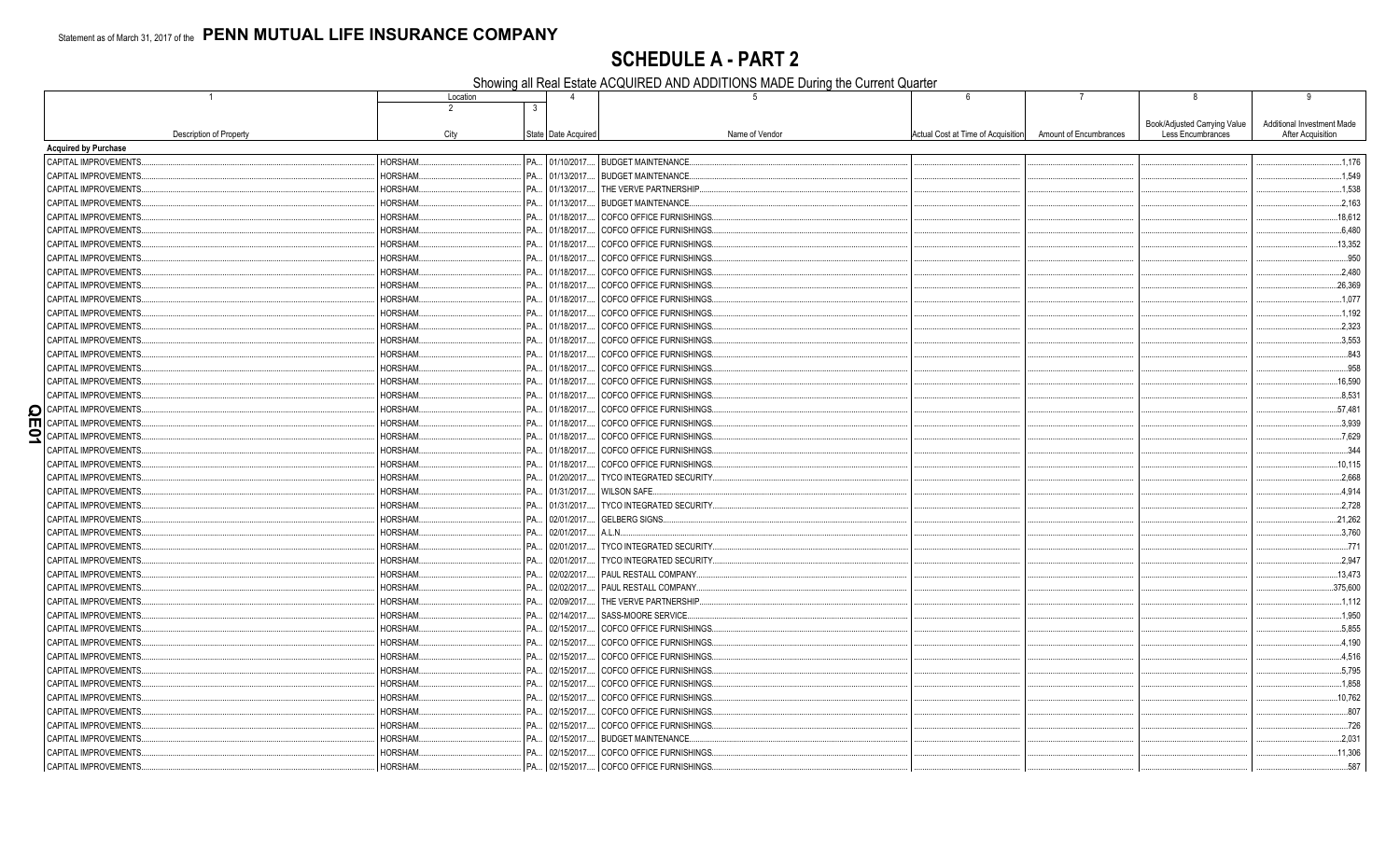## **SCHEDULE A - PART 2**

Showing all Real Estate ACQUIRED AND ADDITIONS MADE During the Current Quarter

|                                | Location |                             |                                          |                                    |                        |                                                   |                                                        |
|--------------------------------|----------|-----------------------------|------------------------------------------|------------------------------------|------------------------|---------------------------------------------------|--------------------------------------------------------|
| <b>Description of Property</b> | City     | State   Date Acquired       | Name of Vendor                           | Actual Cost at Time of Acquisition | Amount of Encumbrances | Book/Adjusted Carrying Value<br>Less Encumbrances | <b>Additional Investment Made</b><br>After Acquisition |
| CAPITAL IMPROVEMENTS.          | HORSHAM. | PA 02/21/2017 GELBERG SIGNS |                                          |                                    |                        |                                                   | .215                                                   |
| <b>CAPITAL IMPROVEMENTS.</b>   | HORSHAM. | PA 02/21/2017 GRAINGER.     |                                          |                                    |                        |                                                   | .2,636                                                 |
| CAPITAL IMPROVEMENTS.          | HORSHAM. |                             | PA   02/22/2017   PAUL RESTALL COMPANY.  |                                    |                        |                                                   | 783,562                                                |
| <b>CAPITAL IMPROVEMENTS.</b>   | HORSHAM. |                             | PA., 02/23/2017, SHARP ELECTRONICS.      |                                    |                        |                                                   | .1,300                                                 |
| CAPITAL IMPROVEMENTS.          | HORSHAM. | PA 02/23/2017               | <b>TYCO INTEGRATED SECURITY.</b>         |                                    |                        |                                                   | .2.257                                                 |
| <b>CAPITAL IMPROVEMENTS.</b>   | HORSHAM. |                             | PA 02/24/2017 BUDGET MAINTENANCE.        |                                    |                        |                                                   | .4.965                                                 |
| CAPITAL IMPROVEMENTS.          | HORSHAM. |                             | PA., 02/24/2017, BUDGET MAINTENANCE.     |                                    |                        |                                                   | .2,127                                                 |
| CAPITAL IMPROVEMENTS.          | HORSHAM. | PA 03/01/2017               | <b>I TYCO INTEGRATED SECURITY</b>        |                                    |                        |                                                   | .588                                                   |
| <b>CAPITAL IMPROVEMENTS.</b>   | HORSHAM. | PA 03/01/2017               | TYCO INTEGRATED SECURITY.                |                                    |                        |                                                   | 2,893                                                  |
| CAPITAL IMPROVEMENTS.          | HORSHAM. |                             | PA 03/03/2017 JOHNSON CONTROLS.          |                                    |                        |                                                   | .3,167                                                 |
| <b>CAPITAL IMPROVEMENTS.</b>   | HORSHAM. |                             | PA   03/09/2017   THE VERVE PARTNERSHIP. |                                    |                        |                                                   | .3,124                                                 |
| CAPITAL IMPROVEMENTS.          | HORSHAM. |                             | PA 03/09/2017 BUDGET MAINTENANCE.        |                                    |                        |                                                   | .1,626                                                 |
| <b>CAPITAL IMPROVEMENTS.</b>   | HORSHAM. |                             | PA 03/16/2017 JOHNSON CONTROLS.          |                                    |                        |                                                   | .3,585                                                 |
| <b>CAPITAL IMPROVEMENTS.</b>   | HORSHAM. | PA 03/16/2017               | TYCO INTEGRATED SECURITY                 |                                    |                        |                                                   | .1,288                                                 |
| <b>CAPITAL IMPROVEMENTS.</b>   | HORSHAM. |                             | PA 03/16/2017 TYCO INTEGRATED SECURITY.  |                                    |                        |                                                   | .1,833                                                 |
| <b>CAPITAL IMPROVEMENTS.</b>   | HORSHAM. |                             | PA., 03/17/2017, BUDGET MAINTENANCE.     |                                    |                        |                                                   | .2,291                                                 |
| <b>CAPITAL IMPROVEMENTS.</b>   | HORSHAM. |                             | PA 03/17/2017 COFCO OFFICE FURNISHINGS.  |                                    |                        |                                                   | .15,049                                                |
| <b>CAPITAL IMPROVEMENTS.</b>   | HORSHAM. |                             | PA 03/17/2017 COFCO OFFICE FURNISHINGS.  |                                    |                        |                                                   | .2,482                                                 |
| <b>CAPITAL IMPROVEMENTS.</b>   | HORSHAM. | PA 03/17/2017               | . BUDGET MAINTENANCE.                    |                                    |                        |                                                   | .4,121                                                 |
| <b>CAPITAL IMPROVEMENTS.</b>   | HORSHAM. |                             | PA 03/17/2017 COFCO OFFICE FURNISHINGS.  |                                    |                        |                                                   | .4,839                                                 |
| CAPITAL IMPROVEMENTS.          | HORSHAM. |                             | PA 03/22/2017 WORKPLACE CENTRAL          |                                    |                        |                                                   | .3,140                                                 |
| CAPITAL IMPROVEMENTS.          | HORSHAM. | PA 03/24/2017               | <b>ELITE STUDIO</b>                      |                                    |                        |                                                   | .17,577                                                |
| <b>CAPITAL IMPROVEMENTS.</b>   | HORSHAM. | PA 03/24/2017               | <b>TYCO INTEGRATED SECURITY.</b>         |                                    |                        |                                                   | 14,136                                                 |
| <b>CAPITAL IMPROVEMENTS.</b>   | HORSHAM. |                             | PA   03/29/2017   PAUL RESTALL COMPANY.  |                                    |                        |                                                   | 240.298                                                |
| 0199999. Totals                |          |                             |                                          |                                    |                        |                                                   | 1,787,961                                              |
| 0399999. Totals                |          |                             |                                          |                                    |                        |                                                   | 1,787,961                                              |

## **SCHEDULE A - PART 3**

|                         | Showing all Real Estate Dispussible During the Quarter, including Payments During the Final Teal on Sales Onder Contract |          |                   |             |              |                                                            |              |            |                                                          |                 |                      |                        |             |                |               |                   |              |              |
|-------------------------|--------------------------------------------------------------------------------------------------------------------------|----------|-------------------|-------------|--------------|------------------------------------------------------------|--------------|------------|----------------------------------------------------------|-----------------|----------------------|------------------------|-------------|----------------|---------------|-------------------|--------------|--------------|
|                         | Locatio                                                                                                                  |          |                   |             |              |                                                            |              |            | Change in Book/Adjusted Carrying Value Less Encumbrances |                 |                      |                        |             |                |               |                   |              |              |
|                         |                                                                                                                          |          |                   |             |              |                                                            |              |            |                                                          |                 |                      |                        |             |                |               |                   |              |              |
|                         |                                                                                                                          |          |                   |             |              |                                                            |              |            |                                                          |                 |                      |                        |             |                |               |                   |              |              |
|                         |                                                                                                                          |          |                   |             | Expended for |                                                            |              |            |                                                          |                 |                      |                        |             |                |               |                   |              |              |
|                         |                                                                                                                          |          |                   |             | Additions    |                                                            |              |            |                                                          |                 |                      | Book/Adjusted          |             |                |               |                   | Gross Income |              |
|                         |                                                                                                                          |          |                   |             | Permanent    | Be VAd ster <b>Manufacturer</b> Year's<br><b>Expediate</b> |              |            |                                                          |                 | <b>Total Foreign</b> | Carrying Value         |             | Foreign        |               |                   | Earned Less  |              |
|                         |                                                                                                                          |          |                   |             | Improvements |                                                            |              |            | Current Year's   Total Change in                         |                 | Exchange             | Less                   | Amounts     | Exchange       | Realized Gain | <b>Total Gain</b> | Interest     | Repairs, and |
|                         |                                                                                                                          | Disposal |                   |             | and Changes  | Fricumbrances                                              |              |            | Change in                                                | B./A.C.V. (11 - | Change i             | <b>Encumbrances or</b> | Received    | Gain (Loss) on | Loss) on      | (Loss) on         | Incurred on  | Expenses     |
| Description of Property |                                                                                                                          | Nata     | Name of Purchaser | Actual Cost | Encumbrances | Prior Year                                                 | Depreciation | Recognized | ∣ Encumbrances I                                         | $-10$           | B./A.C.V.            | Disposa                | During Year | Disposal       | Disposal      | Disposal          | Encumbrances | Incurred     |

Showing all Real Estate DISPOSED During the Quarter Including Payments During the Final Year on "Sales Under Contract"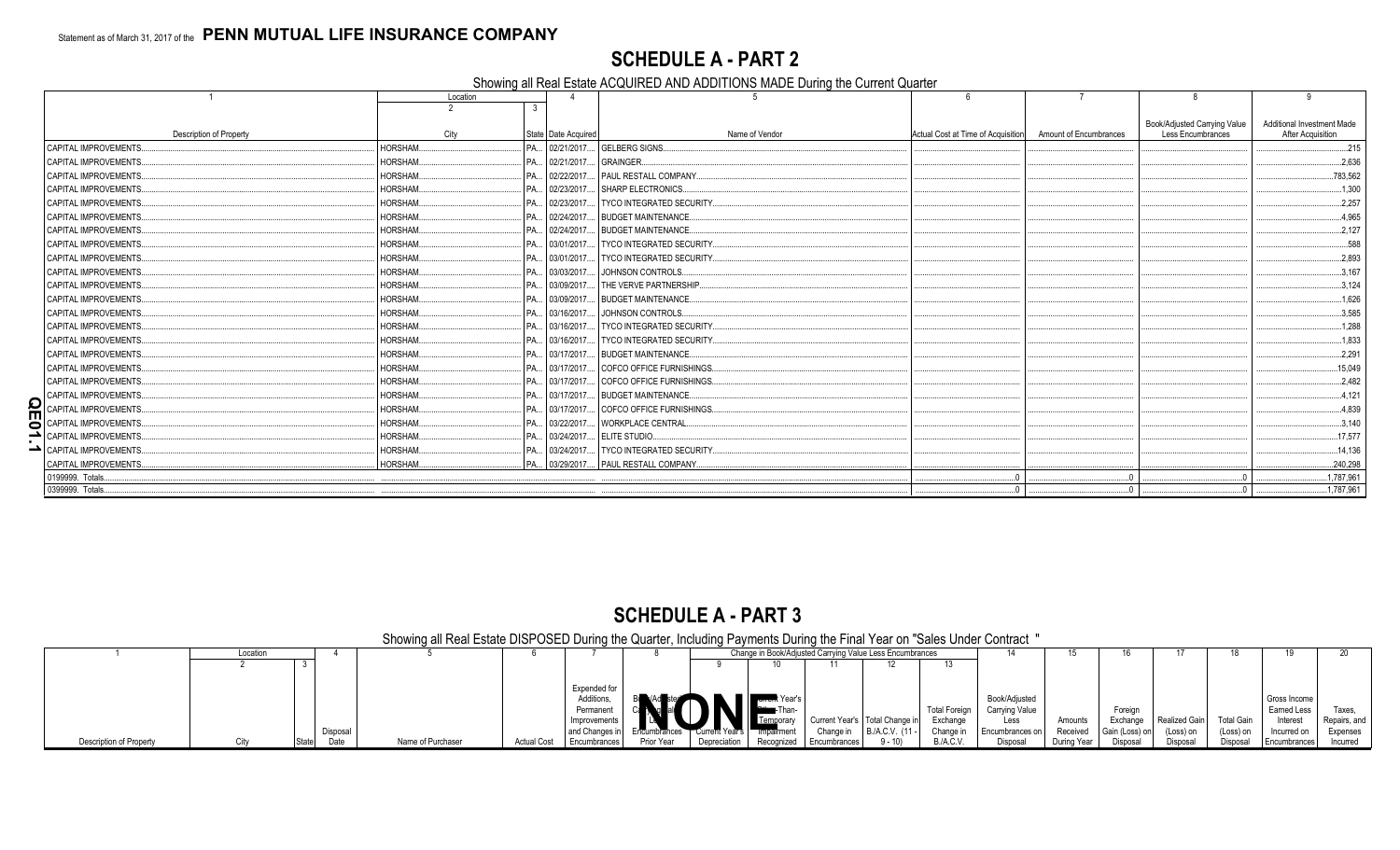## **SCHEDULE B - PART 2**

Showing all Mortgage Loans ACQUIRED AND ADDITIONS MADE During the Current Quarter

|                 | <b>LOCATIC</b> |                           |                  |                                    |                                              |                            |
|-----------------|----------------|---------------------------|------------------|------------------------------------|----------------------------------------------|----------------------------|
|                 |                |                           |                  |                                    |                                              |                            |
|                 |                |                           |                  |                                    |                                              |                            |
| ما ممتنا ۱۸ سام |                |                           |                  |                                    |                                              |                            |
| αιι ινωιιων     |                | Loan Type   Date Acquired | Rate of Interest | Actual Cost at Time of Acquisition | Additional Investment Made After Acquisition | alue of Land and Buildings |

# **NONE**

| m<br>N |             | <b>SCHEDULE B - PART 3</b><br>Showing all Mortgage Loans DISPOSED, Transferred or Repaid During the Current Quarter<br>Change in Book Value/Recorded Investment<br>Location |       |      |                                    |  |                                                                                     |                                     |                                  |                                                          |             |                                                                                 |                      |                                                                                   |               |                                    |                      |                      |
|--------|-------------|-----------------------------------------------------------------------------------------------------------------------------------------------------------------------------|-------|------|------------------------------------|--|-------------------------------------------------------------------------------------|-------------------------------------|----------------------------------|----------------------------------------------------------|-------------|---------------------------------------------------------------------------------|----------------------|-----------------------------------------------------------------------------------|---------------|------------------------------------|----------------------|----------------------|
|        |             |                                                                                                                                                                             |       |      |                                    |  |                                                                                     |                                     |                                  |                                                          |             |                                                                                 |                      |                                                                                   |               |                                    |                      |                      |
|        |             |                                                                                                                                                                             |       |      |                                    |  |                                                                                     |                                     |                                  |                                                          |             | 12                                                                              | 13                   |                                                                                   |               |                                    |                      |                      |
|        |             |                                                                                                                                                                             |       | Loan |                                    |  | <b>Book Value/Recorded</b><br>Investment Excluding<br><b>Accrued Interest Prior</b> | Unrealized<br>Valuation<br>Increase | Current Year's<br>(Amortization) | Current Year's<br>Other-Than-<br>Temporary<br>Impairment | Capitalized | Total Change in<br>Deferred Interest   Book Value $(8 + 9 - 1)$ Exchange Change | <b>Total Foreign</b> | Book Value /<br>Recorded<br>Investment<br><b>Excluding Accrued</b><br>Interest on |               | Foreign Exchange<br>Gain (Loss) on | <b>Realized Gain</b> | Total Gain (Loss) on |
|        | Loan Number | City                                                                                                                                                                        | State |      | Type Date Acquired   Disposal Date |  | Year                                                                                | (Decrease)                          | Accretion                        | Recognized                                               | and Other   | $10 + 11$                                                                       | in Book Value        | Disposal                                                                          | Consideration | Disposal                           | (Loss) on Disposal   | Disposal             |

# **NONE**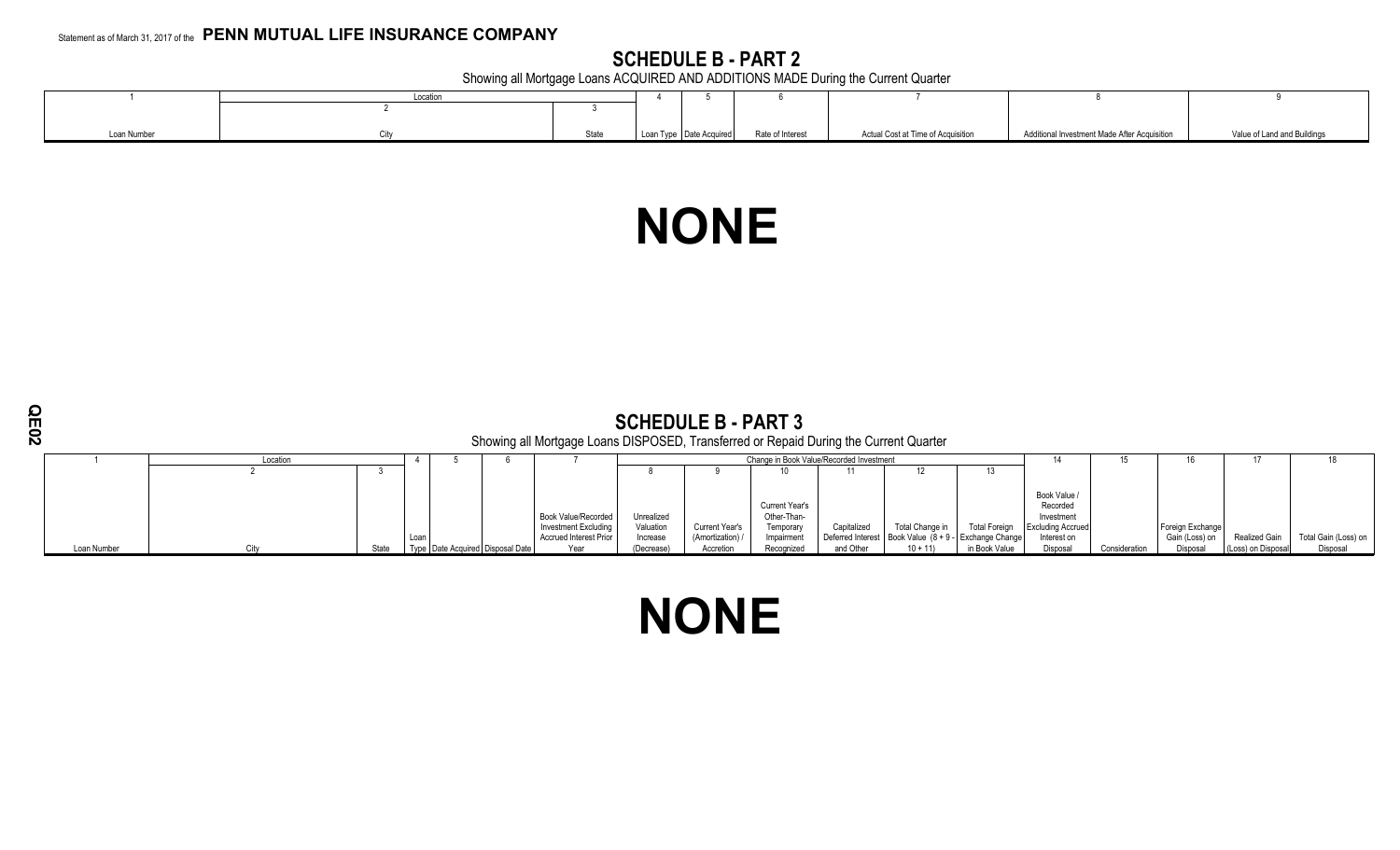## **SCHEDULE BA - PART 2**

Showing Other Long-Term Invested Assets ACQUIRED AND ADDITIONS MADE During the Current Quarter

|   |                             |        | $\overline{2}$                                                                                                               | Location        |              | -5                                     | 6                |                        | 8                    | -9                                    | 10 <sup>°</sup>                                        | 11                        | 12 <sup>°</sup>                                | 13                        |
|---|-----------------------------|--------|------------------------------------------------------------------------------------------------------------------------------|-----------------|--------------|----------------------------------------|------------------|------------------------|----------------------|---------------------------------------|--------------------------------------------------------|---------------------------|------------------------------------------------|---------------------------|
|   |                             |        |                                                                                                                              |                 | 4            |                                        |                  |                        |                      |                                       |                                                        |                           |                                                |                           |
|   |                             |        |                                                                                                                              |                 |              |                                        |                  |                        |                      |                                       |                                                        |                           |                                                |                           |
|   |                             |        |                                                                                                                              |                 |              |                                        | <b>NAIC</b>      | Date                   |                      |                                       |                                                        |                           |                                                |                           |
|   | <b>CUSIP</b> Identification |        | Name or Description                                                                                                          | City            | <b>State</b> | Name of Vendor or General Partner      | Desig-<br>nation | Originally<br>Acquired | Type and<br>Strategy | Actual Cost at Time of<br>Acquisition | <b>Additional Investment</b><br>Made after Acquisition | Amount of<br>Encumbrances | Commitment for<br><b>Additional Investment</b> | Percentage o<br>Ownership |
|   |                             |        | Joint Venture or Partnership Interests That Have Underlying Characteristics of Common Stocks - Unaffiliated                  |                 |              |                                        |                  |                        |                      |                                       |                                                        |                           |                                                |                           |
|   |                             |        |                                                                                                                              |                 |              |                                        |                  |                        |                      |                                       |                                                        |                           |                                                |                           |
|   | 000000                      | $00\,$ | 0 Atlas Venture Fund X, L.P.                                                                                                 | Cambridge       | <b>MA</b>    | Atlas Venture Partners                 |                  | 03/20/2015.            |                      |                                       | 1,089,844                                              |                           | .4,660,765                                     | .2.800                    |
|   |                             |        | 000000 00 0 Battery Ventures XI, L.P.                                                                                        | Waltham.        | <b>MA</b>    | <b>Battery Ventures.</b>               |                  | 02/22/2016.            |                      |                                       | .294,000                                               |                           | .5,309,500                                     | .1.077                    |
|   | 000000                      | $00\,$ | 0 Bessemer Venture Partners IX Institutional L.P.                                                                            | Larchmont.      | NY           | <b>Bessemer Venture Partners</b>       |                  | 02/28/2015.            |                      |                                       | 253,562                                                |                           | 4,587,361                                      | .0.438                    |
|   | 000000                      | $00\,$ | Cross Creek Capital Partners III, L.P                                                                                        | Salt Lake City  | UT           | Cross Creek Capital.                   |                  | 08/29/2013.            |                      |                                       | .200,000                                               |                           | .2,375,000                                     | .6.132                    |
|   | 000000                      | $00\,$ | 0 Cross Creek Capital Partners IV, L.P                                                                                       | Salt Lake City. | <b>UT</b>    | Cross Creek Capital.                   |                  | 03/31/2016.            |                      |                                       | 280,000                                                |                           | .5,040,000                                     | .5.600                    |
|   | 000000                      | $00\,$ | Frazier Healthcare VI, LP.                                                                                                   | Seattle.        | <b>WA</b>    | Frazier Healthcare Partners            |                  | 03/26/2008.            |                      |                                       | .20,000                                                |                           | 39,000                                         | .0.812                    |
|   | 000000                      | $00\,$ | Frazier Healthcare VII. LP.                                                                                                  | Seattle.        | WA.          | <b>Frazier Healthcare Partners</b>     |                  | 08/01/2013.            |                      |                                       | 105,000                                                |                           | 1,012,500                                      | .1.706                    |
|   | 000000                      | $00\,$ | Frazier Life Sciences VIII, L.P.                                                                                             | Menlo Park.     | CA.          | <b>Frazier Healthcare Partner</b>      |                  | 09/30/2015             |                      |                                       | .1,932,000                                             |                           | .8,442,000                                     | .5.333                    |
|   | 000000                      | $00\,$ | GS Vintage Fund V, L.P.                                                                                                      | New York.       | NY.          | Goldman Sachs & Co.                    |                  | 10/29/2008.            |                      |                                       | 8,997                                                  |                           | 1,378,205                                      | .0.183                    |
|   | 000000                      | $00\,$ | 0 Lightspeed Venture Partners IX, L.P.                                                                                       | Menlo Park      | CA           | <b>Lightspeed Ventures</b>             |                  | 03/12/2012             |                      |                                       | 105,000                                                |                           | 210,000                                        | .1.022                    |
|   |                             |        |                                                                                                                              | Menlo Park      | CA.          |                                        |                  |                        |                      |                                       |                                                        |                           |                                                |                           |
|   | 000000                      | $00\,$ | 0 Lightspeed Venture Partners X, L.P                                                                                         |                 |              | <b>Lightspeed Ventures</b>             |                  | 07/07/2014             |                      |                                       | .270,000                                               |                           | 1,125,000                                      | .0.720                    |
|   | 000000                      | $00\,$ | 0 Lightspeed Venture Partners XI, L.P.                                                                                       | Menlo Park.     | CA.          | <b>Lightspeed Ventures</b>             |                  | 03/10/2016             |                      |                                       | 525,000                                                |                           | .6,375,000                                     | .0.999                    |
|   | 000000                      | $00\,$ | 0 Lightstone Ventures, L.P.                                                                                                  | Boston.         | MA.          | Lightstone Ventures.                   |                  | 10/22/2013.            |                      |                                       | .225,000                                               |                           | 1,800,000                                      | .4.423                    |
|   | 000000                      | $00\,$ | 0 Longitude Venture Partners II, L.P.                                                                                        | Menlo Park      | CA.          | Longitude Capital Management Co., LLC  |                  | 04/25/2013             |                      |                                       | 343,208                                                |                           | 1,184,784                                      | .1.558                    |
|   | 000000                      | $00\,$ | 0 Longitude Venture Partners III, L.P                                                                                        | Menlo Park      | CA.          | Longitude Capital Management Co., LLC. |                  | 03/31/2016             |                      |                                       | .45,509                                                |                           | 7,746,321                                      | .1.524                    |
|   | 000000                      | $00\,$ | Menlo Special Opportunities Fund, L.P.                                                                                       | Menlo Park      | CA.          | Menlo Ventures                         |                  | 03/31/2016             |                      |                                       | 332,640                                                |                           | .5,818,832                                     | .4.000                    |
|   | 000000                      | $00\,$ | 0 Morgan Stanley Private Markets Fund III LP                                                                                 | New York.       | NY           | Morgan Stanley                         |                  | 04/26/2006.            |                      |                                       | 65,292                                                 |                           | .164,642                                       | .0.516                    |
| Q | 000000                      | $00\,$ | 0 New Leaf Ventures III. L.P.                                                                                                | New York.       | NY           | New Leaf Venture Partners              |                  | 1/30/2014              |                      |                                       | 630,000                                                |                           | .7,140,000                                     | .3.733                    |
| m | 000000                      | $00\,$ | 0 Omega Fund IV, L.P.                                                                                                        | Boston.         | MA.          | Omega Fund Management                  |                  | 06/20/2013.            |                      |                                       | .19,949                                                |                           | 412,339                                        | .1.089                    |
| ဥ | 000000                      | $00\,$ | 0 Omega Fund V, L.P.                                                                                                         | Boston.         | MA.          | Omega Fund Management.                 |                  | 04/30/2015             |                      |                                       | .313,620                                               |                           | 9,152,671                                      | .4.000                    |
|   | 000000                      | $00\,$ | 0 Point 406 Ventures III, L.P.                                                                                               | Boston.         | MA.          | .406 Ventures                          |                  | 04/30/2015             |                      |                                       | .42,000                                                |                           | .5,172,000                                     | .3.429                    |
|   | 000000                      | $00\,$ | Rembrandt Venture Partners Fund Three, L.P.                                                                                  | Menlo Park      | CA.          | Rembrandt Venture Management, LLC.     |                  | 04/02/2012             |                      |                                       | 150,000                                                |                           | 615,000                                        | .9.025                    |
|   | 000000                      | $00\,$ | 0 Sanderling Ventures VII, L.P                                                                                               | San Mateo       | CA.          | Sanderling Ventures                    |                  | 09/03/2013.            |                      |                                       | 250,000                                                |                           | .2,750,000                                     | .6.100                    |
|   | 000000                      | $00\,$ | Shasta Ventures IV, L.P.                                                                                                     | Menlo Park      | CA           | Shasta Ventures Management             |                  | 10/10/2014             |                      |                                       | .200,000                                               |                           | 500,000                                        | .0.755                    |
|   | 000000                      | $00\,$ | 0 Shasta Ventures V. L.P.                                                                                                    | Menlo Park      | CA.          | Shasta Ventures Management             |                  | 06/27/2016             |                      |                                       | 400,000                                                |                           | .7,600,000                                     | .2.667                    |
|   |                             |        |                                                                                                                              |                 |              |                                        |                  |                        |                      |                                       |                                                        |                           |                                                |                           |
|   | 000000                      | $00\,$ | 0 Sigma Partners 8, L.P.                                                                                                     | Menlo Park      | CA           | Sigma Partners.                        |                  | 08/30/2007.            |                      |                                       | .99,000                                                |                           | .595,000                                       | 1.980                     |
|   | 000000                      | $00\,$ | 0 Sigma Prime Partners IX, L.P.                                                                                              | Menlo Park      | CA.          | Sigma Partners                         |                  | 05/29/2012             |                      |                                       | 137,228                                                |                           | 1,817,271                                      | .6.861                    |
|   | 000000                      | $00\,$ | 0 Summit Partners Growth Equity Fund VIII-A, L.P.                                                                            | Boston.         | MA.          | <b>Summit Partners</b>                 |                  | 06/14/2012             |                      |                                       | 288,000                                                |                           | 501,870                                        | .0.302                    |
|   | 000000                      | $00\,$ | 0 Trinity Ventures XI, L.P.                                                                                                  | Menlo Park.     | CA.          | Trinity Ventures.                      |                  | 04/04/2013             |                      |                                       | 292,500                                                |                           | .1,271,250                                     | .1.371                    |
|   | 000000                      | $00\,$ | 0 Trinity Ventures XII, L.P.                                                                                                 | Menlo Park.     | CA.          | <b>Trinity Ventures</b>                |                  | 10/31/2015             |                      |                                       | 320,000                                                |                           | .6,840,000                                     | .2.000                    |
|   | 000000                      | $00\,$ | 0 Upfront Opportunity Fund I, L.P.                                                                                           | Los Angeles     | CA.          | <b>Upfront Ventures</b>                |                  | 03/31/2015             |                      |                                       | .6,292                                                 |                           | 943,709                                        | .6.000                    |
|   | 000000                      | $00\,$ | 0 Upfront V, L.P.                                                                                                            | Los Angeles     | CA.          | <b>Upfront Ventures</b>                |                  | 1/30/2014.             |                      |                                       | 366,712                                                |                           | .3,998,850                                     | .2.500                    |
|   | 000000                      | $00\,$ | 0 US Venture Partners XI, L.P.                                                                                               | Menlo Park.     | CA.          | <b>US Venture Partners</b>             |                  | 05/20/2015             |                      |                                       | 825,000                                                |                           | 10,500,000                                     | .5.455                    |
|   | 000000                      |        | 00 0 Warburg Pincus Private Equity XI, LP                                                                                    | New York.       | NY           | Warburg, Pincus LLC.                   |                  | 05/24/2012             |                      |                                       | 180,000                                                |                           | .1,272,000                                     | .0.112                    |
|   |                             |        | 000000 00 0 Warburg Pincus Private Equity XII, LP.                                                                           | New York.       |              | NY Warburg, Pincus LLC.                |                  | 12/21/2015.            |                      |                                       | .1,130,500                                             |                           | .14,459,000                                    |                           |
|   |                             |        | 1599999. Total - Joint Venture or Partnership Interests That Have Underlying Characteristics of Common Stocks - Unaffiliated |                 |              |                                        |                  |                        |                      |                                       | .11,745,853                                            |                           | 132,809,870                                    | .XXX.                     |
|   |                             |        | Joint Venture or Partnership Interests That Have Underlying Characteristics of Other - Unaffiliated                          |                 |              |                                        |                  |                        |                      |                                       |                                                        |                           |                                                |                           |
|   | 000000                      |        | 00 0 3i Eurofund V. L.P.                                                                                                     | London          |              | GBR. 3i Group Plc.                     |                  | 10/25/2006.            |                      |                                       | 10.860                                                 |                           | 177,685                                        | .0.475                    |
|   | 000000                      | $00\,$ | 0 ABRY Advanced Securities Fund II, L.P.                                                                                     | Boston.         | MA.          | <b>ABRY Partners, LLC</b>              |                  | 05/04/2011.            |                      |                                       | .35,448                                                |                           | .3,257,396                                     | .0.553                    |
|   | 000000                      | $00\,$ | ABRY Partners VI. L.P.                                                                                                       | Boston.         | MA.          | <b>ABRY Partners, LLC</b>              |                  | 03/26/2008.            |                      |                                       | .3,401                                                 |                           | 1,167,239                                      | .0.721                    |
|   |                             |        |                                                                                                                              |                 | MA.          |                                        |                  |                        |                      |                                       |                                                        |                           |                                                |                           |
|   | 000000                      | $00\,$ | ABRY Partners VIII, L.P.                                                                                                     | Boston.         |              | ABRY Partners, LLC                     |                  | 09/30/2014             |                      |                                       | 676,402                                                |                           | .2,651,443                                     | .0.684                    |
|   | 00384@                      | 10     | ABRY Senior Equity III, L.P                                                                                                  | Boston.         | MA.          | <b>ABRY Partners, LLC</b>              |                  | 08/09/2010.            |                      |                                       | .584                                                   |                           | 768,922                                        | .1.314                    |
|   | 000000                      | $00\,$ | 0 ABRY Senior Equity IV, L.P.                                                                                                | Boston.         | MA.          | <b>ABRY Partners, LLC</b>              |                  | 12/12/2012.            |                      |                                       | 104,959                                                |                           | 1,318,006                                      | .1.022                    |
|   | 000000                      |        | 00 0 ABRY Senior Equity V, L.P                                                                                               | Boston.         |              | MA ABRY Partners, LLC                  |                  | 12/01/2016             |                      |                                       | 486,808                                                |                           | .8,513,192                                     | .0.857                    |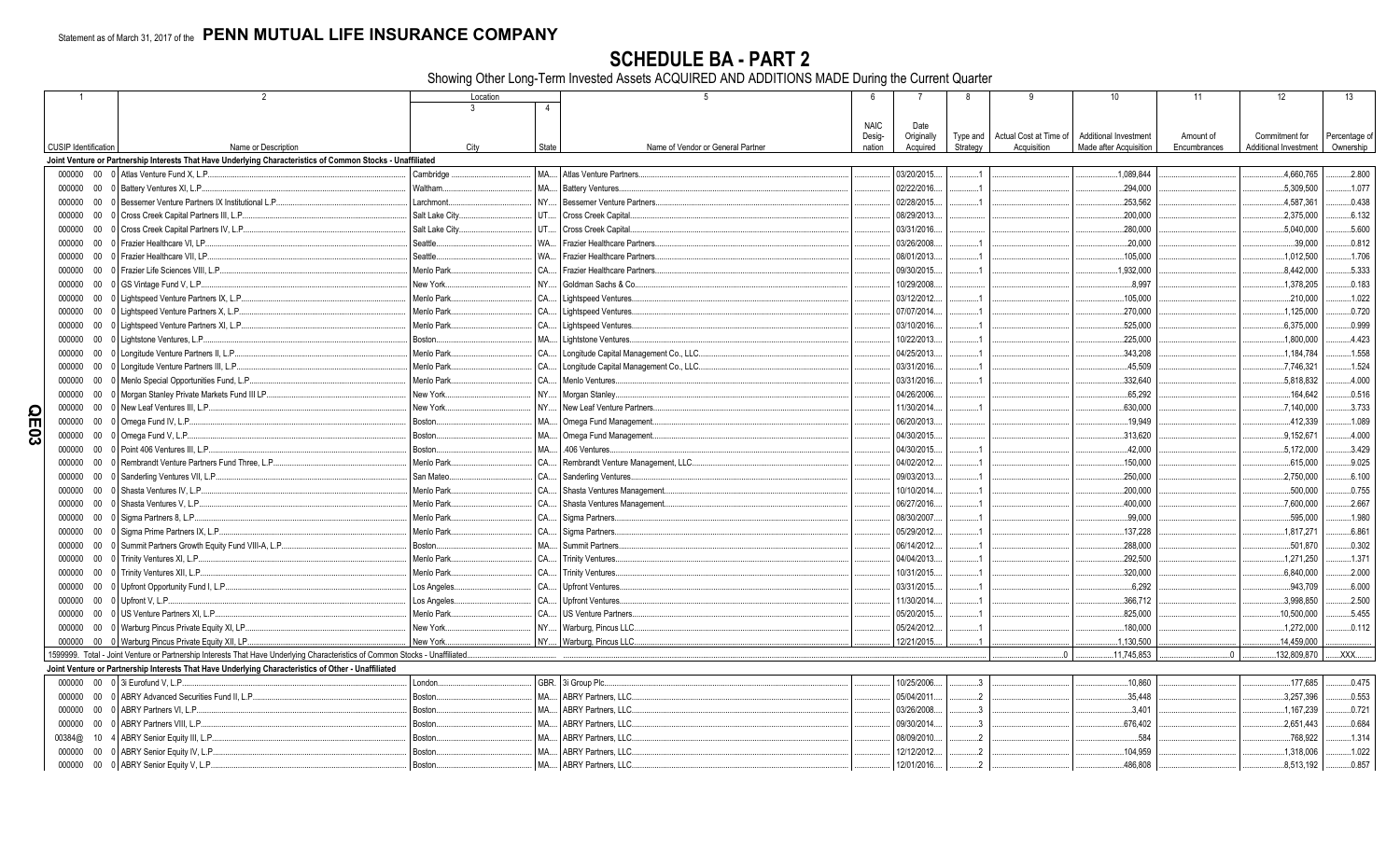## **SCHEDULE BA - PART 2**

Showing Other Long-Term Invested Assets ACQUIRED AND ADDITIONS MADE During the Current Quarter

|    |                                  |                                                                                                                      | Location          |           |                                   |             |             | 8        | -9                                | 10                           |              | 12                    | 13 <sup>13</sup> |
|----|----------------------------------|----------------------------------------------------------------------------------------------------------------------|-------------------|-----------|-----------------------------------|-------------|-------------|----------|-----------------------------------|------------------------------|--------------|-----------------------|------------------|
|    |                                  |                                                                                                                      |                   |           |                                   |             |             |          |                                   |                              |              |                       |                  |
|    |                                  |                                                                                                                      |                   |           |                                   | <b>NAIC</b> | Date        |          |                                   |                              |              |                       |                  |
|    |                                  |                                                                                                                      |                   |           |                                   | Desig-      | Originally  |          | Type and   Actual Cost at Time of | <b>Additional Investment</b> | Amount of    | Commitment for        | Percentage o     |
|    | <b>CUSIP</b> Identification      | Name or Description                                                                                                  | City              | State     | Name of Vendor or General Partner | nation      | Acquired    | Strategy | Acquisition                       | Made after Acquisition       | Encumbrances | Additional Investment | Ownership        |
|    | 000000                           | 00 0 Acon Equity Partners IV, L.P.                                                                                   | <b>Washington</b> | DC.       | Acon Investments                  |             | 04/22/2016  |          |                                   | .200.000                     |              | .17,844,085           | 3.460            |
|    | 000000                           | 00 0 Ampersand 2014, L.P.                                                                                            | Boston            | <b>MA</b> | Ampersand Venture Management.     |             | 10/10/2014  |          |                                   | .650,000                     |              | 3,150,000             | .0.500           |
|    | 000000                           | 00 0 Apollo European Principal Finance Fund II, L.P.                                                                 | Purchase          | NY        | Apollo Global Management, LLC     |             | 07/23/2012  |          |                                   | .222,947                     |              | .3,115,153            | .0.565           |
|    | 000000                           | 00 0 Avenue Europe Special Situations Fund III (U.S.), L.P.                                                          | New York.         | <b>NY</b> | Avenue Capital Group.             |             | 06/05/2015  |          |                                   | .1,280,000                   |              | 6,048,443             | .0.800           |
|    | 000000                           | 00 0 Beacon Capital Strategic Partners VII, L.P.                                                                     | Boston.           |           | MA Beacon Capital Partners, LLC.  |             | 10/20/2015  |          |                                   | .1,000,000                   |              | .12,750,000           | 2.000            |
|    | 000000                           | 00 0 Brynwood Partners VI L.P.                                                                                       | Greenwich.        | CT        | Brynwood Partners.                |             | 06/18/2010. |          |                                   | .178.263                     |              | 1,307,393             | .1.635           |
|    | 000000                           | 00 0 Carlyle Strategic Partners III, L.P.                                                                            | Wilminaton.       |           | DE Carlyle Group, L.P             |             | 09/30/2012  |          |                                   | .114.946                     |              | 3,423,232             | .0.843           |
|    | 000000                           | 00 0 Carlyle Strategic Partners IV, L.P.                                                                             | Wilminaton.       |           | DE Carlyle Group, L.P.,           |             | 03/31/2016  |          |                                   | .627.034                     |              | 14,561,715            | .0.800           |
|    | 000000                           | 00 0 EIF United States Power Fund IV, L.P.                                                                           | Needham           |           | MA Energy Investors Funds.        |             | 11/28/2011  |          |                                   | 1.066.603                    |              | (757, 210)            | .0.350           |
|    | 000000                           | 00 0 EnCap Energy Capital Fund IX, L.P.                                                                              | Houston.          |           | TX EnCap Investments, L.P.        |             | 01/08/2013. |          |                                   | .336.163                     |              | .2,831,097            | .0.233           |
|    | 000000                           | 00 0 EnCap Energy Capital Fund VIII, L.P.                                                                            | Houston.          | TX        | EnCap Investments, L.P.           |             | 11/30/2010  |          |                                   | 81,674                       |              | 713,633               | .0.194           |
|    | 000000                           | 00 0 EnCap Energy Capital Fund X, L.P.                                                                               | Houston.          | <b>TX</b> | EnCap Investments, L.P.           |             | 02/28/2015  |          |                                   | .1,124,618                   |              | 11,541,800            | .0.340           |
|    | 000000                           | 00 0 EnCap Flatrock Midstream Fund III, L.P.                                                                         | Houston.          |           | TX EnCap Investments, L.P.        |             | 07/09/2014. |          |                                   | .160.916                     |              | 3,828,320             | .0.200           |
|    | 000000                           | 00 0 Fulcrum Capital Partners V, LP.                                                                                 | Toronto.          |           | ON Fulcrum Capital Partners.      |             | 06/11/2015  |          |                                   | .59.178                      |              | 6,803,739             | .4.000           |
|    | 000000                           | 00 0 Gryphon Partners IV, L.P.                                                                                       | San Francisco.    | <b>CA</b> | Gryphon Investors.                |             | 09/01/2016  |          |                                   | .1.787.587                   |              | 7,772,173             | 2.238            |
|    | 000000                           | 00 0 GS Mezzanine Partners 2006, L.P.                                                                                | New York          | <b>NY</b> | Goldman Sachs & Co.               |             | 04/07/2006. |          |                                   | .2.545                       |              | .422.511              | .0.237           |
|    | 000000                           | 00 0 Highbridge Specialty Loan Fund III LP.                                                                          | New York.         | NY.       | Highbridge Principal Strategies   |             | 05/06/2013. |          |                                   | .119.298                     |              | .1,196,003            | .3.594           |
|    | 000000                           | 00 0 Kelso Investment Associates VIII, L.P.                                                                          | New York.         | NY        | Kelso & Company                   |             | 11/29/2007  |          |                                   | .13.712                      |              | 780.463               | .0.103           |
| ရွ | 000000                           | 00 0 MHR Institutional Partners IV, L.P.                                                                             | New York.         | NY        | MHR Fund Management.              |             | 06/27/2016  |          |                                   | 750,000                      |              | 15,800,688            | .2.222           |
| 0  | 000000                           | 00 0 Natural Gas Partners IX, L.P.                                                                                   | Irvina.           | TX.       | NGP Energy Capital Management     |             | 03/28/2008. |          |                                   | .6.841                       |              | 54.967                | .0.125           |
| ω  |                                  | 65280@ 10 8 Newstone Capital Partners II, L.P.                                                                       | Los Angeles.      | CA        | Newstone Capital Partners.        |             | 12/10/2010  |          |                                   | .217,380                     |              | .558,415              | .0.938           |
| ∸  | 000000                           | 00 0 NGP Natural Resources X, L.P.                                                                                   | Irvina            | TX.       | NGP Energy Capital Management     |             | 01/27/2012  |          |                                   | .10.700                      |              | .161.723              | .0.056           |
|    | 000000                           | 00 0 NGP Natural Resources XI. L.P.                                                                                  | Irving.           | TX.       | NGP Energy Capital Management     |             | 11/14/2014  |          |                                   | .522.018                     |              | .8,362,706            | .0.378           |
|    | 000000                           | 00 0 Resolution Recovery Partners, LP.                                                                               | New York.         | NY.       | Ranieri Real Estate Partners      |             | 02/03/2012. |          |                                   | 1,236,769                    |              | 1,245,807             | .1.000           |
|    |                                  | 000000 00 0 Selene Residential Mortgage Opportunity Fund II L.P.                                                     | New York.         | NY 1      | Ranieri Real Estate Partners      |             | 12/27/2010  |          |                                   | 16.028                       |              | 7.252.159             | .2.521           |
|    |                                  | 2199999. Total - Joint Venture or Partnership Interests That Have Underlying Characteristics of Other - Unaffiliated |                   |           |                                   |             |             |          |                                   | 13.103.682                   |              | 148.622.898           | $\mathsf{XXX}$ . |
|    | 4499999. Subtotal - Unaffiliated |                                                                                                                      |                   |           |                                   |             |             |          |                                   | 24.849.535                   |              | 281.432.768           | $\mathsf{XXX}$ . |
|    | 4699999. Totals.                 |                                                                                                                      |                   |           |                                   |             |             |          |                                   | 24.849.535                   |              | .281,432,768          | XXX.             |
|    |                                  |                                                                                                                      |                   |           |                                   |             |             |          |                                   |                              |              |                       |                  |

## **SCHEDULE BA - PART 3**

## Showing Other Long-Term Invested Assets DISPOSED, Transferred or Repaid During the Current Quarter

|                             |                                                                                                             | Location       |                                               |                        |                |            |                               | Changes in Book/Adjusted Carrying Value |              |                     |                  |                                |                           |                |               |                   |            |
|-----------------------------|-------------------------------------------------------------------------------------------------------------|----------------|-----------------------------------------------|------------------------|----------------|------------|-------------------------------|-----------------------------------------|--------------|---------------------|------------------|--------------------------------|---------------------------|----------------|---------------|-------------------|------------|
|                             |                                                                                                             |                |                                               |                        |                |            |                               |                                         |              |                     |                  |                                |                           |                |               |                   |            |
|                             |                                                                                                             |                |                                               |                        |                |            |                               |                                         |              |                     |                  |                                |                           |                |               |                   |            |
|                             |                                                                                                             |                |                                               |                        | Book/Adjusted  |            | Current Year's Current Year's |                                         |              |                     |                  | Book/Adjusted                  |                           |                |               |                   |            |
|                             |                                                                                                             |                |                                               |                        | Carrying Value |            | Unrealized (Depreciation)     | Other-Than-                             | Capitalized  |                     |                  | Total Foreign   Carrying Value |                           | Foreian        |               |                   |            |
|                             |                                                                                                             |                |                                               |                        | Less           | Valuation  |                               | Temporary                               | Deferred     | <b>Total Change</b> | Exchange         | Less                           |                           | Exchange       | Realized Gain | <b>Total Gain</b> |            |
|                             |                                                                                                             |                |                                               | Originally<br>Disposal | Encumbrances.  | Increase   | (Amortization)                | Impairment                              | Interest and | in B./A.C.V.        | Change in        | Encumbrances                   |                           | Gain (Loss) on | (Loss) or     | (Loss) on         | Investment |
| <b>CUSIP</b> Identification | Name or Description                                                                                         |                | State Name of Purchaser or Nature of Disposal | Date<br>Acquired       | Prior Year     | (Decrease) | Accretion                     | Recognized                              | Other        | $(9+10-11+12)$      | <b>B./A.C.V.</b> |                                | on Disposal Consideration | Disposal       | Disposal      | Disposal          | Income     |
|                             | Joint Venture or Partnership Interests That Have Underlying Characteristics of Common Stocks - Unaffiliated |                |                                               |                        |                |            |                               |                                         |              |                     |                  |                                |                           |                |               |                   |            |
|                             | 000000 00 0 Atlas Venture Fund X, L.P                                                                       | Cambridge.     | Return Of Capital<br>MA.                      | 03/20/2015 02/10/2017  | 1,336,735      |            |                               |                                         |              |                     |                  | ,336,735                       | 1,336,735                 |                |               |                   |            |
|                             | 000000 00 0 Bessemer Venture Partners IX Institutional L.P                                                  | Larchmont.     | NY. Return Of Capital                         | 02/28/2015 01/13/2017  | .9.497         |            |                               |                                         |              |                     |                  | .9.497                         | 9.497                     |                |               |                   |            |
|                             | 000000 00 0 Edison Venture Fund V, LP                                                                       | Lawrenceville. | Return Of Capital<br>INJ.                     | 05/13/2002 01/11/2017  | .481.844       |            |                               |                                         |              |                     |                  | 481,844                        | .481,844                  |                |               |                   |            |
|                             | 000000 00 0 GS Vintage Fund V, L.P                                                                          | New York       | Return Of Capital                             | 10/29/2008 03/17/2017  | .208,159       |            |                               |                                         |              |                     |                  | 208,159                        | 208.159                   |                |               |                   |            |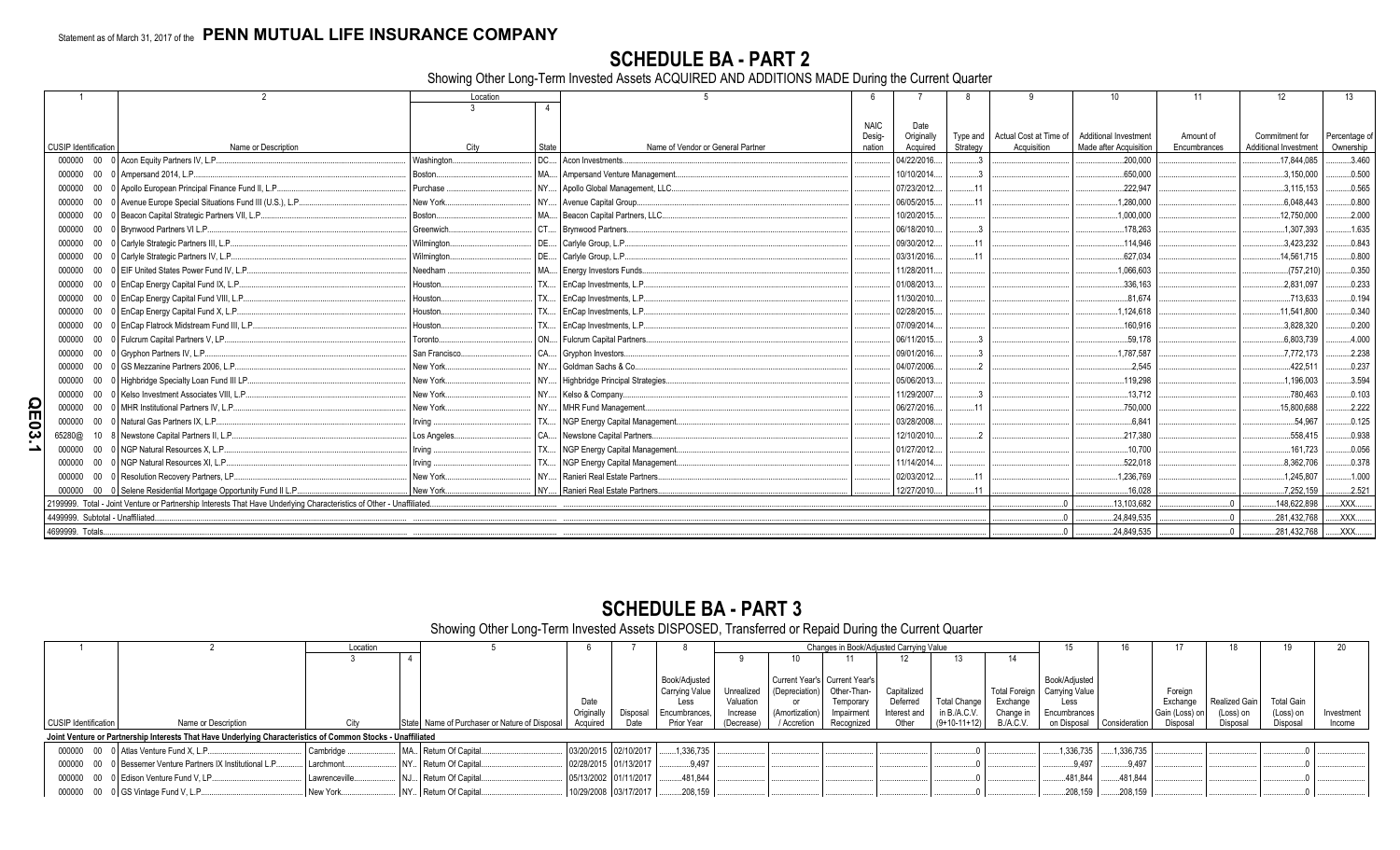**SCHEDULE BA - PART 3**<br>Showing Other Long-Term Invested Assets DISPOSED, Transferred or Repaid During the Current Quarter

|              |                             | 2                                                                                                                            | Location        |                | 5                                             |                       |            |                                 |            |                                  |                                      | Changes in Book/Adjusted Carrying Value |                     |                      | 15                              | 16            | 17             | 18            | 19                | 20         |
|--------------|-----------------------------|------------------------------------------------------------------------------------------------------------------------------|-----------------|----------------|-----------------------------------------------|-----------------------|------------|---------------------------------|------------|----------------------------------|--------------------------------------|-----------------------------------------|---------------------|----------------------|---------------------------------|---------------|----------------|---------------|-------------------|------------|
|              |                             |                                                                                                                              | $\mathcal{S}$   | $\overline{4}$ |                                               |                       |            |                                 | 9          | 10                               |                                      | 12                                      | 13                  | 14                   |                                 |               |                |               |                   |            |
|              |                             |                                                                                                                              |                 |                |                                               |                       |            |                                 |            |                                  |                                      |                                         |                     |                      |                                 |               |                |               |                   |            |
|              |                             |                                                                                                                              |                 |                |                                               |                       |            | Book/Adjusted<br>Carrying Value | Unrealized | Current Year's<br>(Depreciation) | <b>Current Year's</b><br>Other-Than- | Capitalized                             |                     | <b>Total Foreign</b> | Book/Adiusted<br>Carrying Value |               | Foreign        |               |                   |            |
|              |                             |                                                                                                                              |                 |                |                                               | Date                  |            | Less                            | Valuation  | or                               | Temporary                            | Deferred                                | <b>Total Change</b> | Exchange             | Less                            |               | Exchange       | Realized Gain | <b>Total Gain</b> |            |
|              |                             |                                                                                                                              |                 |                |                                               | Originally            | Disposal   | Encumbrances                    | Increase   | Amortization                     | Impairment                           | Interest and                            | in B./A.C.V.        | Change in            | Encumbrances                    |               | Gain (Loss) on | (Loss) on     | (Loss) on         | Investment |
|              | <b>CUSIP</b> Identification | Name or Description                                                                                                          | City            |                | State Name of Purchaser or Nature of Disposal | Acquired              | Date       | Prior Year                      | (Decrease) | / Accretion                      | Recognized                           | Other                                   | $(9+10-11+12)$      | <b>B./A.C.V.</b>     | on Disposal                     | Consideration | Disposal       | Disposal      | Disposal          | Income     |
|              | 000000<br>00                | Morgan Stanley Private Markets Fund III LP.                                                                                  | New York        | NY             | Return Of Capital.                            | 04/26/2006            | 02/27/2017 | .220,522                        |            |                                  |                                      |                                         |                     |                      | .220,522                        | .220,522      |                |               |                   |            |
|              | $00\,$<br>000000            | 0 Omega Fund V, L.P.                                                                                                         | Boston.         |                | MA., Return Of Capital.                       | 04/30/2015            | 03/17/2017 | .11.957                         |            |                                  |                                      |                                         |                     |                      | .11,957                         | .11,957       |                |               |                   |            |
|              | $00\,$<br>000000            | 0 P1234 Limited                                                                                                              | Guernsey        |                | GBR Return Of Capital.                        | 09/29/2003            | 01/24/2017 | .459.949                        |            |                                  |                                      |                                         |                     |                      | .459.949                        | 459.949       |                |               |                   |            |
|              |                             | 000000 00 0 Sigma Partners 6, L.P.                                                                                           | Menlo Park      |                | CA., Return Of Capital.                       | 03/20/2001 01/06/2017 |            | .166,529                        |            |                                  |                                      |                                         |                     |                      | .166.529                        | .166.529      |                |               |                   |            |
|              |                             | 599999. Total - Joint Venture or Partnership Interests That Have Underlying Characteristics of Common Stocks - Unaffiliated. |                 |                |                                               |                       |            | 2.895.192                       |            |                                  |                                      |                                         |                     |                      | .2.895.192                      | .2.895.192    |                |               |                   |            |
|              |                             | Joint Venture or Partnership Interests That Have Underlying Characteristics of Other - Unaffiliated                          |                 |                |                                               |                       |            |                                 |            |                                  |                                      |                                         |                     |                      |                                 |               |                |               |                   |            |
|              | 00<br>000000                | ABRY Advanced Securities Fund II, L.P.                                                                                       | Boston.         |                | MA Return Of Capital.                         | 05/04/2011            | 03/03/2017 | .852,674                        |            |                                  |                                      |                                         |                     |                      | .852,674                        | .852,674      |                |               |                   |            |
|              | $00\,$<br>000000            | ABRY Partners VI. L.P.                                                                                                       | Boston.         | MA.            | Return Of Capital.                            | 03/26/2008            | 02/14/2017 | 2,298,042                       |            |                                  |                                      |                                         |                     |                      | .2,298,042                      | .2,298,042    |                |               |                   |            |
|              | 00<br>000000                | ABRY Partners VIII, L.P.                                                                                                     | Boston.         |                | MA Return Of Capital.                         | 09/30/2014            | 03/02/2017 | .232,368                        |            |                                  |                                      |                                         |                     |                      | 232,368                         | 232,368       |                |               |                   |            |
|              | 000000<br>$00\,$            | ABRY Senior Equity III, L.P.                                                                                                 | Boston.         |                | MA Return Of Capital.                         | 08/09/2010            | 02/16/2017 | 122,359                         |            |                                  |                                      |                                         |                     |                      | 122,359                         | .122,359      |                |               |                   |            |
|              | 000000<br>$00\,$            | ABRY Senior Equity IV, L.P.                                                                                                  | Boston.         | MA.            | Return Of Capital.                            | 12/12/2012            | 02/28/2017 | 4,119                           |            |                                  |                                      |                                         |                     |                      | .4,119                          | .4,119        |                |               |                   |            |
|              | 000000<br>00                | Apollo European Principal Finance Fund II, L.P.                                                                              | Purchase        |                | NY Return Of Capital.                         | 07/23/2012            | 02/15/2017 | .277,472                        |            |                                  |                                      |                                         |                     |                      | .277,472                        | .277,472      |                |               |                   |            |
|              | 000000<br>00                | Avenue Europe Special Situations Fund II (U.S.), L.P.                                                                        | New York.       |                | NY Return Of Capital.                         | 10/04/2011            | 01/12/2017 | .251,905                        |            |                                  |                                      |                                         |                     |                      | 251,905                         | .251,905      |                |               |                   |            |
|              | 000000<br>00                | Avenue Special Situations Fund VI, L.P.                                                                                      | New York.       |                | NY Return Of Capital.                         | 06/15/2010            | 03/24/2017 | 163,720                         |            |                                  |                                      |                                         |                     |                      | .163,720                        | .163,720      |                |               |                   |            |
|              | 000000<br>$00\,$            | BlueBay Direct Lending Fund I, LP.                                                                                           | Guernsey        |                | GBR Return Of Capital.                        | 06/25/2013            | 01/20/2017 | .274,304                        |            |                                  |                                      |                                         |                     |                      | .274,304                        | .274,304      |                |               |                   |            |
|              | 000000<br>00                | Bradford Equities Fund III, L.P.                                                                                             | New York.       |                | NY., Return Of Capital.                       | 10/31/2000            | 03/01/2017 | .564,911                        |            |                                  |                                      |                                         |                     |                      | 564,911                         | .564,911      |                |               |                   |            |
| <b>QE03</b>  | 00<br>000000                | Brynwood Partners VI L.P.                                                                                                    | Greenwich.      | CT             | Return Of Capital.                            | 06/18/2010            | 03/16/2017 | 1,261,547                       |            |                                  |                                      |                                         |                     |                      | .1,261,547                      | 1,261,547     |                |               |                   |            |
|              | 000000<br>00                | Carlyle Strategic Partners IV, L.P.                                                                                          | Wilmington      | DE.            | Return Of Capital.                            | 03/31/2016            | 03/17/2017 | .12,693                         |            |                                  |                                      |                                         |                     |                      | 12,693                          | .12,693       |                |               |                   |            |
|              | 000000<br>00                | EnCap Energy Capital Fund VII, L.P.                                                                                          | Houston.        | TX             | Return Of Capital.                            | 09/17/2007            | 03/08/2017 | 28,602                          |            |                                  |                                      |                                         |                     |                      | 28,602                          | .28,602       |                |               |                   |            |
| $\mathbf{v}$ | 000000<br>00                | EnCap Energy Capital Fund VIII, L.P.                                                                                         | Houston.        | TX             | Return Of Capital.                            | 11/30/2010            | 03/29/2017 | .204,195                        |            |                                  |                                      |                                         |                     |                      | .204,195                        | .204,195      |                |               |                   |            |
|              | 000000<br>00                | EnCap Energy Capital Fund IX, L.P.                                                                                           | Houston.        | TX             | Return Of Capital.                            | 01/08/2013            | 03/30/2017 | 1,918,585                       |            |                                  |                                      |                                         |                     |                      | 1,918,585                       | 1,918,585     |                |               |                   |            |
|              | 000000<br>00                | EnCap Energy Capital Fund X, L.P.                                                                                            | Houston.        | TX             | Return Of Capital.                            | 02/28/2015            | 03/28/2017 | .1,970,295                      |            |                                  |                                      |                                         |                     |                      | 1,970,295                       | .1,970,295    |                |               |                   |            |
|              | 000000<br>00                | EnCap Flatrock Midstream Fund III, L.P.                                                                                      | Houston.        | TX.            | Return Of Capital.                            | 07/09/2014            | 01/12/2017 | .13,464                         |            |                                  |                                      |                                         |                     |                      | 13,464                          | 13,464        |                |               |                   |            |
|              | 000000<br>$00\,$            | Graham Partners III, L.P.                                                                                                    | Newtown Sgaure. | PA.            | Return Of Capital.                            | 09/30/2008            | 03/22/2017 | .960.587                        |            |                                  |                                      |                                         |                     |                      | .960.587                        | .960.587      |                |               |                   |            |
|              | 000000<br>00                | Highbridge Specialty Loan Fund III LP.                                                                                       | New York.       | NY             | Return Of Capital.                            | 05/06/2013            | 01/31/2017 | 103,281                         |            |                                  |                                      |                                         |                     |                      | 103,281                         | 103,281       |                |               |                   |            |
|              | 000000<br>00                | JPMorgan Infrastructure Investments Fund.                                                                                    | New York.       |                | NY Return Of Capital.                         | 04/30/2007            | 03/30/2017 | .69.159                         |            |                                  |                                      |                                         |                     |                      | 69,159                          | .69,159       |                |               |                   |            |
|              | 00<br>000000                | Kelso Investment Associates VIII, L.P.                                                                                       | New York        | NY.            | Return Of Capital.                            | 11/29/2007            | 01/30/2017 | .61,181                         |            |                                  |                                      |                                         |                     |                      | .61,181                         | .61,181       |                |               |                   |            |
|              | 00<br>000000                | MHR Institutional Partners IV, L.P.                                                                                          | New York.       | NY.            | Return Of Capital.                            | 06/27/2016            | 03/30/2017 | .344,540                        |            |                                  |                                      |                                         |                     |                      | .344.540                        | 344.540       |                |               |                   |            |
|              | $00\,$<br>000000            | Natural Gas Partners IX, L.P.                                                                                                | Irving.         | TX             | Return Of Capital.                            | 03/28/2008            | 03/09/2017 | .88,316                         |            |                                  |                                      |                                         |                     |                      | .88,316                         | .88,316       |                |               |                   |            |
|              | 000000<br>00                | New Canaan Funding Mezzanine V, L.P.                                                                                         | New Canaan.     | CT.            | Return Of Capital.                            | 08/05/2011            | 01/17/2017 | .74,607                         |            |                                  |                                      |                                         |                     |                      | .74,607                         | 74,607        |                |               |                   |            |
|              | 000000<br>00                | Newstone Capital Partners II, L.P.                                                                                           | Los Angeles     |                | CA Return Of Capital.                         | 12/10/2010            | 01/11/2017 | .535,629                        |            |                                  |                                      |                                         |                     |                      | 535,629                         | 535,629       |                |               |                   |            |
|              | 10<br>65250@                | Perry Partners L.P. Class C.                                                                                                 | New York.       | NY             | Return Of Capital.                            | 12/24/2014            | 01/09/2017 | 4,022,769                       |            |                                  |                                      |                                         |                     |                      | 4,022,769                       | .4,022,769    |                |               |                   |            |
|              | 000000<br>$00\,$            | Resolution Recovery Partners, LP.                                                                                            | New York.       |                | NY Return Of Capital.                         | 02/03/2012            | 03/23/2017 | .1,021,614                      |            |                                  |                                      |                                         |                     |                      | .1,021,614                      | 1,021,614     |                |               |                   |            |
|              | 000000                      | 00 0 Selene Residential Mortgage Opportunity Fund II L.P                                                                     | New York.       |                | NY Return Of Capital                          | 12/27/2010 03/06/2017 |            | .101.422                        |            |                                  |                                      |                                         |                     |                      | 101.422                         | 101.422       |                |               |                   |            |
|              |                             | 199999. Total - Joint Venture or Partnership Interests That Have Underlying Characteristics of Other - Unaffiliated          |                 |                |                                               |                       |            | 17,834,360                      | $\Omega$   |                                  | $\Omega$                             | $\Omega$                                | $\Omega$            |                      | 17,834,360                      | 17,834,360    | $0-1$          | $\Omega$      |                   |            |
|              |                             | 4499999. Subtotal - Unaffiliated                                                                                             |                 |                |                                               |                       |            | .20,729,552                     |            |                                  |                                      |                                         |                     |                      | .20,729,552                     | .20,729,552   | $\Omega$       | $\cap$        |                   |            |
|              | 4699999. Totals             |                                                                                                                              |                 |                |                                               |                       |            | 20,729,552                      | $\Omega$   |                                  |                                      |                                         | $\Omega$            |                      | .20,729,552                     | 20,729,552    | $\Omega$       | $\Omega$      |                   |            |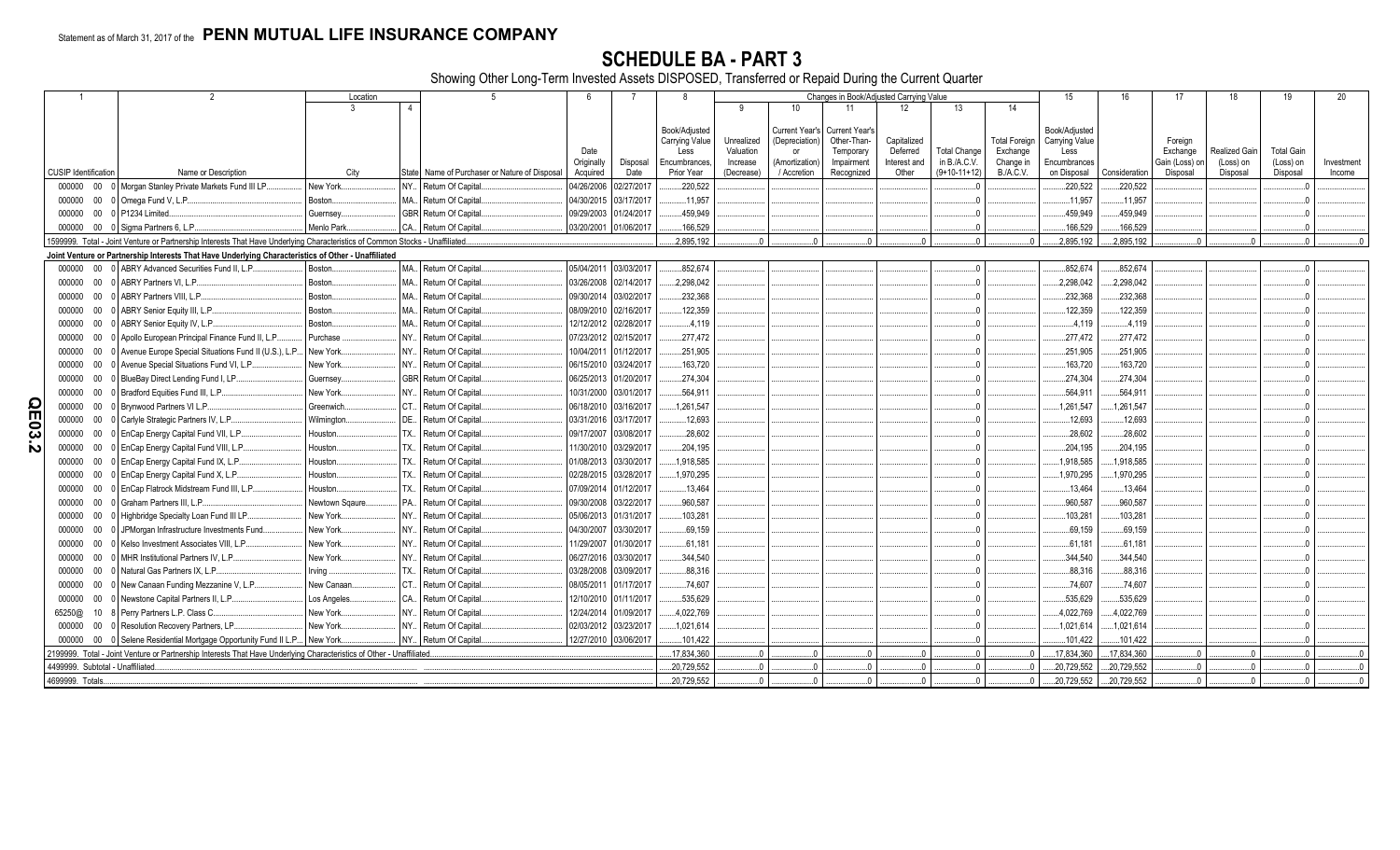**SCHEDULE D - PART 3**<br>Showing all Long-Term Bonds and Stocks ACQUIRED During Current Quarter

|   | $\overline{1}$                                  |                    | $\overline{2}$                                                        | $\overline{\mathbf{3}}$ | $\overline{4}$ | 5                                 | 6                         | $\overline{7}$     | 8            | -9                                      | 10                   |
|---|-------------------------------------------------|--------------------|-----------------------------------------------------------------------|-------------------------|----------------|-----------------------------------|---------------------------|--------------------|--------------|-----------------------------------------|----------------------|
|   |                                                 |                    |                                                                       |                         |                |                                   |                           |                    |              |                                         | NAIC Designation or  |
|   | CUSIP Identification                            |                    | Description                                                           | Foreign                 | Date Acquired  | Name of Vendor                    | Number of Shares of Stock | <b>Actual Cost</b> | Par Value    | Paid for Accrued Interest and Dividends | Market Indicator (a) |
|   | Bonds - U.S. Government                         |                    |                                                                       |                         |                |                                   |                           |                    |              |                                         |                      |
|   | 38378B                                          | 2W 8               | GNR 2012-150 Z                                                        |                         | 03/01/2017.    | <b>CAPITALIZED INTEREST</b>       |                           | .94,602            | .94,602      |                                         |                      |
|   | 38378B                                          | 3F                 | GNR 2012-147 Z.                                                       |                         | 03/01/2017.    |                                   | .29,710                   | 29,710             |              |                                         |                      |
|   | 38378B                                          |                    | M6 3 GNR 2012-120 Z.                                                  |                         | 03/01/2017.    | <b>CAPITALIZED INTEREST</b>       |                           | .58,908            | 58,908       |                                         |                      |
|   | 38378B                                          | N <sub>5</sub> 4   | GNR 2012-125 Z.                                                       |                         | 03/01/2017.    | <b>CAPITALIZED INTEREST</b>       |                           | 74,281             | .74,281      |                                         |                      |
|   | 912810                                          |                    | RA 8 TII .625 02/15/43.                                               |                         | 01/12/2017.    | <b>BANK OF AMERICA</b>            |                           | .25,005,042        | 26,269,250   | 67,368                                  |                      |
|   | 912810                                          | <b>RL</b>          | 4 TIL.75 02/15/45.                                                    |                         | 01/12/2017.    | VARIOUS.                          |                           | .45,035,224        | .46,166,950  | 141,658                                 |                      |
|   | 912810                                          |                    | RR 1 TII 1.00 02/15/46.                                               |                         | 01/17/2017.    | VARIOUS.                          |                           | .454,870,248       | .438,371,700 | .1.823.960                              |                      |
|   |                                                 |                    | 0599999. Total - Bonds - U.S. Government                              |                         |                |                                   |                           | .525,168,015       | 511,065,401  | .2,032,986                              | XXX.                 |
|   |                                                 |                    | Bonds - U.S. States, Territories and Possessions                      |                         |                |                                   |                           |                    |              |                                         |                      |
|   | 010831                                          |                    | BE 4 ALAMEDA JT PWRS-A-TXB                                            |                         | 01/05/2017.    | RAYMOND JAMES.                    |                           | 4,152,870          | .3,000,000   | 22,900 1FE.                             |                      |
|   | 02765U                                          | CY 8               | AMERN MUN PWR-B-BABS                                                  |                         | 02/07/2017.    | RAYMOND JAMES.                    |                           | 9,349,875          | .7,500,000   | .235,120                                | 1FE.                 |
|   | 20281P                                          | KL                 | CMWLTH FING AUTH PA.                                                  |                         | 01/30/2017.    | RAYMOND JAMES.                    |                           | .4,913,300         | .5,000,000   | .51,290                                 | 1FE.                 |
|   |                                                 | -5                 |                                                                       |                         |                |                                   |                           |                    |              |                                         |                      |
|   | 249218                                          |                    | AK 4 DENVER SCHS-REF-B-TXB                                            |                         | 01/27/2017.    | RAYMOND JAMES.                    |                           | 10,937,424         | .8,170,000   | 73,254                                  | 1FE.                 |
|   | 955116                                          |                    | BP 2 W PALM BEACH-A-TXBL                                              |                         | 02/07/2017.    | KEYBANC.                          |                           | 1,882,835          | .1,960,000   | 28,079                                  | 1FE.                 |
|   |                                                 |                    | 1799999. Total - Bonds - U.S. States, Territories & Possessions.      |                         |                |                                   |                           | .31,236,304        | 25,630,000   | .410,643                                | $\ldots$ XXX         |
|   |                                                 |                    | Bonds - U.S. Special Revenue and Special Assessment                   |                         |                |                                   |                           |                    |              |                                         |                      |
|   | 66353L                                          |                    | CH 8 NORTHAMPTON CNTY PA.                                             |                         | 02/01/2017.    | RAYMOND JAMES.                    |                           | 5,976,630          | .5,500,000   | .85,661                                 | 1FE.                 |
|   | 88947E                                          |                    | AS 9   TOLL BROS FINANCE CORP.                                        |                         | 03/07/2017.    | <b>SUN TRUST</b>                  |                           | .2,000,000         | .2,000,000   |                                         | 3FE.                 |
|   | 93976A                                          |                    | AH 5 WA ST CONVENTION-BABS                                            |                         | 03/29/2017.    | RAYMOND JAMES.                    |                           | .1,278,050         | 1,000,000    | .17,352                                 | 1FE.                 |
| O |                                                 |                    | 3199999. Total - Bonds - U.S. Special Revenue and Special Assessments |                         |                |                                   |                           | 9,254,680          | .8,500,000   | 103,013                                 | XXX.                 |
|   | <b>TTI</b> Bonds - Industrial and Miscellaneous |                    |                                                                       |                         |                |                                   |                           |                    |              |                                         |                      |
| 5 | 002824                                          |                    | BH 2 ABBOTT LABS.                                                     |                         | 01/24/2017.    | <b>GOLDMAN SACHS &amp; CO.</b>    |                           | 5,109,700          | .5,000,000   | .44,236 2FE.                            |                      |
|   | 00841U                                          | AN<br>6            | ABMT 2014-2 A13.                                                      |                         | 01/30/2017.    | WELLS FARGO/WACHOVIA              |                           | 12,968,532         | .12,879,982  | .1,252                                  | 1FE.                 |
|   | 00842C                                          | AC                 | ABMT 2015-7 A3.                                                       |                         | 02/01/2017.    | WELLS FARGO/WACHOVIA.             |                           | .20,041,245        | 19,935,338   | 9,691                                   | 1FE.                 |
|   | 023761                                          |                    | AA 7 AAL 3.65 02/15/29.                                               |                         | 01/04/2017.    | <b>CREDIT SUISSE/FIRST BOSTON</b> |                           | .3,000,000         | .3,000,000   |                                         | 1FE.                 |
|   | 02378A                                          |                    | AA 5 AAL 4 02/15/29.                                                  |                         | 01/04/2017.    | CREDIT SUISSE/FIRST BOSTON        |                           | .2,000,000         | .2,000,000   |                                         | IFE.                 |
|   | 02378W                                          |                    | AA 7 AMERICAN AIRLINES 17-1B.                                         |                         | 01/05/2017.    | <b>CREDIT SUISSE/FIRST BOSTON</b> |                           | .1,000,000         | 1,000,000    |                                         | 2FE.                 |
|   | 035229                                          |                    | BQ 5 ANHEUSER BUSCH COS LLC.                                          |                         | 02/08/2017.    | <b>KEYBANC.</b>                   |                           | 3,011,033          | .2,490,000   | .18,883                                 | 2FE                  |
|   | 037411                                          | AJ                 | APACHE CORP                                                           |                         | 03/10/2017.    | KEYBANC.                          |                           | 1,653,480          | .1,370,000   |                                         | 2FE.                 |
|   | 03969A                                          | AL                 | ARDAGH PKG FINANCE.                                                   |                         | 01/19/2017.    | SALOMON/CITIGROUP                 |                           | 1,000,000          | 1,000,000    |                                         | 5FE.                 |
|   | 060505                                          |                    | EU 4 BANK OF AMERICA.                                                 |                         | 01/11/2017.    | SALOMON/CITIGROUP                 |                           | .2,126,500         | .2,000,000   | .44,450                                 | 3FE                  |
|   | 07332V                                          | BH                 | BBCMS 2017-C1 XB.                                                     |                         | 02/17/2017.    | <b>BARCLAYS CAPITAL</b>           |                           | .4,783,17'         |              | .39,169                                 | 1FE                  |
|   | 096630                                          | AF                 | 5 BOARDWALK PIPELINES LP.                                             |                         | 01/05/2017.    | <b>BARCLAYS CAPITAL</b>           |                           | 1,993,180          | .2,000,000   |                                         | 2FE.                 |
|   | 12429T                                          | AE                 | <b>BWAY HOLDING CO.</b>                                               |                         | 03/22/2017.    | GOLDMAN SACHS & CO.               |                           | .3,000,000         | .3,000,000   |                                         | 5FE                  |
|   |                                                 | AX 0               |                                                                       |                         | 01/27/2017.    | <b>GUGGENHEIM SECURITIES</b>      |                           |                    |              |                                         | 2FE                  |
|   | 12592U                                          |                    | CSMLT 2015-1 B3.                                                      |                         |                |                                   |                           | 6,078,038          | .6,215,955   | .18,832                                 |                      |
|   | 12637L                                          | AR 0               | CSMLT 2015-2 B3.                                                      |                         | 01/27/2017.    | <b>GUGGENHEIM SECURITIES</b>      |                           | .5, 157, 148       | .5,274,169   |                                         |                      |
|   | 12650U                                          | AH<br>$\mathbf{A}$ | CSMLT 2015-3 1A6.                                                     |                         | 02/03/2017.    | JP MORGAN CHASE.                  |                           | 9,046,335          | .8,973,425   | .6,107                                  | 1FE                  |
|   | 140176                                          | AA                 | 6 CAPITAL FUNDING BANCORP INC                                         |                         | 02/13/2017.    | SANDLER ONEILL PARTNERS           |                           | .5,000,000         | .5,000,000   |                                         |                      |
|   | 202795                                          | HG 8               | EXC 5 7/8 02/01/33.                                                   |                         | 03/27/2017.    | JEFFERIES & CO.,                  |                           | .1,582,103         | 1,315,000    | .12,661                                 | 1FE.                 |
|   | 219350                                          | AR 6               | <b>CORNING INC</b>                                                    |                         | 01/26/2017.    | STIFEL, NICOLAUS & CO.            |                           | .3,562,500         | .3,000,000   | 100,292                                 | 2FE                  |
|   | 250847                                          | EA                 | DTE ELECTRIC COMPANY.                                                 |                         | 02/02/2017.    | VARIOUS.                          |                           | 2,761,269          | .2,265,000   | .44,880                                 | 1FE.                 |
|   | 25156P                                          | BA                 | 0 DEUTSCHE TELECOM.                                                   |                         | 01/09/2017.    | MORGAN STANLEY.                   |                           | .4,993,750         | .5,000,000   |                                         | 2FE.                 |
|   | 25272K                                          | AN                 | DIAMOND 1 FIN/DIAMOND 2.                                              |                         | 01/11/2017.    | SALOMON/CITIGROUP.                |                           | 3,672,900          | .3,000,000   | .1,350                                  | 2FE                  |
|   | 292480                                          |                    | AK 6 ENABLE MIDSTREAM PARTNER.                                        |                         | 03/06/2017.    | SALOMON/CITIGROUP                 |                           | 2,988,450          | .3,000,000   |                                         | 2FE.                 |
|   | 29444U                                          |                    | AR 7 EQIX 5 3/8 05/15/27.                                             |                         | 03/08/2017.    | JP MORGAN CHASE.                  |                           | .2.000.000         | .2.000.000   |                                         | 4FF                  |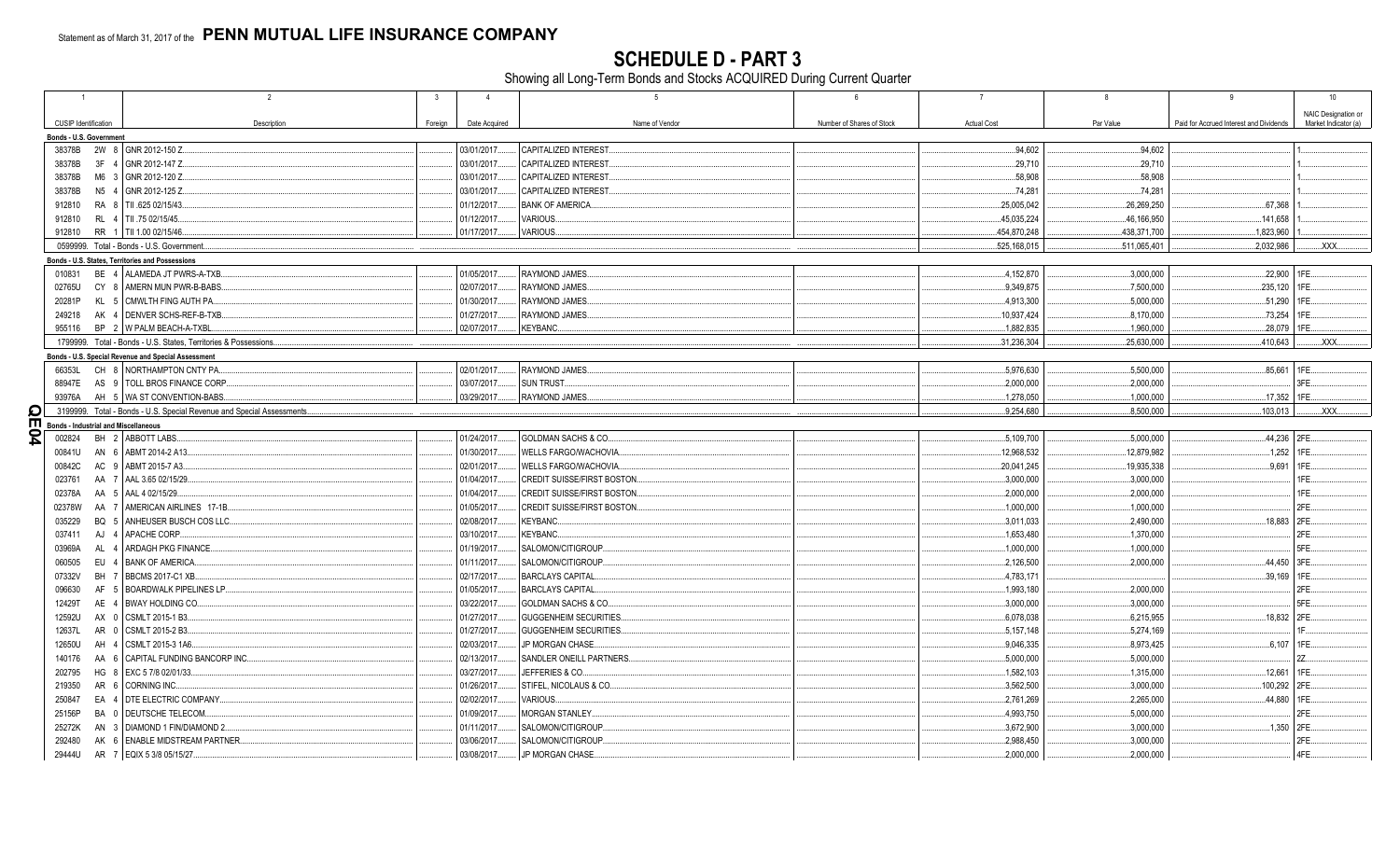**SCHEDULE D - PART 3**<br>Showing all Long-Term Bonds and Stocks ACQUIRED During Current Quarter

|                  | $\overline{1}$       |           | $\overline{2}$                                  | $\overline{\mathbf{3}}$ | $\overline{4}$ | $5\overline{5}$                   | 6                         | $\overline{7}$     | 8           | -9                                      | 10                   |
|------------------|----------------------|-----------|-------------------------------------------------|-------------------------|----------------|-----------------------------------|---------------------------|--------------------|-------------|-----------------------------------------|----------------------|
|                  |                      |           |                                                 |                         |                |                                   |                           |                    |             |                                         | NAIC Designation or  |
|                  | CUSIP Identification |           | Description                                     | Foreign                 | Date Acquired  | Name of Vendor                    | Number of Shares of Stock | <b>Actual Cost</b> | Par Value   | Paid for Accrued Interest and Dividends | Market Indicator (a) |
|                  | 29736R               |           | <b>ESTEE LAUDER CO.</b><br>AK 6                 |                         | 03/29/2017.    | <b>VARIOUS.</b>                   |                           | .5,010,370         | .5,000,000  | .12,450                                 | 1FE                  |
|                  | 30251B               | AD        | FMR LLC<br>$\overline{0}$                       |                         | 03/29/2017.    | OPPENHEIMER INC.                  |                           | .1,630,125         | .1,500,000  | .12,788                                 | 1FE                  |
|                  | 3137B1               | UJ        | <b>FHMS K027 X3.</b><br>-9                      |                         | 02/02/2017.    | <b>CREDIT SUISSE/FIRST BOSTON</b> |                           | .3,196,469         |             | .10,598                                 |                      |
|                  | 3137B2               |           | FHMS K028 X3.<br>HQ 6                           |                         | 03/10/2017.    | <b>BANK OF AMERICA.</b>           |                           | 7,339,011          | 84,630,031  | 54,759                                  |                      |
|                  | 3137B4               |           | H <sub>2</sub> 5<br>FHMS K032 X3.               |                         | 02/02/2017.    | CREDIT SUISSE/FIRST BOSTON.       |                           | 7,278,427          |             | .22,523                                 |                      |
|                  | 3137B5               | JP        | FHMS K034 X3.<br><b>q</b>                       |                         | 03/24/2017.    | <b>BANK OF AMERICA.</b>           |                           | .5,628,203         |             | 81,855                                  |                      |
|                  | 3137BB               | BF        | <b>FHMS K038 X3.</b><br>- 6                     |                         | 02/03/2017.    | <b>VARIOUS.</b>                   |                           | .7,868,805         |             | 24,925                                  |                      |
|                  | 3137BD               | CY        | FHMS K039 X3.<br>$\overline{0}$                 |                         | 03/09/2017.    | VARIOUS.                          |                           | 10,377,802         |             | .36,546                                 |                      |
|                  | 3137BF               |           | EB 3<br>FHMS K041 X3.                           |                         | 03/07/2017.    | <b>WELLS FARGO/WACHOVIA</b>       |                           | .2,045,047         |             | .8,181                                  |                      |
|                  | 3137BP               |           | W3 9<br>FHMS K055 X1                            |                         | 01/26/2017.    | <b>MORGAN STANLEY</b>             |                           | 9,956,753          |             | 113,767                                 |                      |
|                  | 3137BT               |           | UQ 2<br>FHMS K061 X3.                           |                         | 01/20/2017.    | WELLS FARGO/WACHOVIA              |                           | .2,750,000         |             | 30,553                                  |                      |
|                  | 3137BU               | X9        | FHMS K062 X3.<br>$\mathbf{A}$                   |                         | 02/17/2017.    | <b>GOLDMAN SACHS &amp; CO</b>     |                           | .3,666,221         |             | .35,918                                 |                      |
|                  | 3137BV               | ZB        | <b>FHMS K063 X3.</b><br>- 5                     |                         | 03/08/2017.    | <b>BARCLAYS CAPITAL</b>           |                           | .5,028,570         |             | .41,617                                 |                      |
|                  | 31428X               | <b>BN</b> | <b>FEDEX CORP.</b><br>- 5                       |                         | 01/03/2017.    | WELLS FARGO/WACHOVIA              |                           | .4,947,300         | .5,000,000  |                                         | 2FE                  |
|                  |                      |           |                                                 |                         |                |                                   |                           |                    |             |                                         |                      |
|                  | 33767C               | AW        | FKMT 2015-1 B3.                                 |                         | 02/02/2017.    | BROWNSTONE                        |                           | .4,496,925         | .4,625,574  | .3,027                                  |                      |
|                  | 36416U               | AG        | GMRF 2017-1 A2.<br>$\Omega$                     |                         | 03/01/2017.    | SALOMON/CITIGROUP.                |                           | 10,106,250         | .10,000,000 | .35,972                                 | 1FE                  |
|                  | 41242*               | <b>BH</b> | NATIONAL BASKETBALL ASSOC                       |                         | 02/27/2017.    | JP MORGAN CHASE.                  |                           | .2,000,000         | .2,000,000  |                                         |                      |
|                  | 436106               | AA        | HOLLYFRONTIER.<br>- 6                           |                         | 01/09/2017.    | STIFEL, NICOLAUS & CO.            |                           | .3,580,065         | .3,450,000  | .56,865 2FE.                            |                      |
|                  | 444859               | BE        | HUM 4.95 10/01/44.                              |                         | 03/01/2017.    | STIFEL, NICOLAUS & CO.            |                           | .3,472,929         | .3,296,000  | .70,246 2FE.                            |                      |
| O                | 451102               | BK.       | <b>ICAHN ENTERPRISES/FIN.</b><br>$\overline{2}$ |                         | 01/13/2017.    | JEFFERIES & CO.                   |                           | .1,997,813         | .2,000,000  | .328                                    | 3FE                  |
| m                | 46643D               | AS        | 6 JPMMT 2014-OAK4 A16.                          |                         | 01/23/2017.    | JP MORGAN CHASE.                  |                           | .6,649,550         | .6,494,296  | 18,040                                  | 1FE.                 |
| $\ddot{\bullet}$ | 46644K               | AG        | 5 JPMCC 2015-FRR2 AK39.                         |                         | 02/09/2017.    | <b>BANK OF AMERICA.</b>           |                           | 8,146,875          | .10,000,000 | .10,860                                 | 1F                   |
| Ā.               | 48283P               | AA        | KABB 2017-1 A.<br>-9                            |                         | 03/07/2017.    | <b>GUGGENHEIM SECURITIES</b>      |                           | .3,399,980         | .3,400,000  |                                         | 1FE.                 |
| د                | 485134               | <b>BH</b> | KANSAS CITY POWER & LIGHT.<br>2                 |                         | 02/09/2017.    | KEYBANC                           |                           | .3,652,080         | .3,000,000  | .44,871                                 | 2FE.                 |
|                  | 50077L               | AL        | KRAFT HEINZ FOODS CO.                           |                         | 01/20/2017.    | STIFEL, NICOLAUS & CO.            |                           | .5,273,500         | .5,000,000  | .6,944                                  | 2FE                  |
|                  | 50587K               | AB        | LAFARGEHOLCIM FINANCE US                        |                         | 03/01/2017.    | GOLDMAN SACHS & CO.               |                           | .2,510,080         | 250,000     | .45,521                                 | 2FE                  |
|                  | 52108M               | <b>FY</b> | LBUBS 2006-C3 D.                                |                         | 03/22/2017.    | <b>BROADCORT CAPITAL</b>          |                           | .3,995,000         | .4,000,000  | .9,897                                  |                      |
|                  | 570535               | AQ        | MKL 5 04/05/46.<br>$\overline{7}$               |                         | 01/30/2017.    | HIGHTOWER                         |                           | .3,048,930         | .3,000,000  | .48,750                                 | 2FE                  |
|                  | 59151K               | AJ        | METHANEX CORP.                                  |                         | 01/09/2017.    | STIFEL, NICOLAUS & CO.            |                           | .4,663,559         | .5,040,000  | .32,431                                 | 2FE                  |
|                  | 59802V               | AA        | MIDO 2014-3A E                                  |                         | 01/18/2017.    | KGS ALPHA                         |                           | .4,168,275         | .4,470,000  |                                         |                      |
|                  | 637071               | AK        | 7 NATIONAL OILWELL                              |                         | 01/23/2017.    | JEFFERIES & CO.                   |                           | 1,586,800          | .2,000,000  | 12,069                                  | 2FE                  |
|                  | 63938C               | AF        | 5 NAVI 6 1/2 06/15/22.                          |                         | 03/02/2017.    | JP MORGAN CHASE.                  |                           | .999,580           | .1,000,000  |                                         | 3FE.                 |
|                  | 63946B               | AJ        | NBC UNIVERSAL MED<br>- 9                        |                         | 03/29/2017.    | JEFFERIES & CO.                   |                           | .2,022,920         | .2,000,000  | .19,283                                 | 1FE.                 |
|                  | 64829L               | BM        | 9 NRZT 2016-4A B4.                              |                         | 03/09/2017.    | <b>AMHERST SECURITIES</b>         |                           | .6,912,317         | .6,831,196  | .13,010                                 | $1Z^*$               |
|                  |                      | AY        |                                                 |                         |                |                                   |                           |                    |             |                                         | 2FE                  |
|                  | 651229               |           | 2 NEWELL BRANDS INC.                            |                         | 02/01/2017.    | STIFEL, NICOLAUS & CO.            |                           | .7,956,830         | .7,000,000  | 133,681                                 |                      |
|                  | 655664               | AS        | NORDSTROM INC.<br>q                             |                         | 03/06/2017.    | <b>BANK OF AMERICA</b>            |                           | 1,992,480          | .2,000,000  |                                         | 2FE.                 |
|                  | 681936               | BK        | OMEGA HEALTHCARE                                |                         | 03/28/2017.    | JP MORGAN CHASE.                  |                           | .1,979,560         | .2,000,000  |                                         | 2FE.                 |
|                  | 745332               | <b>BW</b> | PSD 6.724 06/15/36<br>- 5                       |                         | 03/27/2017.    | OPPENHEIMER INC.                  |                           | 1,879,683          | 1,423,000   | 27,907                                  | 1FE.                 |
|                  | 78442G               | FJ.       | SLMA 2003-1 B.<br>$\overline{0}$                |                         | 03/28/2017.    | <b>GUGGENHEIM SECURITIES</b>      |                           | .1,349,610         | 1,451,193   | .1,047                                  | 1FE.                 |
|                  | 78443C               | AP        | <b>SLMA 2003-B A4</b><br>q                      |                         | 03/29/2017.    | JP MORGAN CHASE                   |                           | .9,987,500         | .10,000,000 | 16,600                                  | 1FE                  |
|                  | 78447G               | AD        | SLMA 2012-6 B.<br>3                             |                         | 03/28/2017.    | GOLDMAN SACHS & CO.               |                           | .554,490           | 606,000     | .133                                    | 3F                   |
|                  | 80586L               | AC        | SCALA 2016-1 B.                                 |                         | 01/25/2017.    | US BANCORP/PIPER JAFFRAY.         |                           | .2,000,000         | .2,000,000  | .4,342 2FE                              |                      |
|                  | 80874Y               | AR        | SCIENTIFIC GAMES INTERNATIONAL                  |                         | 02/01/2017.    | <b>JP MORGAN CHASE</b>            |                           | .3,180,000         | .3,000,000  | .25,083                                 | 4FE.                 |
|                  | 81180W               | AN        | SEAGATE HDD CAYMAN.                             |                         | 01/26/2017.    | VARIOUS.                          |                           | .4,036,875         | .4,500,000  | .43,125                                 | 2FE                  |
|                  | 81180W               |           | AR 2<br><b>SEAGATE HDD CAYM.</b>                |                         | 01/26/2017.    | STIFEL, NICOLAUS & CO.            |                           | .2,827,500         | .3,000,000  | .24,375                                 | 2FE                  |
|                  | 81745Q               |           | AA 0<br>SEMT 2015-1 A1.                         |                         | 02/07/2017.    | JP MORGAN CHASE.                  |                           | .9,748,505         | .9,640,054  | .6,561                                  | 1FE.                 |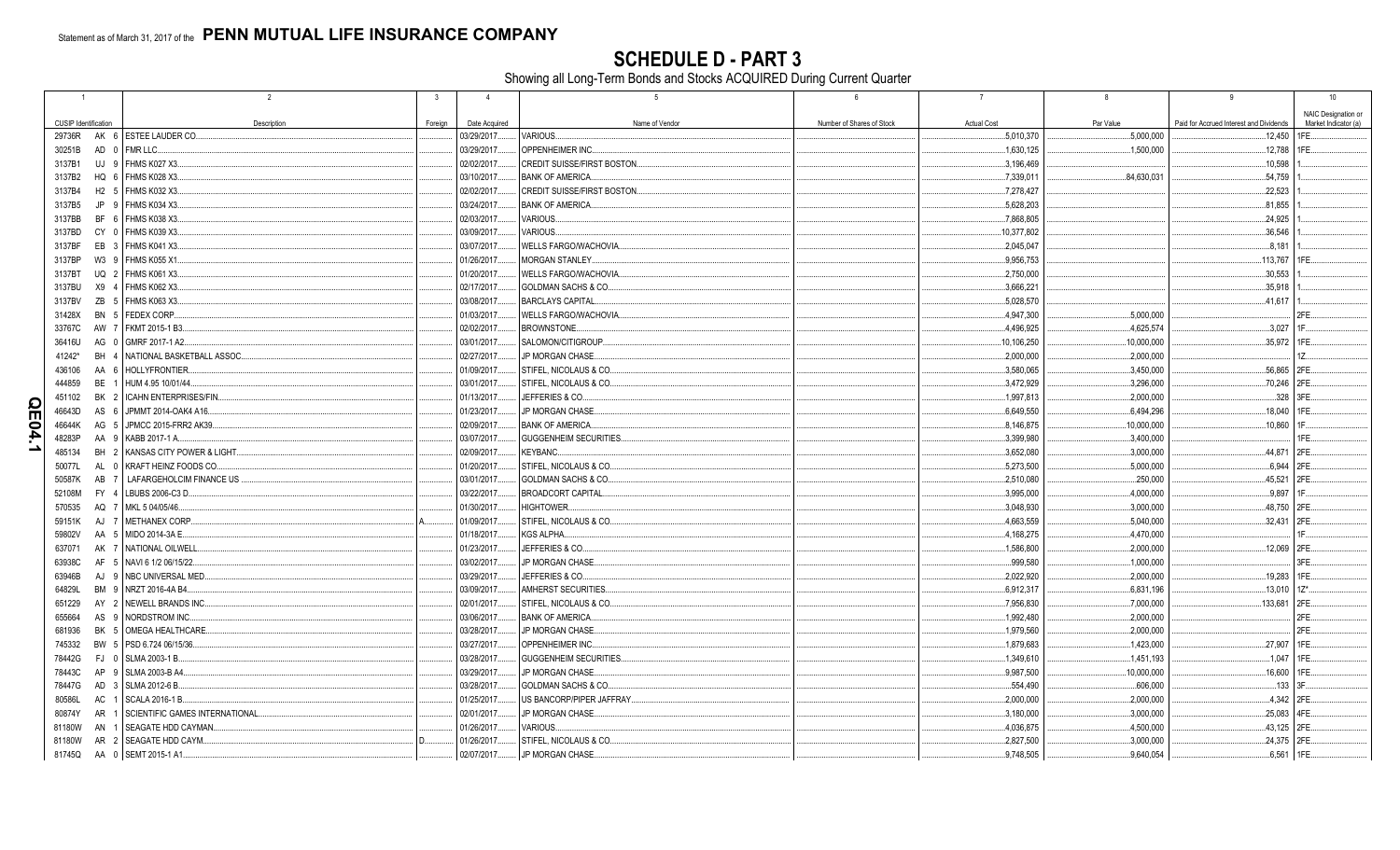**SCHEDULE D - PART 3**<br>Showing all Long-Term Bonds and Stocks ACQUIRED During Current Quarter

|      | $\overline{1}$       | $\overline{2}$                                                    | $\overline{\mathbf{3}}$ | $\overline{4}$ | 5                                  | ჩ.                        | $\overline{7}$     | 8              | $\mathbf{q}$                            | 10 <sup>1</sup>      |
|------|----------------------|-------------------------------------------------------------------|-------------------------|----------------|------------------------------------|---------------------------|--------------------|----------------|-----------------------------------------|----------------------|
|      |                      |                                                                   |                         |                |                                    |                           |                    |                |                                         | NAIC Designation or  |
|      | CUSIP Identification | Description                                                       | Foreign                 | Date Acquired  | Name of Vendor                     | Number of Shares of Stock | <b>Actual Cost</b> | Par Value      | Paid for Accrued Interest and Dividends | Market Indicator (a) |
|      | 832696               | <b>JM SMUCKER CO.</b><br>AM 0                                     |                         | 01/25/2017     | ROBERT W BAIRD.                    |                           | .6,557,135         | .6,500,000     | 103,594                                 | 2FE                  |
|      | 842329               | 2 SOUTHERN BAPTIST HOSPITAL<br>AA                                 |                         | 01/25/2017     | RAYMOND JAMES.                     |                           | 5,047,753          | .4,690,000     | .9,491                                  | 1FE                  |
|      | 85022W               | AB<br><b>SCFT 2016-AA B.</b><br>$\overline{0}$                    |                         | 01/23/2017     | CREDIT SUISSE/FIRST BOSTON         |                           | .4,851,172         | .5,000,000     | .569                                    | 1FE                  |
|      | 87266T               | AE 2 TRU 2016-TOYS C.                                             |                         | 03/07/2017     | <b>BANK OF AMERICA</b>             |                           | .2,005,000         | .2,000,000     | .6,095                                  | 1FM                  |
|      | 881609               | <b>BC</b><br>TESORO CORP.                                         |                         | 02/06/2017     | MORGAN STANLEY.                    |                           | .3,161,250         | .3,000,000     | .20,073 3FE.                            |                      |
|      | 89172Y               | AC<br>TPMT 2016-3 M1<br>$\mathbf{A}$                              |                         | 01/25/2017     | <b>NELLS FARGO/WACHOVIA</b>        |                           | 12,218,750         | .12,500,000    | .35,243 1FE.                            |                      |
|      | 89172Y               | AD<br>2 TPMT 2016-3 M2.                                           |                         | 01/25/2017     | <b>WELLS FARGO/WACHOVIA</b>        |                           | 14,681,250         | 15,000,000     | 48,333                                  | 2FE                  |
|      | 907818               | EN<br><b>UNION PACIFIC CORP</b>                                   |                         | 03/29/2017     | JP MORGAN CHASE.                   |                           | .1,973,100         | .2,000,000     |                                         | 1FE.                 |
|      | 91324P               | CZ<br>3 UNH 4 1/4 04/15/47                                        |                         | 03/08/2017     | JP MORGAN CHASE.                   |                           | 2,495,250          | 2,500,000      |                                         | 1FE.                 |
|      | 91731K               | AA 8 USB CAPITAL IX.                                              |                         | 01/09/2017     | <b>WELLS FARGO/WACHOVIA</b>        |                           | .4,138,820         | 5,032,000      | .43,541                                 | 1FE.                 |
|      | 918204               | AR 9 VF CORP.                                                     |                         | 03/23/2017     | OPPENHEIMER INC.                   |                           | .1,187,550         | .1,000,000     | .27,167                                 | 1FE                  |
|      | 91911K               | AK<br>VRXCN 7 03/15/24.<br>- 8                                    |                         | 03/13/2017     | <b>GOLDMAN SACHS &amp; CO.</b>     |                           | .2,032,500         | .2,000,000     |                                         | 3FE                  |
|      | 91915W               | AB<br>8 VALIDUS HOLDINGS.                                         |                         | 01/10/2017     | RAYMOND JAMES.                     |                           | 414,498            | 300,000        | .12,351                                 | 2FE                  |
|      | 920253               | 8 VALMONT INDUSTRIES INC<br>AF                                    |                         | 02/06/2017     | STIFEL. NICOLAUS & CO.             |                           | .2,146,981         | .2,300,000     | 40,889                                  | 2FE                  |
|      | 92890K               | <b>BD</b><br>WFRBS 2014-C22 XA.<br>- 6                            |                         | 02/23/2017     | CREDIT SUISSE/FIRST BOSTON         |                           | 3,105,995          |                | .44,452                                 | 1FE.                 |
|      | 95000K               | <b>BE</b><br>4 WFCM 2016-NXS6 XA                                  |                         | 01/25/2017     | PERFORMANCE TRUST                  |                           | .1,915,989         |                | .24,056                                 | 1FE                  |
|      | 95000T               | 5 WFCM 2017-RB1 XB.<br><b>BW</b>                                  |                         | 03/23/2017     | <b><i>NELLS FARGO/WACHOVIA</i></b> |                           | .2,485,655         |                | .27,031                                 | 1FE.                 |
|      | 95001F               | 0 WFCM 2017-RC1 XB<br>BB                                          |                         | 03/01/2017     | <b>WELLS FARGO/WACHOVIA</b>        |                           | .2,355,456         |                | .11,250                                 | 1FE                  |
|      | 96221Q               | WFRBS 2013-C18 XA<br>AH<br>- 6                                    |                         | 02/10/2017     | WELLS FARGO/WACHOVIA               |                           | .4,930,665         |                | .44,664                                 | 1FE                  |
|      | 97652T               | <b>BD</b><br>WIN 2015-1 B3.<br>$\mathbf{A}$                       |                         | 01/23/2017     | JP MORGAN CHASE.                   |                           | 4,228,331          | .4,340,054     | .11,794                                 | 1F.                  |
| Q    | 98956P               | 7 ZBH 4 1/4 08/15/35.<br>AG                                       |                         | 01/30/2017     | <b>FTN FINANCIAL</b>               |                           | .1,643,916         | .1,766,000     | .34,817                                 | 2FE                  |
| m    |                      |                                                                   |                         |                |                                    |                           |                    |                |                                         |                      |
| 24.2 | 98956P               | AH<br>5 ZIMMER HOLDINGS INC.                                      |                         | 01/23/2017     | CREDIT SUISSE/FIRST BOSTON         |                           | 4,821,250          | .5,000,000     | .99,507                                 | 2FE                  |
|      | 98978V               | AH 6<br>ZOETIS INC.                                               |                         | 03/21/2017     | SUN TRUST.                         |                           | .1,987,180         | .2,000,000     | .30,419                                 | 2FE                  |
|      | <b>BL2355</b>        | <b>BJ SERVICES CO</b><br>70                                       |                         | 01/30/2017     | JEFFERIES & CO.                    |                           | .3,060,000         | .3,000,000     |                                         | 5FE                  |
|      | EJ5246               | 9 GENERAL ELECTRIC COMPANY<br>28                                  |                         | 02/06/2017     | <b>FTN FINANCIAL</b>               |                           | .1,491,100         | .1,480,000     | .1,521                                  | 1FE                  |
|      | 00248P               | AVOCE 2014-1A C.<br>AG                                            |                         | 03/24/2017     | <b>MORGAN STANLEY.</b>             |                           | .5,174,000         | .5,200,000     | .46,388                                 | 2FE                  |
|      | 14918D               | AA<br>CATLK 2013-1A D.,                                           |                         | 01/25/2017     | <b>RBC/DAIN RAUSCHER</b>           |                           | 7,942,155          | .8,450,000     | .20,326                                 | 2F                   |
|      | 29082H               | AB<br><b>EMBRAER NETHERLANDS FINANCE</b><br>-8                    |                         | 01/25/2017     | <b>JP MORGAN CHASE</b>             |                           | .2,000,000         | .2,000,000     |                                         | 2FE                  |
|      | 389669               | AD<br>GCLO 2006-1A B.<br>$\mathbf{A}$                             |                         | 01/05/2017     | VARIOUS.                           |                           | 13,931,875         | .14,500,000    | .43,834                                 | 1FE                  |
|      | 389669               | AE 2 GCLO 2006-1A C.                                              |                         | 03/13/2017     | ROBERT W BAIRD.                    |                           | 1,870,000          | .2,000,000     | .6,173                                  | 12F.                 |
|      | 46619U               | AD<br>1 JFIN 2017-1A C.                                           |                         | 01/27/2017     | JEFFERIES & CO.                    |                           | 10,000,000         | .10,000,000    |                                         | 1FE.                 |
|      | 59802U               | AG 4 MIDO 2014-3A D                                               |                         | 01/23/2017     | <b>WELLS FARGO/WACHOVIA</b>        |                           | 9,232,000          | 9,232,000      | 3,686 2FE.                              |                      |
|      |                      | 85816B AG 5 STCR 2015-1A D.                                       |                         | 01/19/2017     | <b>GOLDMAN SACHS &amp; CO.</b>     |                           | .3,000,000         | .3,000,000     | 26,193 2FE                              |                      |
|      |                      | 3899999. Total - Bonds - Industrial and Miscellaneous             |                         |                |                                    |                           | 463,515,474        | 461,116,267    | 2,362,708                               | XXX.                 |
|      |                      | 8399997. Total - Bonds - Part 3                                   |                         |                |                                    |                           | 1.029.174.473      | .1.006.311.668 | 4.909.350                               | .XXX.                |
|      |                      | 8399999. Total - Bonds.                                           |                         |                |                                    |                           | .1,029,174,473     | 1,006,311,668  | .4,909,350                              | .XXX.                |
|      |                      | Preferred Stocks - Industrial and Miscellaneous                   |                         |                |                                    |                           |                    |                |                                         |                      |
|      |                      | 61762V 60 6 MORGAN STANLEY.                                       |                         | 01/24/2017.    | <b>MORGAN STANLEY</b>              | 80,000.000                | .2,000,000         |                |                                         | P3LFE.               |
|      |                      | 8499999. Total - Preferred Stocks - Industrial and Miscellaneous. |                         |                |                                    |                           | 0.2,000,000        | XXX            | $\mathbf{0}$                            | XXX.                 |
|      |                      | 8999997. Total - Preferred Stocks - Part 3.                       |                         |                |                                    |                           | 2,000,000          | XXX            | 0                                       | XXX.                 |
|      |                      | 8999999. Total - Preferred Stocks                                 |                         |                |                                    |                           | .2,000,000         | <b>XXX</b>     | .0 <sub>1</sub>                         | .XXX.                |
|      |                      | <b>Common Stocks - Industrial and Miscellaneous</b>               |                         |                |                                    |                           |                    |                |                                         |                      |
|      |                      | 444444 44 2 FHLB OF PITTSBURGH.                                   |                         | 02/14/2017     | <b>DIRECT ISSUER</b>               | .240,000.000              | .24.000.000        | <b>XXX</b>     |                                         |                      |
|      |                      | 9099999. Total - Common Stocks - Industrial and Miscellaneous.    |                         |                |                                    |                           | 24.000.000         | <b>XXX</b>     | $0 \ldots$                              | .XXX.                |
|      |                      | 9799997. Total - Common Stocks - Part 3.                          |                         |                |                                    |                           | .24.000.000        | <b>XXX</b>     | $0$ .                                   | XXX.                 |
|      |                      |                                                                   |                         |                |                                    |                           |                    |                |                                         |                      |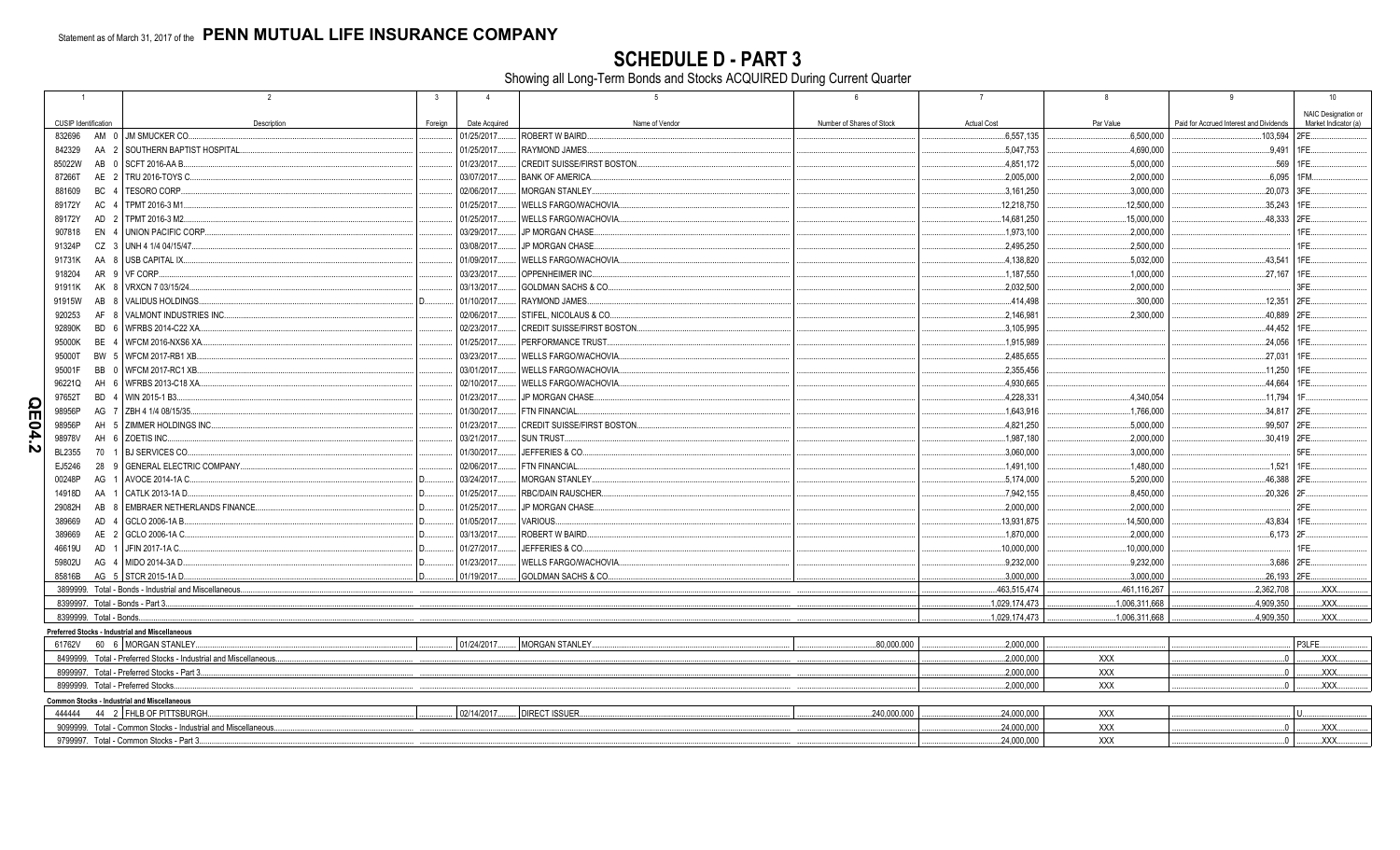**SCHEDULE D - PART 3**<br>Showing all Long-Term Bonds and Stocks ACQUIRED During Current Quarter

|                                |                                                     |         |               |                |                           |                    |           |                                         | NAIC Designation or  |
|--------------------------------|-----------------------------------------------------|---------|---------------|----------------|---------------------------|--------------------|-----------|-----------------------------------------|----------------------|
| CUSIP Identification           | Description                                         | Foreign | Date Acquired | Name of Vendor | Number of Shares of Stock | <b>Actual Cost</b> | Par Value | Paid for Accrued Interest and Dividends | Market Indicator (a) |
| 9799999. Total - Common Stocks |                                                     |         |               |                |                           | 24,000,000         |           |                                         | $\ldots$ XXX         |
|                                | 9899999. Total - Preferred and Common Stocks        |         |               |                |                           | 26,000,000         | ᄉᄉ        |                                         | XXX                  |
|                                | 9999999. Total - Bonds, Preferred and Common Stocks |         |               |                |                           | .1,055,174,473     |           | 4,909,350                               | XXX.                 |

For all common stock bearing NAIC market indicator "U" provide the number of such issues:.....1.  $(a)$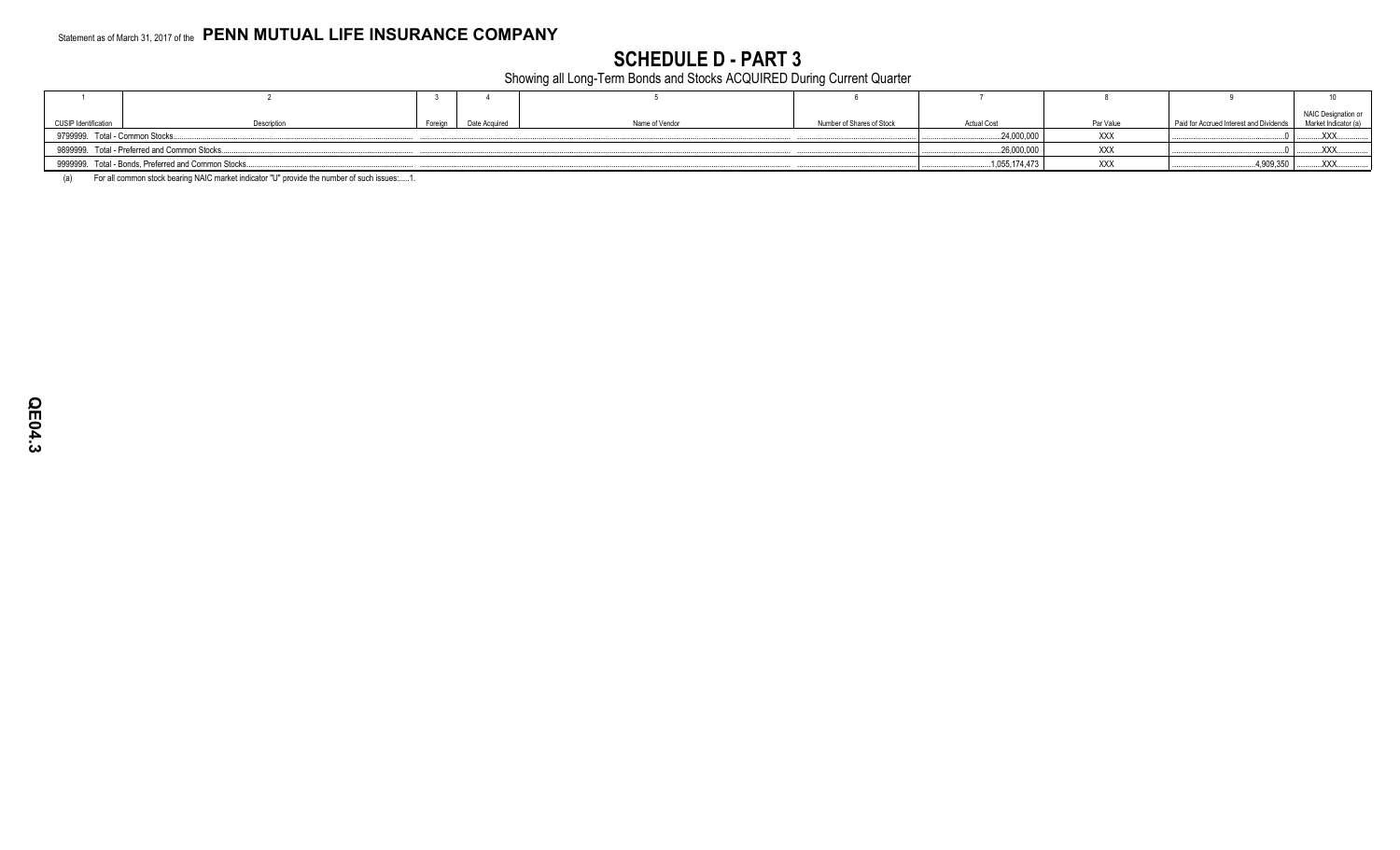|                      |                             |                |     |                                                        | 4          | -5                            |                 |               |             |                    | 10             |                         |                   |                         | Change in Book/Adjusted Carrying Value |                           | 16                | 17                  | 18          | 19                | 20                 | 21                      | 22                         |
|----------------------|-----------------------------|----------------|-----|--------------------------------------------------------|------------|-------------------------------|-----------------|---------------|-------------|--------------------|----------------|-------------------------|-------------------|-------------------------|----------------------------------------|---------------------------|-------------------|---------------------|-------------|-------------------|--------------------|-------------------------|----------------------------|
|                      |                             |                |     |                                                        |            |                               |                 |               |             |                    |                | 11                      | 12                | 13                      | 14                                     | 15                        |                   |                     |             |                   |                    |                         |                            |
|                      |                             |                |     |                                                        |            |                               |                 |               |             |                    |                |                         |                   | Current<br>Year's       |                                        |                           |                   |                     |             |                   | Bond<br>Interest   |                         |                            |
|                      |                             |                |     |                                                        |            |                               |                 |               |             |                    | Prior Year     | Unrealized<br>Valuation | Current<br>Year's | Other-Than<br>Temporary | Total Change i                         | Total Foreign<br>Exchange | Book/Adjusted     | Foreign<br>Exchange | Realized    | <b>Total Gain</b> | Stock<br>Dividends | Stated<br>Contractua    | <b>NAIC</b><br>Designation |
|                      |                             |                |     |                                                        | Disposal   |                               | Number of       |               |             |                    | Book/Adjusted  | Increase                | Amortization      | Impairment              | <b>B./A.C.V.</b>                       | Change in                 | Carrying Value at | Gain (Loss)         | Gain (Loss) | (Loss) on         | Received           | Maturity                | or Market                  |
|                      | <b>CUSIP</b> Identification |                |     | Description                                            | Date       | Name of Purchaser             | Shares of Stock | Consideration | Par Value   | <b>Actual Cost</b> | Carrying Value | (Decrease               | / Accretion       | Recognized              | $(11+12-13)$                           | <b>B./A.C.V.</b>          | Disposal Date     | on Disposal         | on Disposal | Disposal          | During Year        | Date                    | Indicator (a)              |
|                      | Bonds - U.S. Government     |                |     |                                                        |            |                               |                 |               |             |                    |                |                         |                   |                         |                                        |                           |                   |                     |             |                   |                    |                         |                            |
|                      | 228027                      | AA             | - 6 | <b>VESSEL MGMT SERVICES.</b>                           | 02/16/2017 | CALL at 100.000.              |                 | .80,000       | .80,000     | .80,000            | 80,000         |                         |                   |                         |                                        |                           | .80,000           |                     |             | $\overline{0}$    | .1,373             | 08/15/2036              |                            |
|                      | 30250W                      | AB             |     | SSGN 2010-S2 2A.                                       | 03/31/20   | <b>MBS PAYDOWN.</b>           |                 | 614,733       | 614,733     | 615,269            | .615,269       |                         |                   |                         |                                        |                           | 615,269           |                     | (536)       | (536)             | .3.187             | 17/29/2041              |                            |
|                      | 36194S                      | <b>PD</b>      |     | GN AU4920.                                             | 03/01/20   | <b>MBS PAYDOWN.</b>           |                 | .38,959       | .38,959     | .39,677            | .38,963        |                         | (4)               |                         | (4)                                    |                           | .38,959           |                     |             |                   | 196                | 09/16/204               |                            |
|                      | 36296U                      | ZX             |     | <b>GNSF POOL 701958</b>                                | 03/01/20   | <b>MBS PAYDOWN.</b>           |                 | 272,739       | .272,739    | .256,289           | .272,401       |                         | .338              |                         | .338                                   |                           | .272.739          |                     |             |                   | .1.743             | 06/01/2039              |                            |
|                      | 38375U                      | QQ             |     | <b>GNR 2014-H20 CI</b>                                 | 03/31/20   | <b>INTEREST ONLY PAYMENT</b>  |                 |               |             | 115,220            | 99,392         |                         | (99, 392)         |                         | .(99,392                               |                           |                   |                     |             |                   | .2,770             | 10/20/2064              |                            |
|                      | 38375U                      | SC             |     | GNR 2014-H22 CI.                                       | 03/31/20   | INTEREST ONLY PAYMENT.        |                 |               |             | 136,353            | .115,843       |                         | (115, 843)        |                         | (115, 843)                             |                           |                   |                     |             |                   | .2,923             | 1/20/2064               |                            |
|                      | 38378B                      | ZR             |     | GNR 2012-88 DI.                                        | 03/31/20   | INTEREST ONLY PAYMENT.        |                 |               |             | .66,610            | .57,224        |                         | (57, 224)         |                         | (57, 224)                              |                           |                   |                     |             |                   | 1,200              | 08/16/2046              |                            |
|                      | 38378K                      | 6A             |     | GNR 2013-161 IO.                                       | 03/31/20   | <b>INTEREST ONLY PAYMENT</b>  |                 |               |             | .23,351            | .13,041        |                         | (13,041)          |                         | (13,041)                               |                           |                   |                     |             |                   | .461               | 05/16/2054              |                            |
|                      | 38378N                      | NJ             |     | GNR 2013-194 IO.                                       | 03/31/20   | INTEREST ONLY PAYMENT.        |                 |               |             | .200,936           | 146,480        |                         | (146, 480)        |                         | (146, 480)                             |                           |                   |                     |             |                   | .9.671             | 09/16/2054              |                            |
|                      | 38378N                      | XK             |     | GNR 2014-17 IO.                                        | 03/31/20   | <b>INTEREST ONLY PAYMENT.</b> |                 |               |             | .45,913            | 22,000         |                         | (22,000)          |                         | (22,000)                               |                           |                   |                     |             |                   | .1.478             | 06/16/2048              |                            |
|                      | 38378X                      | MU             |     | GNR 2014-126 IO.                                       | 03/31/20   | <b>INTEREST ONLY PAYMENT.</b> |                 |               |             | 177,909            | 141,283        |                         | .(141,283         |                         | (141,283                               |                           |                   |                     |             |                   | 10.202             | 02/16/2055              |                            |
|                      | 38378X                      | PE             |     | GNR 2014-135 IO.                                       | 03/31/20   | INTEREST ONLY PAYMENT.        |                 |               |             | .9,685             | .7,535         |                         | (7, 535)          |                         | (7, 535)                               |                           |                   |                     |             |                   | 173                | 01/16/2056              |                            |
|                      | 38378X                      | TX             |     | GNR 2014-148 IO.                                       | 03/31/20   | INTEREST ONLY PAYMENT.        |                 |               |             | .57,976            | 45,672         |                         | (45, 672)         |                         | . (45, 672)                            |                           |                   |                     |             |                   | .1,573             | 10/01/2049.             |                            |
|                      | 38379K                      | JC             |     | GNR 2015-51 IO.                                        | 03/31/201  | INTEREST ONLY PAYMENT.        |                 |               |             | .45,557            | 35,459         |                         | (35, 459)         |                         | (35, 459)                              |                           |                   |                     |             | . . 0             | .1,296             | 12/16/2056              |                            |
|                      | 38379K                      | PR             |     | GNR 2015-67 IO.                                        | 03/31/20   | INTEREST ONLY PAYMENT.        |                 |               |             | .52,726            | .35,539        |                         | (35, 539)         |                         | (35, 539)                              |                           |                   |                     |             |                   | .1,218             | 1/01/2056               |                            |
| $\frac{\Omega}{\Pi}$ | 38379K                      | TL             |     | GNR 2015-85 IO                                         | 03/31/20   | INTEREST ONLY PAYMENT.        |                 |               |             | 168,901            | .112,461       |                         | (112, 461)        |                         | .(112,461                              |                           |                   |                     |             |                   | 6,128              | 07/01/2057              |                            |
| $\overline{5}$       | 49549C                      | AA             |     | EXIM - KING INTL LEASING LLC                           | 01/15/20   | SINKING FUND REDEMPTION.      |                 | 280,348       | .280,348    | .280,348           | .280,348       |                         |                   |                         |                                        |                           | .280.348          |                     |             |                   | 1.930              | 10/15/2022              |                            |
|                      | 797224                      | AC             |     | EXIM - SAN CLEMENTE LEASING LLC.                       | 02/22/20   | SINKING FUND REDEMPTION       |                 | 318,660       | .318,660    | .318,660           | .318,660       |                         |                   |                         |                                        |                           | 318,660           |                     |             |                   | .2,414             | 1/22/2022               |                            |
|                      | 805649                      | AA             |     | EXIM - SAYARRA LTD.                                    | 01/29/20   | SINKING FUND REDEMPTION.      |                 | .90,792       | .90,792     | .90,792            | 90,792         |                         |                   |                         |                                        |                           | .90,792           |                     |             |                   | 630                | 10/29/2021              |                            |
|                      | 805649                      | AB             | - 6 | <b>EXIM - SAYARRA LTD</b>                              | 01/30/20   | SINKING FUND REDEMPTION       |                 | 322,009       | .322,009    | .322,009           | .322,009       |                         |                   |                         |                                        |                           | 322,009           |                     |             |                   | 2.073              | 04/14/2022              |                            |
|                      | 912828                      | C <sub>9</sub> |     | 9 TSY INFL IX NB.                                      | 01/12/2017 | <b>BARCLAYS CAPITAL</b>       |                 | .52,321,760   | .51.552.500 | .51,317,209        | .51,831,336    | (817,000)               | (3,340)           |                         | (820,340                               |                           | .51.010.996       |                     | 1,310,764   | 1,310,764         | .15,756            | 04/15/2019.             |                            |
|                      | 0599999                     |                |     | Total - Bonds - U.S. Government                        |            |                               |                 | .54.340.000   | .53,570,740 | .54,421,390        | .54,681,707    | (817,000)               | (834, 935)        |                         | (1,651,935)                            |                           | .53,029,772       |                     | .1,310,228  | 1,310,228         | .68,395            | XXX                     | XXX                        |
|                      |                             |                |     | Bonds - U.S. Political Subdivisions of States          |            |                               |                 |               |             |                    |                |                         |                   |                         |                                        |                           |                   |                     |             |                   |                    |                         |                            |
|                      | 442331                      |                |     | QM 9 HOUSTON REF TXB A PEN TX.                         |            | 03/02/2017. CALL at 100.000.  |                 | .195.000      | 195.000     | .238.916           | 238,108        |                         | (43.108)          |                         | (43.108)                               |                           | 195.000           |                     |             | $\sqrt{ }$        |                    | .6.133 03/01/2032. 1FE. |                            |
|                      | 2499999                     |                |     | Total - Bonds - U.S. Political Subdivisions of States. |            |                               |                 | .195,000      | 195,000     | .238,916           | .238,108       |                         | (43, 108)         | $\Omega$                | (43, 108)                              | $\cap$                    | 195,000           | $\cap$              |             |                   | 6,133              | XXX                     | XXX                        |
|                      |                             |                |     | Bonds - U.S. Special Revenue and Special Assessment    |            |                               |                 |               |             |                    |                |                         |                   |                         |                                        |                           |                   |                     |             |                   |                    |                         |                            |
|                      | 3128PK                      | WJ             | -9  | FGCI J07849.                                           | 03/01/2017 | MBS PAYDOWN.                  |                 | .65,612       | .65,612     | 63,725             | 65,573         |                         | .39               |                         | .39                                    |                           | .65,612           |                     |             | . . 0             |                    | .428 05/01/2023.        |                            |
|                      | 3128PL                      | AW             |     | <b>FGCI J08121</b>                                     | 03/01/201  | MBS PAYDOWN.                  |                 | .64,206       | .64,206     | .63,749            | 64,190         |                         | .16               |                         | 16                                     |                           | .64,206           |                     |             | . . 0             | 534                | 06/01/2023              |                            |
|                      | 312903                      | KY             |     | FHR 117 G.                                             | 03/15/201  | MBS PAYDOWN.                  |                 | .2,708        | .2,708      | .2,550             | .2,699         |                         | 9                 |                         |                                        |                           | 2,708             |                     |             | $\ldots 0$        | .90                | 01/15/202 <sup>-</sup>  |                            |
|                      | 312945                      | DN             |     | FG A96409.                                             | 03/01/201  | MBS PAYDOWN.                  |                 | .368,822      | .368,822    | .345,914           | .368,549       |                         | .273              |                         | 273                                    |                           | .368,822          |                     |             | . 0               | 1,789              | 01/01/204               |                            |
|                      | 3133EG                      | Y9             |     | FFCB 4 12/22/31                                        | 03/22/20   | CALL at 100.000.              |                 | .5,000,000    | .5,000,000  | 5,000,000          | .5,000,000     |                         |                   |                         |                                        |                           | .5,000,000        |                     |             | $\overline{0}$    | 50,000             | 12/22/2031              |                            |
|                      | 3133T4                      | <b>FT</b>      |     | <b>HR 1680 PK</b>                                      | 03/01/20   | MBS PAYDOWN.                  |                 | .91,900       | .91,900     | .87,865            | .91,866        |                         | .34               |                         | .34                                    |                           | 91,900            |                     |             | - 0               | 1,068              | 2/15/2024               |                            |
|                      | 31358N                      | W4             |     | FNR 92-129 I                                           | 03/01/20   | MBS PAYDOWN.                  |                 | .22,709       | .22,709     | 20,779             | 22,680         |                         | 29                |                         | 29                                     |                           | .22,709           |                     |             |                   | .216               | 7/25/2022               |                            |
|                      | 31359S                      | 6Y             |     | FNGT 2001-T7 IO.                                       | 03/31/20   | INTEREST ONLY PAYMENT.        |                 |               |             | 565,642            | .11,548        |                         | (6, 100)          |                         | (6, 100)                               |                           | .5,448            |                     | (5,448)     | (5,448)           | .1,495             | 02/25/204               |                            |
|                      | 31371N                      | V <sub>2</sub> |     | FN 257233.                                             | 03/01/20   | MBS PAYDOWN.                  |                 | 880           | .880        | 856                | 879            |                         |                   |                         |                                        |                           | 880               |                     |             | $\ldots 0$        |                    | 06/01/2023              |                            |
|                      | 3138A2                      | <b>BE</b>      |     | N AH0936                                               | 03/01/20   | <b>MBS PAYDOWN</b>            |                 | .486,266      | 486,266     | 455,592            | 485,820        |                         | .445              |                         | 445                                    |                           | .486,266          |                     |             |                   | .2.446             | 12/01/2040              |                            |
|                      | 3138A5                      | 4N             |     | N AH4428.                                              | 03/01/20   | <b>MBS PAYDOWN.</b>           |                 | 1,294,924     | 1,294,924   | 1,229,555          | 1,293,872      |                         | .1,052            |                         | .1,052                                 |                           | 1,294,924         |                     |             |                   | 7,528              | 01/01/204               |                            |
|                      | 313920                      | <b>UM</b>      |     | NGT 2001-T8 IO.                                        | 03/31/20   | <b>INTEREST ONLY PAYMENT</b>  |                 |               |             | .95,709            | 183            |                         | (183)             |                         | (183)                                  |                           |                   |                     |             |                   | .247               | 07/25/204               |                            |
|                      | 31393Y                      | AV             |     | FNR 2004-31 ME                                         | 03/01/20   | <b>MBS PAYDOWN</b>            |                 | 168,860       | 168,860     | 151,605            | 168,759        |                         | .101              |                         | .101                                   |                           | .168.860          |                     |             |                   | 1,091              | 05/25/2034              |                            |
|                      | 31394E                      | UD             |     | FNR 2005-59 KA                                         | 03/01/20   | <b>MBS PAYDOWN</b>            |                 | .22,709       | .22,709     | .22,529            | 22,691         |                         | 18                |                         | 18                                     |                           | .22,709           |                     |             |                   | 168                | 07/25/2035              |                            |
|                      | 31410W                      | H <sub>9</sub> | -2  | FN 899456.                                             | 03/01/201  | <b>MBS PAYDOWN</b>            |                 | 162,556       | 162,556     | 160,855            | 162,553        |                         |                   |                         |                                        |                           | 162,556           |                     |             |                   | 840                | 06/01/2047              |                            |
|                      |                             |                |     |                                                        |            |                               |                 |               |             |                    |                |                         |                   |                         |                                        |                           |                   |                     |             |                   |                    |                         |                            |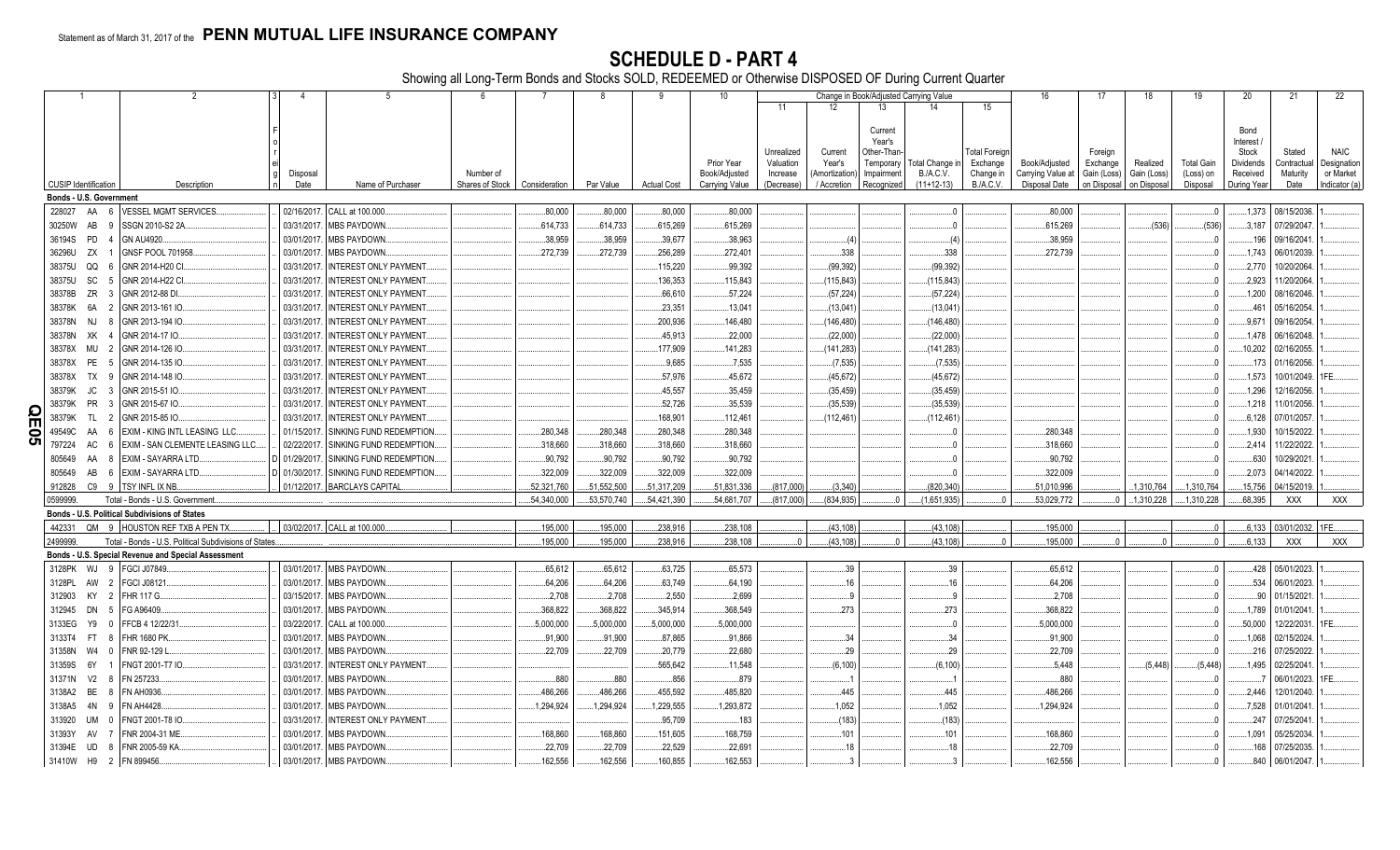|    |                             |                |                 |                  |                   | 6                            |               |           | 9                  | 10                                                   |                                                   |                                | Change in Book/Adjusted Carrying Value                                     |                                                                |                                                                   | 16                                                  | 17                                                | 18                                     | 19                                         | 20                                                                 | 21                                        | 22                                                       |
|----|-----------------------------|----------------|-----------------|------------------|-------------------|------------------------------|---------------|-----------|--------------------|------------------------------------------------------|---------------------------------------------------|--------------------------------|----------------------------------------------------------------------------|----------------------------------------------------------------|-------------------------------------------------------------------|-----------------------------------------------------|---------------------------------------------------|----------------------------------------|--------------------------------------------|--------------------------------------------------------------------|-------------------------------------------|----------------------------------------------------------|
|    |                             |                |                 |                  |                   |                              |               |           |                    |                                                      | 11                                                | 12                             | 13                                                                         | 14                                                             | 15                                                                |                                                     |                                                   |                                        |                                            |                                                                    |                                           |                                                          |
|    | <b>CUSIP</b> Identification |                | Description     | Disposal<br>Date | Name of Purchaser | Number of<br>Shares of Stock | Consideration | Par Value | <b>Actual Cost</b> | <b>Prior Year</b><br>Book/Adjusted<br>Carrying Value | Unrealized<br>Valuation<br>Increase<br>(Decrease) | Current<br>Year's<br>Accretion | Current<br>Year's<br>Other-Than-<br>Amortization) Impairment<br>Recognized | Temporary   Total Change i<br><b>B./A.C.V.</b><br>$(11+12-13)$ | <b>Total Foreign</b><br>Exchange<br>Change in<br><b>B./A.C.V.</b> | Book/Adjusted<br>Carrying Value at<br>Disposal Date | Foreign<br>Exchange<br>Gain (Loss)<br>on Disposal | Realized<br>Gain (Loss)<br>on Disposal | <b>Total Gain</b><br>(Loss) on<br>Disposal | Bond<br>Interest/<br>Stock<br>Dividends<br>Received<br>During Year | Stated<br>Contractual<br>Maturity<br>Date | <b>NAIC</b><br>Designation<br>or Market<br>Indicator (a) |
|    | 31412B DS                   | -8             | FN 920013       | 03/01/2017.      | MBS PAYDOWN.      |                              | .1,768        | .1,768    | .1,758             | .1,768                                               |                                                   |                                |                                                                            |                                                                |                                                                   | .1,768                                              |                                                   |                                        | 0                                          | .18                                                                | 10/01/2047                                |                                                          |
|    | 31412M 2X                   |                | N 929690        | 03/01/2017       | MBS PAYDOWN.      |                              | .4,969        | .4,969    | .4,832             | .4,965                                               |                                                   |                                |                                                                            |                                                                |                                                                   | .4,969                                              |                                                   |                                        | 0                                          | 44                                                                 | 07/01/2023                                |                                                          |
|    | 31412M                      | K9             | N 929220        | 03/01/201        | MBS PAYDOWN.      |                              | .1,468        | .1,468    | .1,427             | .1,466                                               |                                                   |                                |                                                                            |                                                                |                                                                   | .1,468                                              |                                                   |                                        | 0                                          |                                                                    | 03/01/2023                                |                                                          |
|    | 31412M                      | VJ             | N 929517        | 03/01/201        | MBS PAYDOWN.      |                              | .452          | .452      | 440                | .452                                                 |                                                   |                                |                                                                            |                                                                |                                                                   | 452                                                 |                                                   |                                        | . (                                        |                                                                    | 05/01/2023                                |                                                          |
|    | 31412T                      | CJ             | FN 933973       | 03/01/201        | MBS PAYDOWN.      |                              | 43            | .43       | 42                 | 43                                                   |                                                   |                                |                                                                            |                                                                |                                                                   | 43                                                  |                                                   |                                        | $\ldots 0$                                 |                                                                    | 07/01/2023                                |                                                          |
|    | 31412W WB                   |                | N 937242        | 03/01/20         | MBS PAYDOWN.      |                              | 100,710       | 100,710   | .99,782            | 100,709                                              |                                                   |                                |                                                                            |                                                                |                                                                   | 100,710                                             |                                                   |                                        |                                            | 1.007                                                              | 05/01/2047                                |                                                          |
|    | 31412W WC                   |                | N 937243        | 03/01/201        | MBS PAYDOWN.      |                              | 831           | 831       | 823                | 831                                                  |                                                   |                                |                                                                            |                                                                |                                                                   | .831                                                |                                                   |                                        | $\cdot$ . C                                |                                                                    | 05/01/2047                                |                                                          |
|    | 31412X K4                   |                | N 937815        | 03/01/20         | MBS PAYDOWN.      |                              | .113,740      | 113,740   | 112,780            | 113,738                                              |                                                   |                                |                                                                            |                                                                |                                                                   | 113,740                                             |                                                   |                                        |                                            | 582                                                                | 06/01/2047                                |                                                          |
|    | 31413K RV                   |                | N 947900        | 03/01/201        | MBS PAYDOWN.      |                              | .3,465        | .3,465    | .3,428             | .3,465                                               |                                                   |                                |                                                                            |                                                                |                                                                   | .3,465                                              |                                                   |                                        |                                            | .35                                                                | 10/01/2047                                |                                                          |
|    | 31413M G6                   |                | N 949421        | 03/01/201        | MBS PAYDOWN.      |                              | .252          | .252      | 245                | .252                                                 |                                                   |                                |                                                                            |                                                                |                                                                   | .252                                                |                                                   |                                        |                                            |                                                                    | 03/01/2023                                |                                                          |
|    | 31414B                      | AN             | N 960913        | 03/01/201        | MBS PAYDOWN.      |                              | .298          | .298      | 290                | 298                                                  |                                                   |                                |                                                                            |                                                                |                                                                   | 298                                                 |                                                   |                                        | . (                                        |                                                                    | 03/01/2023                                |                                                          |
|    | 31414B                      | H2             | FN 961149       | 03/01/201        | MBS PAYDOWN.      |                              | .425          | .425      | .413               | .424                                                 |                                                   |                                |                                                                            |                                                                |                                                                   | .425                                                |                                                   |                                        |                                            |                                                                    | 05/01/2023                                |                                                          |
|    | 31414C                      | 4H             | N 962624        | 03/01/201        | MBS PAYDOWN.      |                              | .385          | .385      | 375                | 385                                                  |                                                   |                                |                                                                            |                                                                |                                                                   | 385                                                 |                                                   |                                        | . (                                        |                                                                    | 04/01/2023                                |                                                          |
|    | 31414D                      | 6P             | FN 963578       | 03/01/201        | MBS PAYDOWN.      |                              | .6,316        | .6,316    | .6,142             | .6,312                                               |                                                   |                                |                                                                            |                                                                |                                                                   | .6,316                                              |                                                   |                                        | . (                                        | 30                                                                 | 06/01/2023.                               |                                                          |
|    | 31414D                      | X8             | N 963403        | 03/01/201        | MBS PAYDOWN.      |                              | .2,349        | 2,349     | .2,285             | .2,348                                               |                                                   |                                |                                                                            |                                                                |                                                                   | .2,349                                              |                                                   |                                        | . 0                                        | .21                                                                | 05/01/2023.                               |                                                          |
| Q  | 31414D                      | Z <sub>3</sub> | FN 963462       | 03/01/201        | MBS PAYDOWN.      |                              | .892          | 892       | 867                | 891                                                  |                                                   |                                |                                                                            |                                                                |                                                                   | .892                                                |                                                   |                                        | . (                                        |                                                                    | 06/01/2023.                               |                                                          |
| ШI | 31414E                      | 2V             | NCI 964388      | 03/01/201        | MBS PAYDOWN.      |                              | 108,423       | 108,423   | 107,792            | 108,404                                              |                                                   | .19                            |                                                                            | .19                                                            |                                                                   | 108,423                                             |                                                   |                                        | . (                                        |                                                                    | 912 07/01/2023.                           |                                                          |
| ဌ  | 31414E                      | <b>BQ</b>      | FN 963647       | 03/01/201        | MBS PAYDOWN.      |                              | .1,981        | 1,981     | 1,926              | .1,980                                               |                                                   |                                |                                                                            |                                                                |                                                                   | .1,981                                              |                                                   |                                        |                                            | .15                                                                | 06/01/2023.                               |                                                          |
| ≤  | 31414E                      | DA             | N 963697        | 03/01/201        | MBS PAYDOWN.      |                              | .641          | 641       | .624               | 641                                                  |                                                   |                                |                                                                            |                                                                |                                                                   | 641                                                 |                                                   |                                        | . . 0                                      |                                                                    | 06/01/2023.                               |                                                          |
|    | 31414E                      | JB             | FN 963858       | 03/01/201        | MBS PAYDOWN.      |                              | .1,470        | 1,470     | 1,430              | .1,469                                               |                                                   |                                |                                                                            |                                                                |                                                                   | .1,470                                              |                                                   |                                        | . . 0                                      |                                                                    | 06/01/2023.                               |                                                          |
|    | 31414E                      | Q6             | N 964077        | 03/01/201        | MBS PAYDOWN.      |                              | .1,807        | .1,807    | .1,757             | .1,806                                               |                                                   |                                |                                                                            |                                                                |                                                                   | .1,807                                              |                                                   |                                        | . (                                        |                                                                    | 07/01/2023                                |                                                          |
|    | 31414E                      | $V_5$          | FN 964236       | 03/01/201        | MBS PAYDOWN.      |                              | .4,675        | .4,675    | .4,547             | .4,668                                               |                                                   |                                |                                                                            |                                                                |                                                                   | .4,675                                              |                                                   |                                        | . 0                                        | .26                                                                | 07/01/2023                                |                                                          |
|    | 31414F GF                   |                | N 964698        | 03/01/201        | MBS PAYDOWN.      |                              | .2,834        | .2,834    | .2,757             | .2,833                                               |                                                   |                                |                                                                            |                                                                |                                                                   | .2,834                                              |                                                   |                                        | . (                                        | .25                                                                | 08/01/2023                                |                                                          |
|    | 31414M                      | DH             | FN 970004       | 03/01/201        | MBS PAYDOWN.      |                              | .3,002        | .3,002    | 2,920              | .3,001                                               |                                                   |                                |                                                                            |                                                                |                                                                   | .3,002                                              |                                                   |                                        | 0                                          | .22                                                                | 06/01/2023                                |                                                          |
|    | 31414Q                      | X <sub>2</sub> | N 973297        | 03/01/201        | MBS PAYDOWN.      |                              | .3,436        | .3,436    | .3,341             | .3,433                                               |                                                   |                                |                                                                            |                                                                |                                                                   | .3,436                                              |                                                   |                                        | . 0                                        | .26                                                                | 03/01/2023                                |                                                          |
|    | 31414R                      | CF             | FN 973570       | 03/01/201        | MBS PAYDOWN.      |                              | 178           | 178       | 173                | .178                                                 |                                                   |                                |                                                                            |                                                                |                                                                   | 178                                                 |                                                   |                                        | - 0                                        |                                                                    | 03/01/2023.                               |                                                          |
|    | 31414S NB                   |                | N 974786        | 03/01/201        | MBS PAYDOWN.      |                              | .938          | .938      | 912                | 937                                                  |                                                   |                                |                                                                            |                                                                |                                                                   | .938                                                |                                                   |                                        | - 0                                        |                                                                    | 04/01/2023                                |                                                          |
|    | 31414T                      | 7H             | FN 976196       | 03/01/201        | MBS PAYDOWN.      |                              | .281          | 281       | 273                | .281                                                 |                                                   |                                |                                                                            |                                                                |                                                                   | .281                                                |                                                   |                                        | C                                          |                                                                    | 05/01/2023                                |                                                          |
|    | 31414T                      | T6             | N 975873        | 03/01/20         | MBS PAYDOWN.      |                              | .265          | .265      | 258                | .265                                                 |                                                   |                                |                                                                            |                                                                |                                                                   | 265                                                 |                                                   |                                        |                                            |                                                                    | 05/01/2023                                |                                                          |
|    | 31414U                      | K9             | N 976520        | 03/01/20         | MBS PAYDOWN.      |                              | .1,078        | 1,078     | .1,048             | .1,077                                               |                                                   |                                |                                                                            |                                                                |                                                                   | .1,078                                              |                                                   |                                        | C                                          |                                                                    | 05/01/2023                                |                                                          |
|    | 31414U LQ                   |                | N 976535        | 03/01/20         | MBS PAYDOWN.      |                              | .3,709        | .3,709    | .3,607             | .3,708                                               |                                                   |                                |                                                                            |                                                                |                                                                   | .3,709                                              |                                                   |                                        | . . 0                                      | 28                                                                 | 05/01/2023                                |                                                          |
|    | 31414V                      | DM             | N 977208        | 03/01/201        | MBS PAYDOWN.      |                              | .306          | .306      | 298                | .306                                                 |                                                   |                                |                                                                            |                                                                |                                                                   | .306                                                |                                                   |                                        | . . 0                                      |                                                                    | 04/01/2023                                |                                                          |
|    | 31415A 5E                   |                | FN 981545       | 03/01/201        | MBS PAYDOWN.      |                              | 1,324         | 1,324     | .1,287             | 1,323                                                |                                                   |                                |                                                                            |                                                                |                                                                   | .1,324                                              |                                                   |                                        | $\cdot$ C                                  |                                                                    | 05/01/2023                                |                                                          |
|    | 31415A TV                   |                | FN 981264       | 03/01/201        | MBS PAYDOWN.      |                              | .209          | 209       | 203                | 209                                                  |                                                   |                                |                                                                            |                                                                |                                                                   | 209                                                 |                                                   |                                        | . 0                                        |                                                                    | 03/01/2023                                |                                                          |
|    | 31415B                      | 4Z             | FN 982440       | 03/01/201        | MBS PAYDOWN.      |                              | .356          | .356      | .346               | .356                                                 |                                                   |                                |                                                                            |                                                                |                                                                   | .356                                                |                                                   |                                        | . (                                        |                                                                    | 06/01/2023.                               |                                                          |
|    | 31415B                      | AN             | FN 981613<br>-9 | 03/01/201        | MBS PAYDOWN.      |                              | .449          | 449       | 437                | 449                                                  |                                                   |                                |                                                                            |                                                                |                                                                   | 449                                                 |                                                   |                                        | . (                                        |                                                                    | 06/01/2023.                               |                                                          |
|    | 31415B DY                   |                | FN 981719       | 03/01/201        | MBS PAYDOWN.      |                              | .25,066       | .25,066   | .24,377            | .24,980                                              |                                                   | .86                            |                                                                            | .86                                                            |                                                                   | .25,066                                             |                                                   |                                        | . (                                        | 256                                                                | 07/01/2023.                               |                                                          |
|    | 31415B                      | K5             | FN 981916       | 03/01/201        | MBS PAYDOWN.      |                              | .2,769        | .2,769    | 2,693              | .2,768                                               |                                                   |                                |                                                                            |                                                                |                                                                   | .2,769                                              |                                                   |                                        |                                            | .21                                                                | 06/01/2023.                               |                                                          |
|    | 31415C                      | <b>ND</b>      | FN 982888       | 03/01/201        | MBS PAYDOWN.      |                              | .2,228        | .2,228    | .2,167             | .2,227                                               |                                                   |                                |                                                                            |                                                                |                                                                   | .2,228                                              |                                                   |                                        | . . 0                                      | .20                                                                | 05/01/2023.                               |                                                          |
|    | 31415C NH                   |                | N 982892        | 03/01/201        | MBS PAYDOWN.      |                              | .94           | .94       | 91                 | .94                                                  |                                                   |                                |                                                                            |                                                                |                                                                   | .94                                                 |                                                   |                                        |                                            |                                                                    | 05/01/2023                                |                                                          |
|    | 31415L                      | 5E             | FN 983845       | 03/01/201        | MBS PAYDOWN.      |                              | .171          | .171      | .167               | .171                                                 |                                                   |                                |                                                                            | $\Omega$ .                                                     |                                                                   | .171                                                |                                                   |                                        |                                            |                                                                    | 06/01/2023.                               |                                                          |
|    | 31415L GB                   |                | FN 983194       | 03/01/2017       | MBS PAYDOWN.      |                              | .1,134        | 1,134     | .1,103             | 1,133                                                |                                                   |                                |                                                                            |                                                                |                                                                   | .1,134                                              |                                                   |                                        |                                            |                                                                    | 05/01/2023.                               |                                                          |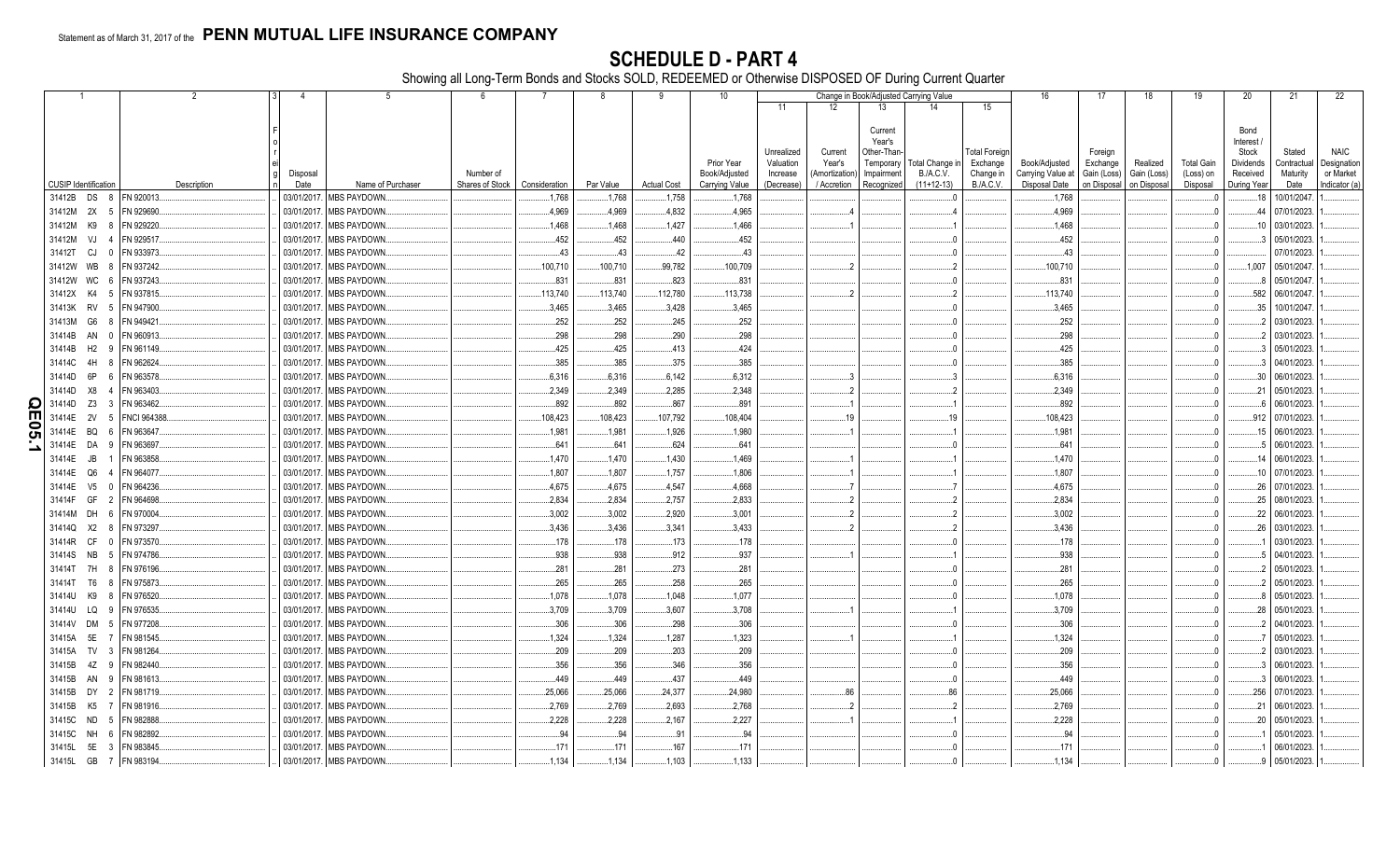|                            |                             |           |                                                               |                          |                               | 6                            |                   |                  | 9                  | 10                                            |                                                   |                                                  |                                                                           | Change in Book/Adjusted Carrying Value           |                                                                   | 16                                                  | 17                                 | 18                                                 | 19                                         | 20                                                                | 21<br>22                                                                                             |
|----------------------------|-----------------------------|-----------|---------------------------------------------------------------|--------------------------|-------------------------------|------------------------------|-------------------|------------------|--------------------|-----------------------------------------------|---------------------------------------------------|--------------------------------------------------|---------------------------------------------------------------------------|--------------------------------------------------|-------------------------------------------------------------------|-----------------------------------------------------|------------------------------------|----------------------------------------------------|--------------------------------------------|-------------------------------------------------------------------|------------------------------------------------------------------------------------------------------|
|                            |                             |           |                                                               |                          |                               |                              |                   |                  |                    |                                               | 11                                                | 12                                               | 13                                                                        | 14                                               | 15                                                                |                                                     |                                    |                                                    |                                            |                                                                   |                                                                                                      |
|                            | <b>CUSIP Identification</b> |           | Description                                                   | Disposal<br>Date         | Name of Purchaser             | Number of<br>Shares of Stock | Consideration     | Par Value        | <b>Actual Cost</b> | Prior Year<br>Book/Adjusted<br>Carrying Value | Unrealized<br>Valuation<br>Increase<br>(Decrease) | Current<br>Year's<br>Amortization<br>/ Accretion | Current<br>Year's<br>Other-Than-<br>Temporary<br>Impairment<br>Recognized | Total Change<br><b>B./A.C.V.</b><br>$(11+12-13)$ | <b>Total Foreign</b><br>Exchange<br>Change in<br><b>B./A.C.V.</b> | Book/Adjusted<br>Carrying Value at<br>Disposal Date | Foreign<br>Exchange<br>Gain (Loss) | Realized<br>Gain (Loss)<br>on Disposal on Disposal | <b>Total Gain</b><br>(Loss) on<br>Disposal | Bond<br>Interest<br>Stock<br>Dividends<br>Received<br>During Year | <b>NAIC</b><br>Stated<br>Designation<br>Contractual<br>Maturity<br>or Market<br>Date<br>Indicator (a |
|                            | 31415M 5T                   |           | FN 984758.                                                    | 03/01/2017               | MBS PAYDOWN.                  |                              | .2,141            |                  | .2,082             |                                               |                                                   |                                                  |                                                                           |                                                  |                                                                   |                                                     |                                    |                                                    |                                            | 23                                                                |                                                                                                      |
|                            |                             |           | FN 984612.                                                    | 03/01/2017               |                               |                              |                   | .2,141           |                    | .2,139                                        |                                                   |                                                  |                                                                           |                                                  |                                                                   | .2,141                                              |                                    |                                                    |                                            |                                                                   | 06/01/2023.                                                                                          |
|                            | 31415M YH                   |           |                                                               |                          | MBS PAYDOWN.                  |                              | .1,219            | 1,219            | 1,185              | .1,218                                        |                                                   |                                                  |                                                                           | .16                                              |                                                                   | .1,219                                              |                                    |                                                    |                                            |                                                                   | 05/01/2023                                                                                           |
|                            | 31415M<br>31415M            | ZE<br>ZS  | FN 984641<br>FN 984653.                                       | 03/01/2017<br>03/01/2017 | MBS PAYDOWN.<br>MBS PAYDOWN.  |                              | 142,054<br>.7,455 | 142,054<br>7,455 | 142,175            | 142,037                                       |                                                   | .16                                              |                                                                           |                                                  |                                                                   | 142,054                                             |                                    |                                                    |                                            | .872<br>33                                                        | 06/01/2023.<br>07/01/2023.                                                                           |
|                            | 31415P                      | JD        | FN 985060                                                     | 03/01/201                | MBS PAYDOWN.                  |                              | 116               | .116             | .7,250             | .7,451<br>116                                 |                                                   |                                                  |                                                                           |                                                  |                                                                   | .7,455<br>.116                                      |                                    |                                                    |                                            |                                                                   | 05/01/2023.                                                                                          |
|                            |                             |           |                                                               | 03/01/201                |                               |                              |                   |                  | 113                |                                               |                                                   |                                                  |                                                                           |                                                  |                                                                   |                                                     |                                    |                                                    |                                            |                                                                   |                                                                                                      |
|                            | 31415P<br>31415Q            | U5<br>ME  | FN 985404<br>FN 986057                                        | 03/01/201                | MBS PAYDOWN.<br>MBS PAYDOWN.  |                              | .275<br>.2,735    | .275<br>.2,735   | 268<br>2,660       | .275<br>.2,734                                |                                                   |                                                  |                                                                           |                                                  |                                                                   | .275<br>.2,735                                      |                                    |                                                    |                                            |                                                                   | 06/01/2023.<br>08/01/2023.                                                                           |
|                            |                             | <b>P7</b> | FN 987046                                                     | 03/01/201                |                               |                              | .62               |                  |                    | .62                                           |                                                   |                                                  |                                                                           |                                                  |                                                                   | 62                                                  |                                    |                                                    |                                            |                                                                   | 07/01/2023.                                                                                          |
|                            | 31415R                      |           | FN 987185                                                     | 03/01/201                | MBS PAYDOWN.<br>MBS PAYDOWN.  |                              | .1,757            | 62<br>1,757      | 61                 | .1,757                                        |                                                   |                                                  |                                                                           |                                                  |                                                                   | .1,757                                              |                                    |                                                    |                                            | .13                                                               | 07/01/2023.                                                                                          |
|                            | 31415R<br>31415T            | UJ<br>NP  | FN 988798                                                     | 03/01/201                | MBS PAYDOWN.                  |                              | 624               | .624             | 1,709<br>607       | 624                                           |                                                   |                                                  |                                                                           |                                                  |                                                                   | 624                                                 |                                    |                                                    |                                            |                                                                   | 08/01/2023.                                                                                          |
|                            | 31419E                      | XR        | <b>FN AE4287</b>                                              | 03/01/201                | MBS PAYDOWN.                  |                              | .278,114          | .278,114         | 261,634            | .277,906                                      |                                                   | .208                                             |                                                                           | .208                                             |                                                                   | .278,114                                            |                                    |                                                    |                                            | 1,567                                                             | 09/01/2040.                                                                                          |
|                            | 31419J                      | -SC       | <b>FN AE7714</b>                                              | 03/01/201                | MBS PAYDOWN.                  |                              | .904,301          | .904,301         | .850,372           | .903,566                                      |                                                   | .735                                             |                                                                           | .735                                             |                                                                   | .904,301                                            |                                    |                                                    |                                            | .4,382                                                            | 11/01/2040.                                                                                          |
|                            | 31421D WD                   |           | FN MC3343.                                                    | 03/01/201                | MBS PAYDOWN.                  |                              | .491              | .491             | 497                | 491                                           |                                                   |                                                  |                                                                           |                                                  |                                                                   | .491                                                |                                    |                                                    |                                            |                                                                   | 12/01/2038.                                                                                          |
|                            | 478045                      | AA        | JOHN SEVIER COMB                                              | 01/15/201                | SINKING FUND REDEMPTION       |                              | 38,445            | .38,445          | .38,445            | .38,445                                       |                                                   |                                                  |                                                                           |                                                  |                                                                   | .38,445                                             |                                    |                                                    |                                            | .889                                                              | 01/15/2042.<br>1FE                                                                                   |
|                            | 59447P                      | N3        | MICHIGAN ST FIN AUTH TXBL                                     | 01/23/2017               | CALL at 103.000.              |                              | .4,120,000        | .4,000,000       | .4,259,960         | .4,255,483                                    |                                                   | (135, 483)                                       |                                                                           | (135, 483)                                       |                                                                   | .4,120,000                                          |                                    |                                                    |                                            | .59,509                                                           | 10/01/2039.<br>1FE                                                                                   |
| O                          | 842475                      | <b>F7</b> | <b>SO CA PUB PWER-BABS</b>                                    |                          | 01/26/2017. CALL at 129.436.  |                              | .2,142,174        | .1,655,000       | .1,789,667         | .1,779,160                                    |                                                   | .363,014                                         |                                                                           | 363,014                                          |                                                                   | .2,142,174                                          |                                    |                                                    |                                            | .56.009                                                           | 07/01/2040.<br>1FE.                                                                                  |
| ш                          | 3199999                     |           | Total - Bonds - U.S. Special Revenue and Special Assessments. |                          |                               |                              | 15,801,302        | 15,194,128       | .16,028,073        | 15,582,370                                    |                                                   | .224,377                                         |                                                                           | .224,377                                         |                                                                   | 15,806,750                                          |                                    | (5.448)                                            | (5, 448)                                   | .194.486                                                          | <b>XXX</b><br><b>XXX</b>                                                                             |
| o                          |                             |           | <b>Bonds - Industrial and Miscellaneous</b>                   |                          |                               |                              |                   |                  |                    |                                               |                                                   |                                                  |                                                                           |                                                  |                                                                   |                                                     |                                    |                                                    |                                            |                                                                   |                                                                                                      |
| ហ<br>$\boldsymbol{\omega}$ | 00440E                      | AJ        | ACE INA HOLDINGS.                                             | 02/15/2017               | MATURITY.                     |                              | .400,000          | 400,000          | .330,584           | 398,606                                       |                                                   | .1,394                                           |                                                                           | .1,394                                           |                                                                   | 400,000                                             |                                    |                                                    |                                            |                                                                   | .11,400 02/15/2017. 1FE.                                                                             |
|                            | 00841U                      | AN        | ABMT 2014-2 A13.                                              | 03/01/2017               | MBS PAYDOWN.                  |                              | .346,615          | 346,615          | .348,998           |                                               |                                                   | (16)                                             |                                                                           | (16)                                             |                                                                   | .346,615                                            |                                    |                                                    |                                            | .321                                                              | 09/25/2044.<br>1FE                                                                                   |
|                            | 00842C                      | AC        | ABMT 2015-7 A3.                                               | 03/01/2017               | <b>MBS PAYDOWN.</b>           |                              | .327,053          | 327,053          | 328,791            |                                               |                                                   | .(85)                                            |                                                                           | (85)                                             |                                                                   | .327,053                                            |                                    |                                                    |                                            | .620                                                              | 10/25/2045.<br>1FE                                                                                   |
|                            | 023766                      | AD        | AM AIRLINE 13-1 B                                             | 01/15/2017               | SINKING FUND REDEMPTION.      |                              | .46,391           | 46,391           | .49,000            | 46,391                                        |                                                   |                                                  |                                                                           |                                                  |                                                                   | 46,391                                              |                                    |                                                    |                                            | 1,305                                                             | 01/15/2021.<br>3FE                                                                                   |
|                            | 02376T                      | AC        | AM AIRLINE 13-2 B                                             | 01/15/2011               | SINKING FUND REDEMPTION.      |                              | 130,880           | 130,880          | .131,970           | 130,880                                       |                                                   |                                                  |                                                                           |                                                  |                                                                   | .130,880                                            |                                    |                                                    |                                            | .3,665                                                            | 07/15/2020.<br>3FE                                                                                   |
|                            | 02376Y                      | AA        | AMERICAN AIRLINES.                                            | 01/17/2017               | SINKING FUND REDEMPTION.      |                              | 160,577           | 160,577          | 168,016            | 160,577                                       |                                                   |                                                  |                                                                           |                                                  |                                                                   | 160,577                                             |                                    |                                                    |                                            | .4,215                                                            | 01/15/2024.                                                                                          |
|                            | 023772                      | AB        | AMERICAN AIRLINE 13-1 A                                       | 01/17/2011               | SINKING FUND REDEMPTION.      |                              | 74,593            | 74,593           | 76,147             | 74,593                                        |                                                   |                                                  |                                                                           |                                                  |                                                                   | 74,593                                              |                                    |                                                    |                                            | .1,492                                                            | 07/15/2025.<br>1FE                                                                                   |
|                            | 02377B                      | AA        | AAL 4 09/22/27.                                               | 03/22/2017               | SINKING FUND REDEMPTION       |                              | .177,629          | 177,629          | 177,629            | .177,629                                      |                                                   |                                                  |                                                                           |                                                  |                                                                   | .177,629                                            |                                    |                                                    |                                            | .3,553                                                            | 09/22/2027.                                                                                          |
|                            | 02377B                      | AC        | AAL 4.4 09/22/23                                              | 03/22/2016               | SINKING FUND REDEMPTION       |                              | 249,659           | .249,659         | .234,303           | .243,309                                      |                                                   |                                                  |                                                                           |                                                  |                                                                   | .243,309                                            |                                    | 6,349                                              | .6,349                                     | .5,166                                                            | 09/22/2023.<br>2FE                                                                                   |
|                            | 02377U                      | AB        | AMERICAN AIRLINES 20.                                         | 01/15/2017               | SINKING FUND REDEMPTION       |                              | 9,484             | .9,484           | 9,484              | .9,484                                        |                                                   |                                                  |                                                                           |                                                  |                                                                   | 9,484                                               |                                    |                                                    |                                            | .235                                                              | 01/15/2023.<br>2FE                                                                                   |
|                            | 03215P                      | EQ        | MRES 1998-2 A5.                                               | 02/01/201                | MBS PAYDOWN.                  |                              | 12,456            | .12,456          | .12,456            | .12,456                                       |                                                   |                                                  |                                                                           |                                                  |                                                                   | .12,456                                             |                                    |                                                    |                                            | .152                                                              | 02/25/2028.<br>1FM.                                                                                  |
|                            | 03524B                      | AE        | <b>ANHEUSER-BUSCH</b>                                         | 02/08/201                | <b>GOLDMAN SACHS &amp; CO</b> |                              | .2,593,475        | .2,500,000       | .2,569,175         | .2,553,652                                    |                                                   | (783)                                            |                                                                           | (783)                                            |                                                                   | .2,552,869                                          |                                    | 40,606                                             | .40,606                                    | .49,333                                                           | 02/01/2024.                                                                                          |
|                            | 03763K                      | AC        | AASET 2014-1 B.                                               | 03/15/201                | MBS PAYDOWN.                  |                              | .1,289,159        | .1,289,159       | 1,296,142          | .1,289,364                                    |                                                   | (205)                                            |                                                                           | (205)                                            |                                                                   | .1,289,159                                          |                                    |                                                    |                                            | .15,803                                                           | 12/15/2029.                                                                                          |
|                            | 03766K                      | AB        | AASET 2016-1A B.                                              | 03/15/201                | <b>MBS PAYDOWN.</b>           |                              | .100,000          | 100,000          | .97,966            | .99,654                                       |                                                   | .346                                             |                                                                           | .346                                             |                                                                   | 100,000                                             |                                    |                                                    |                                            | .1,083                                                            | 03/01/2036.<br>2FE                                                                                   |
|                            | 045424                      | EX        | ASC 1997-D4 B4.                                               | 03/11/2017               | MBS PAYDOWN.                  |                              | 64.448            | .64,448          | .63,481            | .64,268                                       |                                                   | 180                                              |                                                                           | .180                                             |                                                                   | .64,448                                             |                                    |                                                    |                                            | .821                                                              | 04/14/2029. 1FM.                                                                                     |
|                            |                             |           |                                                               |                          |                               |                              |                   |                  |                    |                                               |                                                   |                                                  |                                                                           |                                                  |                                                                   |                                                     |                                    |                                                    |                                            |                                                                   |                                                                                                      |
|                            | 05524*                      | AC        | BA LEASING & CAPITAL CORP.: LESSOR                            | 01/01/2017               | MATURITY                      |                              | 713,298           | 713,298          | .720,015           | 720,015                                       |                                                   |                                                  |                                                                           |                                                  |                                                                   | 720,015                                             |                                    | (6,717)                                            | (6,717)                                    | 30,138                                                            | 01/01/2017.                                                                                          |
|                            | 05990K                      | AC        | <b>BANC OF CALIFORNIA INC</b>                                 | 03/20/2017               | SANDLER ONEILL PARTNERS.      |                              | .1,001,250        | .1,000,000       | .997,500           | .997,860                                      |                                                   | .47                                              |                                                                           | .47                                              |                                                                   | .997,908                                            |                                    | 3,342                                              | .3,342                                     | 23,042                                                            | 04/15/2025.<br>2FE                                                                                   |
|                            | 07387B                      | AM        | BSCMS 2005-PWR9 B.                                            | 01/12/201                | CALL at 100.000.              |                              | .8,702,000        | .8,702,000       | .7,723,025         | .8,702,000                                    |                                                   |                                                  |                                                                           |                                                  |                                                                   | .8,702,000                                          |                                    |                                                    |                                            | .36,512                                                           | 09/11/2042.<br>1FM.                                                                                  |
|                            | 073945                      | AE        | BSCMS 2007-T28 A4.                                            | 03/01/201                | <b>MBS PAYDOWN.</b>           |                              | .1,647,790        | .1,647,790       | 1,255,796          | .1,638,137                                    |                                                   | .9,654                                           |                                                                           | 9,654                                            |                                                                   | .1,647,790                                          |                                    |                                                    |                                            | .20,830                                                           | 09/11/2042.<br>1FM.                                                                                  |
|                            | 09228Y                      | AB        | <b>BBIRD 2016-1A B.</b>                                       | 03/15/201                | MBS PAYDOWN.                  |                              | .78,125           | 78,125           | 78,125             | 77,997                                        |                                                   | .128                                             |                                                                           | 128                                              |                                                                   | 78,125                                              |                                    |                                                    |                                            | .960                                                              | 12/16/2041<br>IFE                                                                                    |
|                            | 09228Y                      | AC        | BBIRD 2016-1A B.                                              | 03/15/201                | MBS PAYDOWN.                  |                              | .31,250           | .31,250          | 31,249             | .31,181                                       |                                                   | .69                                              |                                                                           | .69                                              |                                                                   | .31,250                                             |                                    |                                                    |                                            | .518                                                              | 12/16/2041                                                                                           |
|                            | 101137                      | AD        | <b>BOSTON SCIENTIFIC</b>                                      | 01/12/201                | MATURITY                      |                              | .3,000,000        | .3,000,000       | .2,936,167         | .2,999,784                                    |                                                   | .216                                             |                                                                           | 216                                              |                                                                   | .3,000,000                                          |                                    |                                                    |                                            | .76,875                                                           | 2FE<br>01/12/2017                                                                                    |
|                            | 12531W                      | <b>BC</b> | CFCRE 2016-C3 XA.                                             | 03/31/2017               | <b>INTEREST ONLY PAYMENT</b>  |                              |                   |                  | .6,827             | .6,174                                        |                                                   | (6, 174)                                         |                                                                           | (6, 174)                                         |                                                                   |                                                     |                                    |                                                    |                                            | 164                                                               | 01/10/2048.                                                                                          |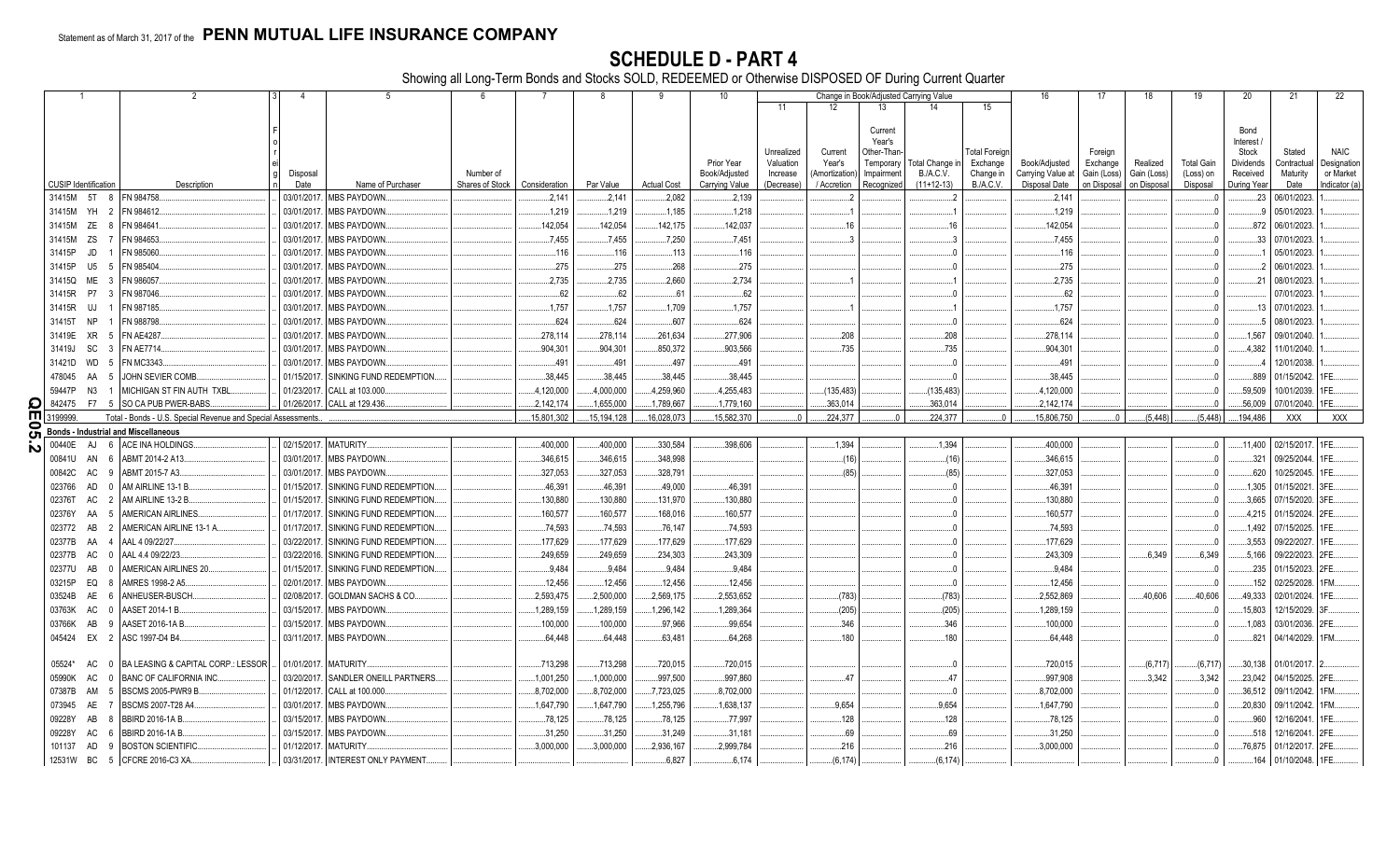|                 |                             |           |                                       |                      |                              |                 |                    | 8                 | 9                  | 10                          |                                     |                                   |                                                             | Change in Book/Adjusted Carrying Value |                                               | 16                                 | 17                                 | 18                      | 19                             | 20                                                 | 21                                | 22                                      |
|-----------------|-----------------------------|-----------|---------------------------------------|----------------------|------------------------------|-----------------|--------------------|-------------------|--------------------|-----------------------------|-------------------------------------|-----------------------------------|-------------------------------------------------------------|----------------------------------------|-----------------------------------------------|------------------------------------|------------------------------------|-------------------------|--------------------------------|----------------------------------------------------|-----------------------------------|-----------------------------------------|
|                 |                             |           |                                       |                      |                              |                 |                    |                   |                    |                             | 11                                  | 12                                | 13                                                          | 14                                     | 15                                            |                                    |                                    |                         |                                |                                                    |                                   |                                         |
|                 |                             |           |                                       | Disposal             |                              | Number of       |                    |                   |                    | Prior Year<br>Book/Adjusted | Unrealized<br>Valuation<br>Increase | Current<br>Year's<br>Amortizatior | Current<br>Year's<br>Other-Than-<br>Temporary<br>Impairment | Total Change i<br><b>B./A.C.V.</b>     | <b>Total Foreign</b><br>Exchange<br>Change in | Book/Adjusted<br>Carrying Value at | Foreign<br>Exchange<br>Gain (Loss) | Realized<br>Gain (Loss) | <b>Total Gain</b><br>(Loss) on | Bond<br>Interest<br>Stock<br>Dividends<br>Received | Stated<br>Contractual<br>Maturity | <b>NAIC</b><br>Designation<br>or Market |
|                 | <b>CUSIP</b> Identification |           | Description                           | Date                 | Name of Purchaser            | Shares of Stock | Consideration      | Par Value         | <b>Actual Cost</b> | Carrying Value              | (Decrease)                          | Accretion                         | Recognized                                                  | $(11+12-13)$                           | <b>B./A.C.V.</b>                              | Disposal Date                      | on Disposal                        | on Disposal             | Disposal                       | During Year                                        | Date                              | Indicator (a)                           |
|                 | 12532A                      | BD        | CFCRE 2016-C6 XA.                     | 03/31/2017           | INTEREST ONLY PAYMENT.       |                 |                    |                   | 6,079              | 5,966                       |                                     | (5,966)                           |                                                             | (5,966)                                |                                               |                                    |                                    |                         |                                | .148                                               | 1/10/2049                         | FE.                                     |
|                 | 12591Q AS                   |           | COMM 2014-UBS4 XA.                    | 03/31/201            | INTEREST ONLY PAYMENT.       |                 |                    |                   | 24,268             | .17,592                     |                                     | (17,592)                          |                                                             | (17, 592)                              |                                               |                                    |                                    |                         |                                | .598                                               | 08/10/2047                        | FE.                                     |
|                 | 12592K                      | <b>BD</b> | COMM 2014-UBS5 XA                     | 03/31/201            | INTEREST ONLY PAYMENT.       |                 |                    |                   | .8,012             | .5,678                      |                                     | (5,678)                           |                                                             | (5,678)                                |                                               |                                    |                                    |                         |                                | .208                                               | 09/10/2047                        | FE.                                     |
|                 | 12592M                      | <b>BL</b> | COMM 2014-LC17 XA                     | 03/31/201            | INTEREST ONLY PAYMENT.       |                 |                    |                   | .14,276            | .9,849                      |                                     | (9,849)                           |                                                             | (9,849)                                |                                               |                                    |                                    |                         |                                | .387                                               | 10/10/2047                        | FE.                                     |
|                 | 12592U                      | AW        | CSMLT 2015-1 B2.                      | 03/01/201            | MBS PAYDOWN.                 |                 | .28,124            | 28,124            | .27,756            | 28,121                      |                                     |                                   |                                                             |                                        |                                               | .28,124                            |                                    |                         | . 0                            | 183                                                | 05/25/2045                        | FM.                                     |
|                 | 12592U                      | AX        | CSMLT 2015-1 B3.                      | 03/01/201            | MBS PAYDOWN                  |                 | .19,679            | 19,679            | .19,242            |                             |                                     | .44                               |                                                             | .44                                    |                                               | .19,679                            |                                    |                         |                                | .32                                                | 05/25/2045.                       | 2FE.                                    |
|                 | 12593G                      | AG        | COMM 2015-PC1 XA.                     | 03/31/201            | INTEREST ONLY PAYMENT.       |                 |                    |                   | .7,173             | .5,800                      |                                     | (5,800)                           |                                                             | (5,800)                                |                                               |                                    |                                    |                         |                                | 189                                                | 07/01/2050                        | IFE.                                    |
|                 | 12626B                      | AF        | COMM 2013-CR10 XA.                    | 03/31/20             | INTEREST ONLY PAYMENT.       |                 |                    |                   | 9,768              | .6,424                      |                                     | (6, 424)                          |                                                             | .(6,424)                               |                                               |                                    |                                    |                         |                                | 346                                                | 08/10/2046                        |                                         |
|                 | 12635F                      | AV        | CSAIL 2015-C3 XA.                     | 03/31/20             | INTEREST ONLY PAYMENT.       |                 |                    |                   | 7,273              | .6,037                      |                                     | (6,037)                           |                                                             | (6,037)                                |                                               |                                    |                                    |                         |                                | 191                                                | 08/15/2048                        |                                         |
|                 | 12637L                      | AR        | CSMLT 2015-2 B3.                      | 03/01/20             | MBS PAYDOWN.                 |                 | .19,261            | 19,261            | .18,834            |                             |                                     | 31                                |                                                             | 31                                     |                                               | .19,261                            |                                    |                         |                                | .32                                                | 08/25/2045                        |                                         |
|                 | 12637U                      | AY        | CSAIL 2016-C7 XA.                     | 03/31/201            | INTEREST ONLY PAYMENT.       |                 |                    |                   | .15,016            | .14,706                     |                                     | (14,706)                          |                                                             | (14,706)                               |                                               |                                    |                                    |                         |                                | 405                                                | 11/15/2049.                       |                                         |
|                 | 12646U<br>12647P            | AD<br>AS  | CSMC 2013-IVR1 B2.<br>CSMC 2013-7 B2. | 03/01/20<br>03/01/20 | MBS PAYDOWN.<br>MBS PAYDOWN. |                 | .39,547<br>.38,297 | .39,547<br>38,297 | .38,075<br>.37,902 | .39,531<br>.38,293          |                                     | .16                               |                                                             |                                        |                                               | .39,547<br>.38,297                 |                                    |                         |                                | .229<br>.229                                       | 03/25/2043<br>08/25/2043          | FM.<br>FM.                              |
|                 | 12648F                      | AR        | CSMC 2014-SAF1 B2                     | 03/01/201            | MBS PAYDOWN.                 |                 | .25,610            | .25,610           | .26,462            | .25,623                     |                                     |                                   |                                                             | (13)                                   |                                               | .25,610                            |                                    |                         |                                | 177                                                | 03/25/2044                        | FM.                                     |
|                 | 12648X                      | DD        | CSMC 2014-WIN1 B2                     | 03/01/201            | MBS PAYDOWN.                 |                 | .46,636            | .46,636           | .46,807            | .46,639                     |                                     | (13)<br>(.3)                      |                                                             | .(3)                                   |                                               | .46,636                            |                                    |                         |                                | .306                                               | 09/25/2044                        | FM.                                     |
| O               | 12649D                      | AQ        | <b>CSMC 2014-WIN2 B2</b>              | 03/01/201            | MBS PAYDOWN.                 |                 | .29,147            | .29,147           | .29,443            | 29,148                      |                                     | (1                                |                                                             | .(1                                    |                                               | .29,147                            |                                    |                         |                                | 195                                                | 10/25/2044                        | FM.                                     |
| ш               | 12649R                      | AV        | CSMC 2015-2 B1                        | 03/01/201            | MBS PAYDOWN.                 |                 | .21,282            | .21,282           | 21,764             | .21,289                     |                                     | (7)                               |                                                             | .(7                                    |                                               | 21,282                             |                                    |                         |                                | 140                                                | 02/25/2045                        |                                         |
| 0               | 12649R                      |           | CSMC 2015-2 B2.                       | 03/01/201            | MBS PAYDOWN.                 |                 | .27,014            | .27,014           | 26,760             | .27,013                     |                                     |                                   |                                                             |                                        |                                               | .27,014                            |                                    |                         |                                | 177                                                | 02/25/2045.                       |                                         |
| <b>ຕາ</b><br>ىن | 12650U                      | AH        | CSMLT 2015-3 1A6                      | 03/01/201            | MBS PAYDOWN.                 |                 | .64,626            | .64,626           | .65,151            |                             |                                     | (1)                               |                                                             | .(1                                    |                                               | .64,626                            |                                    |                         |                                | 126                                                | 1/25/2045.                        |                                         |
|                 | 126650                      | <b>BP</b> | :VS.                                  | 03/10/201            | SINKING FUND REDEMPTION      |                 | .85,371            | .85,371           | .82,894            | .85,260                     |                                     | .111                              |                                                             | .111                                   |                                               | .85,371                            |                                    |                         |                                | 860                                                | 12/10/2028.                       |                                         |
|                 | 126650                      | BQ        | CVS CORP                              | 03/10/201            | SINKING FUND REDEMPTION      |                 | 18,075             | 18,075            | .17,971            | 18,043                      |                                     | .32                               |                                                             | .32                                    |                                               | .18,075                            |                                    |                         |                                | .210                                               | 01/10/2030.                       |                                         |
|                 | 126650                      | <b>BY</b> | CVS PASSTHRU.                         | 03/10/201            | SINKING FUND REDEMPTION      |                 | .7,460             | .7,460            | .7,460             | .7,460                      |                                     |                                   |                                                             |                                        |                                               | .7,460                             |                                    |                         | 0                              | 74                                                 | 01/10/2034.                       |                                         |
|                 | 12677#                      | AA        | CVS CAREMARK CORP.                    | 03/15/201            | SINKING FUND REDEMPTION.     |                 | .21,742            | .21,742           | .21,742            | .21,742                     |                                     |                                   |                                                             |                                        |                                               | .21,742                            |                                    |                         |                                | 198                                                | 01/15/2040                        |                                         |
|                 | 12695*                      | AA        | <b>CVS LEASE BACK</b>                 | 03/10/201            | SINKING FUND REDEMPTION      |                 | .23,113            | 23,113            | 23,113             | 23,113                      |                                     |                                   |                                                             |                                        |                                               | .23,113                            |                                    |                         |                                | 132                                                | 10/10/2038                        |                                         |
|                 | 14855J                      | AB        | CLAST 2016-1 A.                       | 03/15/201            | MBS PAYDOWN.                 |                 | .101,014           | 101,014           | 100,984            | .101,008                    |                                     | . 6                               |                                                             |                                        |                                               | 101,014                            |                                    |                         |                                | .749                                               | 08/15/2041                        |                                         |
|                 | 16164A                      | AC        | CHASE 2016-2 M2.                      | 03/01/201            | MBS PAYDOWN.                 |                 | .203,915           | .203,915          | .209,178           | .203,977                    |                                     | (62)                              |                                                             | (62)                                   |                                               | 203,915                            |                                    |                         |                                | 1,183                                              | 02/25/2044                        |                                         |
|                 | 17290X                      | AY        | CGCMT 2016-GC37 XA                    | 03/31/201            | INTEREST ONLY PAYMENT.       |                 |                    |                   | .4,573             | 4,217                       |                                     | (4,217)                           |                                                             | (4,217                                 |                                               |                                    |                                    |                         |                                | 110                                                | 04/10/2049                        |                                         |
|                 | 17311Q                      | BK        | CGCMT 2007-C6 A4.                     | 03/01/201            | MBS PAYDOWN.                 |                 | 4,143,638          | 4,143,638         | 4,086,865          | .4,139,837                  |                                     | .3,802                            |                                                             | .3,802                                 |                                               | 4,143,638                          |                                    |                         | . 0                            | .42,729                                            | 12/10/2049.                       | <b>FM</b>                               |
|                 | 17312D                      | AC        | CMSI 2007-8 1A3.                      | 03/01/201            | MBS PAYDOWN.                 |                 | .60,977            | .60,977           | .56,830            | 60,935                      |                                     | 42                                |                                                             | . . 42                                 |                                               | .60,977                            |                                    |                         |                                | .407                                               | 10/25/2037                        | FM.                                     |
|                 | 17322Y                      | AJ        | CGCMT 2014-GC25 XA                    | 03/31/201            | INTEREST ONLY PAYMENT.       |                 |                    |                   | .7,122             | .5,458                      |                                     | (5,458)                           |                                                             | (5,458)                                |                                               |                                    |                                    |                         |                                | 160                                                | 10/10/2047                        | FE.                                     |
|                 | 17323T                      | AF        | CMLTI 2015-RP2 B1                     | 03/01/201            | MBS PAYDOWN.                 |                 | .39,850            | .39,850           | .38,741            | .39,842                     |                                     |                                   |                                                             |                                        |                                               | .39,850                            |                                    |                         |                                | 278                                                | 1/25/2053.                        | FM.                                     |
|                 | 17324R                      | AA        | CHAI 2016-MF1 A.                      | 03/15/20             | MBS PAYDOWN.                 |                 | .557,681           | .557,681          | 556,308            | .556,523                    |                                     | .1,158                            |                                                             | .1,158                                 |                                               | 557,681                            |                                    |                         |                                | .4.143                                             | 08/15/2022                        | FE.                                     |
|                 | 17324V                      | AQ.       | CMLTI 2015-PS1 B2.                    | 03/01/20             | MBS PAYDOWN.                 |                 | .66,686            | .66,686           | .67,886            | 66,700                      |                                     | (14                               |                                                             | (14)                                   |                                               | .66,686                            |                                    |                         |                                | 573                                                | 09/25/2042                        | IFM.                                    |
|                 | 20173V                      | AE        | GCCFC 2007-GG11 A4                    | 03/07/20             | <b>MBS PAYDOWN.</b>          |                 | 1,482,503          | 1,482,503         | .1,131,777         | .1,473,305                  |                                     | 9,198                             |                                                             | .9,198                                 |                                               | 1,482,503                          |                                    |                         |                                | .17.418                                            | 08/10/2017                        |                                         |
|                 | 20605P                      | AC        | CONCHO RESOURCES INC                  | 01/17/201            | CALL at 103.250.             |                 | 1,032,500          | .1,000,000        | .1,030,000         | .1,024,502                  |                                     | 7,998                             |                                                             | .7,998                                 |                                               | 1,032,500                          |                                    |                         |                                | .32,681                                            | 01/15/2022.                       | 3FE.                                    |
|                 | 210518                      | CG        | CONSUMERS ENERGY                      | 02/15/20             | MATURITY.                    |                 | .2,000,000         | .2,000,000        | 1,991,200          | 1,999,883                   |                                     | .117                              |                                                             | .117                                   |                                               | 2,000,000                          |                                    |                         |                                | 51,500                                             | 02/15/2017                        |                                         |
|                 | 21079V                      | AB        | CONTINENTAL AIRLINES.                 | 01/12/20             | SINKING FUND REDEMPTION      |                 | 218,896            | .218,896          | .225,406           | .218,896                    |                                     |                                   |                                                             |                                        |                                               | 218,896                            |                                    |                         |                                | . 6,567                                            | 01/12/2019.                       |                                         |
|                 | 22536#                      | AA        | KINDER MORGAN ENERGY PTNR LP.         | 03/10/201            | SINKING FUND REDEMPTION      |                 | .60,106            | .60,106           | 60,107             | 60,107                      |                                     |                                   |                                                             |                                        |                                               | .60, 107                           |                                    |                         |                                | 398                                                | 12/10/2035                        |                                         |
|                 | 23312L                      | AW        | DBJPM 2016-C1 XA.                     | 03/31/201            | INTEREST ONLY PAYMENT.       |                 |                    |                   | .13,312            | 12,270                      |                                     | (12,270)                          |                                                             | (12, 270)                              |                                               |                                    |                                    |                         |                                | .327                                               | 05/10/2049.                       |                                         |
|                 | 247367                      | AX        | DELTA AIR 2002 1G.                    | 01/02/201            | SINKING FUND REDEMPTION.     |                 | 219,190            | .219,190          | .244,786           | .219,190                    |                                     |                                   |                                                             |                                        |                                               | 219,190                            |                                    |                         |                                | 7,363                                              | 01/02/2023                        |                                         |
|                 | 247367                      | BH        | DELTA AIR 2007 1A                     | 02/10/201            | SINKING FUND REDEMPTION.     |                 | .352,262           | 352,262           | 403,083            | .352,669                    |                                     | (407)                             |                                                             | (407)                                  |                                               | .352,262                           |                                    |                         |                                | .12,014                                            | 08/10/2022.                       |                                         |
|                 | 247367                      | BJ        | DELTA AIR 2007 1B.<br>- 3             | 02/10/2017           | SINKING FUND REDEMPTION.     |                 | 479,485            | 479,485           | 541,691            | 480,155                     |                                     | (670)                             |                                                             | (670)                                  |                                               | 479,485                            |                                    |                         |                                | 19,230                                             | 08/10/2022.                       |                                         |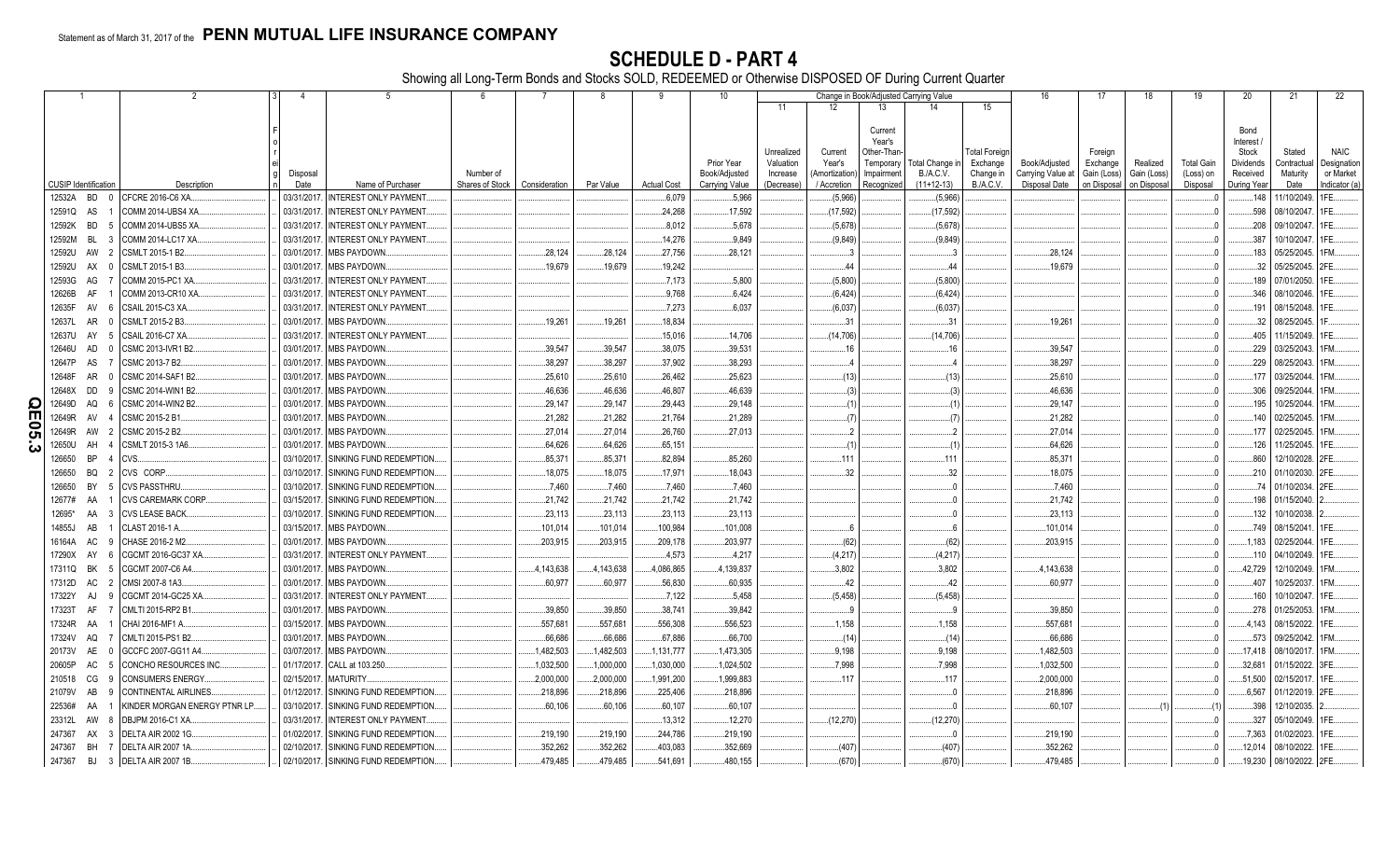|                |                             |                      |                                     | 4                      |                                                 |                 |               |            | 9                  | 10                                 |                                     |                                   |                                                            | Change in Book/Adjusted Carrying Value |                                               | 16                                 | 17                                 | 18                      | 19                             | 20                                                 | 21                                | 22                                      |
|----------------|-----------------------------|----------------------|-------------------------------------|------------------------|-------------------------------------------------|-----------------|---------------|------------|--------------------|------------------------------------|-------------------------------------|-----------------------------------|------------------------------------------------------------|----------------------------------------|-----------------------------------------------|------------------------------------|------------------------------------|-------------------------|--------------------------------|----------------------------------------------------|-----------------------------------|-----------------------------------------|
|                |                             |                      |                                     |                        |                                                 |                 |               |            |                    |                                    | 11                                  | 12                                | 13                                                         | 14                                     | 15                                            |                                    |                                    |                         |                                |                                                    |                                   |                                         |
|                |                             |                      |                                     | Disposal               |                                                 | Number of       |               |            |                    | <b>Prior Year</b><br>Book/Adjusted | Unrealized<br>Valuation<br>Increase | Current<br>Year's<br>Amortization | Current<br>Year's<br>Other-Than<br>Temporary<br>Impairment | Total Change i<br>B./A.C.V.            | <b>Total Foreign</b><br>Exchange<br>Change in | Book/Adjusted<br>Carrying Value at | Foreign<br>Exchange<br>Gain (Loss) | Realized<br>Gain (Loss) | <b>Total Gain</b><br>(Loss) on | Bond<br>Interest<br>Stock<br>Dividends<br>Received | Stated<br>Contractual<br>Maturity | <b>NAIC</b><br>Designation<br>or Market |
|                | <b>CUSIP</b> Identification |                      | Description                         | Date                   | Name of Purchaser                               | Shares of Stock | Consideration | Par Value  | <b>Actual Cost</b> | Carrying Value                     | (Decrease)                          | / Accretion                       | Recognized                                                 | $(11+12-13)$                           | <b>B./A.C.V.</b>                              | Disposal Date                      | on Disposal                        | on Disposal             | Disposal                       | During Year                                        | Date                              | Indicator (a)                           |
|                | 24737A                      | AA                   | DAL 4 1/4 07/30/23.                 | 01/30/2017             | SINKING FUND REDEMPTION.                        |                 | .30,105       | .30,105    | .31,159            | 30,115                             |                                     | . (10                             |                                                            | .(10)                                  |                                               | .30,105                            |                                    |                         |                                | .640                                               | 07/30/2023.                       | 2FE.                                    |
|                | 25264V                      | AB                   | DHAL 2015-1 B.                      | 03/14/201              | <b>MBS PAYDOWN.</b>                             |                 | 153,952       | 153,952    | .153,928           | .153,600                           |                                     | .352                              |                                                            | .352                                   |                                               | .153,952                           |                                    |                         |                                | .1,511                                             | 07/14/2028.                       | 2FE.                                    |
|                | 26827E                      | AE                   | ECAF 2015-1A B1                     | 02/24/201              | <b>/ARIOUS.</b>                                 |                 | .4,089,52     | .4,099,477 | .4,099,477         | .4,099,477                         |                                     |                                   |                                                            |                                        |                                               | 4,099,477                          |                                    | (9,956)                 | (9,956)                        | .49,715                                            | 07/15/2040.                       |                                         |
|                | 268617                      | AC                   | EMAC 1998-1 A3.                     | 01/04/201              | <b>GUGGENHEIM SECURITIES.</b>                   |                 | .1,590,003    | .2,046,515 | .1,642,243         | .1,529,074                         | 113,169                             |                                   |                                                            | .113,169                               |                                               | 1,642,243                          |                                    | (52, 240)               | (52, 240)                      | .9,127                                             | 01/15/2025.                       |                                         |
|                | 268617                      | BJ                   | EMAC 2000-1 A2.                     | 01/04/201              | <b>GUGGENHEIM SECURITIES.</b>                   |                 | 1,486,405     | .1,753,870 | 1,347,689          | .1,351,702                         |                                     |                                   |                                                            |                                        |                                               | 1,351,702                          |                                    | .134,703                | 134,703                        | 10,595                                             | 01/15/2027.                       |                                         |
|                | 290408                      | AB                   | <b>ELWOOD ENERGY</b>                | 01/05/201              | SINKING FUND REDEMPTION.                        |                 | .85,260       | .85,260    | .85,651            | .85,260                            |                                     |                                   |                                                            |                                        |                                               | .85,260                            |                                    |                         |                                | .3.478                                             | 07/05/2026.                       |                                         |
|                | 29429C                      | AJ                   | CGCMT 2016-P3 XA                    | 03/31/201              | INTEREST ONLY PAYMENT.                          |                 |               |            | .5,172             | .4,814                             |                                     | (4,814)                           |                                                            | (4,814)                                |                                               |                                    |                                    |                         |                                | .131                                               | 04/15/2049.                       |                                         |
|                | 302471                      | CA                   | FMACT 1998-BA A2.                   | 03/01/201              | MBS PAYDOWN.                                    |                 | .2,810        | .2,810     | .2,306             | .2,259                             |                                     |                                   |                                                            |                                        |                                               | .2,259                             |                                    | .551                    | .551                           | .27                                                | 09/15/2027                        |                                         |
|                | 30257G                      | AA                   | FPL ENERGY NATL WIND                | 03/10/201              | SINKING FUND REDEMPTION.                        |                 | .58,808       | .58,808    | .47,267            | .58,538                            |                                     | .270                              |                                                            | 270                                    |                                               | .58,808                            |                                    |                         |                                | .1,649                                             | 03/10/2024.                       |                                         |
|                | 3136A7                      | 2B                   | FNA 2012-M9 X1                      | 03/31/201              | INTEREST ONLY PAYMENT.                          |                 |               |            | 1,256,828          | .290,210                           |                                     | (290, 210)                        |                                                            | (290, 210)                             |                                               |                                    |                                    |                         |                                | .116,882                                           | 12/25/2017                        |                                         |
|                | 3136A7                      | ML                   | FNA 2012-M8 X1                      | 03/31/201              | INTEREST ONLY PAYMENT.                          |                 |               |            | .395,413           | 171,992                            |                                     | .(171,992)                        |                                                            | (171, 992)                             |                                               |                                    |                                    |                         |                                | .26,874                                            | 12/25/2019.                       |                                         |
|                | 3136AC                      | 4H                   | FNA 2013-M4 X1                      | 03/31/201              | INTEREST ONLY PAYMENT                           |                 |               |            | 201,253            | .56,504                            |                                     | (56, 504)                         |                                                            | (56, 504)                              |                                               |                                    |                                    |                         |                                | .20,167                                            | 02/25/2018.                       |                                         |
|                | 3136AM LC                   |                      | FNA 2015-M1 X2                      | 03/31/201              | <b>INTEREST ONLY PAYMENT</b>                    |                 |               |            | 10,096             | .8,275                             |                                     | (8,275)                           |                                                            | (8,275)                                |                                               |                                    |                                    |                         |                                | .220                                               | 09/25/2024.                       |                                         |
|                | 3136AM M7                   |                      | FNA 2015-M4 X2                      | 03/31/201              | INTEREST ONLY PAYMENT                           |                 |               |            | .9,640             | 7,161                              |                                     | (7,161                            |                                                            | (7, 161)                               |                                               |                                    |                                    |                         |                                | .283                                               | 07/25/2022.                       |                                         |
|                | 3136AN LJ                   |                      | FNA 2015-M7 X2                      | 03/31/2017             | INTEREST ONLY PAYMENT.                          |                 |               |            | 44,133             | .36,940                            |                                     | (36,940)                          |                                                            | (36, 940)                              |                                               |                                    |                                    |                         |                                | .1,141                                             | 12/25/2024.                       |                                         |
| O<br>m         | 3137A1                      | <b>NA</b>            | <b>FHMS K008 X1</b>                 | 03/31/201              | <b>INTEREST ONLY PAYMENT</b>                    |                 |               |            | .33,963            | .20,039                            |                                     | (20, 039)                         |                                                            | (20, 039)                              |                                               |                                    |                                    |                         |                                | .1,403                                             | 06/25/2020.                       |                                         |
|                | 3137A2                      | B <sub>3</sub>       | <b>HMS K009 X1</b>                  | 03/31/201              | INTEREST ONLY PAYMENT.                          |                 |               |            | 70,297             | .40,516                            |                                     | (40,516)                          |                                                            | (40, 516)                              |                                               |                                    |                                    |                         |                                | .2,678                                             | 08/25/2020.                       |                                         |
| $\overline{5}$ | 3137AB                      | <b>FW</b>            | <b>FHMS K702 X1</b>                 | 03/31/201              | INTEREST ONLY PAYMENT.                          |                 |               |            | .62,832            | .21,434                            |                                     | (21,434)                          |                                                            | (21, 434)                              |                                               |                                    |                                    |                         |                                | .3,816                                             | 02/25/2018.                       |                                         |
| 4              | 3137AH                      | 6D                   | FHMS K015 X1<br><b>FHMS K704 X1</b> | 03/31/201              | INTEREST ONLY PAYMENT.                          |                 |               |            | .41,918            | 29,212                             |                                     | (29, 212)                         |                                                            | (29, 212)                              |                                               |                                    |                                    |                         |                                | .1,339                                             | 07/25/2021                        | 1FE.                                    |
|                | 3137AH                      | 6R                   |                                     | 03/31/201              | INTEREST ONLY PAYMENT                           |                 |               |            | 37,893             | .17,732                            |                                     | (17,732)                          |                                                            | (17, 732)                              |                                               |                                    |                                    |                         |                                | .2,304<br>.779                                     | 08/25/2018.                       | 1FE.<br>IFE.                            |
|                | 3137AJ<br>3137AQ            | MG<br>T <sub>3</sub> | FHMS K016 X1<br><b>FHMS K708 X1</b> | 03/31/201<br>03/31/201 | INTEREST ONLY PAYMENT.<br>INTEREST ONLY PAYMENT |                 |               |            | .24,755<br>.25,879 | 17,931<br>.12,864                  |                                     | (17,931)                          |                                                            | (17, 931)                              |                                               |                                    |                                    |                         |                                | .1,221                                             | 10/25/2021<br>01/25/2019.         | 1FE.                                    |
|                | 3137AR                      | <b>PZ</b>            | <b>FHMS K710 X1</b>                 | 03/31/201              | INTEREST ONLY PAYMENT.                          |                 |               |            | 51,341             | 27,750                             |                                     | (12,864)<br>(27,750)              |                                                            | (12,864)<br>(27, 750)                  |                                               |                                    |                                    |                         |                                | 2,383                                              | 05/25/2019.                       | 1FE.                                    |
|                | 3137AS                      | <b>NK</b>            | <b>FHMS K019 X1</b>                 | 03/31/201              | INTEREST ONLY PAYMENT                           |                 |               |            | 43,348             | 29,940                             |                                     | (29,940)                          |                                                            | (29,940)                               |                                               |                                    |                                    |                         |                                | .1,256                                             | 03/25/2022.                       | 1FE.                                    |
|                | 3137AT RX                   |                      | FHMS K020 X1                        | 03/31/201              | INTEREST ONLY PAYMENT.                          |                 |               |            | .34,767            | 29,519                             |                                     | (29,519)                          |                                                            | (29, 519)                              |                                               |                                    |                                    |                         |                                | .1,186                                             | 05/25/2022.                       | 1FE.                                    |
|                | 3137AV                      | XP                   | <b>FHMS K022 X1</b>                 | 03/31/201              | <b>INTEREST ONLY PAYMENT</b>                    |                 |               |            | .30,506            | .21,627                            |                                     | (21,627)                          |                                                            | (21, 627)                              |                                               |                                    |                                    |                         |                                | .838                                               | 07/25/2022.                       | IFE.                                    |
|                | 3137AY                      | CF                   | FHMS K025 X1                        | 03/31/20               | INTEREST ONLY PAYMENT.                          |                 |               |            | .33,086            | 23,617                             |                                     | (23, 617)                         |                                                            | (23, 617)                              |                                               |                                    |                                    |                         |                                | .868                                               | 10/25/2022.                       | 1FE.                                    |
|                | 3137B1                      | <b>BT</b>            | FHMS K026 X1                        | 03/31/201              | INTEREST ONLY PAYMENT.                          |                 |               |            | .29,245            | .21,216                            |                                     | (21, 216)                         |                                                            | (21, 216)                              |                                               |                                    |                                    |                         |                                | .772                                               | 1/25/2022.                        | 1FE.                                    |
|                | 3137B7                      | N2                   | FHMS K036 X1                        | 03/31/201              | INTEREST ONLY PAYMENT.                          |                 |               |            | .26,387            | .19,796                            |                                     | (19,796)                          |                                                            | (19,796)                               |                                               |                                    |                                    |                         |                                | .617                                               | 10/25/2023.                       | IFE.                                    |
|                | 3137B8                      | G5                   | <b>FHMS K037 X1</b>                 | 03/31/201              | INTEREST ONLY PAYMENT                           |                 |               |            | .29,170            | 21,928                             |                                     | (21, 928)                         |                                                            | (21, 928)                              |                                               |                                    |                                    |                         |                                | .696                                               | 01/25/2024                        | 1FE.                                    |
|                | 3137BB                      | BE                   | FHMS K038 X1                        | 03/31/201              | INTEREST ONLY PAYMENT.                          |                 |               |            | .25,842            | .19,766                            |                                     | (19,766)                          |                                                            | (19,766)                               |                                               |                                    |                                    |                         |                                | .610                                               | 03/25/2024.                       | 1FE.                                    |
|                | 3137BE                      | VJ                   | FHMS K040 X1                        | 03/31/201              | INTEREST ONLY PAYMENT.                          |                 |               |            | 18,399             | .16,831                            |                                     | (16,831                           |                                                            | .(16,831                               |                                               |                                    |                                    |                         |                                | 452                                                | 09/25/2024                        | 1FE.                                    |
|                | 3137BF XU                   |                      | <b>FHMS K042 X1</b>                 | 03/31/201              | INTEREST ONLY PAYMENT.                          |                 |               |            | .9,318             | 7,591                              |                                     | (7,591                            |                                                            | (7,591)                                |                                               |                                    |                                    |                         |                                | .200                                               | 12/25/2024.                       | 1FE.                                    |
|                | 3137BG                      | K3                   | FHMS K043 X                         | 03/31/201              | INTEREST ONLY PAYMENT                           |                 |               |            | .4,821             | .3,955                             |                                     | (3,955)                           |                                                            | (3,955)                                |                                               |                                    |                                    |                         |                                | 102                                                | 12/25/2024                        | 1FE.                                    |
|                | 3137BH                      | CZ                   | FHMS K044 X1                        | 03/31/201              | INTEREST ONLY PAYMENT                           |                 |               |            | .4,794             | .4,019                             |                                     | (4,019)                           |                                                            | (4,019)                                |                                               |                                    |                                    |                         |                                | 108                                                | 01/25/2025.                       |                                         |
|                | 3137BK GL                   |                      | FHMS K151 X1                        | 03/31/201              | INTEREST ONLY PAYMENT.                          |                 |               |            | 133,755            | 119,232                            |                                     | (119,232)                         |                                                            | (119,232)                              |                                               |                                    |                                    |                         |                                | .14,378                                            | 04/25/2030                        |                                         |
|                | 3137BN                      | 6H                   | <b>FHMS K053 X1</b>                 | 03/31/201              | INTEREST ONLY PAYMENT                           |                 |               |            | .5,047             | .4,649                             |                                     | (4,649)                           |                                                            | (4,649)                                |                                               |                                    |                                    |                         |                                | .114                                               | 12/25/2025.                       |                                         |
|                | 3137BN GU                   |                      | FHMS K054 X1                        | 03/31/201              | <b>INTEREST ONLY PAYMENT</b>                    |                 |               |            | .4,054             | .3,770                             |                                     | (3,770)                           |                                                            | (3,770)                                |                                               |                                    |                                    |                         |                                | .92                                                | 01/25/2026.                       |                                         |
|                | 3137BP                      | CR                   | <b>HMS KW01 X1</b>                  | 03/31/201              | NTEREST ONLY PAYMENT                            |                 |               |            | .4,654             | .4,329                             |                                     | (4,329)                           |                                                            | (4,329)                                |                                               |                                    |                                    |                         |                                | .117                                               | 01/25/2026.                       |                                         |
|                | 3137BP                      | VP                   | <b>HMS K152 X1</b>                  | 03/31/201              | INTEREST ONLY PAYMENT.                          |                 |               |            | 13,735             | .13,244                            |                                     | (13,244                           |                                                            | (13,244)                               |                                               |                                    |                                    |                         |                                | .253                                               | 01/25/2031                        |                                         |
|                | 3137BP                      | W3                   | FHMS K055 X1                        | 03/31/2017             | INTEREST ONLY PAYMENT                           |                 |               |            | 7,944              |                                    |                                     | (7,944)                           |                                                            | (7,944)                                |                                               |                                    |                                    |                         |                                | .141                                               | 03/25/2026.                       |                                         |
|                | 3137BQ                      | YV                   | <b>FHMS K056 X1</b>                 | 03/31/2017             | INTEREST ONLY PAYMENT                           |                 |               |            | 16,300             | 15,646                             |                                     | (15, 646)                         |                                                            | (15, 646)                              |                                               |                                    |                                    |                         |                                | 507                                                | 05/25/2026.                       |                                         |
|                |                             |                      |                                     |                        |                                                 |                 |               |            |                    |                                    |                                     |                                   |                                                            |                                        |                                               |                                    |                                    |                         |                                |                                                    |                                   |                                         |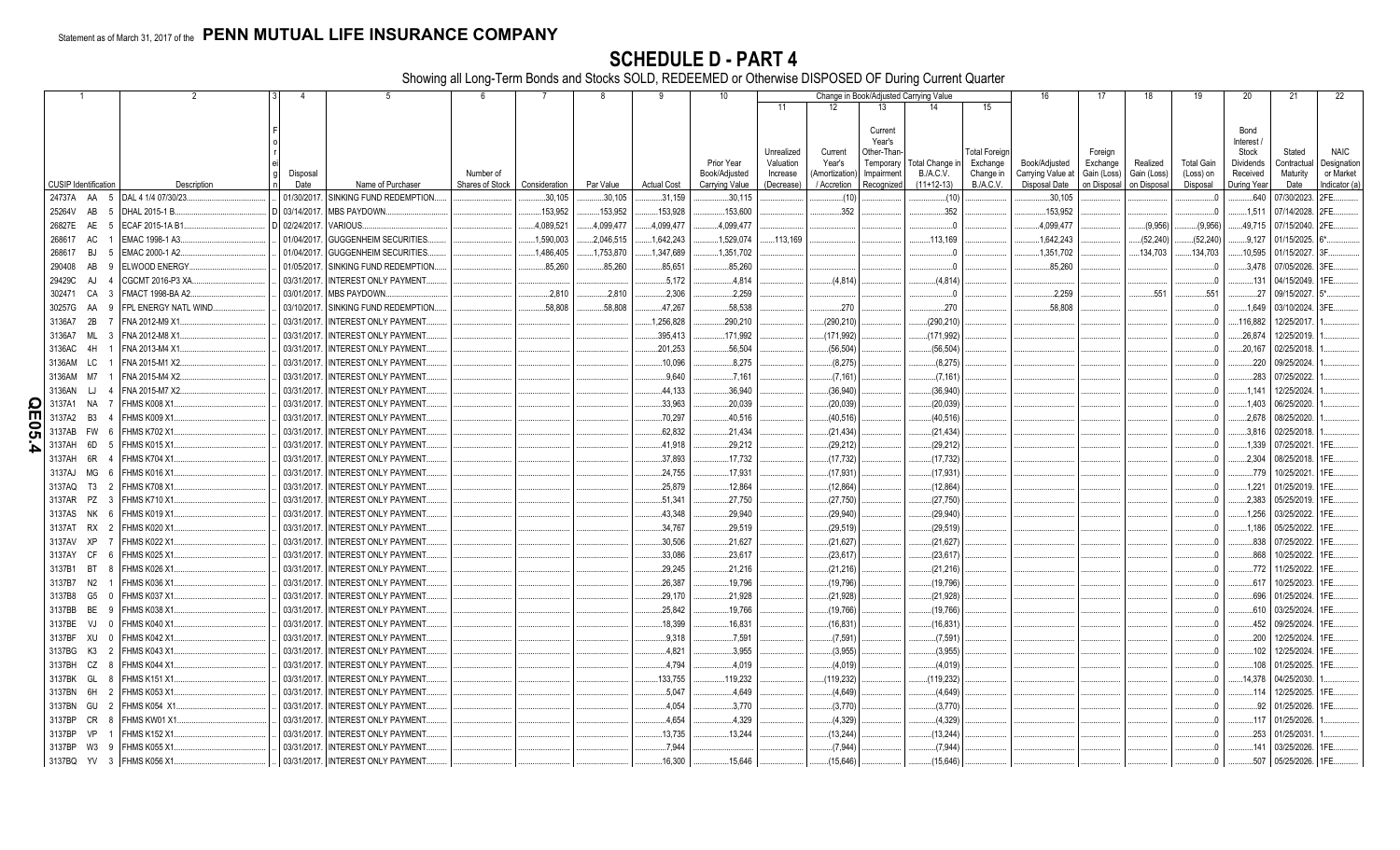|           |                             |           | 2                                     | 4                | -5                            | 6                            |               | -8         | 9                  | 10                              |                        |                             |                          | Change in Book/Adjusted Carrying Value |                               | 16                                 | 17                         | 18                         | 19                    | 20                      | 21               | 22                         |
|-----------|-----------------------------|-----------|---------------------------------------|------------------|-------------------------------|------------------------------|---------------|------------|--------------------|---------------------------------|------------------------|-----------------------------|--------------------------|----------------------------------------|-------------------------------|------------------------------------|----------------------------|----------------------------|-----------------------|-------------------------|------------------|----------------------------|
|           |                             |           |                                       |                  |                               |                              |               |            |                    |                                 | 11                     | 12                          | 13                       | 14                                     | 15                            |                                    |                            |                            |                       |                         |                  |                            |
|           |                             |           |                                       |                  |                               |                              |               |            |                    |                                 |                        |                             |                          |                                        |                               |                                    |                            |                            |                       |                         |                  |                            |
|           |                             |           |                                       |                  |                               |                              |               |            |                    |                                 |                        |                             | Current                  |                                        |                               |                                    |                            |                            |                       | Bond                    |                  |                            |
|           |                             |           |                                       |                  |                               |                              |               |            |                    |                                 |                        |                             | Year's                   |                                        |                               |                                    |                            |                            |                       | Interest /              |                  |                            |
|           |                             |           |                                       |                  |                               |                              |               |            |                    |                                 | Unrealized             | Current                     | Other-Than               |                                        | <b>Total Foreign</b>          |                                    | Foreign                    |                            |                       | Stock                   | Stated           | <b>NAIC</b>                |
|           |                             |           |                                       |                  |                               |                              |               |            |                    | Prior Year                      | Valuation              | Year's                      | Temporary                | Total Change i                         | Exchange                      | Book/Adjusted                      | Exchange                   | Realized                   | Total Gain            | <b>Dividends</b>        | Contractual      | Designation                |
|           | <b>CUSIP</b> Identification |           | Description                           | Disposal<br>Date | Name of Purchaser             | Number of<br>Shares of Stock | Consideration | Par Value  | <b>Actual Cost</b> | Book/Adjusted<br>Carrying Value | Increase<br>(Decrease) | Amortization<br>/ Accretion | Impairment<br>Recognized | <b>B./A.C.V.</b><br>$(11+12-13)$       | Change in<br><b>B./A.C.V.</b> | Carrying Value at<br>Disposal Date | Gain (Loss)<br>on Disposal | Gain (Loss)<br>on Disposal | (Loss) on<br>Disposal | Received<br>During Year | Maturity<br>Date | or Market<br>Indicator (a) |
|           |                             |           |                                       |                  |                               |                              |               |            |                    |                                 |                        |                             |                          |                                        |                               |                                    |                            |                            |                       |                         |                  |                            |
|           | 3137BQ                      | ZQ        | FHMS X2FX X1                          | 03/31/2011       | <b>INTEREST ONLY PAYMENT</b>  |                              |               |            | 13,120             | .12,389                         |                        | (12,389)                    |                          | (12,389                                |                               |                                    |                            |                            |                       | .366                    | 09/25/2025.      |                            |
|           | 3137BR                      | QL        | <b>FHMS K057 X1</b>                   | 03/31/201        | <b>INTEREST ONLY PAYMENT.</b> |                              |               |            | .3,014             | .2,916                          |                        | (2,916)                     |                          | (2,916)                                |                               |                                    |                            |                            |                       | 68                      | 07/25/2026.      | IFE.                       |
|           | 3137BS                      | <b>PY</b> | HMS K723 X1                           | 03/31/201        | ARIOUS.                       |                              |               |            | .1,383             | .1,350                          |                        | (1,350)                     |                          | (1,350)                                |                               |                                    |                            |                            |                       | 42                      | 08/25/2023       | IFE.                       |
|           | 31398Q                      | НC        | FHMS K007 X1                          | 03/31/201        | INTEREST ONLY PAYMENT.        |                              |               |            | .550,359           | 309,702                         |                        | (309, 702)                  |                          | (309, 702)                             |                               |                                    |                            |                            |                       | .18,081                 | 04/25/2020       |                            |
|           | 31503A                      | AA        | FERMACA ENTERPRISES S RL              | 03/30/20         | SINKING FUND REDEMPTION.      |                              | .35,093       | .35,093    | .35,093            | .35,093                         |                        |                             |                          |                                        |                               | .35,093                            |                            |                            |                       | .1.119                  | 03/30/2038.      |                            |
|           | 33767C                      | AV        | FKMT 2015-1 B2.                       | 03/01/20         | MBS PAYDOWN.                  |                              | .40,985       | 40,985     | .42,249            | .40,999                         |                        | (14)                        |                          | (14)                                   |                               | .40,985                            |                            |                            |                       | .269                    | 03/25/2045.      |                            |
|           | 33767C                      | AW        | FKMT 2015-1 B3.                       | 03/01/201        | MBS PAYDOWN.                  |                              | .19,382       | 19,382     | .18,843            |                                 |                        | .23                         |                          | .23                                    |                               | .19,382                            |                            |                            |                       | .32                     | 03/25/2045.      |                            |
|           |                             |           | <b>TEXACO OVERSEAS TANKSHIPS LTD.</b> |                  | SINKING FUND REDEMPTION.      |                              | .994,440      | .994,440   |                    | .994,440                        |                        |                             |                          |                                        |                               | .994,440                           |                            |                            |                       | .35,651                 | 01/02/2018.      |                            |
|           | 33903*                      | DC        |                                       | 01/02/201        |                               |                              |               |            | .994,440           |                                 |                        |                             |                          |                                        |                               |                                    |                            |                            |                       |                         |                  |                            |
|           | 35040T                      | AA        | FFIN 2016-1A A                        | 03/15/201        | MBS PAYDOWN.                  |                              | .339,848      | .339,848   | .339,802           | .339,304                        |                        | .544                        |                          | .544                                   |                               | .339,848                           |                            |                            |                       | .2,215                  | 06/15/2035.      |                            |
|           | 36186X                      | AD        | GMACN 2012 BLIS A                     | 03/10/201        | SINKING FUND REDEMPTION.      |                              | .23,126       | .23,126    | .23,612            | .23,126                         |                        |                             |                          |                                        |                               | .23,126                            |                            |                            |                       | .200                    | 07/10/2050.      | 1FE.                       |
|           | 36192K                      | AW        | GSMS 2012-GCJ7 XA                     | 03/31/201        | <b>INTEREST ONLY PAYMENT.</b> |                              |               |            | 169,465            | 135,638                         |                        | (135, 638)                  |                          | (135, 638)                             |                               |                                    |                            |                            |                       | .6,389                  | 05/10/2045.      | 1FE.                       |
|           | 36228C                      | XE        | GSMS 2006-GG6 E.                      | 01/12/201        | CALL at 100.000.              |                              | .706,875      | 706,875    | .705,992           | .706,875                        |                        |                             |                          |                                        |                               | .706,875                           |                            |                            |                       | .3,397                  | 04/10/2038.      | 1FM.                       |
|           | 36244W                      | AA        | GSAMP 2006-S5 A1                      | 03/25/201        | MBS PAYDOWN.                  |                              | .5,454        | .5,454     | 196                | 196                             |                        |                             |                          |                                        |                               | .196                               |                            | 5,258                      | .5,258                |                         | 09/25/2036.      | 1FM.                       |
|           | 36252W                      | AZ        | GSMS 2014-GC20 XA.                    | 03/31/201        | INTEREST ONLY PAYMENT.        |                              |               |            | .595,433           | .423,836                        |                        | (423,836)                   |                          | (423,836).                             |                               |                                    |                            |                            |                       | .85,708                 | 04/10/2047       | 1FE.                       |
|           | 36298G                      | AA        | <b>GSPA MONETIZATION TRUST</b>        | 03/09/201        | SINKING FUND REDEMPTION.      |                              | .51,969       | .51,969    | .53,009            | .51,976                         |                        | (6)                         |                          | (6)                                    |                               | .51,969                            |                            |                            |                       | .557                    | 10/09/2029.      |                            |
| Q         | 36416U                      | AG        | GMRF 2017-1 A2.                       | 03/27/20         | MBS PAYDOWN.                  |                              | .12,806       | .12,806    | .12,942            |                                 |                        |                             |                          |                                        |                               | .12,806                            |                            |                            |                       | -37                     | 07/25/2056.      | 1FE.                       |
| Ш         | 36877*                      | AA        | <b>GENCONN ENERGY LLC</b>             | 01/19/201        | SINKING FUND REDEMPTION       |                              | .118,422      | 118,422    | 118,422            |                                 |                        |                             |                          |                                        |                               | .118,422                           |                            |                            |                       | .2.801                  |                  | 2FE.                       |
| $\bullet$ |                             |           |                                       |                  |                               |                              |               |            |                    | 118,422                         |                        |                             |                          |                                        |                               |                                    |                            |                            |                       |                         | 07/25/2041.      |                            |
| σī        | 393505                      |           | GT 1995-7 B1                          | 03/15/201        | MBS PAYDOWN.                  |                              | .300,087      | .300,087   | 287,932            | .298,984                        |                        | .1,104                      |                          | .1,104                                 |                               | .300,087                           |                            |                            |                       | .3.508                  | 10/15/2026. 2FE. |                            |
| ໍທ        | 393505                      | <b>MR</b> | GT 1996-4 M1                          | 03/15/201        | MBS PAYDOWN.                  |                              | .267,456      | .267,456   | .259,931           | 266,643                         |                        | .814                        |                          | 814                                    |                               | .267,456                           |                            |                            |                       | .3,335                  | 06/15/2027.      | 6FE.                       |
|           | 393505                      | <b>NC</b> | GT 1996-5 M1                          | 03/15/201        | MBS PAYDOWN.                  |                              | .208,149      | .208,149   | 203,514            | .207,279                        |                        | .870                        |                          | 870                                    |                               | .208,149                           |                            |                            |                       | .2.755                  | 07/15/2027. 6FE. |                            |
|           | 396789                      | <b>FY</b> | GCCFC 2004-GG1 F.                     | 03/01/201        | <b>MBS PAYDOWN.</b>           |                              | 1,430,851     | 1,430,851  | 1,359,308          | 1,430,851                       |                        |                             |                          |                                        |                               | 1,430,851                          |                            |                            |                       | .7,804                  | 06/10/2036. 1FM. |                            |
|           | 43289U                      | AY        | HILT 2013-HLT DFX.                    | 01/06/201        | CALL at 100.000.              |                              | .8,343        | .8,343     | .8,385             | .8,357                          |                        | (14)                        |                          | (14                                    |                               | 8,343                              |                            |                            |                       |                         | 11/05/2030.      | 1FM.                       |
|           | 461202                      | AB        | <b>NTUIT INC</b>                      | 03/15/201        | <b>MATURITY.</b>              |                              | .6,000,000    | .6,000,000 | .5,428,700         | 5,980,942                       |                        | .19,058                     |                          | .19,058                                |                               | .6,000,000                         |                            |                            |                       | 172,500                 | 03/15/2017.      | 2FE.                       |
|           | 46590K                      | AN        | JPMCC 2015-JP1 XA                     | 03/31/201        | <b>INTEREST ONLY PAYMENT</b>  |                              |               |            | .6,263             | .5,368                          |                        | (5,368)                     |                          | (5,368)                                |                               |                                    |                            |                            |                       | 182                     | 01/15/2049.      | 1FE.                       |
|           | 46590R                      | AG        | JPMCC 2016-JP3 XA                     | 03/31/201        | <b>INTEREST ONLY PAYMENT.</b> |                              |               |            | .4,834             | .4,648                          |                        | (4,648)                     |                          | (4,648)                                |                               |                                    |                            |                            |                       | .119                    | 08/15/2049.      | 1FE.                       |
|           |                             |           | JPMCC 2003-PM1A F                     | 03/01/201        | MBS PAYDOWN.                  |                              |               |            |                    |                                 |                        |                             |                          |                                        |                               |                                    |                            |                            |                       | .3.943                  |                  |                            |
|           | 46625M                      | ΖE        |                                       |                  |                               |                              | .393,051      | .393,051   | .275,135           | .393,051                        |                        |                             |                          |                                        |                               | .393,051                           |                            |                            |                       |                         | 08/12/2040.      | 1FM.                       |
|           | 46625Y                      | DG        | JPMCC 2004-CBX B.                     | 03/01/201        | MBS PAYDOWN.                  |                              | .228,238      | .228,238   | 203,703            | .228,238                        |                        |                             |                          |                                        |                               | .228,238                           |                            |                            |                       | .1,606                  | 01/12/2037       | 1FM.                       |
|           | 46625Y                      | NΚ        | JPMCC 2005-LDP2 C                     | 03/01/201        | MBS PAYDOWN.                  |                              | 187,920       | 187,920    | 160,672            | .187,822                        |                        | 99                          |                          | .99                                    |                               | .187,920                           |                            |                            |                       | .1,633                  | 07/15/2042.      | 1FM.                       |
|           | 46625Y                      | XX        | JPMCC 2005-LDP5 C                     | 01/17/201        | CALL at 100.000.              |                              | 3,425,167     | .3,425,167 | .3,209,381         | .3,416,694                      |                        | .8,473                      |                          | .8,473                                 |                               | .3,425,167                         |                            |                            |                       | .15,819                 | 12/15/2044.      | 1FM.                       |
|           | 46625Y                      | XY        | JPMCC 2005-LDP5 D                     | 01/17/201        | CALL at 100.000.              |                              | .5,000,000    | .5,000,000 | .4,637,500         | .5,000,000                      |                        |                             |                          |                                        |                               | .5,000,000                         |                            |                            |                       | .23,092                 | 12/15/2044.      | 1FM.                       |
|           | 46629P                      | AE        | JPMCC 2006-LDP9 AM                    | 03/01/201        | MBS PAYDOWN.                  |                              | .2,570,357    | .2,570,357 | .2,023,855         | .2,565,514                      |                        | .4,843                      |                          | .4,843                                 |                               | .2,570,357                         |                            |                            |                       | .20,281                 | 05/15/2047.      | 1FM.                       |
|           | 46630J                      | AC        | JPMCC 2007-LDPX A3                    | 03/15/201        | <b>MBS PAYDOWN.</b>           |                              | .2,440,380    | .2,440,380 | .2,339,428         | 2,433,643                       |                        | .6,737                      |                          | .6,737                                 |                               | .2,440,380                         |                            |                            |                       | .21,609                 | 01/15/2049.      |                            |
|           | 46630J                      | AE        | JPMCC 2007-LDPX AM                    | 03/01/201        | <b>MBS PAYDOWN.</b>           |                              | .287,696      | .287,696   | .232,359           | 285,315                         |                        | .2,380                      |                          | 2,380                                  |                               | .287,696                           |                            |                            |                       | .3.930                  | 01/15/2049.      | 1FM.                       |
|           | 46638U                      | AE        | JPMCC 2012-C8 XA                      | 03/31/201        | INTEREST ONLY PAYMENT.        |                              |               |            | .926,038           | 684,194                         |                        | (684, 194)                  |                          | (684,194                               |                               |                                    |                            |                            |                       | .55,221                 | 10/15/2045.      | 1FE.                       |
|           |                             |           |                                       | 03/31/201        |                               |                              |               |            | 526,357            |                                 |                        |                             |                          |                                        |                               |                                    |                            |                            |                       |                         |                  |                            |
|           | 46639E                      | AG        | JPMCC 2012-LC9 XA                     |                  | <b>INTEREST ONLY PAYMENT</b>  |                              |               |            |                    | .440,985                        |                        | (440, 985)                  |                          | (440, 985)                             |                               |                                    |                            |                            |                       | .31.751                 | 12/15/2047       | 1FE.                       |
|           | 46640B                      | AK        | JPMMT 2013-2 B2                       | 03/01/201        | MBS PAYDOWN.                  |                              | .29,302       | .29,302    | 29,501             | .29,306                         |                        |                             |                          |                                        |                               | 29,302                             |                            |                            |                       | .179                    | 05/25/2043.      | 1FM.                       |
|           | 46640M                      | AS        | JPMMT 2013-3 B2.                      | 03/01/20         | MBS PAYDOWN.                  |                              | .36,845       | .36,845    | .36,544            | .36,841                         |                        |                             |                          |                                        |                               | .36,845                            |                            |                            |                       | .210                    | 07/25/2043       | 1FM.                       |
|           | 46641C BP                   |           | JPMMT 2014-1 B2.                      | 03/01/201        | MBS PAYDOWN.                  |                              | .36,831       | .36,831    | .36,831            | .36,831                         |                        |                             |                          |                                        |                               | .36,831                            |                            |                            |                       | .231                    | 01/25/2044.      | 1FM.                       |
|           | 46643A                      | BG        | JPMBB 2014-C23 XA                     | 03/31/201        | INTEREST ONLY PAYMENT.        |                              |               |            | .19,273            | .13,230                         |                        | (13,230)                    |                          | (13, 230)                              |                               |                                    |                            |                            |                       | .523                    | 09/15/2047       | 1FE.                       |
|           | 46643D                      | AS        | JPMMT 2014-OAK4 A16                   | 03/01/201        | <b>MBS PAYDOWN.</b>           |                              | 701,578       | 701,578    | 711,163            |                                 |                        | (412)                       |                          | (412)                                  |                               | .701,578                           |                            |                            |                       | .3,059                  | 09/25/2044.      | 1FE.                       |
|           | 46643D                      | BE<br>. რ | JPMMT 2014-OAK4 B2.                   | 03/01/201        | MBS PAYDOWN.                  |                              | 42,113        | 42.113     | 42,200             | .42,115                         |                        | (2)                         |                          | (2)                                    |                               | .42,113                            |                            |                            |                       | .285                    | 09/25/2044.      | 1FM.                       |
|           |                             |           |                                       |                  |                               |                              |               |            |                    |                                 |                        |                             |                          |                                        |                               |                                    |                            |                            |                       |                         |                  |                            |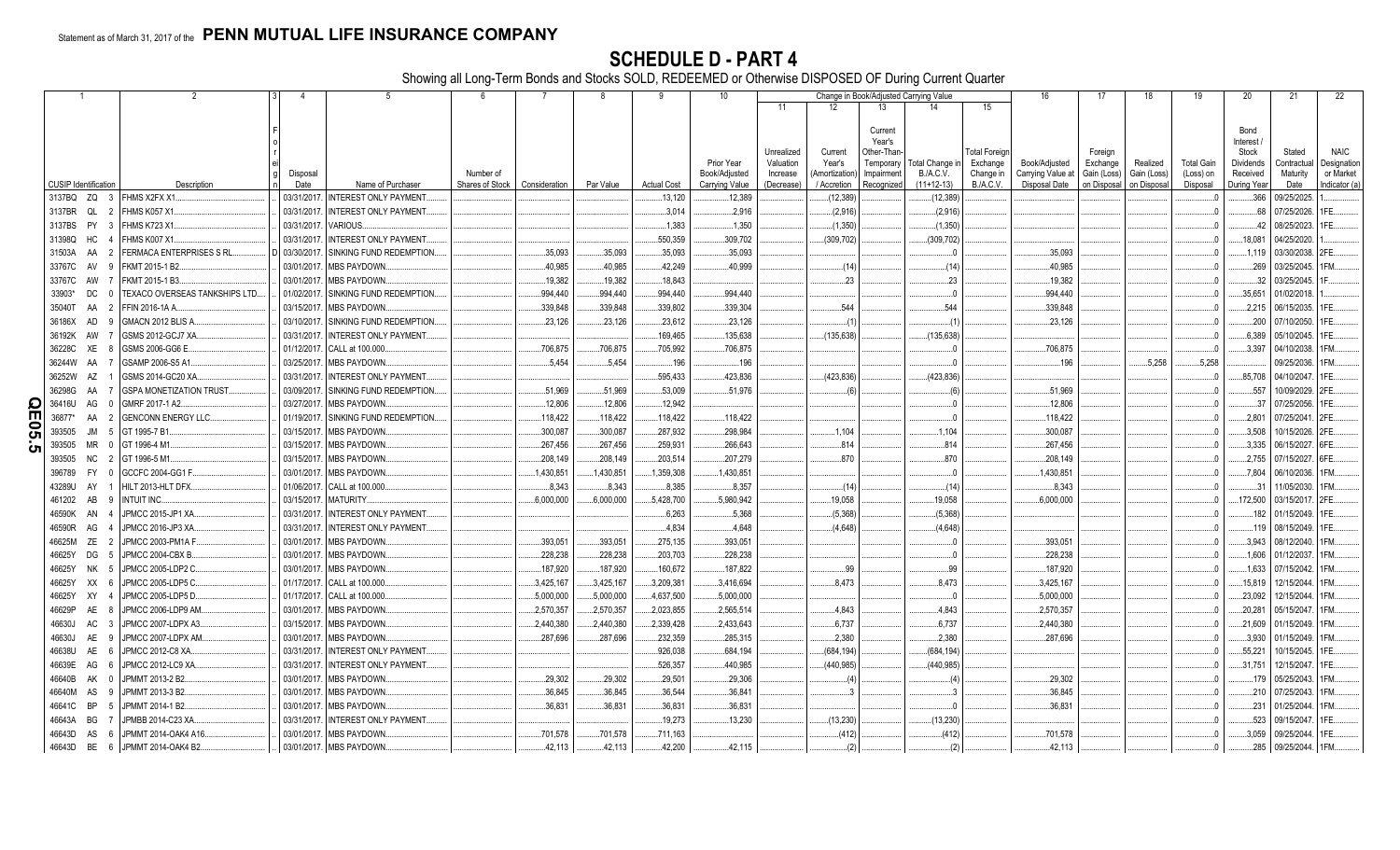|      |                             |                 | 2                                                   | 4                      | 5                                                |                 |               | 8          | 9                  | 10                |                         |                        |                                              | Change in Book/Adjusted Carrying Value |                                  | 16                | 17                  | 18          | 19                | 20                                     | 21                         | 22                         |
|------|-----------------------------|-----------------|-----------------------------------------------------|------------------------|--------------------------------------------------|-----------------|---------------|------------|--------------------|-------------------|-------------------------|------------------------|----------------------------------------------|----------------------------------------|----------------------------------|-------------------|---------------------|-------------|-------------------|----------------------------------------|----------------------------|----------------------------|
|      |                             |                 |                                                     |                        |                                                  |                 |               |            |                    |                   | 11                      | 12                     | 13                                           | 14                                     | 15                               |                   |                     |             |                   |                                        |                            |                            |
|      |                             |                 |                                                     |                        |                                                  |                 |               |            |                    | Prior Year        | Unrealized<br>Valuation | Current<br>Year's      | Current<br>Year's<br>Other-Than<br>Temporary | Total Change i                         | <b>Total Foreign</b><br>Exchange | Book/Adjusted     | Foreign<br>Exchange | Realized    | <b>Total Gain</b> | Bond<br>Interest<br>Stock<br>Dividends | Stated<br>Contractual      | <b>NAIC</b><br>Designation |
|      |                             |                 |                                                     | Disposa                |                                                  | Number of       |               |            |                    | Book/Adjusted     | Increase                | Amortizatior           | Impairment                                   | B./A.C.V.                              | Change in                        | Carrying Value at | Gain (Loss)         | Gain (Loss) | (Loss) on         | Received                               | Maturity                   | or Market                  |
|      | <b>CUSIP</b> Identification |                 | Description                                         | Date                   | Name of Purchaser                                | Shares of Stock | Consideration | Par Value  | <b>Actual Cost</b> | Carrying Value    | (Decrease)              | / Accretion            | Recognized                                   | $(11+12-13)$                           | <b>B./A.C.V.</b>                 | Disposal Date     | on Disposal         | on Disposal | Disposal          | During Year                            | Date                       | Indicator (a)              |
|      | 46643P                      | <b>BG</b>       | JPMBB 2014-C25 XA.                                  | 03/31/201              | <b>INTEREST ONLY PAYMENT</b>                     |                 |               |            | .8,117             | .6,113            |                         | (6, 113)               |                                              | (6, 113)                               |                                  |                   |                     |             |                   | .199                                   | 11/15/2047                 | 1FE.                       |
|      | 46643T                      | BC              | JPMBB 2014-C26 XA.                                  | 03/31/201              | NTEREST ONLY PAYMENT.                            |                 |               |            | .6,676             | .4,968            |                         | (4,968)                |                                              | (4,968)                                |                                  |                   |                     |             |                   | .179                                   | 01/15/2048.                | IFE.                       |
|      | 46644F                      | AF              | JPMBB 2015-C28 XA                                   | 03/31/201              | <b>INTEREST ONLY PAYMENT</b>                     |                 |               |            | .5,518             | .4,319            |                         | (4,319)                |                                              | (4,319)                                |                                  |                   |                     |             |                   | 146                                    | 10/15/2048                 | IFE.                       |
|      | 46645L                      | BA              | JPMBB 2016-C1 XA.                                   | 03/31/201              | INTEREST ONLY PAYMENT.                           |                 |               |            | .9,092             | .8,222            |                         | (8, 222)               |                                              | (8,222)                                |                                  |                   |                     |             |                   | .246                                   | 03/15/2049.                | 1FE.                       |
|      | 46646R                      | AL              | JPMDB 2016-C4 XA.                                   | 03/31/201              | INTEREST ONLY PAYMENT.                           |                 |               |            | .4,944             | .4,856            |                         | (4, 856)               |                                              | (4,856)                                |                                  |                   |                     |             |                   | .114                                   | 12/15/2049.                | 1FE.                       |
|      | 50543L                      | AB              | <b>AFL 2016-1A B1</b>                               | 03/15/20               | MBS PAYDOWN.                                     |                 | .46,875       | .46,875    | .46,873            | .46,770           |                         | 105                    |                                              | .105                                   |                                  | .46,875           |                     |             |                   | .555                                   | 01/15/2042.                | 2FE.                       |
|      | 52108H                      | F8              | <b>LBUBS 2004-C4 J</b>                              | 03/11/201              | MBS PAYDOWN.                                     |                 | 864,870       | 864,870    | .867,573           | .864,870          |                         |                        |                                              |                                        |                                  | .864,870          |                     |             |                   | .35,122                                | 06/15/2036.                | 2FM                        |
|      | 52465#                      | AA              | RITE AID LEASE.                                     | 03/10/201              | SINKING FUND REDEMPTION                          |                 | .19,558       | .19,558    | .9,580             | .19,330           |                         | .228                   |                                              | .228                                   |                                  | .19,558           |                     |             |                   | .238                                   | 03/10/2019.                |                            |
|      | 52465#                      | AZ              | <b>LEGG MASON MTG CAP CORP</b>                      | 03/08/20               | SINKING FUND REDEMPTION.                         |                 | .37,790       | .37,790    | .37,792            | .37,792           |                         |                        |                                              |                                        |                                  | .37,792           |                     | (2)         |                   | .477                                   | 06/10/2021                 |                            |
|      | 532776                      | AX              | LIN TELEVISION.                                     | 01/27/201              | CALL at 103.188.                                 |                 | 1,031,880     | 1,000,000  | 1,000,000          | .1,000,000        |                         | 31,880                 |                                              | .31,880                                |                                  | 1,031,880         |                     |             |                   | .34,000                                | 01/15/2021.                | <b>AFF</b>                 |
|      | 589929                      | <b>SR</b>       | <b>MLMI 1998-C3 F.</b>                              | 02/16/201              | <b>/ARIOUS</b>                                   |                 | .89,894       | .89,894    | .88,995            | .89,894           |                         |                        |                                              |                                        |                                  | .89,894           |                     |             |                   | .462                                   | 12/15/2030.                | 1FM.                       |
|      | 59010R                      | AA              | MRLN 2016-1 A.                                      | 03/15/201              | MBS PAYDOWN.                                     |                 | .76,923       | .76,923    | 73,965             | 76,708            |                         | .215                   |                                              | .215                                   |                                  | .76,923           |                     |             |                   | .529                                   | 12/15/2032.                | 1FE.                       |
|      | 59524E                      | AB              | MIDATLANTIC MILITARY CO (MH).                       | 02/01/201              | SINKING FUND REDEMPTION                          |                 | .44,208       | .44,208    | .36,922            | .44,200           |                         |                        |                                              |                                        |                                  | .44,208           |                     |             |                   | .1,158                                 | 08/01/2050.                | 1FE.                       |
|      | 60687U                      | AJ              | MLCFC 2006-2 B.                                     | 02/13/201              | ARIOUS.                                          |                 | 1,518,050     | 1,518,050  | .2,040,200         | 1,515,916         |                         | .2,135                 |                                              | .2,135                                 |                                  | 1,518,050         |                     |             |                   | .7,871                                 | 06/12/2046.                | 1FM.                       |
|      | 606935                      | AL              | <b>MLCFC 2006-1 B.</b>                              | 03/01/201              | <b>MBS PAYDOWN.</b>                              |                 | .438,063      | 438,063    | 435,325            | .437,914          |                         | 150                    |                                              | .150                                   |                                  | .438,063          |                     |             |                   | .2,578                                 | 02/12/2039.                | 1FM.                       |
| O    | 61690A                      | AF              | MSBAM 2015-C27 XA                                   | 03/31/201              | INTEREST ONLY PAYMENT.                           |                 |               |            | .8,128             | .7,036            |                         | (7,036)                |                                              | (7,036)                                |                                  |                   |                     |             |                   | .203                                   | 12/15/2047.                | 1FE.                       |
| m    | 61690V                      | <b>BA</b>       | <b>MSBAM 2015-C26 XA</b>                            | 03/31/201              | INTEREST ONLY PAYMENT.                           |                 |               |            | .5,440             | .4,743            |                         | (4,743)                |                                              | (4,743)                                |                                  |                   |                     |             |                   | 133                                    | 11/15/2048.                | 1FE.                       |
| 9.50 | 61690Y                      | BV              | MSC 2016-BNK2 XA                                    | 03/31/201              | INTEREST ONLY PAYMENT.                           |                 |               |            | .13,572            | .13,297           |                         | (13, 297)              |                                              | (13, 297)                              |                                  |                   |                     |             |                   | .348                                   | 11/15/2049.                | 1FE.                       |
|      | 61691A                      | <b>BM</b>       | MSC 2015-UBS8 XA                                    | 03/31/201              | INTEREST ONLY PAYMENT.                           |                 |               |            | 14,300             | .12,643           |                         | (12,643)               |                                              | (12, 643)                              |                                  |                   |                     |             |                   | .349                                   | 12/15/2048.                | IFE.                       |
|      | 61691G                      | AT              | MSBAM 2016-C32 XA                                   | 03/31/201              | INTEREST ONLY PAYMENT.                           |                 |               |            | .7,696             | .7,616            |                         | (7,616)                |                                              | (7,616)                                |                                  |                   |                     |             |                   | 190                                    | 12/15/2049.                | IFE.                       |
|      | 61745M                      | W7              | MSC 2005-T17 B.                                     | 03/01/201              | <b>MBS PAYDOWN.</b>                              |                 | .213,236      | .213,236   | 179,652            | 213,171           |                         | 65                     |                                              | 65                                     |                                  | .213,236          |                     |             |                   | .1.748                                 | 12/13/2041                 | 1FM.                       |
|      | 61761A                      | AA              | MSBAM 2012-C5 XA                                    | 03/31/201              | <b>INTEREST ONLY PAYMENT.</b>                    |                 |               |            | .511,132           | .402,274          |                         | (402, 274)             |                                              | (402,274                               |                                  |                   |                     |             |                   | .13,764                                | 08/15/2045.                | 1FE.                       |
|      | 61761D                      | AJ<br><b>BV</b> | <b>MSBAM 2012-C6 XA</b><br><b>MSBAM 2014-C19 XA</b> | 03/31/201              | <b>INTEREST ONLY PAYMENT.</b>                    |                 |               |            | .35,907            | .30,443           |                         | (30, 443)              |                                              | (30, 443)                              |                                  |                   |                     |             |                   | .1.716                                 | 11/15/2045.                | 1FE.<br>1FE.               |
|      | 61764P                      |                 |                                                     | 03/31/201              | INTEREST ONLY PAYMENT.                           |                 |               |            | .9,039             | .6,637            |                         | (6, 637)               |                                              | (6,637)                                |                                  |                   |                     |             |                   | .239<br>.141                           | 12/15/2047                 | 1FE.                       |
|      | 61765L                      | AV              | MSBAM 2015-C24 XA                                   | 03/31/201              | INTEREST ONLY PAYMENT.                           |                 |               |            | .5,910             | .4,978            |                         | (4,978)                |                                              | (4,978)                                |                                  |                   |                     |             |                   |                                        | 08/15/2047                 | IFE.                       |
|      | 61766C                      | AH              | MSC 2016-UBS9 XA.                                   | 03/31/201<br>03/31/201 | <b>INTEREST ONLY PAYMENT</b>                     |                 |               |            | .15,633            | .14,167           |                         | (14, 167)              |                                              | (14, 167)                              |                                  |                   |                     |             |                   | .402<br>.228                           | 03/15/2049.                |                            |
|      | 61766E<br>61766L            | BF<br>BT        | MSBAM 2016-C29 XA.<br>MSBAM 2016-C28 XA             | 03/31/201              | INTEREST ONLY PAYMENT.<br>INTEREST ONLY PAYMENT. |                 |               |            | .8,945<br>.13,343  | .8,296<br>.12,012 |                         | (8,296)                |                                              | (8,296)<br>(12,012)                    |                                  |                   |                     |             |                   | .347                                   | 05/15/2049.<br>01/15/2026. | 1FE<br>1FE.                |
|      | 61766N                      | BC              | MSBAM 2016-C30 XA                                   | 03/31/20               | INTEREST ONLY PAYMENT.                           |                 |               |            | .13,657            | 13,153            |                         | (12,012)               |                                              |                                        |                                  |                   |                     |             |                   | .324                                   | 09/15/2049.                | 1FE.                       |
|      | 61766R                      | BA              | <b>MSBAM 2016-C31 XA</b>                            | 03/31/20               | INTEREST ONLY PAYMENT.                           |                 |               |            | .10,584            | 10,383            |                         | (13, 153)<br>(10, 383) |                                              | (13, 153)                              |                                  |                   |                     |             |                   | .270                                   | 10/15/2026.                | 1FE.                       |
|      | 61911B                      | AA              | MECA 2010-1A A.                                     | 03/01/20               | MBS PAYDOWN.                                     |                 | .207,865      | .207,865   | .204,195           | 207,865           |                         |                        |                                              | (10, 383)                              |                                  | .207,865          |                     |             |                   | .603                                   | 07/25/2060.                | 5FE.                       |
|      | 62942K                      | AG              | NRPMT 2013-1 B3.                                    | 03/01/201              | MBS PAYDOWN.                                     |                 | .28,296       | .28,296    | .27,363            | .28,288           |                         |                        |                                              |                                        |                                  | .28,296           |                     |             |                   | 157                                    | 07/25/2043.                | 1FM.                       |
|      | 64829F                      | AJ              | NRZT 2016-1A B2.                                    | 03/01/20               | MBS PAYDOWN.                                     |                 | 75,486        | .75,486    | 78,970             | 75,504            |                         |                        |                                              |                                        |                                  | .75,486           |                     |             |                   | .604                                   | 03/25/2056.                | 1FM.                       |
|      | 64829G                      | <b>AL</b>       | <b>VRZT 2016-2A B2.</b>                             | 03/01/20               | MBS PAYDOWN.                                     |                 | 100,828       | 100,828    | 103,808            | 100,862           |                         | (18)<br>(34)           |                                              | (34)                                   |                                  | .100,828          |                     |             |                   | .807                                   | 11/25/2035.                | 1FE.                       |
|      | 65536H                      | <b>BE</b>       | NHELI 2005-HE1 M3                                   | 03/26/201              | MBS PAYDOWN.                                     |                 | .344,863      | .344,863   | .231,920           | 341,018           |                         | .3,844                 |                                              | .3,844                                 |                                  | .344,863          |                     |             |                   | .824                                   | 09/25/2035.                | 1FM.                       |
|      | 65536W                      | AA              | NAA 2006-S3 A1.                                     | 03/27/201              | MBS PAYDOWN.                                     |                 | .23,835       | .23,835    | .7,461             | .7,461            |                         |                        |                                              |                                        |                                  | .7,461            |                     | .16,374     | 16,374            |                                        | 08/25/2036.                |                            |
|      | 67085K                      | AA              | OFFUTT AFB AMERICA FIRST (MH)                       | 03/01/201              | SINKING FUND REDEMPTION                          |                 | .27,981       | .27,981    | 26,722             | .27,977           |                         |                        |                                              |                                        |                                  | 27,981            |                     |             |                   | .764                                   | 09/01/2050.                |                            |
|      | 717081                      | DQ              | PFIZER INC.                                         | 03/30/201              | <b>MATURITY</b>                                  |                 | .2,000,000    | .2,000,000 | 1,980,960          | 1,999,357         |                         | .643                   |                                              | 643                                    |                                  | .2,000,000        |                     |             |                   | .60,500                                | 03/30/2017                 |                            |
|      | 72650T                      | AA              | PLAINS END FINANCING LLC.                           | 01/15/201              | SINKING FUND REDEMPTION                          |                 | .63,280       | .63,280    | .59,958            | .63,120           |                         | 160                    |                                              | .160                                   |                                  | .63,280           |                     |             |                   | .951                                   | 04/15/2028.                |                            |
|      | 73019#                      | AA              | PNC EQUIPMENT FINANCE LLC                           | 03/13/201              | SINKING FUND REDEMPTION                          |                 | .43,264       | .43,264    | .43,264            | .43,264           |                         |                        |                                              |                                        |                                  | .43,264           |                     |             |                   | .649                                   | 09/13/2027                 |                            |
|      | 73019#                      | AB              | PNC EQUIPMENT FINANCE LLC                           | 03/13/201              | SINKING FUND REDEMPTION                          |                 | .44,892       | .44,892    | .44,892            | .44,892           |                         |                        |                                              |                                        |                                  | .44,892           |                     |             |                   | .673                                   | 09/13/2027                 |                            |
|      | 73019#                      | AC              | PNC EQUIPMENT FINANCE LLC                           | 03/13/2017             | SINKING FUND REDEMPTION                          |                 | .41,008       | .41.008    | .41,008            | .41,008           |                         |                        |                                              |                                        |                                  | .41,008           |                     |             |                   | 615                                    | 09/13/2027                 |                            |
|      |                             |                 |                                                     |                        |                                                  |                 |               |            |                    |                   |                         |                        |                                              |                                        |                                  |                   |                     |             |                   |                                        |                            |                            |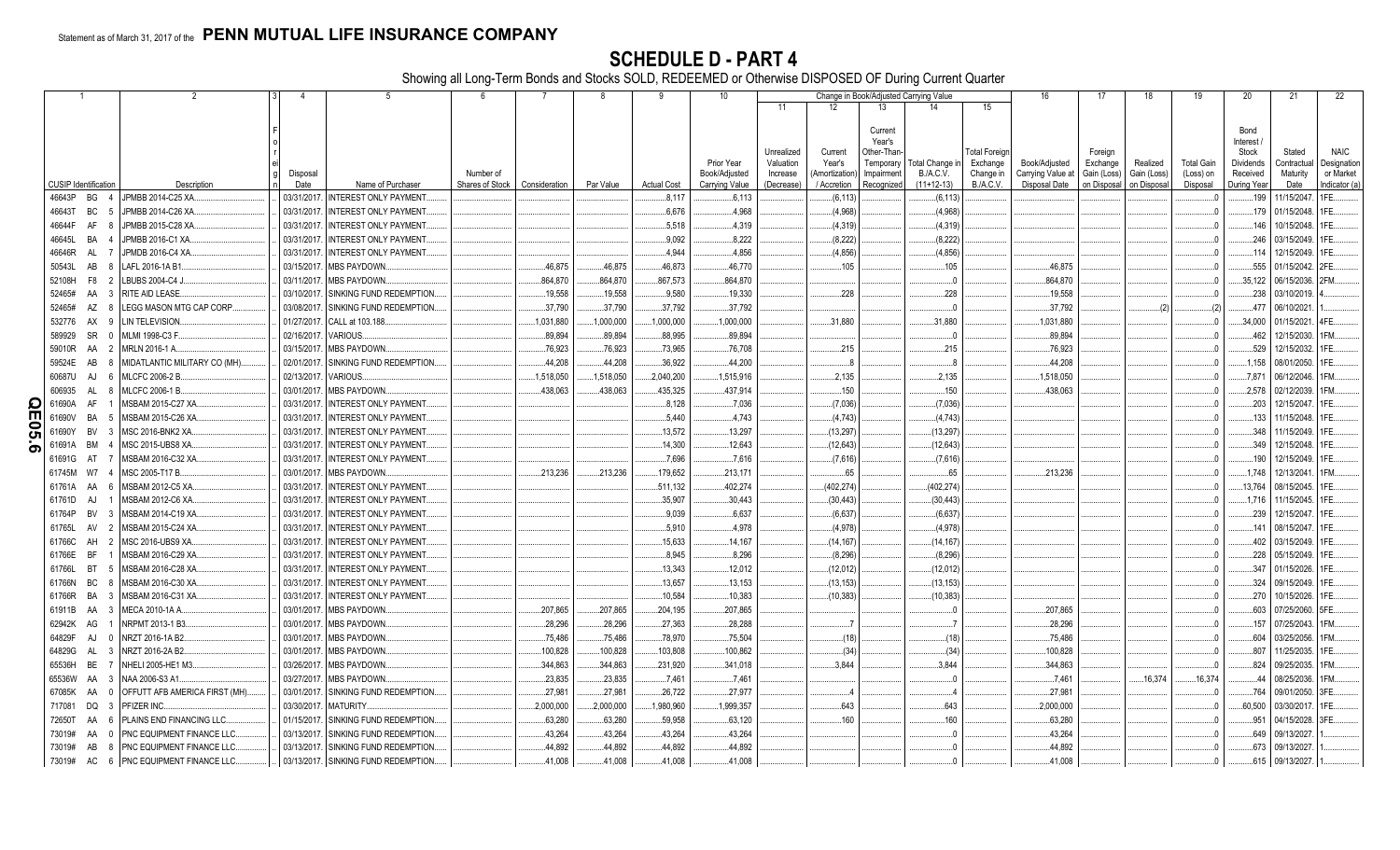|   |                             |           |                                  |                  | -5                       | 6                            |               | 8          | 9                  | 10                                                   |                                                   |                                                 | Change in Book/Adjusted Carrying Value                                    |                                                         |                                                                   | 16                                                  | 17                                                | 18                                     | 19                                         | 20                                                                 | 21                                        | 22                                                       |
|---|-----------------------------|-----------|----------------------------------|------------------|--------------------------|------------------------------|---------------|------------|--------------------|------------------------------------------------------|---------------------------------------------------|-------------------------------------------------|---------------------------------------------------------------------------|---------------------------------------------------------|-------------------------------------------------------------------|-----------------------------------------------------|---------------------------------------------------|----------------------------------------|--------------------------------------------|--------------------------------------------------------------------|-------------------------------------------|----------------------------------------------------------|
|   |                             |           |                                  |                  |                          |                              |               |            |                    |                                                      | 11                                                | 12                                              | 13                                                                        | 14                                                      | 15                                                                |                                                     |                                                   |                                        |                                            |                                                                    |                                           |                                                          |
|   | <b>CUSIP</b> Identification |           | Description                      | Disposal<br>Date | Name of Purchaser        | Number of<br>Shares of Stock | Consideration | Par Value  | <b>Actual Cost</b> | <b>Prior Year</b><br>Book/Adjusted<br>Carrying Value | Unrealized<br>Valuation<br>Increase<br>(Decrease) | Current<br>Year's<br>Amortization)<br>Accretion | Current<br>Year's<br>Other-Than-<br>Temporary<br>Impairment<br>Recognized | <b>Total Change</b><br><b>B./A.C.V.</b><br>$(11+12-13)$ | <b>Total Foreign</b><br>Exchange<br>Change in<br><b>B./A.C.V.</b> | Book/Adjusted<br>Carrying Value at<br>Disposal Date | Foreign<br>Exchange<br>Gain (Loss)<br>on Disposal | Realized<br>Gain (Loss)<br>on Disposal | <b>Total Gain</b><br>(Loss) on<br>Disposal | Bond<br>Interest/<br>Stock<br>Dividends<br>Received<br>During Year | Stated<br>Contractual<br>Maturity<br>Date | <b>NAIC</b><br>Designation<br>or Market<br>Indicator (a) |
|   | 74979A                      | AA        | RIAL 2015-LT7 A.                 | 03/25/2017       | MBS PAYDOWN.             |                              | .225,930      | .225,930   | 225,930            | .225,930                                             |                                                   |                                                 |                                                                           |                                                         |                                                                   | .225,930                                            |                                                   |                                        | . 0                                        | .1,404                                                             | 12/25/2032.                               | 2FE.                                                     |
|   | 767759                      | AB        | RITE AID LEASE.                  | 03/02/201        | SINKING FUND REDEMPTION. |                              | 61,804        | 61,804     | .33,529            | 61,477                                               |                                                   | .328                                            |                                                                           | .328                                                    |                                                                   | 61,804                                              |                                                   |                                        | C                                          | .701                                                               | 01/02/2021                                | 4FE.                                                     |
|   | 78419C                      | AG        | SGCMS 2016-C5 XA                 | 03/31/201        | INTEREST ONLY PAYMENT.   |                              |               |            | .7,032             | .6,622                                               |                                                   | (6,622)                                         |                                                                           | (6,622)                                                 |                                                                   |                                                     |                                                   |                                        | . (                                        | .184                                                               | 10/10/2048.                               | 1FE.                                                     |
|   | 78442F                      | AZ        | <b>NAVIENT CORP</b>              | 03/30/201        | ROBERT W BAIRD.          |                              | .2,330,938    | .3,000,000 | .2,656,380         | .2,736,831                                           |                                                   | .2,296                                          |                                                                           | .2,296                                                  |                                                                   | .2,739,127                                          |                                                   | (408,190)                              | (408, 190)                                 | 113,293                                                            | 08/01/2033.                               | 3FE.                                                     |
|   | 78443B                      | AK        | SLMA 2006-10 B.                  | 01/25/201        | MBS PAYDOWN.             |                              | .169,753      | 169,753    | 150,444            | .169,449                                             |                                                   | 304                                             |                                                                           | .304                                                    |                                                                   | 169,753                                             |                                                   |                                        | . 0                                        | 478                                                                | 03/25/2044.                               | 1FE.                                                     |
|   | 785778                      | <b>FK</b> | SACO 2005-4 M1.                  | 03/27/201        | /ARIOUS.                 |                              | .299,674      | .299,674   | .252,052           | .287,267                                             |                                                   | .12,408                                         |                                                                           | .12,408                                                 |                                                                   | 299,674                                             |                                                   |                                        | . (                                        | .630                                                               | 06/25/2035.                               | 1FM.                                                     |
|   | 805564                      | GA        | SAST 2000-2 MF2.                 | 03/01/201        | MBS PAYDOWN.             |                              | 13,639        | .13,639    | .11,048            | 13,639                                               |                                                   |                                                 |                                                                           |                                                         |                                                                   | 13,639                                              |                                                   |                                        | . 0                                        | .117                                                               | 07/25/2030.                               | 1FM.                                                     |
|   | 81180W                      | AH        | <b>SEAGATE HDD CAYM</b>          | 01/26/20         | /ARIOUS.                 |                              | .6,065,625    | .6,000,000 | .6,219,871         | .6,172,549                                           |                                                   | (1,970)                                         |                                                                           | (1,970)                                                 |                                                                   | 6,170,578                                           |                                                   | (104,953)                              | (104,953)                                  | 47,500                                                             | 06/01/2023.                               | 2FE.                                                     |
|   | 81744N                      | AH        | SEMT 2012-6 B2.                  | 03/01/20         | <b>MBS PAYDOWN.</b>      |                              | .26,770       | .26,770    | 27,038             | 26,776                                               |                                                   | (6)                                             |                                                                           | .(6                                                     |                                                                   | 26,770                                              |                                                   |                                        |                                            | 167                                                                | 12/25/2042.                               | 1FM.                                                     |
|   | 81744V AH                   |           | SEMT 2012-4 B2.                  | 03/01/20         | MBS PAYDOWN.             |                              | .40,592       | 40,592     | 41,608             | .40,609                                              |                                                   | (17)                                            |                                                                           | (17)                                                    |                                                                   | .40,592                                             |                                                   |                                        |                                            | .276                                                               | 09/25/2042.                               | 1FM.                                                     |
|   | 81745A                      | AF        | SEMT 2013-5 B2.                  | 03/01/20         | <b>MBS PAYDOWN.</b>      |                              | .49,659       | 49,659     | 48,790             | .49,654                                              |                                                   |                                                 |                                                                           |                                                         |                                                                   | .49,659                                             |                                                   |                                        |                                            | .291                                                               | 05/25/2043.                               | 1FM.                                                     |
|   | 81745E AD                   |           | SEMT 2013-8 B2.                  | 03/01/20         | <b>MBS PAYDOWN.</b>      |                              | .49,056       | 49,056     | 48,535             | .49,051                                              |                                                   |                                                 |                                                                           |                                                         |                                                                   | .49,056                                             |                                                   |                                        |                                            | 289                                                                | 06/25/2043.                               | 1FM.                                                     |
|   | 81745L                      | <b>BN</b> | SEMT 2014-4 B2.                  | 03/01/20         | <b>MBS PAYDOWN.</b>      |                              | 31,372        | .31,372    | .31,542            | .31,376                                              |                                                   | (.3)                                            |                                                                           | (3)                                                     |                                                                   | .31,372                                             |                                                   |                                        |                                            | 203                                                                | 11/25/2044.                               | FM.                                                      |
|   | 81745M                      | AE        | SEMT 2013-2 B2.                  | 03/01/20         | MBS PAYDOWN.             |                              | .65,421       | .65,421    | .65,257            | .65,421                                              |                                                   |                                                 |                                                                           |                                                         |                                                                   | .65,421                                             |                                                   |                                        |                                            | 397                                                                | 02/25/2043.                               | 1FM.                                                     |
|   | 81745Q                      | AA        | SEMT 2015-1 A1                   | 03/01/201        | MBS PAYDOWN.             |                              | .209,681      | 209,681    | .212,040           |                                                      |                                                   | (39)                                            |                                                                           | (39)                                                    |                                                                   | .209,681                                            |                                                   |                                        |                                            | 287                                                                | 01/25/2045.                               | 1FE.                                                     |
| O | 81745Y                      | AZ        | SEMT 2013-12 B2                  | 03/01/201        | MBS PAYDOWN.             |                              | 34,228        | .34,228    | .35,286            | 34,248                                               |                                                   | (20)                                            |                                                                           | (20)                                                    |                                                                   | 34,228                                              |                                                   |                                        |                                            | .241                                                               | 12/25/2043.                               | 1FM.                                                     |
| ш | 82280Q                      | BZ        | SCOT 2015-1 B2.                  | 03/01/201        | MBS PAYDOWN.             |                              | .25,450       | .25,450    | 24,897             | .25,444                                              |                                                   | 6                                               |                                                                           |                                                         |                                                                   | 25,450                                              |                                                   |                                        |                                            |                                                                    | 163 08/25/2045.                           | 1FM.                                                     |
| ဌ | 86212T                      | AA        | STR 2012-1A A.                   | 03/20/201        | MBS PAYDOWN.             |                              | .20,909       | .20,909    | .22,598            | .20,941                                              |                                                   | (32)                                            |                                                                           | (32)                                                    |                                                                   | 20,909                                              |                                                   |                                        |                                            | .202                                                               | 08/20/2042.                               | 1FE.                                                     |
| ◡ | 86212U                      | AB        | STR 2013-1A A2.                  | 03/20/201        | MBS PAYDOWN.             |                              | .9,056        | .9,056     | .9,052             | .9,033                                               |                                                   | .22                                             |                                                                           | .22                                                     |                                                                   | .9,056                                              |                                                   |                                        |                                            | 71                                                                 | 03/20/2043.                               | 1FE.                                                     |
|   | 86213A                      | AB        | STR 2013-3A A2.                  | 03/20/201        | MBS PAYDOWN.             |                              | .8,443        | .8,443     | 8,435              | .8,420                                               |                                                   | .23                                             |                                                                           | .23                                                     |                                                                   | .8,443                                              |                                                   |                                        | . (                                        | .73                                                                | 11/20/2043.                               | 1FE.                                                     |
|   | 86213C                      | AB        | STR 2015-1A A2.                  | 03/20/20         | MBS PAYDOWN.             |                              | .6,250        | .6,250     | 6,247              | .6,236                                               |                                                   | . 14                                            |                                                                           | .14                                                     |                                                                   | .6,250                                              |                                                   |                                        | . (                                        | 43                                                                 | 04/20/2045.                               | 1FE.                                                     |
|   | 86764P                      | AD        | SUNOCO INC.                      | 01/15/201        | <b>MATURITY.</b>         |                              | .3,000,000    | .3,000,000 | 2,988,870          | .2,999,946                                           |                                                   | .54                                             |                                                                           | .54                                                     |                                                                   | .3,000,000                                          |                                                   |                                        | C                                          | .86,250                                                            | 01/15/2017. 2FE.                          |                                                          |
|   | 87342R                      | AB        | BELL 2016-1A A2II.               | 02/25/201        | MBS PAYDOWN.             |                              | .16,250       | .16,250    | .16,273            | .16,250                                              |                                                   |                                                 |                                                                           |                                                         |                                                                   | .16,250                                             |                                                   |                                        |                                            | .178                                                               | 05/25/2046.                               |                                                          |
|   | 87422V                      | AA        | <b>TALEN ENERGY SUPPLY LLC</b>   | 03/30/20         | <b>MORGAN STANLEY</b>    |                              | .845,000      | 1,000,000  | 680,000            | .700,073                                             |                                                   | .5,445                                          |                                                                           | .5,445                                                  |                                                                   | 705,518                                             |                                                   | 139,482                                | 139,482                                    | .22,208                                                            | 06/01/2025. 3FE.                          |                                                          |
|   | 88607J                      | AA        | <b>HNDR 2016-1 A.</b>            | 03/15/201        | MBS PAYDOWN.             |                              | .727,560      | 727,560    | .727,560           | .727,560                                             |                                                   |                                                 |                                                                           |                                                         |                                                                   | .727,560                                            |                                                   |                                        |                                            | .4,726                                                             | 09/15/2022.                               |                                                          |
|   | 90272*                      | AA        | UNITED HEALTHCARE SERVICES.      | 03/17/201        | SINKING FUND REDEMPTION. |                              | 29,538        | .29,538    | .29,538            | .29,538                                              |                                                   |                                                 |                                                                           |                                                         |                                                                   | 29,538                                              |                                                   |                                        | 0                                          | 172                                                                | 05/17/2033                                |                                                          |
|   | 90783W                      | AA        | <b>JNION PACIFIC CORP.</b>       | 01/03/201        | SINKING FUND REDEMPTION. |                              | .38,342       | .38,342    | .38,369            | .38,369                                              |                                                   |                                                 |                                                                           |                                                         |                                                                   | .38,369                                             |                                                   | (26)                                   | (26)                                       | .1,125                                                             | 07/02/2030.                               | 1FE.                                                     |
|   | 909287                      | AA        | JAL 2007 TRUST.                  | 01/02/201        | SINKING FUND REDEMPTION. |                              | .99,184       | .99,184    | 106,696            | .99,184                                              |                                                   |                                                 |                                                                           |                                                         |                                                                   | .99,184                                             |                                                   |                                        | . 0                                        | .3,291                                                             | 07/02/2022.                               | 2FE.                                                     |
|   | 90932Q                      | AB        | JNITED AIR 2014-2 B PTT          | 03/03/20         | SINKING FUND REDEMPTION  |                              | 145,860       | 145,860    | 145,264            | 145,833                                              |                                                   | .27                                             |                                                                           | .27                                                     |                                                                   | 145,860                                             |                                                   |                                        | . 0                                        | .3,373                                                             | 09/03/2022.                               | 2FE.                                                     |
|   | 91474@                      | AA        | UNIVERSITY OF MICHIGAN.          | 03/15/201        | SINKING FUND REDEMPTION  |                              | .36,432       | .36,432    | .36,432            | .36,432                                              |                                                   |                                                 |                                                                           |                                                         |                                                                   | .36,432                                             |                                                   |                                        | $\dots 0$                                  |                                                                    | .215 06/15/2039.                          |                                                          |
|   | 917435                      | AA        | JT MILITARY-TXB-BOYER (MH).      | 01/01/201        | SINKING FUND REDEMPTION. |                              | 30,810        | 30,810     | 30,664             | 30,810                                               |                                                   |                                                 |                                                                           |                                                         |                                                                   | .30,810                                             |                                                   |                                        | . 0                                        | .831                                                               | 07/01/2050.                               | 1FE.                                                     |
|   | 91911K                      | AE        | /ALEANT PHARMACEUTICALS INTL INC | 03/13/201        | GOLDMAN SACHS & CO.      |                              | 1,895,000     | .2,500,000 | .2,280,000         | .2,305,022                                           |                                                   | .5,212                                          |                                                                           | .5,212                                                  |                                                                   | .2,310,235                                          |                                                   | (415,235)                              | (415, 235)                                 | 74.326                                                             | 03/01/2023.                               | 5FE.                                                     |
|   | 91911X AS                   |           | ALEANT PHARAMCEUTICALS           | 03/15/201        | JP MORGAN CHASE.         |                              | 866,250       | .1,000,000 | .1,002,500         | .1,001,079                                           |                                                   | (86)                                            |                                                                           | (86                                                     |                                                                   | .1,000,993                                          |                                                   | (134,743)                              | (134, 743)                                 | .49,340                                                            | 07/15/2022.                               | 4FE.                                                     |
|   | 92553P                      | AB        | <b>IACOM INC</b>                 | 03/30/201        | CALL at 102.515          |                              | .1,025,150    | .1,000,000 | .992,860           | .999,292                                             |                                                   | .25,858                                         |                                                                           | 25,858                                                  |                                                                   | .1,025,150                                          |                                                   |                                        | (                                          | .29,774                                                            | 10/05/2017                                | 2FE.                                                     |
|   | 92890K                      | BD        | VFRBS 2014-C22 XA                | 03/31/20         | INTEREST ONLY PAYMENT.   |                              |               |            | .8,394             | .3,806                                               |                                                   | (7,014)                                         |                                                                           | (7,014)                                                 |                                                                   |                                                     |                                                   |                                        |                                            | .179                                                               | 09/15/2057                                | 1FE.                                                     |
|   | 92890N                      | AA        | <b>NFRBS 2012-C10 XA</b>         | 03/31/20         | INTEREST ONLY PAYMENT.   |                              |               |            | .65,468            | 51,828                                               |                                                   | (51,828)                                        |                                                                           | (51, 828)                                               |                                                                   |                                                     |                                                   |                                        | C                                          | .2,593                                                             | 12/15/2045.                               | IFE.                                                     |
|   | 92930R                      | AF        | <b>NFRBS 2012-C9 XA</b>          | 03/31/20         | INTEREST ONLY PAYMENT.   |                              |               |            | .29,759            | .20,749                                              |                                                   | (20, 749)                                       |                                                                           | (20, 749)                                               |                                                                   |                                                     |                                                   |                                        |                                            | .994                                                               | 11/15/2045.                               | 1FE.                                                     |
|   | 92935J                      | AE        | <b>NFRBS 2011-C2 XA</b>          | 03/31/201        | INTEREST ONLY PAYMENT.   |                              |               |            | .24,199            | .20,689                                              |                                                   | (20, 689)                                       |                                                                           | .(20,689                                                |                                                                   |                                                     |                                                   |                                        |                                            |                                                                    | .1,115 02/15/2044.                        | 1FE.                                                     |
|   | 92939K                      | AH        | NFRBS 2014-C24 XA                | 03/31/201        | INTEREST ONLY PAYMENT.   |                              |               |            | .14,100            | 11,835                                               |                                                   | (11,835)                                        |                                                                           | (11, 835)                                               |                                                                   |                                                     |                                                   |                                        |                                            | .381                                                               | 11/15/2047.                               | 1FE.                                                     |
|   | 94982D                      | AA        | VFMBS 2005-AR14 A1               | 03/01/201        | MBS PAYDOWN.             |                              | .118,564      | 118,564    | 108,504            | .118,332                                             |                                                   | 232                                             |                                                                           | 232                                                     |                                                                   | .118,564                                            |                                                   |                                        |                                            |                                                                    | 478 08/25/2035.                           | 1FM.                                                     |
|   | 949834                      | AA        | WFMBS 2007-14 1A1                | 03/01/201        | MBS PAYDOWN.             |                              | .177,647      | 177,647    | 162,983            | 177,611                                              |                                                   | 36                                              |                                                                           | .36                                                     |                                                                   | .177,647                                            |                                                   |                                        |                                            | .1,754                                                             | 10/25/2037.                               | 1FM.                                                     |
|   | 94983D                      | AL        | WFMBS 2005-AR13 4A1<br>9         | 03/01/201        | MBS PAYDOWN.             |                              | .347,697      | 347,697    | .315,453           | 346,001                                              |                                                   | 1,696                                           |                                                                           | 1,696                                                   |                                                                   | 347,697                                             |                                                   |                                        |                                            | 1,678                                                              | 05/25/2035.                               |                                                          |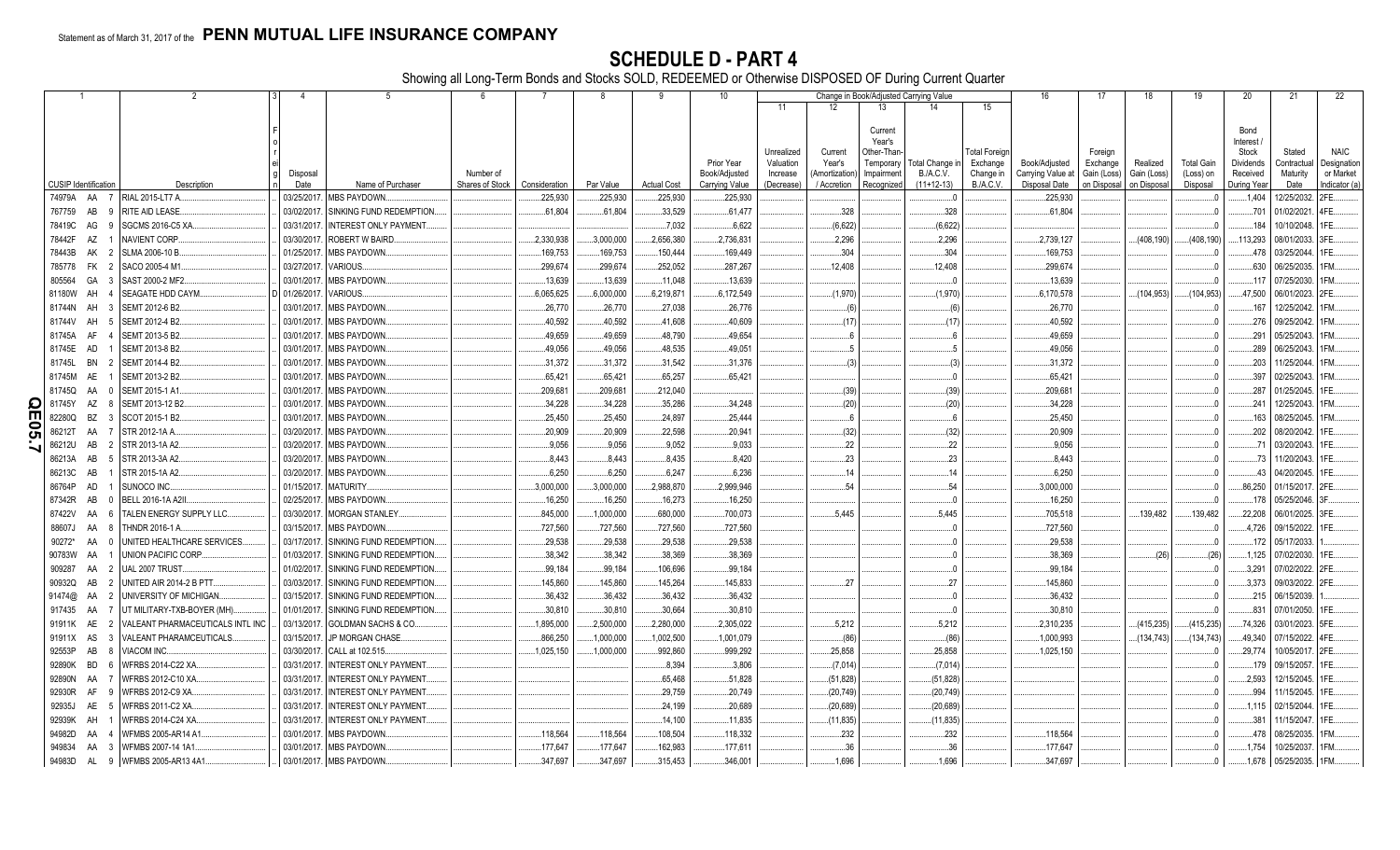|               |                             |                 | 2                                                   | 4                      | 5                                        |                                     |                    | -8                | 9                  | 10                |                        |                             |                   | Change in Book/Adjusted Carrying Value |                               | 16                                               | 17          | 18          | 19                    | 20               | 21                         | 22                    |
|---------------|-----------------------------|-----------------|-----------------------------------------------------|------------------------|------------------------------------------|-------------------------------------|--------------------|-------------------|--------------------|-------------------|------------------------|-----------------------------|-------------------|----------------------------------------|-------------------------------|--------------------------------------------------|-------------|-------------|-----------------------|------------------|----------------------------|-----------------------|
|               |                             |                 |                                                     |                        |                                          |                                     |                    |                   |                    |                   | 11                     | 12                          | 13                | 14                                     | 15                            |                                                  |             |             |                       |                  |                            |                       |
|               |                             |                 |                                                     |                        |                                          |                                     |                    |                   |                    |                   |                        |                             |                   |                                        |                               |                                                  |             |             |                       |                  |                            |                       |
|               |                             |                 |                                                     |                        |                                          |                                     |                    |                   |                    |                   |                        |                             | Current<br>Year's |                                        |                               |                                                  |             |             |                       | Bond<br>Interest |                            |                       |
|               |                             |                 |                                                     |                        |                                          |                                     |                    |                   |                    |                   | Unrealized             | Current                     | Other-Than-       |                                        | Total Foreign                 |                                                  | Foreign     |             |                       | Stock            | Stated                     | <b>NAIC</b>           |
|               |                             |                 |                                                     |                        |                                          |                                     |                    |                   |                    | Prior Year        | Valuation              | Year's                      | Temporary         | Total Change i                         | Exchange                      | Book/Adjusted                                    | Exchange    | Realized    | <b>Total Gain</b>     | Dividends        | Contractual                | Designation           |
|               | <b>CUSIP</b> Identification |                 | Description                                         | Disposal<br>Date       | Name of Purchaser                        | Number of<br><b>Shares of Stock</b> | Consideration      | Par Value         | <b>Actual Cost</b> | Book/Adjusted     | Increase<br>(Decrease) | Amortization<br>/ Accretion | Impairment        | <b>B./A.C.V.</b><br>$(11+12-13)$       | Change in<br><b>B./A.C.V.</b> | Carrying Value at<br>Disposal Date   on Disposal | Gain (Loss) | Gain (Loss) | (Loss) on<br>Disposal | Received         | Maturity<br>Date           | or Market             |
|               | 94986L                      |                 | WFMBS 2007-16 2A1<br>- 0                            | 03/01/201              | MBS PAYDOWN.                             |                                     |                    |                   |                    | Carrying Value    |                        |                             | Recognized        | 385                                    |                               |                                                  |             | on Disposal |                       | During Year      |                            | Indicator (a)<br>1FM. |
|               | 94989W                      | AK<br>AV        | <b>NFCM 2015-C31 XA</b>                             | 03/31/201              | INTEREST ONLY PAYMENT.                   |                                     | .216,070           | 216,070           | .203,750<br>.5,739 | 215,684<br>.5,016 |                        | .385                        |                   |                                        |                               | 216,070                                          |             |             |                       | .2,032<br>.138   | 07/01/2038.<br>11/15/2048. | 1FE                   |
|               | 94989Y                      | <b>BC</b>       | WFCM 2016-C32 XA.                                   | 03/31/201              | INTEREST ONLY PAYMENT.                   |                                     |                    |                   | .7,614             | .6,855            |                        | (5,016)                     |                   | (5,016)<br>(6,855)                     |                               |                                                  |             |             |                       | 194              | 01/15/2059.                | 1FE.                  |
|               | 95000C                      | <b>BE</b>       | NFCM 2016-NXS5 XA.                                  | 03/31/201              | INTEREST ONLY PAYMENT.                   |                                     |                    |                   | .17,747            | .15,819           |                        | (6, 855)<br>(15, 819)       |                   |                                        |                               |                                                  |             |             |                       | .483             | 01/15/2059.                | 1FE.                  |
|               | 95000D                      | <b>BG</b>       | WFCM 2016-C34 XA.                                   | 03/31/201              | INTEREST ONLY PAYMENT.                   |                                     |                    |                   | .17,392            | 16,028            |                        |                             |                   | (15, 819)<br>(16,028)                  |                               |                                                  |             |             |                       | .463             | 05/15/2049.                | 1FE.                  |
|               | 95000H                      |                 | NFCM 2016-LC24 XA.                                  | 03/31/201              | INTEREST ONLY PAYMENT.                   |                                     |                    |                   | .7,678             | .7,384            |                        | (16,028)                    |                   |                                        |                               |                                                  |             |             |                       | .191             | 10/15/2049.                | 1FE.                  |
|               | 95000J                      | BJ<br>AY        | WFCM 2016-LC25 XA.                                  | 03/31/201              | INTEREST ONLY PAYMENT.                   |                                     |                    |                   | .9,064             | .8,972            |                        | (7, 384)                    |                   | (7, 384)<br>(8,972)                    |                               |                                                  |             |             |                       | .250             | 12/15/2059.                | 1FE.                  |
|               |                             | <b>BE</b>       |                                                     |                        |                                          |                                     |                    |                   |                    |                   |                        | (8,972)                     |                   |                                        |                               |                                                  |             |             |                       |                  |                            | 1FE.                  |
|               | 95000K                      |                 | WFCM 2016-NXS6 XA.                                  | 03/31/201              | INTEREST ONLY PAYMENT.                   |                                     |                    |                   | .17,419            | .13,960           |                        | (16,986)                    |                   | (16,986)                               |                               |                                                  |             |             |                       | .437             | 11/15/2049.                | 1FE.                  |
|               | 96221Q                      | AH<br><b>FR</b> | WFRBS 2013-C18 XA<br><b>NALGREEN CO.</b>            | 03/31/201<br>03/15/201 | INTEREST ONLY PAYMENT.                   |                                     |                    | .27,181           | .13,616            |                   |                        | (13,616)                    |                   | (13, 616)                              |                               |                                                  |             |             |                       | 158<br>.230      | 12/15/2046.                |                       |
|               | 96928*<br>97652R            | BA              | WIN 2014-3 B2                                       | 03/01/201              | SINKING FUND REDEMPTION.<br>MBS PAYDOWN. |                                     | .27,181<br>.28,906 | .28,906           | .27,181            | .27,181           |                        |                             |                   |                                        |                               | .27,181<br>.28,906                               |             |             |                       | 192              | 09/15/2038.<br>11/20/2044. | 1FM.                  |
|               |                             | <b>BD</b>       | WIN 2015-1 B3                                       | 03/01/201              | <b>MBS PAYDOWN.</b>                      |                                     |                    |                   | .29,281            | .28,911           |                        | (5)                         |                   |                                        |                               |                                                  |             |             |                       | .83              |                            |                       |
|               | 97652T                      | BE              | VIN 2015-2 B1                                       | 03/01/201              | MBS PAYDOWN.                             |                                     | .16,913            | 16,913<br>.32,220 | .16,477            |                   |                        |                             |                   |                                        |                               | .16,913                                          |             |             |                       |                  | 01/20/2045.                | 1FM.                  |
|               | 97652U                      |                 |                                                     |                        |                                          |                                     | .32,220            |                   | .32,952            | .32,229           |                        | (9)                         |                   |                                        |                               | .32,220                                          |             |             |                       | .211             | 02/20/2045.                |                       |
|               | 97652U                      | <b>BF</b>       | WIN 2015-2 B2                                       | 03/01/201              | MBS PAYDOWN.                             |                                     | .36,127            | .36,127           | .36,228            | .36,128           |                        | .(2)                        |                   | .(2                                    |                               | .36,127                                          |             |             |                       | .236             | 02/20/2045.                | 1FM.                  |
|               | BCC28G                      | EW              | ATLSS 2014-1 B.                                     | 03/15/201              | MBS PAYDOWN.                             |                                     | 187,200            | 187,200           | 187,200            | .187,200          |                        |                             |                   |                                        |                               | .187,200                                         |             |             |                       | .2,145           | 12/15/2039.                | 2FE.                  |
| Q<br>m        | G0014F                      |                 | AABS 2013-1 A.                                      | 03/15/201              | MBS PAYDOWN.                             |                                     | .35,385            | .35,385           | .35,739            | .35,385           |                        |                             |                   |                                        |                               | .35,385                                          |             |             |                       | .288             | 01/15/2038.                | 1FE.                  |
|               | 05330K                      | AA              | AUTO METRO PR.                                      | 03/31/201              | SINKING FUND REDEMPTION                  |                                     | .15,000            | .15,000           | .15,000            | 15,000            |                        |                             |                   |                                        |                               | .15,000                                          |             |             |                       | .253             | 06/30/2035. 3FE.           |                       |
| $\frac{6}{8}$ | 05618M                      | AG              | BABSN 2014-3A B2.                                   | 01/17/201              | CALL at 100.000.                         |                                     | .5,000,000         | .5,000,000        | .5,000,000         | .5,000,000        |                        |                             |                   |                                        |                               | .5,000,000                                       |             |             |                       | .54,625          | 01/15/2026. 1FE.           |                       |
|               | 05741R                      | AG              | BAKR 2006-1A D.                                     | 01/17/201              | CALL at 100.000.                         |                                     | .6,666,000         | .6,666,000        | .6,282,705         | 6,444,720         |                        | .221,280                    |                   | .221,280                               |                               | 6,666,000                                        |             |             |                       | .43,951          | 10/15/2019.                | 1FE.                  |
|               | 09073V                      | AE              | BRCHW 2014-1A B2                                    | 03/02/201              | CALL at 100.000.                         |                                     | .4,000,000         | .4,000,000        | .3,998,226         | .3,999,201        |                        | .799                        |                   | 799                                    |                               | 4,000,000                                        |             |             |                       | .66,491          | 07/15/2026.                | 1FE.                  |
|               | 11042A                      | AA              | BRITISH AIRWAYS.                                    | 03/20/201              | SINKING FUND REDEMPTION                  |                                     | .12,439            | .12,439           | .12,533            | 12,441            |                        |                             |                   |                                        |                               | .12,439                                          |             |             |                       | 144              | 06/20/2024.                | 1FE.                  |
|               | 12548C                      | AD              | CIFC 2014-2A A3L                                    | 02/24/2011             | CALL at 100.000.                         |                                     | .10,000,000        | .10,000,000       | .9,895,000         | .9,916,323        |                        | .83,677                     |                   | .83,677                                |                               | 10,000,000                                       |             |             |                       | .95,553          | 05/24/2026.                | 1FE.                  |
|               | 14308L                      | AG              | CGMS 2014-3A B                                      | 03/17/2017             | CALL at 100.000.                         |                                     | .10,000,000        | .10,000,000       | 10,000,000         | 10,000,000        |                        |                             |                   |                                        |                               | 10,000,000                                       |             |             |                       | .160,128         | 07/27/2026.                | 1FE                   |
|               | 224607                      | AE              | CRTOS 2007-1A D                                     | 02/21/201              | CALL at 100.000.                         |                                     | .5,300,000         | .5,300,000        | .5,286,750         | .5,288,842        |                        | 11,158                      |                   | .11,158                                |                               | 5,300,000                                        |             |             |                       | .44.849          | 05/19/2021.                | 1FE.                  |
|               | 29100X                      | AA              | EAFL 2013-1 A                                       | 03/15/201              | MBS PAYDOWN.                             |                                     | .92,466            | .92,466           | 94,951             | .92,513           |                        | (47)                        |                   | (47                                    |                               | .92,466                                          |             |             |                       | .717             | 10/15/2038.                | 1FE.                  |
|               | 36320C                      | AG              | GALXY 2013-16A C.                                   | 03/17/201              | CALL at 100.000.                         |                                     | .2,000,000         | .2,000,000        | 1,943,000          | 1,954,190         |                        | .45,810                     |                   | .45,810                                |                               | .2,000,000                                       |             |             |                       | .23,806          | 11/16/2025.                | 1FE.                  |
|               | 41165G                      | AJ              | HARV7 7A BF                                         | 02/21/201              | CALL at 100.000.                         |                                     | .5,000,000         | .5,000,000        | .5,000,000         | .5,000,000        |                        |                             |                   |                                        |                               | .5,000,000                                       |             |             |                       | .54,767          | 11/18/2026.                | 1FE.                  |
|               | 530361                      | AN              | LIBR 2005-1A B.                                     | 02/01/201              | CALL at 100.000.                         |                                     | 10,866,822         | .10,866,822       | 10,646,105         | 10,789,366        |                        | .77,457                     |                   | .77,457                                |                               | 10,866,822                                       |             |             |                       | .49,597          | 11/01/2017.                | 1FE.                  |
|               | 532621                      | AG              | ROCK 2014-2A C1                                     | 01/18/201              | CALL at 100.000.                         |                                     | 10,000,000         | .10,000,000       | .9,850,000         | 9,880,873         |                        | .119,127                    |                   | .119,127                               |                               | 10,000,000                                       |             |             |                       | .95,365          | 04/18/2026.                | 1FE.                  |
|               | 67590J                      | AG              | OCT18 2013-1A B.                                    | 03/07/201              | CALL at 100.000.                         |                                     | .5,750,000         | .5,750,000        | .5,637,500         | 5,661,718         |                        | .88,282                     |                   | .88,282                                |                               | 5,750,000                                        |             |             |                       | .65,293          | 12/16/2024.                | 1FE.                  |
|               | 75686V                      | AD              | redri 1a d.                                         | 02/01/201              | MBS PAYDOWN.                             |                                     | 4,052,640          | .4,052,640        | .3,985,265         | 4,045,528         |                        | .7,112                      |                   | 7,112                                  |                               | .4,052,640                                       |             |             |                       | 26,264           | 07/27/2018.                | 1FE.                  |
|               | 759470                      | A#              | RELIANCE INDUSTRIES LTD                             | 03/26/201              | MATURITY.                                |                                     | .3,000,000         | .3,000,000        | .3,015,000         | .3,000,804        |                        | (804)                       |                   | (804)                                  |                               | .3,000,000                                       |             |             |                       |                  | 03/26/2017                 |                       |
|               | 77426N                      | AA              | ROCKW 2007-1A A1LA                                  | 02/01/201              | MBS PAYDOWN.                             |                                     | .3,737,417         | .3,737,417        | .3,630,421         | .3,734,536        |                        | .2,881                      |                   | .2,881                                 |                               | .3,737,417                                       |             |             |                       | .10,850          | 08/01/2024.                | 1FE.                  |
|               | 806713                      | AF              | SCHLR 2007-1A D.<br>$\mathsf{r}$                    | 01/25/201              | CALL at 100.000.                         |                                     | .8,000,000         | .8,000,000        | .8,025,000         | 8,014,771         |                        | (14, 771)                   |                   | (14, 771)                              |                               | .8,000,000                                       |             |             |                       | .69,139          | 04/25/2021.                | 1FE.                  |
|               | 92857W                      | AP              | VODAFONE GROUP PLC.<br>-5                           | 02/27/2017             | MATURITY.                                |                                     | 1,000,000          | .1,000,000        | 795,280            | .994,701          |                        | .5,299                      |                   | .5,299                                 | $\cap$                        | 1,000,000                                        |             |             |                       | .28,125          | 02/27/2017. 2FE.           |                       |
|               | 3899999.                    |                 | Total - Bonds - Industrial and Miscellaneous.       |                        |                                          |                                     | 187,728,712        | 189,775,577       | 189,912,763        | 189,890,827       | .113,169               | (3,255,721)                 | $\Omega$          | (3, 142, 552)                          |                               | 188,514,109                                      |             | .(785, 398) | (785,398)             | .2,825,119       | XXX                        | <b>XXX</b>            |
|               |                             |                 | <b>Bonds - SVO Identified Funds</b>                 |                        |                                          |                                     |                    |                   |                    |                   |                        |                             |                   |                                        |                               |                                                  |             |             |                       |                  |                            |                       |
|               | 464288                      | 64              | 6 ISHARES 1-3 YEAR CREDIT                           |                        | 01/12/2017. WELLS FARGO.                 |                                     | .22.250.283        | .211.926          | .22,428,442        | .22,428,442       | $\Omega$               | $\Omega$                    | $\Omega$          | $\Omega$<br>$\Omega$                   |                               | .22,428,442                                      |             | (178, 159)  | (178, 159)            | 0 <sup>1</sup>   |                            |                       |
|               | 8199999                     |                 | Total - Bonds - SVO Identified Funds                |                        |                                          |                                     | .22,250,283        | .211,926          | .22,428,442        | .22,428,442       |                        |                             |                   |                                        | $\Omega$                      | .22,428,442                                      |             | (178,159    | .(178,159)            |                  | <b>XXX</b>                 | XXX                   |
|               | 8399997                     |                 | Total - Bonds - Part 4.                             |                        |                                          |                                     | .280,315,297       | .258,947,371      | .283,029,584       | .282,821,454      | (703,831)              | (3,909,387)                 | $\Omega$          | (4,613,218)                            | $0 \ldots$<br>$\Omega$        | .279,974,073                                     |             | .341,223    | 341,223               | .3,094,133       | <b>XXX</b>                 | XXX                   |
|               | 3399999.                    |                 | Total - Bonds                                       |                        |                                          |                                     | .280,315,297       | .258,947,371      | .283,029,584       | .282,821,454      | (703, 831)             | (3,909,387)                 | $0-1$             | (4,613,218)                            |                               | .279,974,073                                     |             | .341,223    | 341,223               | .3,094,133       | XXX                        | XXX                   |
|               |                             |                 | <b>Common Stocks - Industrial and Miscellaneous</b> |                        |                                          |                                     |                    |                   |                    |                   |                        |                             |                   |                                        |                               |                                                  |             |             |                       |                  |                            |                       |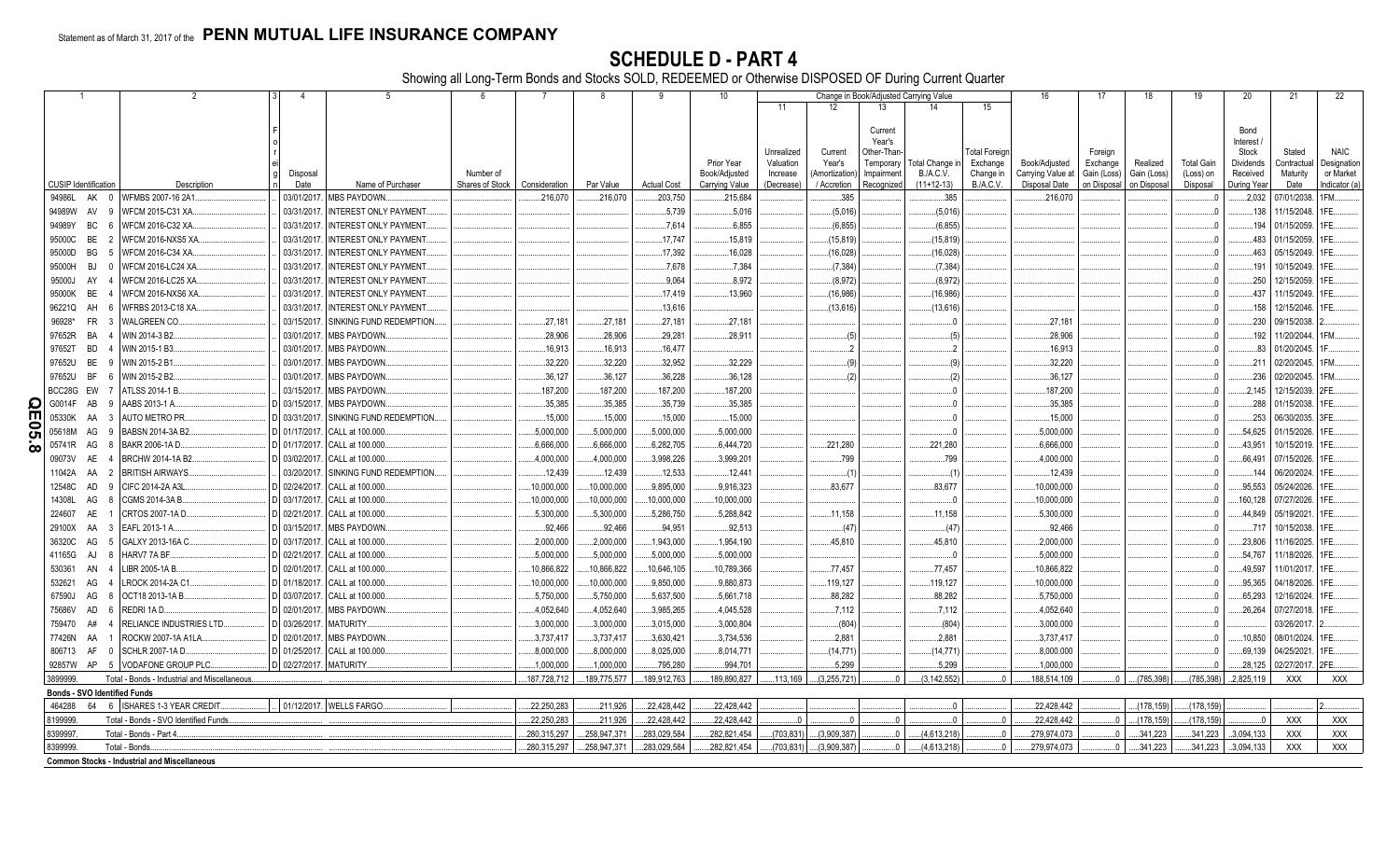## **SCHEDULE D - PART 4**

Showing all Long-Term Bonds and Stocks SOLD, REDEEMED or Otherwise DISPOSED OF During Current Quarter

|                             |                                                       |                  |                            |                 |               |             |                    |                             |                        |                              | Change in Book/Adjusted Carrying Value |                                  |                               | 16.                                |                                     |            |                       | 20                      | 21                     | 22                       |
|-----------------------------|-------------------------------------------------------|------------------|----------------------------|-----------------|---------------|-------------|--------------------|-----------------------------|------------------------|------------------------------|----------------------------------------|----------------------------------|-------------------------------|------------------------------------|-------------------------------------|------------|-----------------------|-------------------------|------------------------|--------------------------|
|                             |                                                       |                  |                            |                 |               |             |                    |                             |                        |                              |                                        |                                  |                               |                                    |                                     |            |                       |                         |                        |                          |
|                             |                                                       |                  |                            |                 |               |             |                    |                             |                        |                              |                                        |                                  |                               |                                    |                                     |            |                       |                         |                        |                          |
|                             |                                                       |                  |                            |                 |               |             |                    |                             |                        |                              | Current                                |                                  |                               |                                    |                                     |            |                       | Bond                    |                        |                          |
|                             |                                                       |                  |                            |                 |               |             |                    |                             |                        |                              | Year's                                 |                                  |                               |                                    |                                     |            |                       | Interest                |                        |                          |
|                             |                                                       |                  |                            |                 |               |             |                    |                             | Unrealized             | Current                      | Other-Than-                            |                                  | <b>Total Foreign</b>          |                                    | Foreign                             |            |                       | Stock                   | Stated                 | <b>NAIC</b>              |
|                             |                                                       |                  |                            | Number of       |               |             |                    | Prior Year<br>Book/Adiusted | Valuation              | Year's                       | Temporary<br>Impairment                | <b>Fotal Change</b><br>B./A.C.V. | Exchange                      | Book/Adjusted                      | Exchange<br>Gain (Loss) Gain (Loss) | Realized   | <b>Total Gain</b>     | <b>Dividends</b>        | Contractua<br>Maturity | Designation<br>or Market |
| <b>CUSIP</b> Identification | Description                                           | Disposal<br>Date | Name of Purchaser          | Shares of Stock | Consideration | Par Value   | <b>Actual Cost</b> | Carrying Value              | Increase<br>(Decrease) | 'Amortization<br>/ Accretion | Recognized                             | $11+12-13$                       | Change in<br><b>B./A.C.V.</b> | Carrying Value at<br>Disposal Date | on Disposal on Disposal             |            | (Loss) on<br>Disposal | Received<br>During Year | Date                   | Indicator (a)            |
| 035710<br>- 40              | ANNALY CAPITAL MANAGEMENT INC.                        |                  | 03/15/2017. WELLS FARGO.   | .94,000.000     | .1,026,307    | <b>XXX</b>  | 1,000,122          | 937,180                     | 62.942                 |                              |                                        | .62.942                          |                               | 1,000,122                          |                                     | .26,185    | 26,185                | 28,200                  | <b>XXX</b>             |                          |
|                             |                                                       |                  | 03/15/2017. WELLS FARGO.   |                 |               |             |                    |                             |                        |                              |                                        |                                  |                               |                                    |                                     |            |                       |                         |                        |                          |
| 04010L<br>10                | <b>ARES CAPITAL CORP.</b>                             | .479,400.000     | .8,385,434                 | <b>XXX</b>      | 7,579,882     | 7,905,306   | (325, 424)         |                             |                        | (325,424                     |                                        | 7,579,882                        |                               | 805,553                            | .805,553                            | 20,292     | <b>XXX</b>            |                         |                        |                          |
| 16934Q 20                   | <b>CHIMERA INVESTMENT CORP.</b>                       | 32.000.000       | 612.140                    | <b>XXX</b>      | .510,960      | .544,640    | (33,680            |                             |                        | (33,680)                     |                                        | .510,960                         |                               | .101,180                           | .101,180                            | .16,000    | <b>XXX</b>            |                         |                        |                          |
| 19625X                      | <b>COLONY STARWOOD HOMES.</b>                         |                  | 01/25/2017. MERRILL LYNCH. | 13,361.000      | .398.536      | <b>XXX</b>  | .379,319           | .384,930                    | (5,612)                |                              |                                        | (5,612)                          |                               | .379,319                           |                                     | 19.217     | 19,217                |                         | <b>XXX</b>             |                          |
| 444444<br>- 44              | <b>I FHLN OF PITTSBURGH</b>                           |                  | 02/24/2017. DIRECT ISSUER. | 40,000.000      | .4,000,000    | <b>XXX</b>  | .4,000,000         | .4,000,000                  |                        |                              |                                        |                                  |                               | 4.000.000                          |                                     |            |                       | .101,585                | <b>XXX</b>             |                          |
| 72202D                      | 10 6 PIMCO DYNAMIC CREDIT INCOME.                     |                  | 03/16/2017. WELLS FARGO.   | .187.352.000    | .3,898,478    | <b>XXX</b>  | 4,115,439          | 3,788,257                   | .327,182               |                              |                                        | .327,182                         |                               | .4,115,439                         |                                     | (216,962)  | (216,962)             | .92,213                 | <b>XXX</b>             |                          |
| 9099999.                    | Total - Common Stocks - Industrial and Miscellaneous. |                  |                            |                 | 18,320,895    | <b>XXX</b>  | 17,585,722         | 17,560,313                  | 25,408                 |                              |                                        | .25,408                          |                               | 17,585,722                         |                                     | 735,173    | .735,173              | 258,290                 | <b>XXX</b>             | XXX                      |
| 9799997.                    | Total - Common Stocks - Part 4.                       |                  | 18,320,895                 | <b>XXX</b>      | 17,585,722    | 17,560,313  | .25.408            |                             |                        | .25,408                      |                                        | 17,585,722                       |                               | 735,173                            | 735,173                             | 258,290    | <b>XXX</b>            | <b>XXX</b>              |                        |                          |
| 9799999.                    | Total - Common Stocks.                                |                  | 18,320,895                 | <b>XXX</b>      | 17,585,722    | 17,560,313  | .25,408            |                             |                        | .25.408                      |                                        | 17,585,722                       |                               | 735,173                            | 735,173                             | 258,290    | <b>XXX</b>            | XXX                     |                        |                          |
| 9899999.                    | Total - Preferred and Common Stocks.                  |                  | 18,320,895                 | XXX             | .17,585,722   | 17,560,313  | .25,408            |                             |                        | .25,408                      |                                        | 17,585,722                       |                               | 735,173                            | 735,173                             | 258,290    | XXX                   | <b>XXX</b>              |                        |                          |
| 9999999.                    | Total - Bonds, Preferred and Common Stocks.           |                  | 298,636,192                | <b>XXX</b>      | 300,615,306   | 300,381,767 | (678, 423)         | (3,909,387)                 |                        | (4,587,810)                  |                                        | 297,559,795                      |                               | .1,076,396                         | 1,076,396                           | .3,352,423 | <b>XXX</b>            | <b>XXX</b>              |                        |                          |

(a) For all common stock bearing the NAIC market indicator "U" provide: the number of such issues: 1.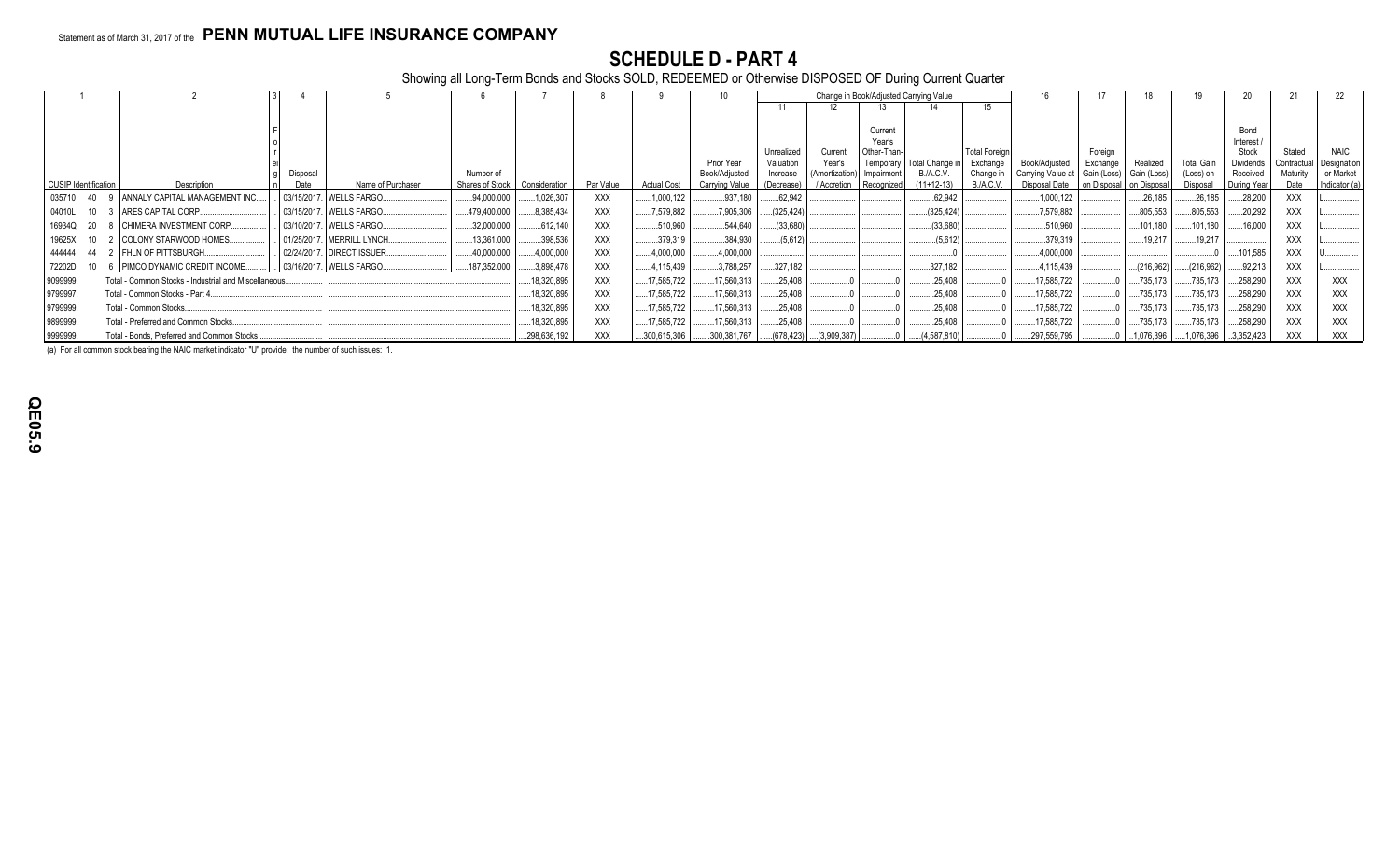## **SCHEDULE DB - PART A - SECTION 1**

|        |              | $\overline{2}$                                                                                           | $\mathbf{3}$   | $\overline{4}$                           |                                                  | 5                                                                | 6     | $\overline{7}$         | - 8          | $\mathbf{q}$            | 10                          | 11                                                                     | 12                                                              | 13                  | 14             | 16         | 17                                  | 18                                            | 19                                 | 20                                              | 21        | 22                                | 23                                                     |
|--------|--------------|----------------------------------------------------------------------------------------------------------|----------------|------------------------------------------|--------------------------------------------------|------------------------------------------------------------------|-------|------------------------|--------------|-------------------------|-----------------------------|------------------------------------------------------------------------|-----------------------------------------------------------------|---------------------|----------------|------------|-------------------------------------|-----------------------------------------------|------------------------------------|-------------------------------------------------|-----------|-----------------------------------|--------------------------------------------------------|
|        |              | Description of Item(s) Hedged, Used                                                                      | Sched<br>ule / | Exhibi Type(s)<br>of<br>Identifi Risk(s) |                                                  | Exchange, Counterparty                                           | Trade | Date of<br>Maturity or | Number<br>of | Notional                | Strike Price, Rate of Index | Cumulative<br>Prior Year(s)<br>Initial Cost o<br>Premium<br>(Received) | <b>Current Year</b><br>Initial Cost of<br>Premium<br>(Received) | <b>Current Year</b> | Book/Adjusted  |            | Unrealized<br>Valuation<br>Increase | <b>Total Foreign</b><br>Exchange<br>Change in | Current<br>Year's<br>(Amortization | Adjustment<br>to Carrying<br>Value of<br>Hedged | Potential | Credit<br>Quality of<br>Reference | Hedge<br>Effectiveness<br>at Inception<br>and at Year- |
|        | Description  | for Income Generation or Replicated<br>Purchased Options - Hedging Effective - Call Options and Warrants | er             | (a)                                      |                                                  | or Central Clearinghouse                                         | Date  | Expiration             | Contracts    | Amount                  | Received (Paid)             | Paid                                                                   | Paid                                                            | Income              | Carrying Value | Fair Value | (Decrease)                          | B./A.C.V.                                     | ) / Accretion                      | Items                                           | Exposure  | Entity                            | end(b)                                                 |
|        |              |                                                                                                          |                |                                          |                                                  |                                                                  |       |                        |              |                         |                             |                                                                        |                                                                 |                     |                |            |                                     |                                               |                                    |                                                 |           |                                   |                                                        |
|        | Call Spread  | Embedded option within IUL products                                                                      | N/A            | Equity/<br>ndex                          | Deutsche Bank                                    | 7LTWFZYICNSX8D621K86                                             |       | 04/06/2016 04/03/2017  | .17,504      | 36,177,617 2108 / 2253. |                             | .1,037,112                                                             |                                                                 |                     | .1,037,112     | 2,535,025  |                                     |                                               |                                    |                                                 |           |                                   | 96/97.                                                 |
|        | Call Spread. | Embedded option within IUL products                                                                      | N/A            | Equity/<br>ndex                          | Barclays Bank.                                   | G5GSEF7VJP5I7OUK5573                                             |       | 04/13/2016 04/10/2017  | 14,638       | 29,983,455 2089 / 2233. |                             | .995,530                                                               |                                                                 |                     | .995,530       | 2,100,396  |                                     |                                               |                                    |                                                 |           |                                   | 97/98.                                                 |
|        | Call Spread  | Embedded option within IUL products                                                                      | N/A            | Equity/<br>ndex                          |                                                  | Wells Fargo Bank, N.A KB1H1DSPRFMYMCUFXT09 04/19/2016 04/17/2017 |       |                        | .11,316      | 23,622,603 2129 / 2275. |                             | 723,998                                                                |                                                                 |                     | 723,998        | .1,630,275 |                                     |                                               |                                    |                                                 |           |                                   | 96/97.                                                 |
|        | Call Spread  | Embedded option within IUL products                                                                      | N/A            | ndex                                     | Equity/I Goldman Sachs<br>International          | W22LROWP2IHZNBB6K528                                             |       | 04/25/2016 04/21/2017  | .10,850      | 22,735,958 2137 / 2284. |                             | .630,928                                                               |                                                                 |                     | .630,928       | .1,559,922 |                                     |                                               |                                    |                                                 |           |                                   | 98/98.                                                 |
|        | Call Spread  | Embedded option within IUL products N/A                                                                  |                | ndex                                     | Equity/I Goldman Sachs<br>International          | W22LROWP2IHZNBB6K528                                             |       | 04/29/2016 04/28/2017  | 16,271       | 33,929,916 2127 / 2273. |                             | 941,928                                                                |                                                                 |                     | .941,928       | 2,291,635  |                                     |                                               |                                    |                                                 |           |                                   | 96/96.                                                 |
|        | Call Spread. | Embedded option within IUL products N/A                                                                  |                | ndex                                     | Equity/I   Canadian Imperial Bank<br>of Commerce | 2IGI19DL77OX0HC3ZE78                                             |       | 05/04/2016 05/01/2017  | .10,268      | 21,338,752 2120 / 2265  |                             | 571,312                                                                |                                                                 |                     | .571,312       | 1,432,719  |                                     |                                               |                                    |                                                 |           |                                   | 96/97.                                                 |
|        | Call Spread. | Embedded option within IUL products N/A                                                                  |                | Equity/I<br>ndex                         | <b>Credit Suisse</b><br>International            | E58DKGMJYYYJLN8C3868.                                            |       | 05/10/2016 05/08/2017  | 13,927       | 28,637,115 2097 / 2241  |                             | 916,257                                                                |                                                                 |                     | 916,257        | .1,939,506 |                                     |                                               |                                    |                                                 |           |                                   | 95/96.                                                 |
| O<br>m | Call Spread. | Embedded option within IUL products N/A                                                                  |                | Equity/I<br>ndex                         | Canadian Imperial Bank<br>of Commerce            | 2IGI19DL77OX0HC3ZE78                                             |       | 05/17/2016 05/15/2017  | 15,237       | 31,470,805              | 2107 / 2251                 | 931,133                                                                |                                                                 |                     | 931,133        | 2,080,651  |                                     |                                               |                                    |                                                 |           |                                   | 95/96.                                                 |
| 0<br>თ | Call Spread  | Embedded option within IUL products N/A                                                                  |                | Equity/I<br>ndex                         | Canadian Imperial Bank<br>of Commerce            | 2IGI19DL77OX0HC3ZE78                                             |       | 05/24/2016 05/22/2017  | 18,374       | 37,610,476 2088 / 2231  |                             | .1,223,61                                                              |                                                                 |                     | .1,223,617     | 2,498,894  |                                     |                                               |                                    |                                                 |           |                                   | 93/95.                                                 |
|        | Call Spread  | Embedded option within IUL products                                                                      | N/A            | ndex                                     |                                                  | Wells Fargo Bank, N.A KB1H1DSPRFMYMCUFXT09 06/01/2016 05/30/2017 |       |                        | .13,378      | 27,991,325 2134 / 2281  |                             | .848,567                                                               |                                                                 |                     | .848,567       | .1,802,997 |                                     |                                               |                                    |                                                 |           |                                   | 96/97.                                                 |
|        | Call Spread  | Embedded option within IUL products N/A                                                                  |                | ndex                                     | Barclays Bank                                    | G5GSEF7VJP5I7OUK5573                                             |       | 06/07/2016 06/01/2017  | .14,609      | 30,739,966 2146 / 2294  |                             | .962,879                                                               |                                                                 |                     | .962,879       | 1,950,957  |                                     |                                               |                                    |                                                 |           |                                   | 96/98.                                                 |
|        | Call Spread  | Embedded option within IUL products N/A                                                                  |                | Equity/<br>ndex                          |                                                  | Bank of America, N.A B4TYDEB6GKMZO031MB27.                       |       | 06/14/2016 06/12/2017  | .15,387      | 32,269,770 2139 / 2286  |                             | .921,835                                                               |                                                                 |                     | .921,835       | 2,018,203  |                                     |                                               |                                    |                                                 |           |                                   | 97/97.                                                 |
|        | Call Spread  | Embedded option within IUL products N/A                                                                  |                | Equity/I<br>ndex                         | Canadian Imperial Bank<br>of Commerce            | 2IGI19DL77OX0HC3ZE78                                             |       | 06/21/2016 06/16/2017  | 16,086       | 33,416,252 2119 / 2264  |                             | 1,068,673                                                              |                                                                 |                     | .1,068,673     | .2,107,378 |                                     |                                               |                                    |                                                 |           |                                   | 97/96.                                                 |
|        | Call Spread. | Embedded option within IUL products                                                                      | N/A            | Equity/<br>ndex                          |                                                  | Bank of America, N.A B4TYDEB6GKMZO031MB27.                       |       | 06/29/2016 06/28/2017  | 24,153       | 49,503,023 2091 / 2234. |                             | 1,544,826                                                              |                                                                 |                     | .1,544,826     | 3,151,835  |                                     |                                               |                                    |                                                 |           |                                   | 97/97.                                                 |
|        | Call Spread. | Embedded option within IUL products                                                                      | $N/A$          | Equity/I<br>ndex                         | Goldman Sachs<br>International                   | W22LROWP2IHZNBB6K528                                             |       | 07/06/2016 07/03/2017  | .12,865      | 26,837,419 2128 / 2274. |                             | .838,669                                                               |                                                                 |                     | .838,669       | .1,652,868 |                                     |                                               |                                    |                                                 |           |                                   | 96/98.                                                 |
|        | Call Spread  | Embedded option within IUL products                                                                      | N/A            | Equity/I<br>ndex                         | Goldman Sachs<br>International                   | W22LROWP2IHZNBB6K528                                             |       | 07/14/2016 07/12/2017  | 17,131       | 36,511,129 2174 / 2323. |                             | .1,152,402                                                             |                                                                 |                     | 1,152,402      | 2,090,185  |                                     |                                               |                                    |                                                 |           |                                   | 98/96.                                                 |
|        | Call Spread  | Embedded option within IUL products                                                                      | $N/A$          | Equity/I<br>ndex                         | Canadian Imperial Bank<br>of Commerce            | 2IGI19DL77OX0HC3ZE78                                             |       | 07/19/2016 07/17/2017  | 11,435       | 24,757,004 2208 / 2360. |                             | 701,923                                                                |                                                                 |                     | 701,923        | 1,319,055  |                                     |                                               |                                    |                                                 |           |                                   | 97/97.                                                 |
|        | Call Spread. | Embedded option within IUL products                                                                      | N/A            | Equity/I<br>ndex                         | Canadian Imperial Bank<br>of Commerce            | 2IGI19DL77OX0HC3ZE78                                             |       | 07/26/2016 07/24/2017  | .18,673      | 40,490,907              | 2212 / 2364.                | .1,166,876                                                             |                                                                 |                     | 1,166,876      | .2,125,721 |                                     |                                               |                                    |                                                 |           |                                   | 97/97.                                                 |
|        | Call Spread  | Embedded option within IUL products N/A ndex                                                             |                | Equity/                                  |                                                  | Wells Fargo Bank, N.A KB1H1DSPRFMYMCUFXT09 08/01/2016 07/28/2017 |       |                        | 10,518       | 22,817,749 2213 / 2365  |                             | .652,221                                                               |                                                                 |                     | .652,221       | 1,192,254  |                                     |                                               |                                    |                                                 |           |                                   | 96/96.                                                 |
|        | Call Spread. | Embedded option within IUL products                                                                      | N/A            | Equity<br>ndex                           | Barclays Bank.                                   | G5GSEF7VJP5I7OUK5573                                             |       | 08/08/2016 08/01/2017  | .14,180      | 30,742,949 2211 / 2363. |                             | 918,864                                                                |                                                                 |                     | .918,864       | .1,600,064 |                                     |                                               |                                    |                                                 |           |                                   | 96/97.                                                 |
|        | Call Spread. | Embedded option within IUL products N/A                                                                  |                | ndex                                     |                                                  | Bank of America, N.A B4TYDEB6GKMZO031MB27. 08/12/2016 08/07/2017 |       |                        | 13,061       | 28,487,608              | 2225 / 2377.                | 818,533                                                                |                                                                 |                     | .818,533       | .1,429,554 |                                     |                                               |                                    |                                                 |           |                                   | 95/95.                                                 |
|        | Call Spread. | Embedded option within IUL products N/A                                                                  |                | Equity/<br>ndex                          | Barclays Bank                                    | G5GSEF7VJP5I7OUK5573                                             |       | 08/18/2016 08/14/2017  | 12,615       | 27,576,768 2230 / 2383  |                             | .798.530                                                               |                                                                 |                     | .798,530       | .1,349,496 |                                     |                                               |                                    |                                                 |           |                                   | 97/97.                                                 |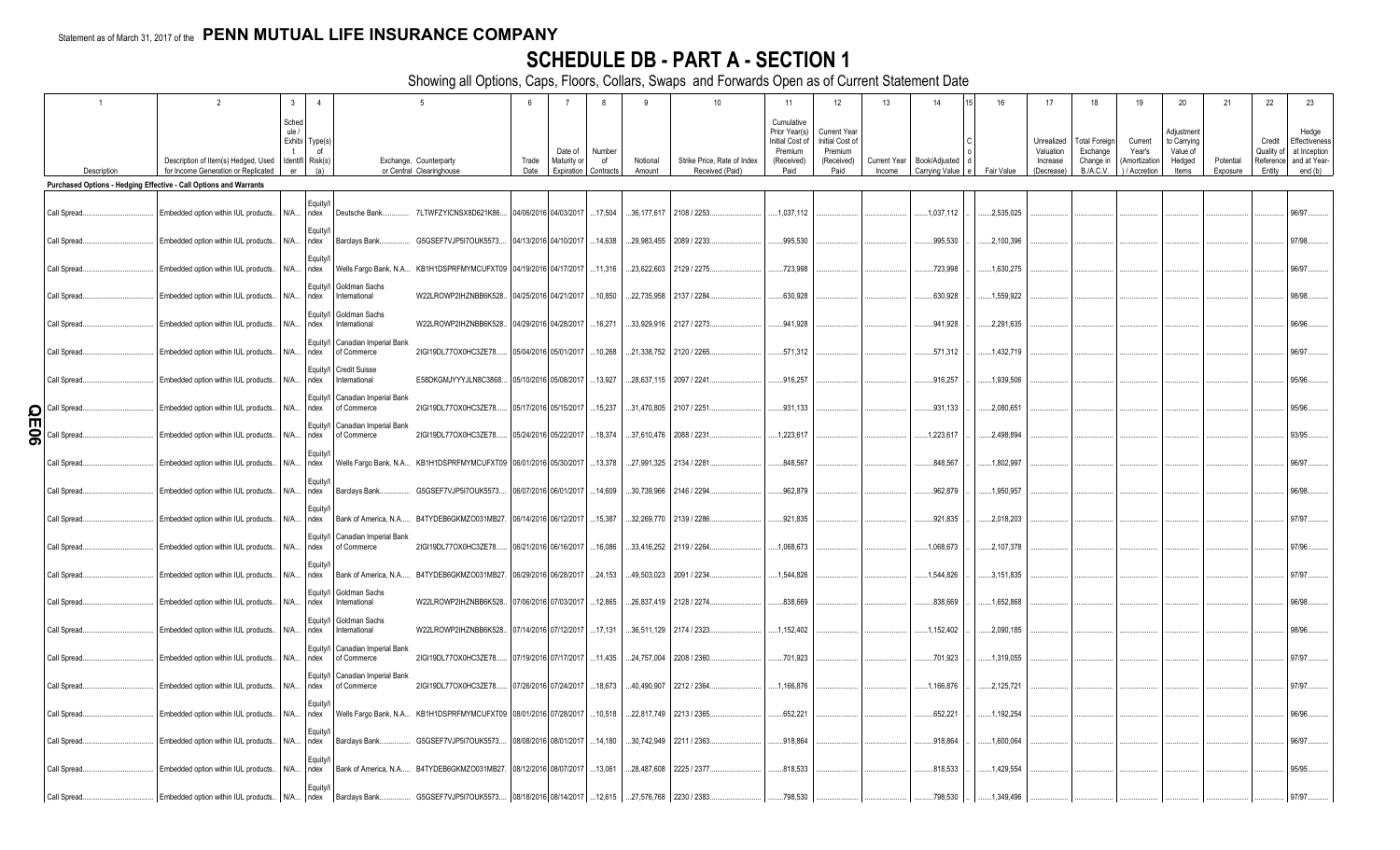## **SCHEDULE DB - PART A - SECTION 1**

|             |              | $\mathcal{P}$                                                              | $\mathbf{3}$                                             | 5<br>$\overline{4}$                                                        | 6             |                                                          |               | $\mathsf{Q}$       | 10 <sup>1</sup>                                | 11                                                                              | 12                                                                      | 13                            | 14                              | 15 <sup>1</sup> | 16         | 17                                                | 18                                                         | 19                                                  | 20                                                       | 21                    | 22               | 23                                                                                     |
|-------------|--------------|----------------------------------------------------------------------------|----------------------------------------------------------|----------------------------------------------------------------------------|---------------|----------------------------------------------------------|---------------|--------------------|------------------------------------------------|---------------------------------------------------------------------------------|-------------------------------------------------------------------------|-------------------------------|---------------------------------|-----------------|------------|---------------------------------------------------|------------------------------------------------------------|-----------------------------------------------------|----------------------------------------------------------|-----------------------|------------------|----------------------------------------------------------------------------------------|
|             | Description  | Description of Item(s) Hedged, Used for<br>Income Generation or Replicated | Sched<br>ule /<br>Type(s)<br>Exhibit<br>Identifi Risk(s) | nf<br>Exchange, Counterparty<br>(a)<br>or Central Clearinghouse            | Trade<br>Date | Date of<br>Maturity or Number of<br>Expiration Contracts |               | Notional<br>Amount | Strike Price, Rate of Index<br>Received (Paid) | Cumulative<br>Prior Year(s)<br>Initial Cost of<br>Premium<br>(Received)<br>Paid | <b>Current Year</b><br>Initial Cost of<br>Premium<br>(Received)<br>Paid | <b>Current Year</b><br>Income | Book/Adjusted<br>Carrying Value |                 | Fair Value | Unrealized<br>Valuation<br>Increase<br>(Decrease) | <b>Total Foreign</b><br>Exchange<br>Change in<br>B./A.C.V. | Current<br>Year's<br>(Amortization<br>) / Accretion | Adjustment<br>to Carrying<br>Value of<br>Hedged<br>Items | Potential<br>Exposure | Credit<br>Entity | Hedge<br>Effectiveness<br>Quality of at Inception<br>Reference and at Year-<br>end (b) |
|             | Call Spread  | Embedded option within IUL products                                        | Equity/<br>N/A ndex                                      | G5GSEF7VJP5I7OUK5573<br>Barclays Bank                                      |               | 08/24/2016 08/21/2017                                    | 17,415        |                    | .38,028,787 2227 / 2380.                       | 1,098,712                                                                       |                                                                         |                               | .1,098,712                      |                 | 1,864,544  |                                                   |                                                            |                                                     |                                                          |                       |                  | 96/97                                                                                  |
|             | Call Spread. | Embedded option within IUL products                                        | N/A<br>ndex                                              | IYDOJBGJWY9T8XKCSX06<br>SunTrust Bank                                      |               | 08/30/2016 08/28/2017                                    | 17,475        |                    | .38,045,696 2221 / 2351                        | 995,201                                                                         |                                                                         |                               | .995,201                        |                 | 1,638,995  |                                                   |                                                            |                                                     |                                                          |                       |                  | 95/95                                                                                  |
|             | Call Spread. | Embedded option within IUL products                                        | Equity.<br>$N/A$<br>ndex                                 | Wells Fargo Bank, N.A KB1H1DSPRFMYMCUFXT09.                                |               | 09/08/2016 09/07/2017                                    | 26,968        |                    | 58,851,929 2226 / 2379.                        | 1,750,763                                                                       |                                                                         |                               | .1,750,763                      |                 | 2,889,520  |                                                   |                                                            |                                                     |                                                          |                       |                  | 98/98.                                                                                 |
|             | Call Spread. | Embedded option within IUL products                                        | Equity/<br>N/A<br>ndex                                   | Goldman Sachs<br>W22LROWP2IHZNBB6K528.<br>International                    |               | 09/14/2016 09/11/2017                                    | 11,491        |                    | 24,721,048 2194 / 2345.                        | 725,427                                                                         |                                                                         |                               | 725,427                         |                 | 1,299,551  |                                                   |                                                            |                                                     |                                                          |                       |                  | 96/96.                                                                                 |
|             | Call Spread. | Embedded option within IUL products                                        | Equity<br>$N/A$<br>ndex                                  | Wells Fargo Bank, N.A KB1H1DSPRFMYMCUFXT09. 09/20/2016 09/18/2017          |               |                                                          | 13,026        |                    | 27,849,067 2181 / 2309.                        | 762,542                                                                         |                                                                         |                               | .762,542                        |                 | 1,294,878  |                                                   |                                                            |                                                     |                                                          |                       |                  | 95/95.                                                                                 |
|             | Call Spread. | Embedded option within IUL products                                        | N/A<br>ndex                                              | G5GSEF7VJP5I7OUK5573<br>Barclays Bank                                      |               | 09/26/2016 09/21/2017                                    | 12,489        |                    | 27,017,703 2207 / 2358                         | 787,431                                                                         |                                                                         |                               | 787,431                         |                 | 1,358,940  |                                                   |                                                            |                                                     |                                                          |                       |                  | 95/96                                                                                  |
|             | Call Spread. | Embedded option within IUL products                                        | Equity<br>N/A<br>ndex                                    | B4TYDEB6GKMZO031MB27.<br>Bank of America, N.A                              |               | 09/29/2016 09/28/2017                                    | 15,753        |                    | 34,018,131 2203 / 2354.                        | 1,002,994                                                                       |                                                                         |                               | .1,002,994                      |                 | 1,736,439  |                                                   |                                                            |                                                     |                                                          |                       |                  | 96/96.                                                                                 |
| O           | Call Spread  | Embedded option within IUL products                                        | $N/A$<br>ndex                                            | Equity/I<br>Goldman Sachs<br>W22LROWP2IHZNBB6K528.<br>International        |               | 10/05/2016 10/02/2017                                    | 16,384        |                    | 35,386,982 2203 / 2354.                        | 1,060,864                                                                       |                                                                         |                               | .1,060,864                      |                 | 1,795,407  |                                                   |                                                            |                                                     |                                                          |                       |                  | 98/98.                                                                                 |
| π<br>0<br>ග | Call Spread  | Embedded option within IUL products                                        | Equity<br>ndex<br>N/A                                    | B4TYDEB6GKMZO031MB27.<br>Bank of America, N.A                              |               | 10/11/2016 10/09/2017                                    | 21,276        |                    | .45,982,329 2204 / 2356.                       | 1,324,431                                                                       |                                                                         |                               | .1,324,431                      |                 | 2,340,282  |                                                   |                                                            |                                                     |                                                          |                       |                  | 97/98.                                                                                 |
|             | Call Spread  | Embedded option within IUL products                                        | N/A<br>ndex                                              | Equity/I<br>Goldman Sachs<br>W22LROWP2IHZNBB6K528.<br>International        |               | 10/17/2016 10/13/2017                                    | 12,486        |                    | 26,660,482 2178 / 2327                         | 791,363                                                                         |                                                                         |                               | 791,363                         |                 | 1,398,875  |                                                   |                                                            |                                                     |                                                          |                       |                  | 96/96.                                                                                 |
|             | Call Spread  | Embedded option within IUL products                                        | N/A<br>ndex                                              | Equity/I<br>Goldman Sachs<br>W22LROWP2IHZNBB6K528.<br>International        |               | 10/24/2016 10/16/2017                                    | 20,218        |                    | 43,165,430 2178 / 2327.                        | 1,350,967                                                                       |                                                                         |                               | .1,350,967                      |                 | 2,262,379  |                                                   |                                                            |                                                     |                                                          |                       |                  | 96/97.                                                                                 |
|             | Call Spread  | Embedded option within IUL products                                        | ndex<br>N/A                                              | Bank of America, N.A B4TYDEB6GKMZO031MB27.                                 |               | 10/31/2016 10/30/2017                                    | 18,765        |                    | 40,145,841 2182 / 2332.                        | 1,173,188                                                                       |                                                                         |                               | 1,173,188                       |                 | .2,090,241 |                                                   |                                                            |                                                     |                                                          |                       |                  | 96/96.                                                                                 |
|             | Call Spread  | Embedded option within IUL products N/A                                    | Equity<br>ndex                                           | SunTrust Bank.<br>IYDOJBGJWY9T8XKCSX06                                     |               | 11/04/2016 11/01/2017                                    | 12,366        |                    | 26,022,763 2146 / 2294.                        | 780,418                                                                         |                                                                         |                               | 780,418                         |                 | .1,412,628 |                                                   |                                                            |                                                     |                                                          |                       |                  | 97/98                                                                                  |
|             | Call Spread. | Embedded option within IUL products N/A                                    | ndex                                                     | Wells Fargo Bank, N.A KB1H1DSPRFMYMCUFXT09. 11/08/2016 11/06/2017          |               |                                                          | 9,963         |                    | 21,130,925 2163 / 2312.                        | 677,285                                                                         |                                                                         |                               | 677,285                         |                 | 1,126,992  |                                                   |                                                            |                                                     |                                                          |                       |                  | 96/96.                                                                                 |
|             | Call Spread  | Embedded option within IUL products N/A                                    | Equity<br>ndex                                           | Wells Fargo Bank, N.A KB1H1DSPRFMYMCUFXT09. 11/15/2016 11/13/2017          |               |                                                          | 14,971        |                    | 32,362,811 2205 / 2356.                        | 994,524                                                                         |                                                                         |                               | .994,524                        |                 | 1,599,300  |                                                   |                                                            |                                                     |                                                          |                       |                  | 96/96.                                                                                 |
|             | Call Spread  | Embedded option within IUL products                                        | N/A<br>ndex                                              | Equity/I<br>Canadian Imperial Bank<br>of Commerce<br>2IGI19DL77OX0HC3ZE78  |               | 1/22/2016 11/20/2017                                     | 18,560        |                    | .40,653,824 2234 / 2388.                       | 1,237,210                                                                       |                                                                         |                               | .1,237,210                      |                 | 1,896,031  |                                                   |                                                            |                                                     |                                                          |                       |                  | 96/97                                                                                  |
|             | Call Spread  | Embedded option within IUL products                                        | ndex<br>N/A                                              | Equity/I<br>Canadian Imperial Bank<br>2IGI19DL77OX0HC3ZE78.<br>of Commerce |               | 1/29/2016 11/27/2017                                     | 13,932        |                    | 30,771,469 2253 / 2407.                        | 895,270                                                                         |                                                                         |                               | .895,270                        |                 | 1,364,618  |                                                   |                                                            |                                                     |                                                          |                       |                  | 94/94.                                                                                 |
|             | Call Spread  | Embedded option within IUL products                                        | N/A<br>ndex                                              | G5GSEF7VJP5I7OUK5573<br>Barclays Bank.                                     |               | 1/29/2016 11/28/2017                                     | 13,624        |                    | 29,996,233 2246 / 2400.                        | 900,819                                                                         |                                                                         |                               | .900,819                        |                 | 1,343,505  |                                                   |                                                            |                                                     |                                                          |                       |                  | 97/97                                                                                  |
|             | Call Spread  | Embedded option within IUL products                                        | Equity<br>N/A<br>ndex                                    | B4TYDEB6GKMZO031MB27.<br>Bank of America, N.A                              |               | 12/05/2016 12/01/2017                                    | .10,344       |                    | 22,666,497 2235 / 2388.                        | .689,738                                                                        |                                                                         |                               | .689,738                        |                 | .1,051,050 |                                                   |                                                            |                                                     |                                                          |                       |                  | 97/97.                                                                                 |
|             | Call Spread. | Embedded option within IUL products N/A                                    | ndex                                                     | Equity/I<br>Canadian Imperial Bank<br>2IGI19DL77OX0HC3ZE78<br>of Commerce  |               | 12/07/2016 12/04/2017                                    | 9,710         |                    | 21,429,193 2251 / 2406.                        | .680,574                                                                        |                                                                         |                               | .680,574                        |                 | .958,132   |                                                   |                                                            |                                                     |                                                          |                       |                  | 96/96                                                                                  |
|             | Call Spread  | Embedded option within IUL products N/A                                    | ndex                                                     | Wells Fargo Bank, N.A KB1H1DSPRFMYMCUFXT09. 12/12/2016 12/07/2017          |               |                                                          | $\dots 8,484$ |                    | 19,066,433 2292 / 2450.                        | 572,840                                                                         |                                                                         |                               | .572,840                        |                 | 762,306    |                                                   |                                                            |                                                     |                                                          |                       |                  | 98/98.                                                                                 |
|             | Call Spread. | Embedded option within IUL products N/A                                    | ndex                                                     | Equity/I<br>Goldman Sachs<br>W22LROWP2IHZNBB6K528<br>International         |               | 12/14/2016 12/11/2017                                    | 8,759         |                    | 19,796,829 2305 / 2464.                        | .570,649                                                                        |                                                                         |                               | .570,649                        |                 | 760,666    |                                                   |                                                            |                                                     |                                                          |                       |                  | 96/96.                                                                                 |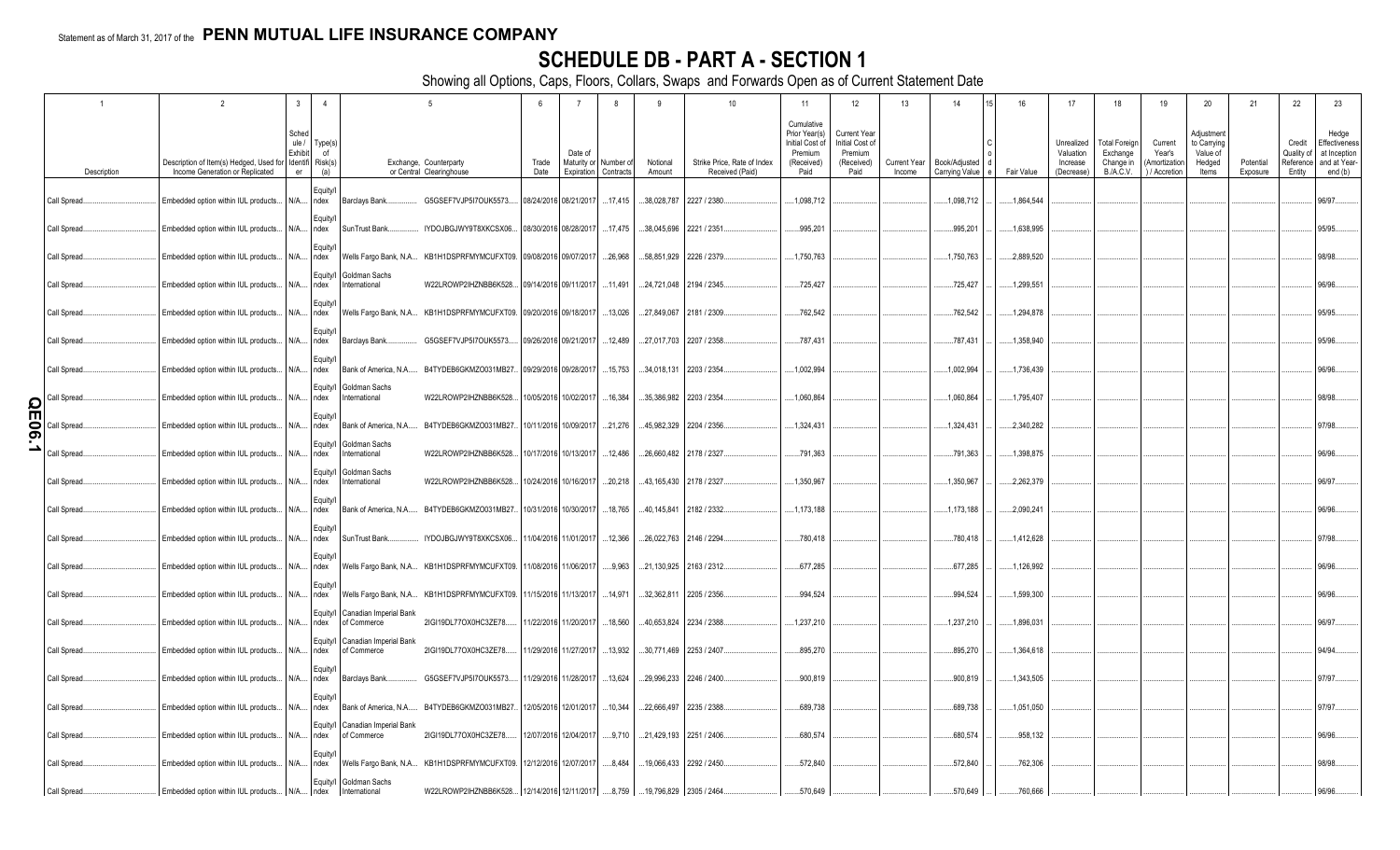## **SCHEDULE DB - PART A - SECTION 1**

|                                                                         | 2                                                                             | $\mathbf{3}$<br>$\overline{4}$                                |                                              | 5                                                                 | 6     |                       | -8                    |              | 10 <sup>°</sup>             | 11                                                                      | 12                                                              | 13                  | 14                         | 15<br>16               | 17                                  | 18                                            | 19                                | 20                                              | 21        | 22                   | 23                                                              |
|-------------------------------------------------------------------------|-------------------------------------------------------------------------------|---------------------------------------------------------------|----------------------------------------------|-------------------------------------------------------------------|-------|-----------------------|-----------------------|--------------|-----------------------------|-------------------------------------------------------------------------|-----------------------------------------------------------------|---------------------|----------------------------|------------------------|-------------------------------------|-----------------------------------------------|-----------------------------------|-------------------------------------------------|-----------|----------------------|-----------------------------------------------------------------|
|                                                                         | Description of Item(s) Hedged, Used for                                       | Sched<br>$ule /$ Type(s)<br>Exhibit<br>of<br>Identifi Risk(s) |                                              | Exchange, Counterparty                                            | Trade | Date of               | Maturity or Number of | Notional     | Strike Price, Rate of Index | Cumulative<br>Prior Year(s)<br>Initial Cost of<br>Premium<br>(Received) | <b>Current Year</b><br>Initial Cost of<br>Premium<br>(Received) | <b>Current Year</b> | Book/Adjusted              |                        | Unrealized<br>Valuation<br>Increase | <b>Total Foreign</b><br>Exchange<br>Change in | Current<br>Year's<br>Amortization | Adjustment<br>to Carrying<br>Value of<br>Hedged | Potential | Credit<br>Quality of | Hedge<br>Effectiveness<br>at Inception<br>Reference and at Year |
| Description                                                             | Income Generation or Replicated                                               | er<br>(a)                                                     |                                              | or Central Clearinghouse                                          | Date  |                       | Expiration Contracts  | Amount       | Received (Paid)             | Paid                                                                    | Paid                                                            | Income              | Carrying Value e           | Fair Value             | (Decrease)                          | B./A.C.V.                                     | ) / Accretion                     | Items                                           | Exposure  | Entity               | end(b)                                                          |
| Call Spread                                                             | Embedded option within IUL products N/A ndex                                  | Equity/                                                       | SunTrust Bank.                               | IYDOJBGJWY9T8XKCSX06.                                             |       | 12/20/2016 12/18/2017 | 18,311                |              | 41,382,494 2305 / 2463.     | 1,235,077                                                               |                                                                 |                     | .1,235,077                 | 1,582,798              |                                     |                                               |                                   |                                                 |           |                      | 97/97.                                                          |
| Call Spread                                                             | Embedded option within IUL products N/A                                       | Equity<br>ndex                                                |                                              | Wells Fargo Bank, N.A KB1H1DSPRFMYMCUFXT09. 12/22/2016 12/21/2017 |       |                       | 10,589                |              | 23,997,215 2312 / 2470.     | 673,037                                                                 |                                                                 |                     | 673,037                    | 896,404                |                                     |                                               |                                   |                                                 |           |                      | 97/97.                                                          |
| Call Spread                                                             | Embedded option within IUL products N/A                                       | Equity/I<br>ndex                                              | Canadian Imperial Bank<br>of Commerce        | 2IGI19DL77OX0HC3ZE78                                              |       | 12/28/2016 12/26/2017 | 16,772                |              | 38,008,539 2312 / 2470.     | 1,064,854                                                               |                                                                 |                     | .1,064,854                 | .1,429,259             |                                     |                                               |                                   |                                                 |           |                      | 95/95.                                                          |
| Call Spread                                                             | Embedded option within IUL products                                           | Equity/<br>N/A                                                |                                              | ndex   Wells Fargo Bank, N.A KB1H1DSPRFMYMCUFXT09.                |       | 12/29/2016 12/28/2017 | 10.367                |              | 23,324,921 2295 / 2452.     | .681.838                                                                |                                                                 |                     | .681.838                   | .920.200               |                                     |                                               |                                   |                                                 |           |                      | 97/97.                                                          |
|                                                                         | 0019999. Total-Purchased Options-Hedging Effective-Call Options and Warrants. |                                                               |                                              |                                                                   |       |                       |                       |              |                             | .44,844,626                                                             |                                                                 |                     | 44,844,626                 | .80.933.530<br>XXI     |                                     |                                               |                                   |                                                 |           | XXX                  | XXX                                                             |
| 0079999. Total-Purchased Options-Hedging Effective.                     |                                                                               |                                                               |                                              |                                                                   |       |                       |                       |              |                             | .44,844,626                                                             |                                                                 |                     | 44,844,626                 | 80,933,530             |                                     |                                               |                                   |                                                 |           | <b>XXX</b>           | XXX                                                             |
| Purchased Options - Hedging Other - Call Options and Warrants           |                                                                               |                                                               |                                              |                                                                   |       |                       |                       |              |                             |                                                                         |                                                                 |                     |                            |                        |                                     |                                               |                                   |                                                 |           |                      |                                                                 |
| Call Option.                                                            | Equity Risk Exposure.                                                         | <b>Equity</b><br>$N/A$<br>ndex                                |                                              | Bank of America, N.A.  B4TYDEB6GKMZ0031MB27                       |       | 01/24/2017 07/24/2017 | 17,500                | 42,000,000   | 2,400.0000                  |                                                                         | .393,925                                                        |                     | 663,315                    | .663,315               | 269,390                             |                                               |                                   |                                                 |           |                      | 008.                                                            |
| Call Option.                                                            | Equity Risk Exposure.                                                         | <b>Equity</b><br>N/A ndex                                     |                                              | Bank of America, N.A.  B4TYDEB6GKMZO031MB27 02/13/2017 05/15/2017 |       |                       | 52,000                | 123,500,000  | 2,375.0000                  |                                                                         | 1,250,600                                                       |                     | 1,301,013                  | .1,301,013             | 50,413                              |                                               |                                   |                                                 |           |                      | 008.                                                            |
| Call Option.<br>п<br>Ξ                                                  | Equity Risk Exposure.                                                         | Equity/I<br>N/A<br>ndex                                       | Goldman Sachs<br>International               | W22LROWP2IHZNBB6K528.                                             |       | 02/14/2017 06/14/2017 | 43,000                | 103,200,000  | 2,400.0000                  |                                                                         | 1,075,000                                                       |                     | 1,031,481                  | 1,031,481              | (43,519)                            |                                               |                                   |                                                 |           |                      | 008.                                                            |
| თ<br>Call Option                                                        | <b>Equity Risk Exposure</b>                                                   | Equity/I<br>N/A ndex                                          | Canadian Imperial Bank<br>of Commerce        | 2IGI19DL77OX0HC3ZE78                                              |       | 02/15/2017 04/17/2017 | 85,000                | .202,300,000 | 2,380.0000                  |                                                                         | 1,411,000                                                       |                     | 601,018                    | .601,018               | (809,982)                           |                                               |                                   |                                                 |           |                      | 008                                                             |
| Call Option.                                                            | Equity Risk Exposure.                                                         | Equity/<br>N/A<br>ndex                                        | Deutsche Bank.                               | 7LTWFZYICNSX8D621K86                                              |       | 03/08/2017 06/06/2017 | 23,000                | 54,625,000   | .2,375.0000                 |                                                                         | 1,145,400                                                       |                     | 766,807                    | .766,807               | (378,593)                           |                                               |                                   |                                                 |           |                      | 008.                                                            |
| Call Option.                                                            | Equity Risk Exposure.                                                         | $N/A$<br>ndex                                                 | Equity/I Goldman Sachs<br>International      | W22LROWP2IHZNBB6K528.                                             |       | 03/21/2017 06/19/2017 | 125.000               | .306,250,000 | .2,450.0000                 |                                                                         | 1,812,500                                                       |                     | 1,232,219                  | .1,232,219             | (580, 282)                          |                                               |                                   |                                                 |           |                      | 008.                                                            |
|                                                                         | 0089999. Total-Purchased Options-Hedging Other-Call Options and Warrants      |                                                               |                                              |                                                                   |       |                       |                       |              |                             |                                                                         | .7,088,425                                                      |                     | .5,595,853 XX              | 5,595,853              | (1, 492, 573)                       |                                               |                                   |                                                 |           | <b>XXX</b>           | XXX                                                             |
| 149999. Total-Purchased Options-Hedging Other.                          |                                                                               |                                                               |                                              |                                                                   |       |                       |                       |              |                             | $\cap$                                                                  | 7,088,425                                                       |                     | .5,595,853                 | 5,595,853              | (1, 492, 573)                       |                                               |                                   |                                                 |           | XXX                  | XXX                                                             |
| 0369999. Total-Purchased Options-Call Options and Warrants.             |                                                                               |                                                               |                                              |                                                                   |       |                       |                       |              |                             | .44,844,626                                                             | 7,088,425                                                       |                     | 50,440,479                 | 86,529,383             | (1, 492, 573)                       |                                               |                                   | $\Omega$                                        |           | XXX                  | XXX                                                             |
| 0429999. Total-Purchased Options                                        |                                                                               |                                                               |                                              |                                                                   |       |                       |                       |              |                             | 44,844,626                                                              | 7,088,425                                                       |                     | .50,440,479                | .86,529,383            | (1,492,573)                         |                                               |                                   |                                                 |           | <b>XXX</b>           | XXX                                                             |
| Written Options - Hedging Other - Call Options and Warrants             |                                                                               |                                                               |                                              |                                                                   |       |                       |                       |              |                             |                                                                         |                                                                 |                     |                            |                        |                                     |                                               |                                   |                                                 |           |                      |                                                                 |
| Call Option.                                                            | <b>Equity Risk Exposure</b>                                                   | N/A                                                           | Equity/I Goldman Sachs<br>ndex International | W22LROWP2IHZNBB6K528.                                             |       | 03/21/2017 04/17/2017 | 85,000                | .202,300,000 | 2,380.0000                  |                                                                         | (1, 283, 500)                                                   |                     | (620, 736)                 | (620,736               | 662,764                             |                                               |                                   |                                                 |           |                      | 008                                                             |
|                                                                         | 0509999. Total-Written Options-Hedging Other-Call Options and Warrants        |                                                               |                                              |                                                                   |       |                       |                       |              |                             |                                                                         | (1,283,500)                                                     |                     | $(620, 736)$ XX            | .(620,736)             | .662,764                            |                                               |                                   |                                                 |           | <b>XXX</b>           | XXX                                                             |
| Written Options - Hedging Other - Put Options                           |                                                                               |                                                               |                                              |                                                                   |       |                       |                       |              |                             |                                                                         |                                                                 |                     |                            |                        |                                     |                                               |                                   |                                                 |           |                      |                                                                 |
| Put Option.                                                             | Equity Risk Exposure.                                                         | Equity/<br>N/A ndex                                           |                                              | Bank of America, N.A.  B4TYDEB6GKMZO031MB27 01/24/2017 07/24/2017 |       |                       | 17,500                | 35,875,000   | .2,050.0000                 |                                                                         | (549, 325)                                                      |                     | (171,583)                  | (171, 583)             | 377,742                             |                                               |                                   |                                                 |           |                      | 008.                                                            |
| Put Option.                                                             | Equity Risk Exposure.                                                         | Equity/<br>N/A<br>ndex                                        | Bank of America, N.A.                        | B4TYDEB6GKMZO031MB27.                                             |       | 02/13/2017 08/11/2017 | 52,000                | 111,800,000  | 2,150.0000                  |                                                                         | (2,074,280)                                                     |                     | (1, 108, 385)              | (1, 108, 385)          | .965,895                            |                                               |                                   |                                                 |           |                      | 008                                                             |
| Put Option.                                                             | Equity Risk Exposure.                                                         | Equity/I<br>N/A<br>ndex                                       | Goldman Sachs<br>International               | W22LROWP2IHZNBB6K528.                                             |       | 02/14/2017 09/12/2017 | 43,000                | 87,075,000   | .2,025.0000                 |                                                                         | (1, 138, 640)                                                   |                     | (689,136)                  | (689, 136)             | .449,504                            |                                               |                                   |                                                 |           |                      | 008.                                                            |
| Put Option.                                                             | Equity Risk Exposure.                                                         | Equity<br>N/A<br>ndex                                         | Deutsche Bank.                               | 7LTWFZYICNSX8D621K86                                              |       | 03/08/2017 06/06/2017 | 0.23,000              | .46,575,000  | .2,025.0000                 |                                                                         | (140,300)                                                       |                     | (80,044)                   | (80,044)               | .60,256                             |                                               |                                   |                                                 |           |                      | 008                                                             |
| Put Option.<br>0519999. Total-Written Options-Hedging Other-Put Options | <b>Equity Risk Exposure</b>                                                   | Equity/I<br>N/A.<br>ndex                                      | Goldman Sachs<br>International               | W22LROWP2IHZNBB6K528.                                             |       | 03/21/2017 06/19/2017 | 62.500                | 137.500.000  | .2,200.0000                 |                                                                         | (1,084,375)<br>(4.986.920)                                      |                     | (860,607<br>(2.909.755) XX | (860,607<br>(2.909.755 | 223,768<br>.2.077.165               |                                               |                                   | $\Omega$                                        |           | <b>XXX</b>           | 008.<br><b>XXX</b>                                              |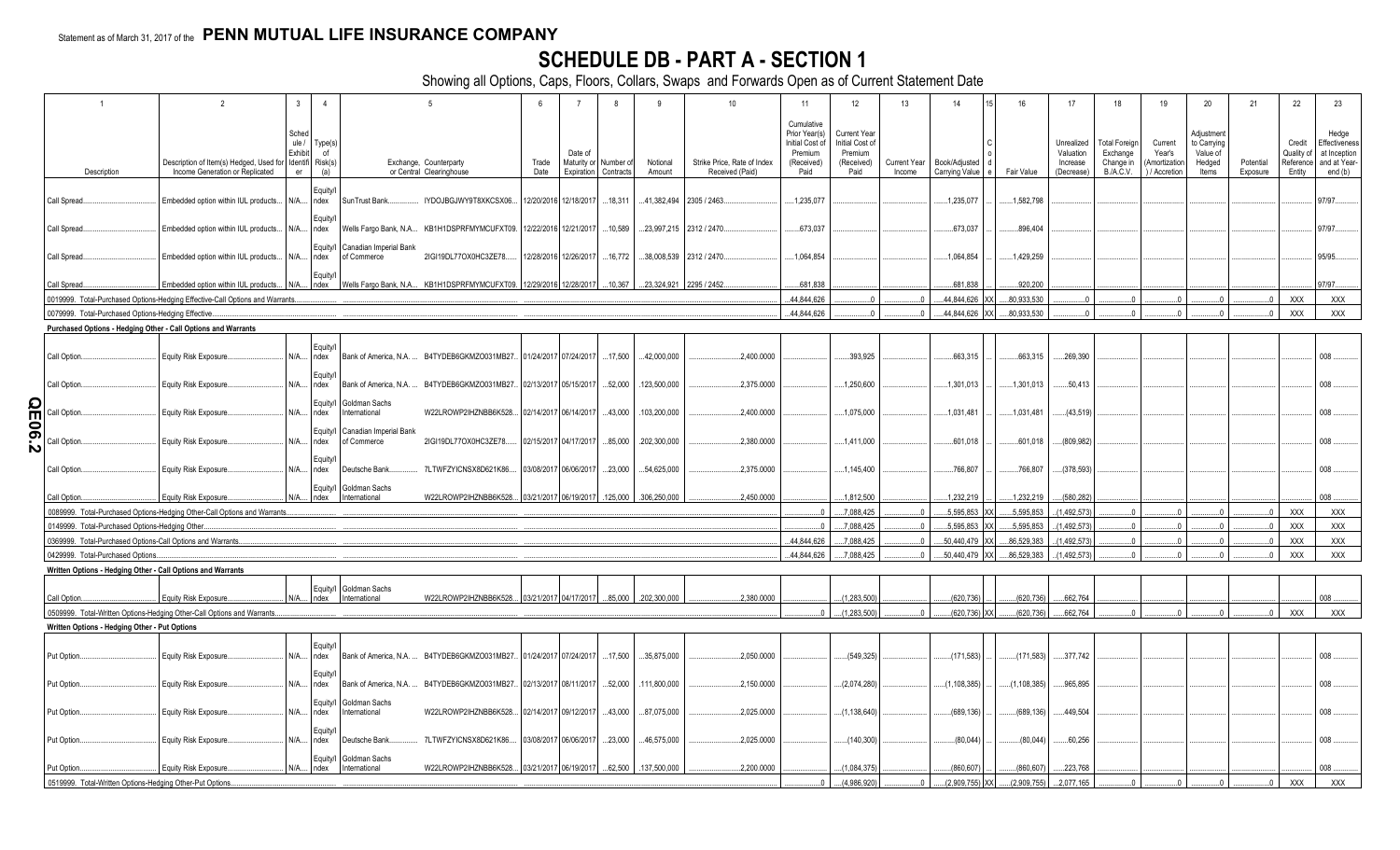## **SCHEDULE DB - PART A - SECTION 1**

|                                                         | $\mathfrak{D}$                                                             | $\mathbf{3}$     | $\overline{4}$       | $5\overline{)}$                                                                | 6                     |                                                |                                    | 8         | 9                          | 10 <sup>°</sup>                                | 11                         | 12                                   | 13                            | 14                              | 16                  | 17                      | 18                               | 19                                   | 20                      | 21                    | 22                  | 23                            |
|---------------------------------------------------------|----------------------------------------------------------------------------|------------------|----------------------|--------------------------------------------------------------------------------|-----------------------|------------------------------------------------|------------------------------------|-----------|----------------------------|------------------------------------------------|----------------------------|--------------------------------------|-------------------------------|---------------------------------|---------------------|-------------------------|----------------------------------|--------------------------------------|-------------------------|-----------------------|---------------------|-------------------------------|
|                                                         |                                                                            |                  |                      |                                                                                |                       |                                                |                                    |           |                            |                                                | Cumulative                 |                                      |                               |                                 |                     |                         |                                  |                                      |                         |                       |                     |                               |
|                                                         |                                                                            | Sched            |                      |                                                                                |                       |                                                |                                    |           |                            |                                                | Prior Year(s)              | <b>Current Yea</b><br>Initial Cost o |                               |                                 |                     |                         |                                  |                                      | Adjustment              |                       |                     | Hedge                         |
|                                                         |                                                                            | ule /<br>Exhibit | Type(s)<br>of        |                                                                                |                       |                                                | Date of                            |           |                            |                                                | Initial Cost of<br>Premium | Premium                              |                               |                                 |                     | Unrealized<br>Valuation | <b>Total Foreign</b><br>Exchange | Current<br>Year's                    | to Carrying<br>Value of |                       | Credit<br>Quality o | Effectiveness<br>at Inception |
| Description                                             | Description of Item(s) Hedged, Used for<br>Income Generation or Replicated | Identifi         | Risk(s)<br>(a)       | Exchange, Counterparty<br>or Central Clearinghouse                             | Trade<br>Date         |                                                | Maturity or Number o<br>Expiration | Contracts | Notional<br>Amount         | Strike Price, Rate of Index<br>Received (Paid) | (Received)<br>Paid         | (Received)<br>Paid                   | <b>Current Year</b><br>Income | Book/Adjusted<br>Carrying Value | Fair Value          | Increase<br>(Decrease)  | Change in<br>B./A.C.V.           | <b>Amortization</b><br>) / Accretion | Hedged<br>Items         | Potential<br>Exposure | Reference<br>Entity | and at Year<br>end (b)        |
| Written Options - Hedging Other - Other                 |                                                                            |                  |                      |                                                                                |                       |                                                |                                    |           |                            |                                                |                            |                                      |                               |                                 |                     |                         |                                  |                                      |                         |                       |                     |                               |
| <b>Swaption</b>                                         | Interest Rate Exposure.                                                    | N/A              | Interest I           | E58DKGMJYYYJLN8C3868.<br>International                                         | 02/23/201             |                                                | 05/23/2017                         |           | 200,000,000                | LIBOR 3M/(1.7)                                 |                            | (410,000)                            |                               | (156, 592)                      | (156, 592)          | 253,408                 |                                  |                                      |                         | 1,775,788             |                     | 004.                          |
| Swaption.                                               | Interest Rate Exposure.                                                    |                  |                      | N/A Interest   Wells Fargo Bank, N.A KB1H1DSPRFMYMCUFXT09.                     | 02/23/2017 05/23/2017 |                                                |                                    |           |                            | .50,000,000 LIBOR 3M/(2.3)                     |                            | (492, 500)                           |                               | (263, 812)                      | (263, 812)          | .228,688                |                                  |                                      |                         | .796,718              |                     | 004.                          |
| 0559999. Total-Written Options-Hedging Other-Other      |                                                                            |                  |                      |                                                                                |                       |                                                |                                    |           |                            |                                                | 0                          | (902, 500)                           | $\Omega$                      | (420, 404)                      | (420, 404)          | .482.096                | 0                                |                                      | $\bigcap$               | .2,572,506            | XXX                 | <b>XXX</b>                    |
| 0569999. Total-Written Options-Hedging Other            |                                                                            |                  |                      |                                                                                |                       |                                                |                                    |           |                            |                                                | $\mathbf{0}$               | (7.172.920                           | $\sqrt{ }$                    | (3.950.895)                     | .(3.950.895         | 3.222.024               | $\mathbf{0}$                     |                                      | $\Omega$                | .2.572.506            | <b>XXX</b>          | XXX                           |
| 789999. Total-Written Options-Call Options and Warrants |                                                                            |                  |                      |                                                                                |                       |                                                |                                    |           |                            |                                                | 0                          | (1, 283, 500)                        | $\Omega$ .                    | (620, 736)                      | (620,736            | .662,764                | $0$ .                            |                                      | $\Omega$                |                       | XXX                 | XXX                           |
| 799999. Total-Written Options-Put Options               |                                                                            |                  |                      |                                                                                |                       |                                                |                                    |           |                            |                                                | $\Omega$                   | (4.986.920                           |                               | (2.909.755)                     | (2.909.75)          | 2.077.165               | $\Omega$ .                       |                                      |                         |                       | <b>XXX</b>          | <b>XXX</b>                    |
| 0839999. Total-Written Options-Other                    |                                                                            |                  |                      |                                                                                |                       |                                                |                                    |           |                            |                                                | 0                          | (902,500                             | $\Omega$                      | (420, 404)                      | (420,404            | 482.096                 | $0$ .                            |                                      |                         | .2.572.506            | XXX                 | XXX                           |
| 0849999. Total-Written Options                          |                                                                            |                  |                      |                                                                                |                       |                                                |                                    |           |                            |                                                | $\Omega$                   | (7, 172, 920)                        |                               | (3,950,895)                     | (3,950,895)         | .3.222.024              | $\Omega$                         |                                      |                         | 2.572.506             | <b>XXX</b>          | <b>XXX</b>                    |
| Swaps - Hedging Effective - Interest Rate               |                                                                            |                  |                      |                                                                                |                       |                                                |                                    |           |                            |                                                |                            |                                      |                               |                                 |                     |                         |                                  |                                      |                         |                       |                     |                               |
| nterest Rate Swap.                                      | Interest Rate Exposure.                                                    | N/A              | Interest             | CME Group Inc.<br>KJNXBSWZVIKEX4NFOL81                                         |                       | 09/11/2014 09/15/2044                          |                                    |           | .25,000,000                | LIBOR 3M/(3.253)                               |                            |                                      | (141, 233)                    |                                 | (2,881,842)         |                         |                                  |                                      |                         | .655,261              |                     | 99/93.                        |
| nterest Rate Swap.                                      | Interest Rate Exposure.                                                    | N/A              | Interest             | CME Group Inc.<br>KJNXBSWZVIKEX4NFOL81                                         |                       | 04/16/2015 04/20/2025                          |                                    |           | .50,000,000                | 1.971/(LIBOR 3M)                               |                            |                                      | .121,747                      |                                 | (1,253,82)          |                         |                                  |                                      |                         | 709,766               |                     | 101/100                       |
| nterest Rate Swap                                       | Interest Rate Exposure.                                                    | N/A              | Interest             | KJNXBSWZVIKEX4NFOL81.<br>CME Group Inc.                                        |                       | 05/19/2015 05/21/2045                          |                                    |           | .20,000,000                | LIBOR 3M/(2.761)                               |                            |                                      | (89,510                       |                                 | (293, 86)           |                         |                                  |                                      |                         | 530,650               |                     | 104/103.                      |
| 859999. Total-Swaps-Hedging Effective-Interest Rate     |                                                                            |                  |                      |                                                                                |                       |                                                |                                    |           |                            |                                                | 0                          |                                      | (108,996).                    | $0-1$                           | (4,429,530)         | 0                       | $\Omega$ .                       |                                      |                         | 1.895.677             | <b>XXX</b>          | <b>XXX</b>                    |
| 0909999. Total-Swaps-Hedging Effective                  |                                                                            |                  |                      |                                                                                |                       |                                                |                                    |           |                            |                                                | $\sim$                     |                                      | (108, 996)                    |                                 | (4.429.530)         | $\Omega$                | $\sqrt{2}$                       |                                      |                         | 1,895,677             | <b>XXX</b>          | <b>XXX</b>                    |
| $\mathbf D$ Swaps - Hedging Other - Interest Rate       |                                                                            |                  |                      |                                                                                |                       |                                                |                                    |           |                            |                                                |                            |                                      |                               |                                 |                     |                         |                                  |                                      |                         |                       |                     |                               |
| nterest Rate Swap.                                      | Interest Rate Exposure.                                                    | N/A              | Interest             | CME Group Inc<br>KJNXBSWZVIKEX4NFOL81.                                         |                       | 09/10/2013 09/10/2022                          |                                    |           | .50,000,000                | LIBOR 3M/(2.934)                               |                            |                                      | (243,069)                     | (2, 139, 779)                   | (2, 139, 779)       | 262,625                 |                                  |                                      |                         | 583,594               |                     | 004.                          |
| თ<br>nterest Rate Swap.                                 | Interest Rate Exposure.                                                    | N/A              | Interest             | KJNXBSWZVIKEX4NFOL81.<br>CME Group Inc                                         |                       | 05/15/2014 05/19/2044                          |                                    |           | 0.8,000,000                | LIBOR 3M/(3.346)                               |                            |                                      | (47,504)                      | 1,067,397)                      | (1,067,397)         | .142,088                |                                  |                                      |                         | 208,436               |                     | 002.                          |
| nterest Rate Swap<br>دد                                 | Interest Rate Exposure.                                                    | N/A              | Interest             | KJNXBSWZVIKEX4NFOL81.<br><b>CME Group Inc</b>                                  |                       | 05/15/2014 05/19/2044                          |                                    |           | 6,000,000                  | LIBOR 3M/(3.3055)                              |                            |                                      | (35,021)                      | (751, 196)                      | .(751,196           | 105,804                 |                                  |                                      |                         | 156,327<br>.618,916   |                     | 002.                          |
| nterest Rate Swap<br>nterest Rate Swap.                 | Interest Rate Exposure.<br>Interest Rate Exposure.                         | N/A<br>N/A       | Interest<br>Interest | KJNXBSWZVIKEX4NFOL81.<br>CME Group Inc<br>LCH Clearnet<br>WAM6YERMS7OXFZUOY219 |                       | 06/09/2014 06/11/2021<br>11/17/2015 11/19/2045 |                                    |           | .60,400,000<br>120,000,000 | LIBOR 3M/(2.266)<br>LIBOR 3M/(2.6365)          |                            |                                      | (193,226)<br>(499,710)        | (705, 569)<br>.435,244          | (705,569<br>435,244 | 225,539<br>.1,716,555   |                                  |                                      |                         | 3,211,964             |                     | 004.<br>004.                  |
| nterest Rate Swap.                                      | Interest Rate Exposure.                                                    | N/A              | Interest             | <b>LCH Clearnet</b><br>WAM6YERMS7OXFZUOY219                                    |                       | 11/17/2015 11/19/2045                          |                                    |           | 130,000,000                | LIBOR 3M/(2.6475)                              |                            |                                      | (544, 928)                    | 168,504                         | .168,504            | 1,863,852               |                                  |                                      |                         | 3.479.628             |                     | 004.                          |
| nterest Rate Swap                                       | Interest Rate Exposure.                                                    | N/A              | Interest             | CME Group Inc<br>KJNXBSWZVIKEX4NFOL81.                                         | 02/05/2010            | 6 02/09/203                                    |                                    |           | 210,000,000                | 2.037/(LIBOR 3M)                               |                            |                                      | .559,710                      | (13,055,220)                    | (13,055,220         | (1, 106, 363)           |                                  |                                      |                         | 3,910,631             |                     | 004.                          |
| nterest Rate Swap                                       | Interest Rate Exposure.                                                    | N/A              | Interest             | LCH Clearne<br>WAM6YERMS7OXFZUOY219                                            | 06/27/201             | 6 06/23/203                                    |                                    |           | 100,000,000                | 1.585/(LIBOR 3M)                               | (2,248)                    |                                      | .143,323                      | (11,701,134).                   | (11,701,134         | (377,991).              |                                  |                                      |                         | 1,886,687             |                     | 004.                          |
| nterest Rate Swap                                       | Interest Rate Exposure.                                                    | N/A              | Interest             | <b>LCH Clearne</b><br>WAM6YERMS7OXFZUOY219                                     |                       | 06/29/2016 07/01/2028                          |                                    |           | 170,000,000                | .4835/(LIBOR 3M)                               |                            |                                      | .192,373                      | (16,467,168).                   | (16,467,168         | (401, 160)              |                                  |                                      |                         | 2,852,288             |                     | 004.                          |
| nterest Rate Swap                                       | Interest Rate Exposure                                                     | N/A.             | Interes              | LCH Clearnet<br>WAM6YERMS7OXFZUOY219                                           |                       | 09/28/2016 09/30/2026                          |                                    |           | .53,200,000                | 1.3997/(LIBOR 3M)                              |                            |                                      | 53,176                        | (4,457,087)                     | (4,457,087)         | (75,287)                |                                  |                                      |                         | .820,163              |                     | 004.                          |
| nterest Rate Swap.                                      | Interest Rate Exposure.                                                    | N/A              | Interest             | WAM6YERMS7OXFZUOY219<br>LCH Clearne                                            |                       | 10/28/2016 11/01/2026                          |                                    |           | 110,500,000                | 1.725/(LIBOR 3M)                               |                            |                                      | .205,432                      | (6, 232, 930)                   | (6,232,930          | (252,057)               |                                  |                                      |                         | 1,711,370             |                     | 004.                          |
| terest Rate Swap.                                       | Interest Rate Exposure.                                                    | N/A.             | Interest             | LCH Clearnet<br>WAM6YERMS7OXFZUOY219                                           | 11/03/201             |                                                | 1/07/2026                          |           | 228,000,000                | 1.675/(LIBOR 3M)                               |                            |                                      | .402,206                      | (13,896,241                     | (13,896,24)         | .(492,844)              |                                  |                                      |                         | .3,534,176            |                     | 004.                          |
| terest Rate Swap.                                       | Interest Rate Exposure.                                                    | N/A              | Interest             | LCH Clearnet<br>WAM6YERMS7OXFZUOY219                                           | 11/03/201             |                                                | 1/07/2023                          |           | 150,000,000                | 1.4725/(LIBOR 3M)                              |                            |                                      | .188,672                      | (6,708,297)                     | (6,708,297          | (167,077).              |                                  |                                      |                         | 1,927,984             |                     | 004.                          |
| nterest Rate Swap                                       | Interest Rate Exposure.                                                    | N/A.             | Interest             | <b>LCH Clearnet</b><br>WAM6YERMS7OXFZUOY219                                    | 12/01/201             |                                                | 12/05/2019                         |           | 249,400,000                | 1.542/(LIBOR 3M)                               |                            |                                      | .346,884                      | (1,420,921)                     | (1,420,92)          | (518, 372)              |                                  |                                      |                         | .2,042,262            |                     | 004.                          |
| terest Rate Swap                                        | Interest Rate Exposure.                                                    | N/A              | Interest             | <b>LCH Clearnet</b><br>WAM6YERMS7OXFZUOY219                                    | 12/09/201             |                                                | 12/13/2046                         |           | 69,000,000                 | LIBOR 3M/(2.593)                               |                            |                                      | (276, 671)                    | .926,080                        | .926,080            | .1,022,226              |                                  |                                      |                         | 1,880,908             |                     | 004.                          |
| nterest Rate Swap                                       | Interest Rate Exposure.                                                    | N/A              | Interest             | WAM6YERMS7OXFZUOY219<br><b>LCH Clearnet</b>                                    |                       | 12/15/2016 12/19/2020                          |                                    |           | .50,000,000                | LIBOR 3M/(2.5024)                              |                            |                                      | (186, 231)                    | (554, 609)                      | (554,609            | 217,485                 |                                  |                                      |                         | .779,664              |                     | 004.                          |
| nterest Rate Swap                                       | Interest Rate Exposure.                                                    | N/A              | Interest             | WAM6YERMS7OXFZUOY219<br><b>LCH Clearne</b>                                     |                       | 12/15/2016 12/19/2046                          |                                    |           | .20,000,000                | LIBOR 3M/(2.689)                               |                            |                                      | (83, 822)                     | (147, 642)                      | (147, 642)          | 302,104                 |                                  |                                      |                         | 545,341               |                     | 004.                          |
| nterest Rate Swap                                       | Interest Rate Exposure.                                                    | N/A              | Interest             | WAM6YERMS7OXFZUOY219<br>LCH Clearne                                            |                       | 12/15/2016 12/19/2046                          |                                    |           | 20,000,000                 | LIBOR 3M/(2.691)                               |                            |                                      | (83,922)                      | (156, 339)                      | (156,339            | 302,225                 |                                  |                                      |                         | 545,341               |                     | 004.                          |
| terest Rate Swap.                                       | Interest Rate Exposure.                                                    | N/A              | Interest             | LCH Clearnet<br>WAM6YERMS7OXFZUOY219                                           |                       | 12/15/2016 12/19/2046                          |                                    |           | .20,000,000                | LIBOR 3M/(2.6995)                              |                            |                                      | (84, 347)                     | (193, 303)                      | (193,303            | 302,738                 |                                  |                                      |                         | 545,341               |                     | 004.                          |
| nterest Rate Swap                                       | Interest Rate Exposure.                                                    | N/A              | Interest             | <b>LCH Clearne</b><br>WAM6YERMS7OXFZUOY219                                     | 01/05/201             |                                                | 1/09/2024                          |           | 100,000,000                | LIBOR 3M/(2.098)                               |                            |                                      | (250, 790)                    | 685,131                         | .685,131            | 685,131                 |                                  |                                      |                         | 1,302,001             |                     | 004.                          |
| nterest Rate Swap                                       | Interest Rate Exposure.                                                    | N/A              | Interest             | <b>LCH Clearne</b><br>WAM6YERMS7OXFZUOY219                                     | 01/12/201             |                                                | 01/17/2041                         |           | 25,000,000                 | LIBOR 3M/(2.4341)                              |                            |                                      | (73, 287)                     | 1,202,365                       | 1,202,365           | .1,202,365              |                                  |                                      |                         | 682,587               |                     | 002.                          |
| nterest Rate Swap                                       | Interest Rate Exposure.                                                    | N/A              | Interest             | <b>LCH Clearne</b><br>WAM6YERMS7OXFZUOY219                                     | 01/12/201             |                                                | 1/17/2041                          |           | .25,000,000                | LIBOR 3M/(2.4355)                              |                            |                                      | (73,359)                      | 1,194,741                       | 1,194,741           | 1,194,741               |                                  |                                      |                         | 682,587               |                     | 002.                          |
| nterest Rate Swap                                       | Interest Rate Exposure                                                     | N/A              | Interest             | LCH Clearnet<br>WAM6YERMS7OXFZUOY219                                           | 01/12/201             |                                                | 01/17/2047                         |           | .20,000,000                | LIBOR 3M/(2.4285)                              |                            |                                      | (58, 399)                     | .986,288                        | .986,288            | 986,288                 |                                  |                                      |                         | 546,069               |                     | 002.                          |
| terest Rate Swap                                        | Interest Rate Exposure.                                                    | N/A              | Interest             | LCH Clearne<br>WAM6YERMS7OXFZUOY219 01/12/201                                  |                       |                                                | 01/17/2041                         |           | .30,000,000                | LIBOR 3M/(2.4219)                              |                            |                                      | (87, 192)                     | 1,522,561                       | .1,522,561          | .1,522,561              |                                  |                                      |                         | .819,104              |                     | 002.                          |
| nterest Rate Swap.                                      | Interest Rate Exposure.                                                    | N/A              | nteres               | <b>LCH Clearne</b><br>WAM6YERMS7OXFZUOY219                                     | 01/12/201             |                                                | 01/17/204                          |           | 15,000,000                 | LIBOR 3M/(2.4242)                              |                            |                                      | (43,667)                      | .753,766                        | .753,766            | 753,766                 |                                  |                                      |                         | 409,552               |                     | 002.                          |
| nterest Rate Swap.                                      | Interest Rate Exposure.                                                    | N/A<br>N/A.      | Interest             | <b>LCH Clearnet</b><br>WAM6YERMS7OXFZUOY219<br>WAM6YERMS7OXFZUOY219            | 01/12/201             |                                                | 01/17/2047                         |           | 15,000,000<br>15.000.000   | LIBOR 3M/(2.4255)                              |                            |                                      | (43,707)<br>(43.741)          | .749,518<br>745.924             | .749,518<br>745.924 | 749,518<br>.745.924     |                                  |                                      |                         | 409,552<br>409.552    |                     | 002.<br>002.                  |
| terest Rate Swap.                                       | Interest Rate Exposure.                                                    |                  | nteres               | <b>LCH Clearnet</b>                                                            | 01/12/201             |                                                | 01/17/2047                         |           |                            | LIBOR 3M/(2.4266)                              |                            |                                      |                               |                                 |                     |                         |                                  |                                      |                         |                       |                     |                               |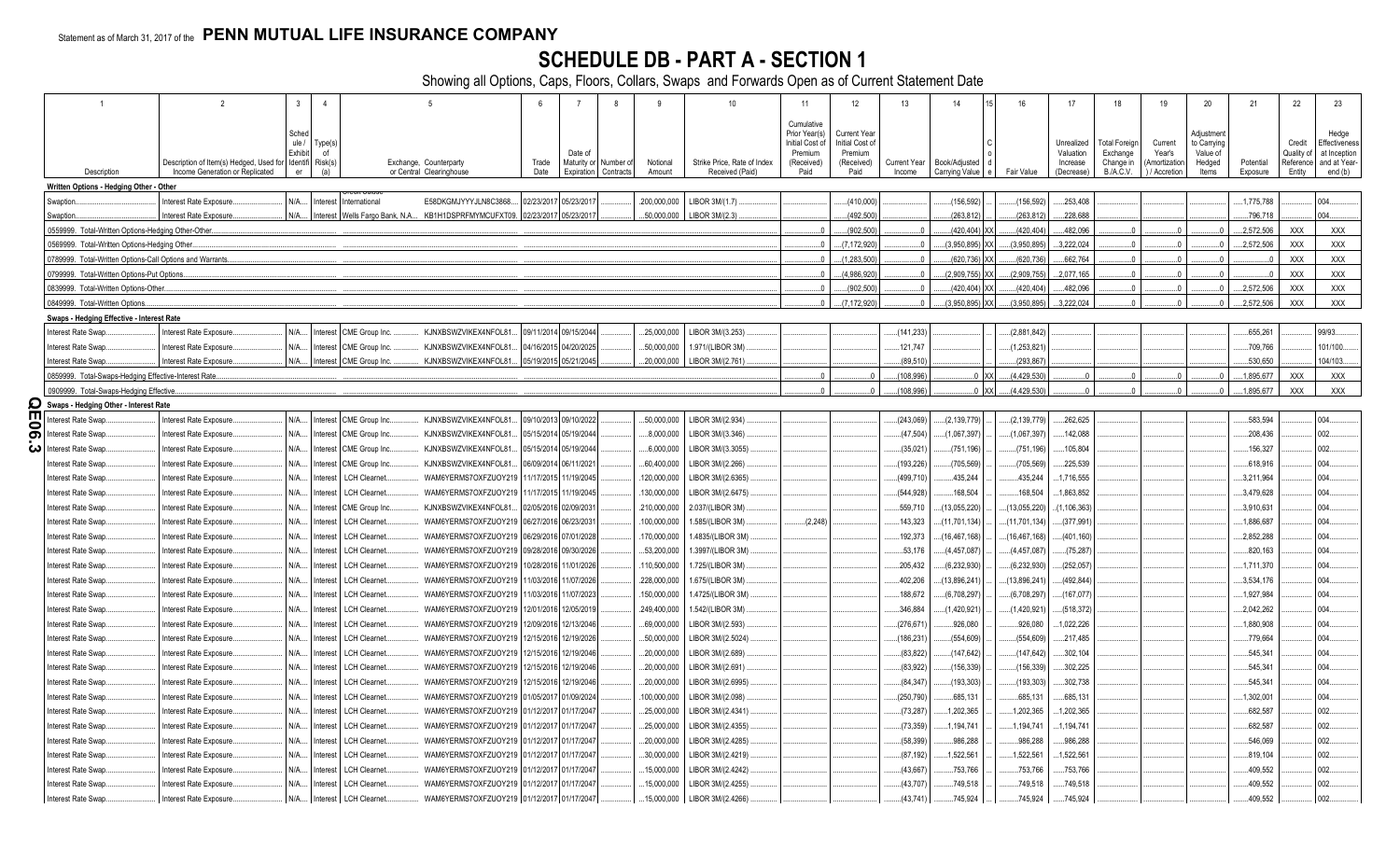## **SCHEDULE DB - PART A - SECTION 1**

|   |                                                      | $\overline{2}$                                                             | 3                                             | $\overline{4}$            | $\sqrt{2}$                                                                              | 6                     |                       | 8                                             | $\mathbf{q}$         | 10 <sup>°</sup>                                 | 11                                                                              | 12                                                                      | 13                            | 14                              | 16                       | 17                                              | 18                                                         | 19                                                | 20                                                       | 21                    | 22                                          | 23                                                                |
|---|------------------------------------------------------|----------------------------------------------------------------------------|-----------------------------------------------|---------------------------|-----------------------------------------------------------------------------------------|-----------------------|-----------------------|-----------------------------------------------|----------------------|-------------------------------------------------|---------------------------------------------------------------------------------|-------------------------------------------------------------------------|-------------------------------|---------------------------------|--------------------------|-------------------------------------------------|------------------------------------------------------------|---------------------------------------------------|----------------------------------------------------------|-----------------------|---------------------------------------------|-------------------------------------------------------------------|
|   | Description                                          | Description of Item(s) Hedged, Used for<br>Income Generation or Replicated | Sched<br>ule /<br>Exhibit<br>Identifi Risk(s) | Type(s)<br>of<br>(a)      | Exchange, Counterparty<br>or Central Clearinghouse                                      | Trade<br>Date         | Date of               | Maturity or Number of<br>Expiration Contracts | Notional<br>Amount   | Strike Price, Rate of Index<br>Received (Paid)  | Cumulative<br>Prior Year(s)<br>Initial Cost of<br>Premium<br>(Received)<br>Paid | <b>Current Year</b><br>Initial Cost of<br>Premium<br>(Received)<br>Paid | <b>Current Year</b><br>Income | Book/Adjusted<br>Carrying Value | Fair Value               | Unrealized<br>Valuation<br>Increase<br>Decrease | <b>Total Foreign</b><br>Exchange<br>Change in<br>B./A.C.V. | Current<br>Year's<br>(Amortization<br>/ Accretion | Adjustment<br>to Carrying<br>Value of<br>Hedged<br>Items | Potential<br>Exposure | Credit<br>Quality of<br>Reference<br>Entity | Hedge<br>Effectiveness<br>at Inception<br>and at Year-<br>end (b) |
|   | terest Rate Swap.                                    | Interest Rate Exposure.                                                    | N/A                                           | Interest                  | LCH Clearnet.<br>WAM6YERMS7OXFZUOY219 01/12/2017 01/17/2047                             |                       |                       |                                               | .25,000,000          | LIBOR 3M/(2.4261)                               |                                                                                 |                                                                         | (72,876)                      | .1,245,930                      | 1,245,930                | .1,245,930                                      |                                                            |                                                   |                                                          | .682,587              |                                             | 002.                                                              |
|   | terest Rate Swap.                                    |                                                                            | N/A                                           |                           | WAM6YERMS7OXFZUOY219 01/12/201<br><b>LCH Clearnet</b>                                   |                       | 01/17/2047            |                                               | .25,000,000          | LIBOR 3M/(2.4229)                               |                                                                                 |                                                                         | (72,712)                      | .1,263,355                      | 1,263,355                | .1,263,355                                      |                                                            |                                                   |                                                          | .682,587              |                                             | 002.                                                              |
|   |                                                      | Interest Rate Exposure.                                                    | N/A                                           | Interest                  |                                                                                         |                       |                       |                                               | 30,000,000           | LIBOR 3M/(2.4564)                               |                                                                                 |                                                                         |                               | .1,297,113                      | 1,297,113                | .1,297,113                                      |                                                            |                                                   |                                                          | .819,104              |                                             | 002.                                                              |
|   | iterest Rate Swap.                                   | Interest Rate Exposure.                                                    |                                               | Interest                  | WAM6YERMS7OXFZUOY219 01/12/201<br><b>LCH Clearnet</b>                                   |                       | 01/17/2047            |                                               |                      |                                                 |                                                                                 |                                                                         | (89, 320)                     |                                 |                          |                                                 |                                                            |                                                   |                                                          |                       |                                             | 002.                                                              |
|   | nterest Rate Swap.                                   | Interest Rate Exposure.                                                    | N/A                                           | Interest                  | <b>LCH Clearnet.</b><br>WAM6YERMS7OXFZUOY219 01/12/201                                  |                       | 01/17/2047            |                                               | 30,000,000           | LIBOR 3M/(2.461)                                |                                                                                 |                                                                         | (89,603)                      | 1,267,053                       | 1,267,053                | .1,267,053                                      |                                                            |                                                   |                                                          | .819,104              |                                             |                                                                   |
|   | terest Rate Swap.                                    | Interest Rate Exposure.                                                    | N/A                                           | Interest                  | <b>LCH Clearnet</b><br>WAM6YERMS7OXFZUOY219 01/12/201                                   |                       | 01/17/2047            |                                               | .25,000,000          | LIBOR 3M/(2.47386)                              |                                                                                 |                                                                         | (75, 330)                     | .985,847                        | .985,847                 | 985,847                                         |                                                            |                                                   |                                                          | .682,587              |                                             | 002.                                                              |
|   | nterest Rate Swap.                                   | Interest Rate Exposure.                                                    | N/A                                           | Interest                  | <b>LCH Clearnet</b><br>WAM6YERMS7OXFZUOY219 01/26/201                                   |                       | 01/17/2047            |                                               | 20,000,000           | LIBOR 3M/(2.534448)                             |                                                                                 |                                                                         | (62, 699)                     | 524,740                         | .524,740                 | 524,740                                         |                                                            |                                                   |                                                          | .546,069              |                                             | 002.                                                              |
|   | terest Rate Swap.                                    | Interest Rate Exposure.                                                    | N/A                                           | Interest                  | <b>LCH Clearnet</b><br>WAM6YERMS7OXFZUOY219 01/26/201                                   |                       | 01/17/2047            |                                               | 120,000,000          | LIBOR 3M/(2.534447)                             |                                                                                 |                                                                         | (376, 192)                    | .3,148,468                      | .3,148,468               | 3,148,468                                       |                                                            |                                                   |                                                          | .3,276,416            |                                             | 002.                                                              |
|   | nterest Rate Swap.                                   | Interest Rate Exposure.                                                    | N/A                                           | Interest                  | WAM6YERMS7OXFZUOY219 01/26/201<br><b>LCH Clearnet</b>                                   |                       | 01/22/204             |                                               | 70,000,000           | LIBOR 3M/(2.455892)                             |                                                                                 |                                                                         | (202,341                      | .3,035,071                      | .3,035,071               | .3,035,071                                      |                                                            |                                                   |                                                          | 1,911,682             |                                             | 002.                                                              |
|   | nterest Rate Swap.                                   | Interest Rate Exposure.                                                    | N/A                                           | Interest                  | WAM6YERMS7OXFZUOY219 01/26/201<br><b>LCH Clearnet</b>                                   |                       | 01/22/2047            |                                               | 10,000,000           | LIBOR 3M/(2.455891)                             |                                                                                 |                                                                         | (28,906)                      | .433,584                        | .433,584                 | .433,584                                        |                                                            |                                                   |                                                          | .273,097              |                                             | 002.                                                              |
|   | nterest Rate Swap.                                   | Interest Rate Exposure.                                                    | N/A                                           | Interest                  | WAM6YERMS7OXFZUOY219<br><b>LCH Clearnet</b>                                             | 03/09/20              | 03/08/2032            |                                               | 51,300,000           | LIBOR 3M/(2.71)                                 |                                                                                 |                                                                         | (52, 564)                     | (1,059,883)                     | (1,059,883               | (1,059,883)                                     |                                                            |                                                   |                                                          | .991,695              |                                             | 004.                                                              |
|   | nterest Rate Swap.                                   | Interest Rate Exposure.                                                    | N/A                                           | Interest                  | WAM6YERMS7OXFZUOY219 03/13/201<br><b>LCH Clearnet</b>                                   |                       | 03/15/2027            |                                               | 50,000,000           | LIBOR 3M/(2.5591)                               |                                                                                 |                                                                         | (31,731)                      | (778,338)                       | (778, 338)               | (778, 338)                                      |                                                            |                                                   |                                                          | .789,052              |                                             | 004.                                                              |
|   | 0919999. Total-Swaps-Hedging Other-Interest Rate     |                                                                            |                                               |                           |                                                                                         |                       |                       |                                               |                      |                                                 | (2.248)                                                                         |                                                                         | (2.015.091)                   | (58.921.770) XX                 | (58.921.770)             | .22.275.327                                     |                                                            |                                                   |                                                          | 47.976.005            | <b>XXX</b>                                  | <b>XXX</b>                                                        |
|   | Swaps - Hedging Other - Credit Default               |                                                                            |                                               |                           |                                                                                         |                       |                       |                                               |                      |                                                 |                                                                                 |                                                                         |                               |                                 |                          |                                                 |                                                            |                                                   |                                                          |                       |                                             |                                                                   |
|   | Credit Default Swap.                                 | 530715AD3 Liberty Media LLC.                                               | D 1 Credit                                    |                           | Bank of America, N.A.<br>B4TYDEB6GKMZO031MB27.                                          | 07/10/2009 09/20/2019 |                       |                                               | .5,000,000 CE/(5.00) |                                                 | .232.770                                                                        |                                                                         | (62,500)                      | (502, 794)                      | (502, 794)               | .15.074                                         |                                                            |                                                   |                                                          |                       |                                             | 005                                                               |
|   | 0929999. Total-Swaps-Hedging Other-Credit Default    |                                                                            |                                               |                           |                                                                                         |                       |                       |                                               |                      |                                                 | .232,770                                                                        |                                                                         | (62.500)                      | $(502, 794)$ X)                 | (502, 794)               | .15.074                                         |                                                            |                                                   |                                                          |                       | <b>XXX</b>                                  | <b>XXX</b>                                                        |
| O | Swaps - Hedging Other - Total Return                 |                                                                            |                                               |                           |                                                                                         |                       |                       |                                               |                      |                                                 |                                                                                 |                                                                         |                               |                                 |                          |                                                 |                                                            |                                                   |                                                          |                       |                                             |                                                                   |
| თ | <b>Total Return Swap</b>                             | VAGLB Hedge                                                                | N/A                                           | Equity<br>Index           | Goldman Sachs<br>W22LROWP2IHZNBB6K528.<br>nternational                                  |                       | 08/24/2015 05/30/2017 | 14,154                                        | 49,593,068           | 3L+21.75bps/(SPTR)                              |                                                                                 |                                                                         | 147,650                       | (14,620,156)                    | (14,620,156)             | (3,662,188)                                     |                                                            |                                                   |                                                          | 100,536               |                                             | 008.                                                              |
|   | <b>Total Return Swap</b>                             | <b>VAGLB Hedge</b>                                                         | N/A                                           | Equity<br>Index           | Goldman Sachs<br>W22LROWP2IHZNBB6K528<br>nternational                                   |                       | 08/24/2015 08/29/2017 | .14,512                                       |                      | 51,489,766 3L+24bps/(SPTR)                      |                                                                                 |                                                                         | 156,198                       | (14, 340, 243)                  | (14,340,243)             | (3,782,032)                                     |                                                            |                                                   |                                                          | 165,590               |                                             | 008.                                                              |
|   | <b>Total Return Swap</b>                             | VAGLB Hedge                                                                | N/A                                           | Equity<br>Index           | Goldman Sachs<br>W22LROWP2IHZNBB6K528.<br>nternational                                  |                       | 1/17/2015 11/22/2017  | .10,460                                       | 40,000,504           | 3L+24bps/(SPTR)                                 |                                                                                 |                                                                         | .120,984                      | (7,460,373)                     | (7,460,373)              | (2,744,849)                                     |                                                            |                                                   |                                                          | 160,822               |                                             | 008.                                                              |
|   | <b>Total Return Swap</b>                             | VAGLB Hedge.                                                               | N/A                                           | Equity<br>Index<br>Equity | Goldman Sachs<br>W22LROWP2IHZNBB6K528.<br>nternational<br>Goldman Sachs                 |                       | 02/02/2016 02/07/2018 | 6,215                                         | 0.30,000,949         | 3L-74bps/(RU20INTR)                             |                                                                                 |                                                                         | .17,334                       | (12, 182, 781)                  | .(12,182,781             | (1,090,256).                                    |                                                            |                                                   |                                                          | 138,909               |                                             | 008.                                                              |
|   | <b>Total Return Swap</b>                             | VAGLB Hedge.                                                               | N/A                                           | Index<br>Equity           | W22LROWP2IHZNBB6K528.<br>International                                                  |                       | 02/03/2016 02/08/2018 | 6,205                                         | .29,998,259          | 3L-74bps/(RU20INTR)                             |                                                                                 |                                                                         | .17,805                       | (12,118,467)                    | .(12,118,467             | (1,089,920).                                    |                                                            |                                                   |                                                          | 139,118               |                                             | 008.                                                              |
|   | <b>Total Return Swap</b>                             | VAGLB Hedge                                                                | N/A                                           | Index<br>Equity           | JPMorgan Chase.<br>7H6GLXDRUGQFU57RNE97.<br>Goldman Sachs                               | 02/08/2016 02/13/2018 |                       | 20,161                                        | 69,999,969           | 3L+6bps/(SPTR)                                  |                                                                                 |                                                                         | .180,137                      | (21,693,557                     | .(21,693,557             | (5,309,055)                                     |                                                            |                                                   |                                                          | .327,203              |                                             | 008.                                                              |
|   | <b>Total Return Swap</b>                             | VAGLB Hedge                                                                | N/A                                           | Index<br>Equity           | W22LROWP2IHZNBB6K528.<br>nternational                                                   |                       | 05/24/2016 05/30/2017 | .14,154                                       | 55,437,920           | 3L+2bps/(SPTR)                                  |                                                                                 |                                                                         | 137,620                       | (8,817,616)                     | (8,817,616)              | (3,640,565)                                     |                                                            |                                                   |                                                          | .112,384              |                                             | 008.                                                              |
|   | <b>Total Return Swap</b>                             | VAGLB Hedge                                                                | N/A                                           | Index<br>Equity           | Bank of America, N.A B4TYDEB6GKMZO031MB27                                               | 08/26/2016 08/28/2017 |                       | 9,028                                         | .48,267,209          | 3L+4.5bps/(XNDX)                                |                                                                                 |                                                                         | .122,916                      | (6,945,326)                     | (6,945,326)              | (5,957,829)                                     |                                                            |                                                   |                                                          | .154,71'              |                                             | 008.                                                              |
|   | <b>Total Return Swap</b>                             | VAGLB Hedge                                                                | N/A                                           | Index<br>Equity           | Wells Fargo Bank, N.A KB1H1DSPRFMYMCUFXT09.<br>Canadian Imperial Bank                   |                       | 11/07/2016 11/13/2018 | .12,784                                       | 51,881,358           | 3L+11bps/(SPTR)                                 |                                                                                 |                                                                         | 139,399                       | (6, 133, 507)                   | (6, 133, 507)            | (3,316,430)                                     |                                                            |                                                   |                                                          | .330,366              |                                             | 008.                                                              |
|   | <b>Total Return Swap</b>                             | VAGLB Hedge.                                                               | N/A                                           | Index<br>Equity           | of Commerce<br>2IGI19DL77OX0HC3ZE78.<br><b>Goldman Sachs</b>                            |                       | 12/02/2016 12/07/2017 | 3,763                                         | 0.20,000,000         | 3L+21bps/(XNDX)                                 |                                                                                 |                                                                         | 61,285                        | (2,986,159)                     | (2,986,159)              | (2,461,007                                      |                                                            |                                                   |                                                          | .82.926               |                                             | 008.                                                              |
|   | <b>Total Return Swap</b>                             | VAGLB Hedge.                                                               | N/A                                           | Index<br>Equity           | W22LROWP2IHZNBB6K528.<br>nternational                                                   |                       | 02/01/2017 02/06/2018 | .10,528                                       | 60,885,635           | 3L+17bps/(XNDX)                                 |                                                                                 |                                                                         | 107,898                       | (3,522,415)                     | (3,522,415)              | (3,522,415)                                     |                                                            |                                                   |                                                          | .281,459              |                                             | 008.                                                              |
|   | <b>Total Return Swap</b>                             | VAGLB Hedge.<br>VAGLB Hedge                                                | N/A<br>N/A                                    | Index<br>Equity           | Bank of America, N.A B4TYDEB6GKMZO031MB27.<br>Bank of America, N.A B4TYDEB6GKMZO031MB27 | 02/22/2017 02/27/2019 | 02/22/2017 08/27/2018 | 8,540<br>14,154                               | 38,677,370           | 3L+22bps/(SPTR)<br>$64,102,985$ 3L+23bps/(SPTR) |                                                                                 |                                                                         | .43,743<br>73,068             | (72, 177)<br>(119.536)          | (72, 177)                | (72,177)                                        |                                                            |                                                   |                                                          | .229,489<br>.443,230  |                                             | 008.<br>008                                                       |
|   | <b>Total Return Swap</b><br><b>Total Return Swap</b> | <b>VAGLB Hedge</b>                                                         | N/A                                           | Index<br>Equity<br>Index  | JPMorgan Chase.<br>7H6GLXDRUGQFU57RNE97.                                                | 02/23/2017 08/29/2017 |                       | , 7,266                                       |                      | 49,047,186 3L+88bps/(GDDUEAFE)                  |                                                                                 |                                                                         | .79,071                       | (1,681,105)                     | (119,536)<br>(1,681,105) | (119,536)<br>(1,681,105)                        |                                                            |                                                   |                                                          | 157,734               |                                             | 008                                                               |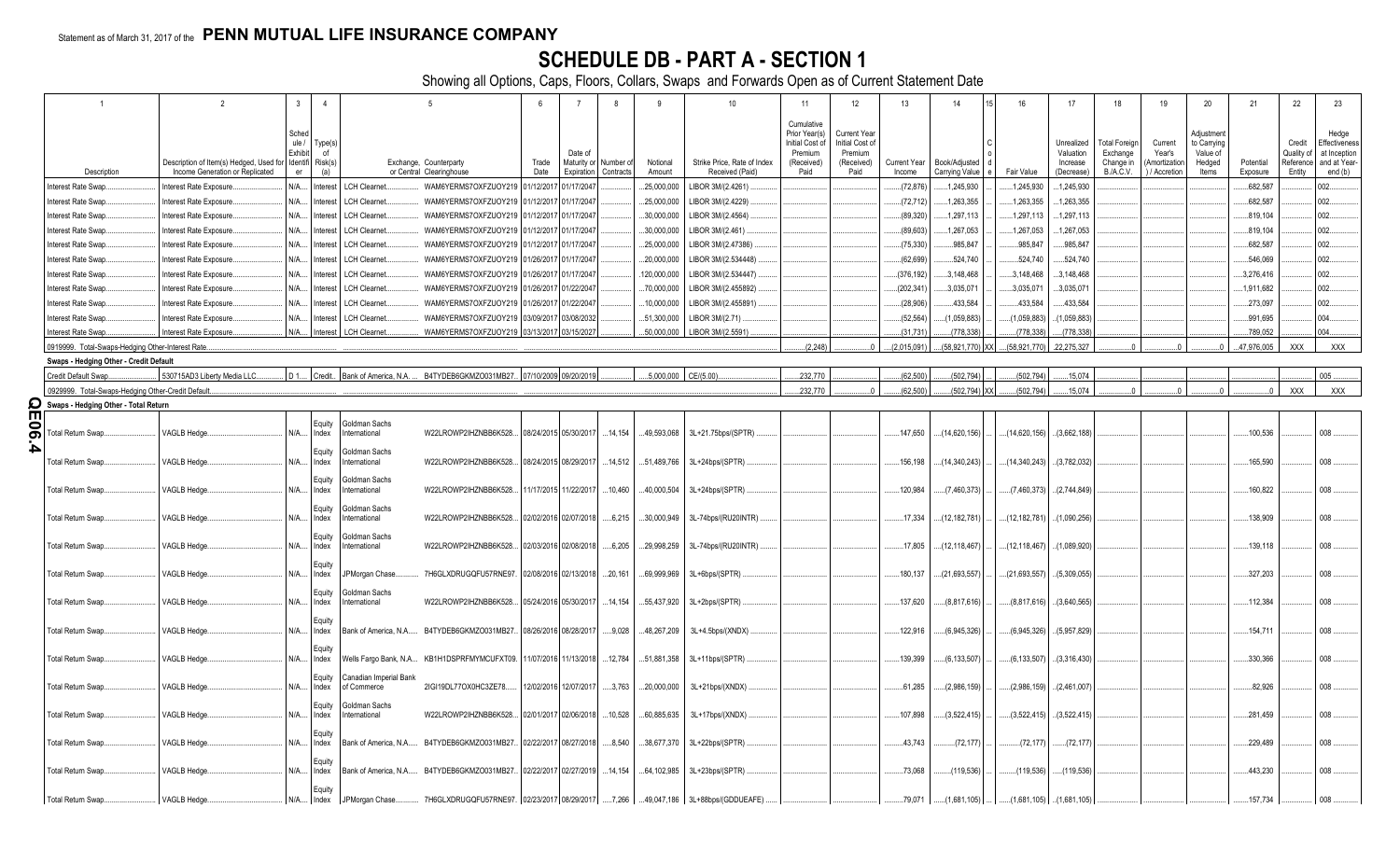## **SCHEDULE DB - PART A - SECTION 1**

|                                                  |                                                                                             |                           |                                |                                                                                      |               |                                                |           | Q                  | 10                                             |                                                                                 | 12                                                                     | 13          | 14                                           | 16                                              | 17                                                | 18                                                  | 19                                                | 20                                                       | 21                    | 22                                          | 23                                                                |
|--------------------------------------------------|---------------------------------------------------------------------------------------------|---------------------------|--------------------------------|--------------------------------------------------------------------------------------|---------------|------------------------------------------------|-----------|--------------------|------------------------------------------------|---------------------------------------------------------------------------------|------------------------------------------------------------------------|-------------|----------------------------------------------|-------------------------------------------------|---------------------------------------------------|-----------------------------------------------------|---------------------------------------------------|----------------------------------------------------------|-----------------------|---------------------------------------------|-------------------------------------------------------------------|
| Description                                      | Description of Item(s) Hedged, Used for Identifi Risk(s)<br>Income Generation or Replicated | Sched<br>ule /<br>Exhibit | Type(s)                        | Exchange, Counterparty<br>or Central Clearinghouse                                   | Trade<br>Date | Date of<br>Maturity or Number of<br>Expiration | Contracts | Notional<br>Amount | Strike Price, Rate of Index<br>Received (Paid) | Cumulative<br>Prior Year(s)<br>Initial Cost of<br>Premium<br>(Received)<br>Paid | <b>Current Year</b><br>Initial Cost of<br>Premium<br>(Received<br>Paid | Income      | Current Year Book/Adjusted<br>Carrying Value | Fair Value                                      | Unrealized<br>Valuation<br>Increase<br>(Decrease) | Total Foreign<br>Exchange<br>Change in<br>B./A.C.V. | Current<br>Year's<br>(Amortization<br>/ Accretion | Adjustment<br>to Carrying<br>Value of<br>Hedged<br>Items | Potential<br>Exposure | Credit<br>Quality of<br>Reference<br>Entity | Hedge<br>Effectiveness<br>at Inception<br>and at Year-<br>end (b) |
| 0949999. Total-Swaps-Hedging Other-Total Return. |                                                                                             |                           |                                |                                                                                      |               |                                                |           |                    |                                                |                                                                                 |                                                                        | 1.405.108   |                                              | $(112,693,418)$ XX $(112,693,418)$ (38,449,363) |                                                   |                                                     |                                                   |                                                          | 2.824.477             | <b>XXX</b>                                  | <b>XXX</b>                                                        |
| Swaps - Hedging Other - Other                    |                                                                                             |                           |                                |                                                                                      |               |                                                |           |                    |                                                |                                                                                 |                                                                        |             |                                              |                                                 |                                                   |                                                     |                                                   |                                                          |                       |                                             |                                                                   |
| Inflation Swap.                                  | πιατιστη ισατιπο ιχατε Σειτο συαρστ<br>Swap<br>  imalion-rioading Nate Zero Goupon          |                           | N/A Inflation International    | E58DKGMJYYYJLN8C3868                                                                 |               | 04/25/2013 04/29/2023                          |           |                    | 75,000,000 CPURNSA/(2.66)                      |                                                                                 |                                                                        | (80, 425)   | (4,667,890)                                  | (4,667,890)                                     | 148.243                                           |                                                     |                                                   |                                                          | .924.829              |                                             | 009.                                                              |
| Inflation Swap.                                  | Swap                                                                                        |                           | N/A Inflation Deutsche Bank    | 7LTWFZYICNSX8D621K86                                                                 |               | 04/26/2013 04/30/2023                          |           |                    | 50,000,000 CPURNSA/(2.64)                      |                                                                                 |                                                                        | (51.060)    | (3,059,805)                                  | (3,059,805)                                     | .135.832                                          |                                                     |                                                   |                                                          | .616.691              |                                             | 009                                                               |
| 0959999. Total-Swaps-Hedging Other-Other         |                                                                                             |                           |                                |                                                                                      |               |                                                |           |                    |                                                |                                                                                 |                                                                        | (131.485)   | $(7.727.695)$ XX                             | (7.727.695)                                     | 284.076                                           |                                                     |                                                   |                                                          | 1.541.520             | <b>XXX</b>                                  | <b>XXX</b>                                                        |
| 0969999. Total-Swaps-Hedging Other.              |                                                                                             |                           |                                |                                                                                      |               |                                                |           |                    |                                                | 230.522                                                                         |                                                                        | (803.968)   |                                              | $(179, 845, 677)$ XX $(179, 845, 677)$          | (15,874,886)                                      |                                                     |                                                   |                                                          | 52,342,002            | <b>XXX</b>                                  | <b>XXX</b>                                                        |
| 1159999. Total-Swaps-Interest Rate.              |                                                                                             |                           |                                |                                                                                      |               |                                                |           |                    |                                                | (2.248)                                                                         |                                                                        | (2.124.087) |                                              | $(58,921,770)$ XX $(63,351,300)$ $(22,275,327)$ |                                                   |                                                     |                                                   |                                                          | .49.871.682           | <b>XXX</b>                                  | <b>XXX</b>                                                        |
| 1169999. Total-Swaps-Credit Default              |                                                                                             |                           |                                |                                                                                      |               |                                                |           |                    |                                                | 232.770                                                                         |                                                                        | (62.500)    | $(502, 794)$ XX                              | (502.794)                                       | 15.074                                            |                                                     |                                                   |                                                          |                       | <b>XXX</b>                                  | XXX                                                               |
| 1189999. Total-Swaps-Total Return.               |                                                                                             |                           |                                |                                                                                      |               |                                                |           |                    |                                                |                                                                                 |                                                                        | 1.405.108   |                                              | (38,449,363) (112,693,418) XX (112,693,418)     |                                                   |                                                     |                                                   |                                                          | 2,824,477             | <b>XXX</b>                                  | XXX                                                               |
| 1199999. Total-Swaps-Other.                      |                                                                                             |                           |                                |                                                                                      |               |                                                |           |                    |                                                |                                                                                 |                                                                        | (131.485)   | $(7.727.695)$ XX.                            | (7,727,695)                                     | 284.076                                           |                                                     |                                                   |                                                          | .1,541,520            | <b>XXX</b>                                  | XXX                                                               |
| 1209999. Total-Swaps.                            |                                                                                             |                           |                                |                                                                                      |               |                                                |           |                    |                                                | 230.522                                                                         |                                                                        | (912.964)   |                                              | (179,845,677) XX (184,275,207) (15,874,886      |                                                   |                                                     |                                                   |                                                          | 54.237.679            | <b>XXX</b>                                  | <b>XXX</b>                                                        |
| Forwards - Hedging Other                         |                                                                                             |                           |                                |                                                                                      |               |                                                |           |                    |                                                |                                                                                 |                                                                        |             |                                              |                                                 |                                                   |                                                     |                                                   |                                                          |                       |                                             |                                                                   |
| Treasury Price Lock.                             | Interest Rate Exposure.                                                                     |                           | D 1 Interest JPMorgan Chase.   | 7H6GLXDRUGQFU57RNE97                                                                 |               | 10/06/2016 04/07/2017                          |           | 30.850.000         | 94.6942                                        |                                                                                 |                                                                        |             | (3,097,964)                                  | (3,097,964)                                     | 303,174                                           |                                                     |                                                   |                                                          | .836.293              |                                             | 004                                                               |
| Treasury Price Lock.                             | Interest Rate Exposure.                                                                     |                           |                                | D 1   Interest   Bank of America, N.A B4TYDEB6GKMZO031MB27   02/13/2017   02/16/2018 |               |                                                |           | 30,000,000         | .97.3479                                       |                                                                                 |                                                                        |             | 0.87,002                                     | .87,002                                         | 87,002                                            |                                                     |                                                   |                                                          | .820.195              |                                             | 004.                                                              |
| Treasury Price Lock.                             | Interest Rate Exposure.                                                                     |                           | D 1 Interest   JPMorgan Chase. | 7H6GLXDRUGQFU57RNE97. 02/14/2017 02/20/2018                                          |               |                                                |           | 19,200,000         | .96.5992                                       |                                                                                 |                                                                        |             | .237.747                                     | .237.747                                        | 237.747                                           |                                                     |                                                   |                                                          | .524.925              |                                             | 004.                                                              |
| 12229999. Total-Forwards-Hedging Other           |                                                                                             |                           |                                |                                                                                      |               |                                                |           |                    |                                                |                                                                                 |                                                                        |             | $(2.773.215)$ XX                             | (2,773,215)                                     | 627.923                                           |                                                     |                                                   |                                                          | .2,181,413            | <b>XXX</b>                                  | <b>XXX</b>                                                        |
| 1269999. Total-Forwards.                         |                                                                                             |                           |                                |                                                                                      |               |                                                |           |                    |                                                |                                                                                 |                                                                        |             | $(2.773.215)$ XX                             | (2.773.215)                                     | 627.923                                           |                                                     |                                                   |                                                          | .2.181.413            | <b>XXX</b>                                  | <b>XXX</b>                                                        |
| 1399999. Total-Hedging Effective.                |                                                                                             |                           |                                |                                                                                      |               |                                                |           |                    |                                                | .44.844.626                                                                     |                                                                        | (108,996).  | .44,844,626 XX                               | 76,504,000                                      |                                                   |                                                     |                                                   |                                                          | 1,895,677             | <b>XXX</b>                                  | XXX                                                               |
| 1409999. Total-Hedging Other.                    |                                                                                             |                           |                                |                                                                                      |               |                                                |           |                    |                                                | 230,522                                                                         | (84, 495)                                                              | (803,968)   |                                              | (180,973,934) XX .(180,973,934)                 | (13,517,511)                                      |                                                     |                                                   |                                                          | 57,095,921            | <b>XXX</b>                                  | <b>XXX</b>                                                        |
| 1449999. TOTAL.                                  |                                                                                             |                           |                                |                                                                                      |               |                                                |           |                    |                                                | .45.075.148                                                                     | (84, 495)                                                              | (912.964)   |                                              | (13,517,511) (13,517,511) XX (104,469,934)      |                                                   |                                                     |                                                   |                                                          | .58.991.598           | <b>XXX</b>                                  | <b>XXX</b>                                                        |

| Code | Financial or Economic Impact of the Hedge at the End of the Reporting Period                                                                                                                                                   |
|------|--------------------------------------------------------------------------------------------------------------------------------------------------------------------------------------------------------------------------------|
|      | The objective of the derivative is to hedge the rho risk (change in price of option for corresponding change in interest rates) of the corporate bond portfolio. For the period ended March 31, 2017, the hedge has been effec |
|      | The derivative is part of the Company's Equity Hedging program. The objective of the derivative is to hedge the rho risk (change in price of option for corresponding change in interest rates) of the variable annuity rider  |
|      | The objective of the derivative is to protect the Company from a decline in credit quality associated with a bond position. For the period ended March 31, 2017, the hedge has been effective at achieving its objective.      |
|      | The derivative is part of the Company's Equity Hedging program. The objective of the derivative is to hedge the delta risk (change in price of option for corresponding change in equity index) of the variable annuity rider  |
|      | The derivative is part of the Company's Equity Hedging program. The objective of the derivative is to hedge the inflation risk of the variable annuity rider liabilities. For the period ended March 31, 2017, the hedge has b |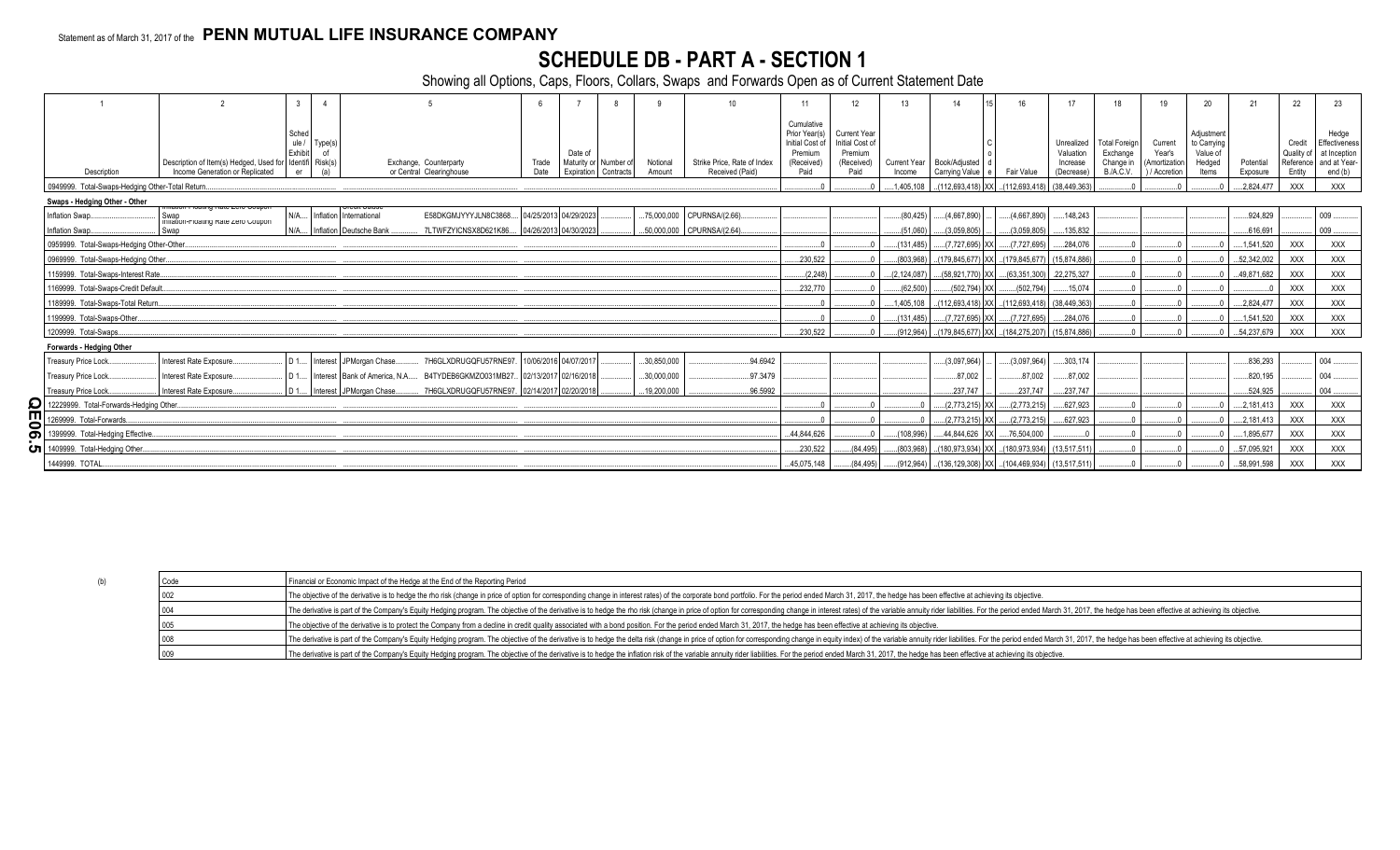## **SCHEDULE DB - PART B - SECTION 1**

Futures Contracts Open as of the Current Statement Date

|                     |                                                                                                                                                                                                                                              |                                            |                                  |                                                                                                                                 |            |                 |                       |                                                                                        |               | 12                   | 13                      | 14           |                                 | <b>Highly Effective Hedges</b>    |                                 | 18                                                                         | 19                                                                      |                                                                                         |                       |                                                                   |                           |
|---------------------|----------------------------------------------------------------------------------------------------------------------------------------------------------------------------------------------------------------------------------------------|--------------------------------------------|----------------------------------|---------------------------------------------------------------------------------------------------------------------------------|------------|-----------------|-----------------------|----------------------------------------------------------------------------------------|---------------|----------------------|-------------------------|--------------|---------------------------------|-----------------------------------|---------------------------------|----------------------------------------------------------------------------|-------------------------------------------------------------------------|-----------------------------------------------------------------------------------------|-----------------------|-------------------------------------------------------------------|---------------------------|
|                     |                                                                                                                                                                                                                                              |                                            |                                  |                                                                                                                                 |            |                 |                       |                                                                                        |               |                      |                         |              |                                 | 15                                |                                 | 17                                                                         |                                                                         |                                                                                         |                       |                                                                   |                           |
| Ticker              | Number<br>Symbol Contracts                                                                                                                                                                                                                   | Notional<br>Amount                         | Description                      | Description of Item(s) Hedged, Schedule Type(s)<br>Used for Income Generation or / Exhibit of Risk(s) Maturity or<br>Replicated | Identifier |                 | Date of<br>Expiration | Exchange                                                                               | Trade<br>Date | Transaction<br>Price | Reporting<br>Date Price | Fair Value   | Book/Adjusted<br>Carrying Value | Cumulative<br>Variation<br>Margin | Deferred<br>Variation<br>Margin | Change in<br>Variation<br>Margin Gain<br>(Loss) Used to<br>Adjust Basis of | Cumulative<br>Variation<br>Margin for All<br>Hedged Item   Other Hedges | Change in<br>Variation<br>Margin Gain<br>(Loss)<br>Recognized in<br><b>Current Year</b> | Potential<br>Exposure | Hedge<br>Effectiveness<br>at Inception<br>and at Year-<br>end (b) | Value of One<br>(1) Point |
| <b>Long Futures</b> |                                                                                                                                                                                                                                              |                                            |                                  |                                                                                                                                 |            |                 |                       |                                                                                        |               |                      |                         |              |                                 |                                   |                                 |                                                                            |                                                                         |                                                                                         |                       |                                                                   |                           |
|                     | <b>Hedging Other</b><br>Equity<br>06/30/2017 CME Group Inc.  KJNXBSWZVIKEX4NFOL81 03/13/2017 2,368.6000<br>(47,000)<br>(47,000)<br>(47,000)<br>(47,000)<br>500,000<br>11,796,000 EMINI S&P 500<br>VAGLB Hedge.<br>2,359.2000<br>Index<br>100 |                                            |                                  |                                                                                                                                 |            |                 |                       |                                                                                        |               |                      |                         |              |                                 |                                   |                                 |                                                                            |                                                                         |                                                                                         |                       |                                                                   |                           |
| ESM7.               |                                                                                                                                                                                                                                              |                                            |                                  |                                                                                                                                 |            |                 |                       |                                                                                        |               |                      |                         |              |                                 |                                   |                                 |                                                                            |                                                                         |                                                                                         |                       |                                                                   |                           |
| ESM7                |                                                                                                                                                                                                                                              |                                            | 2,600 306,696,000 EMINI S&P 500. | VAGLB Hedge                                                                                                                     |            | Equity<br>Index |                       | 06/30/2017 CME Group Inc.  KJNXBSWZVIKEX4NFOL81 03/13/2017 2,368.6000 2,359.2000       |               |                      |                         | .(1,222,000) | (1,222,000)                     |                                   |                                 |                                                                            | (1,222,000)                                                             | (1,222,000)                                                                             | 13,000,000            |                                                                   |                           |
| <b>ESM7</b>         |                                                                                                                                                                                                                                              |                                            | 100 11,796,000 EMINI S&P 500     | VAGLB Hedge.                                                                                                                    | N/A        | Eauity<br>Index |                       | 06/30/2017 CME Group Inc.  KJNXBSWZVIKEX4NFOL81 03/23/2017  2,343.0000  2,359.2000     |               |                      |                         | .81,000      | .81,000                         |                                   |                                 |                                                                            | .81.000                                                                 | .81,000                                                                                 | .500,000              |                                                                   |                           |
| <b>NQM7</b>         |                                                                                                                                                                                                                                              |                                            | 100 10,877,000 IMM EMINI NSDQ    | VAGLB Hedge.                                                                                                                    |            | Equity<br>Index |                       | 06/30/2017 CME Group Inc.<br>. KJNXBSWZVIKEX4NFOL81 03/27/2017 Ⅰ5.331.7500 Ⅰ5.438.5000 |               |                      |                         | 213,500      | .213,500                        |                                   |                                 |                                                                            | .213,500                                                                | 213,500                                                                                 | .390,000              |                                                                   |                           |
|                     |                                                                                                                                                                                                                                              | 12829999. Total-Long Futures-Hedging Other |                                  |                                                                                                                                 |            |                 |                       |                                                                                        |               |                      |                         | (974, 500)   | (974, 500)                      |                                   |                                 |                                                                            | (974,500)                                                               | . (974, 500)                                                                            | 14,390,000            | <b>XXX</b>                                                        | XXX                       |
|                     | 1329999. Total-Long Futures.                                                                                                                                                                                                                 |                                            |                                  |                                                                                                                                 |            |                 |                       |                                                                                        |               |                      |                         | (974, 500)   | (974, 500)                      |                                   |                                 |                                                                            | (974,500)                                                               | . (974, 500)                                                                            | .14,390,000           | <b>XXX</b>                                                        | <b>XXX</b>                |
|                     | 1409999. Total-Hedging Other.                                                                                                                                                                                                                |                                            |                                  |                                                                                                                                 |            |                 |                       |                                                                                        |               |                      |                         | (974, 500)   | (974, 500)                      |                                   |                                 |                                                                            | (974,500)                                                               | . (974, 500)                                                                            | 14,390,000            | XXX                                                               | XXX                       |
| 1449999. TOTAL.     |                                                                                                                                                                                                                                              |                                            |                                  |                                                                                                                                 |            |                 |                       |                                                                                        |               | (974, 500)           | .(974, 500)             |              |                                 |                                   | $(974,500)^{\dagger}$           | (974, 500)                                                                 | 14,390,000                                                              | <b>XXX</b>                                                                              | XXX                   |                                                                   |                           |

**Q E 0 7**

|                               | Beginning<br>Cash | Cumulative<br>Cash | Ending<br>Cash |
|-------------------------------|-------------------|--------------------|----------------|
| <b>Broker Name</b>            | Balance           | Change             | Balance        |
| Bank of America Merrill Lynch | (1,834,121        | .565, 12'          | (1,269,000)    |
| Wells Fargo Bank              | $\ldots$ (18,497) | .312,997           | 294,500        |
| Total Net Cash Deposits.      | (1,852,618)       | 878,118            | (974, 500)     |

(b) Code Financial or Economic Impact of the Hedge at the End of the Reporting Period

14 The objective of the derivative is to hedge against overall economic risks associated with the Company's investments. For the period ended March 31, 2017, the hedge has been effective at acheiving its objective.

15 The derivative is part of the Company's Equity Hedging program. The objective of the derivative is to hedge the delta risk (change in price of option for corresponding change in equity index) of the variable annuity rid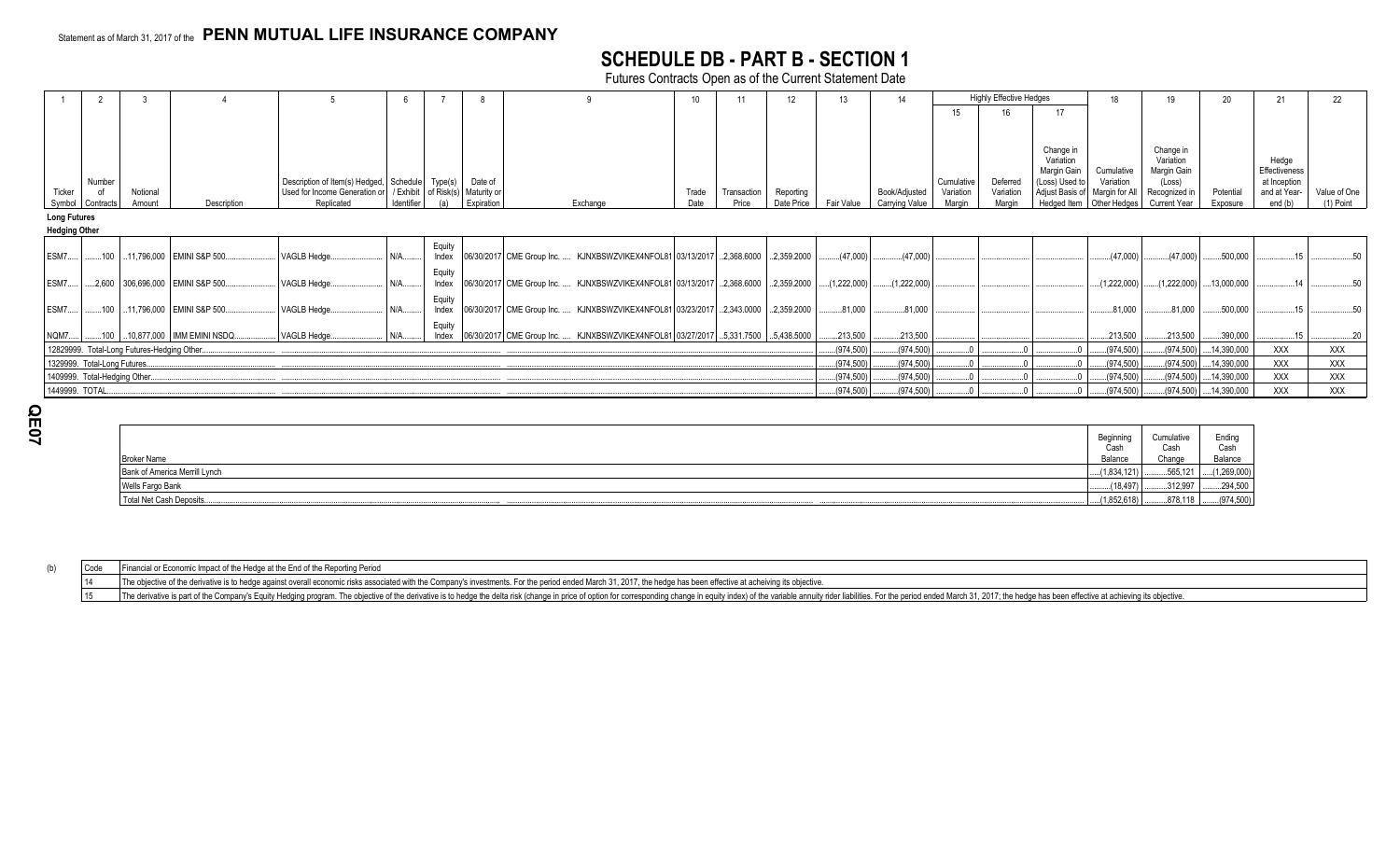# SCHEDULE DB - PART D - SECTION 1<br>Counterparty Exposure for Derivative Instruments Open as of Current Statement Date

|                                                                |                       |            |                       |                          |                        | Book Adjusted Carrying Value  |                     |                | Fair Value       |               | 11          | 12             |
|----------------------------------------------------------------|-----------------------|------------|-----------------------|--------------------------|------------------------|-------------------------------|---------------------|----------------|------------------|---------------|-------------|----------------|
|                                                                |                       |            |                       |                          |                        |                               |                     |                |                  | 10            |             |                |
|                                                                |                       |            |                       |                          |                        |                               |                     |                |                  |               |             |                |
|                                                                |                       | Master     | <b>Credit Support</b> |                          | Contracts with         | Contracts with                |                     |                |                  |               |             |                |
|                                                                |                       | Agreement  | Annex                 | Fair Value of Acceptable | Book/Adjusted Carrying | <b>Book/Adjusted Carrying</b> | <b>Exposure Net</b> | Contracts with | Contracts with   | Exposure Net  | Potential   | Off-Balance    |
| Description of Exchange, Counterparty or Central Clearinghouse |                       | (Y or N)   | (Y or N)              | Collateral               | Value $> 0$            | Value $< 0$                   | of Collateral       | Fair Value > 0 | Fair Value < 0   | of Collateral | Exposure    | Sheet Exposure |
| <b>Exchange Traded Derivatives</b>                             |                       |            |                       |                          |                        |                               |                     |                |                  |               |             |                |
| 0199999. Aggregate Sum of Exchange Traded                      |                       | <b>XXX</b> | <b>XXX</b>            | <b>XXX</b>               | .294,500               | (1,269,000)                   | .294,500            | .294,500       | (1,269,000)      | (974, 500)    | 14,390,000  | .14,390,000    |
| <b>NAIC 1 Designation</b>                                      |                       |            |                       |                          |                        |                               |                     |                |                  |               |             |                |
| Canadian Imperial Bank of Commerce.                            | 2IGI19DL77OX0HC3ZE78. |            |                       | 14,915,000               | 10,142,459             | (2,986,159)                   |                     | .17,813,476    | (2,986,159)      |               | .82.926     |                |
| Goldman Sachs International.                                   | W22LROWP2IHZNBB6K528. |            |                       |                          | 10,326,897             | (75, 232, 530)                |                     | 17,375,188     | (75,232,530)     |               | 1,098,818   |                |
| JPMorgan Chase                                                 | 7H6GLXDRUGQFU57RNE97  |            |                       |                          | .237,747               | (26, 472, 626)                |                     | .237,747       | (26, 472, 626)   |               | 1,846,155   |                |
| Wells Fargo Bank, N.A                                          | KB1H1DSPRFMYMCUFXT09  |            |                       | .7,710,000               | .8,337,612             | (6,397,319)                   |                     | .14,115,126    | (6, 397, 319)    | .7,807        | 1,127,084   |                |
| 0299999. Total NAIC 1 Designation.                             |                       |            |                       | .22,625,000              | 29,044,715             | (111,088,634)                 |                     | .49,541,537    | (111,088,634)    | .7.807        | .4,154,983  |                |
| <b>NAIC 2 Designation</b>                                      |                       |            |                       |                          |                        |                               |                     |                |                  |               |             |                |
| Bank of America, N.A.                                          | B4TYDEB6GKMZO031MB27  |            |                       | .7,110,000               | .9,526,874             | (8,919,801)                   |                     | 15,868,934     | (8,919,801)      |               | .1,647,625  |                |
| Barclays Bank.                                                 | G5GSEF7VJP5I7OUK5573. |            |                       | 11,670,000               | .6,462,766             |                               |                     | 11,567,902     |                  |               |             |                |
| Credit Suisse International.                                   | E58DKGMJYYYJLN8C3868. |            |                       |                          | .916,257               | (4,824,482)                   |                     | .1,939,506     | (4,824,482)      |               | .2.700.617  |                |
| Deutsche Bank.                                                 | 7LTWFZYICNSX8D621K86  |            |                       |                          | 1,803,919              | (3, 139, 849)                 |                     | .3,301,832     | (3, 139, 849)    | .161,983      | 616,691     |                |
| SunTrust Bank.                                                 | IYDOJBGJWY9T8XKCSX06. |            |                       | .4.440.000               | .3.010.696             |                               |                     | .4.634.421     |                  | 194.421       |             |                |
| 0399999. Total NAIC 2 Designation.                             |                       |            |                       | .23,220,000              | .21,720,512            | (16,884,132)                  |                     | .37,312,595    | (16,884,132)     | .356,404      | .4,964,933  |                |
| 0899999. Aggregate Sum of Central Clearinghouse.               | <b>XXX</b>            | <b>XXX</b> | <b>XXX</b>            |                          | .22,571,283            | (81, 493, 053)                |                     | .22,571,283    | (85, 922, 583)   |               | 49,871,682  |                |
| 0999999. Gross Totals                                          |                       |            |                       | .45.845.000              | 73.631.010             | (210, 734, 819)               | .294.500            | .109,719,915   | (215, 164, 349). | (610, 289)    | .73,381,598 | 14,390,000     |
| 1. Offset per SSAP No. 64.                                     |                       |            |                       |                          |                        |                               |                     |                |                  |               |             |                |
| 2. Net after right of offset per SSAP No. 64.                  |                       |            |                       |                          | 73,631,010             | (210,734,819)                 |                     |                |                  |               |             |                |
| $\overline{8}$                                                 |                       |            |                       |                          |                        |                               |                     |                |                  |               |             |                |
|                                                                |                       |            |                       |                          |                        |                               |                     |                |                  |               |             |                |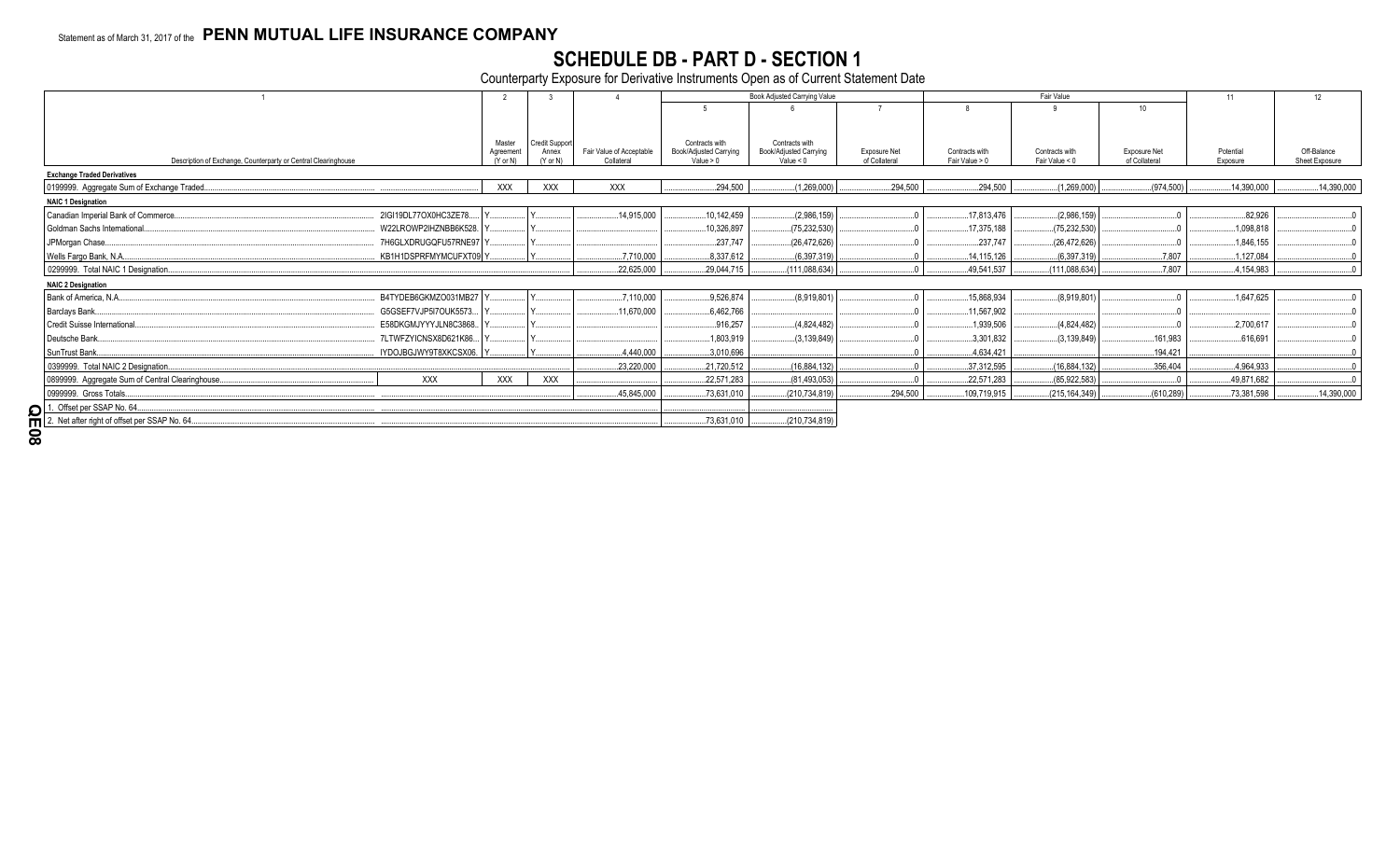## **SCHEDULE DB - PART D - SECTION 2**

Collateral for Derivative Instruments Open as of Current Statement Date

|                                                                  |                       |                             |                           |              |              | Book/Adjusted  | Maturity   | Type of Margi |
|------------------------------------------------------------------|-----------------------|-----------------------------|---------------------------|--------------|--------------|----------------|------------|---------------|
| Exchange, Counterparty or Central Clearinghouse                  | Type of Asset Pledged | <b>CUSIP</b> Identification | Description               | Fair Value   | Par Value    | Carrying Value | Date       | (I, V or IV)  |
| <b>Collateral Pledged by Reporting Entity</b>                    |                       |                             |                           |              |              |                |            |               |
| E58DKGMJYYYJLN8C3868 Cash<br>Credit Suisse International         |                       |                             |                           | 5,410,125    | .5,410,125   | 5,410,125      |            |               |
| Deutsche Bank<br>7LTWFZYICNSX8D621K86 Cash                       |                       |                             |                           | .1,680,000   | .1,680,000   | .1,680,000     |            |               |
| Goldman Sachs International<br>W22LROWP2IHZNBB6K528 Cash         |                       |                             |                           | 55,500,000   | .55,500,000  | .55,500,000    |            |               |
| JPMorgan Chase<br>7H6GLXDRUGQFU57RNE97. Cash                     |                       |                             |                           | 26,370,000   | .26,370,000  | .26,370,000    |            |               |
| Credit Suisse Securities (USA) LLC.<br>1V8Y6QCX6YMJ2OELII46 Cash |                       |                             |                           | .7,648,144   | .7,648,144   | .7,648,144     |            |               |
| Wells Fargo Bank, NA<br>VYVVCKR63DVZZN70PB21 Cash                |                       |                             |                           | .59,008,656  | .59,008,656  | .59,008,656    |            |               |
| VYVVCKR63DVZZN70PB21   MBS<br>Wells Fargo Bank, NA               |                       | 36296U<br>ZX 1              | GNSF POOL 701958          | .2,238,217   | .2,119,363   | .2,020,462     |            |               |
| Wells Fargo Bank, NA<br>VYVVCKR63DVZZN70PB21 Treasury            |                       | 912810                      | RR 1   TII 1.00 02/15/46. | .114,429,182 | 112,715,900  | 115,947,453    |            |               |
| 0199999. Totals                                                  |                       |                             |                           | .272,284,324 | .270,452,188 | .273,584,840   | <b>XXX</b> | <b>XXX</b>    |
| <b>Collateral Pledged to Reporting Entity</b>                    |                       |                             |                           |              |              |                |            |               |
| B4TYDEB6GKMZO031MB27 Cash<br>Bank of America, N.A                |                       |                             |                           | .7,110,000   | .7,110,000   | <b>XXX</b>     |            |               |
| Barclays Bank<br>G5GSEF7VJP5I7OUK5573 Cash                       |                       |                             |                           | 11,670,000   | 11,670,000   | <b>XXX</b>     |            |               |
| Canadian Imperial Bank of Commerce<br>2IGI19DL77OX0HC3ZE78       | Cash.                 |                             |                           | .14,915,000  | .14.915.000  | <b>XXX</b>     |            |               |
| SunTrust Bank<br>IYDOJBGJWY9T8XKCSX06 Cash                       |                       |                             |                           | .4,440,000   | 4,440,000    | <b>XXX</b>     |            |               |
| Wells Fargo Bank, N.A.<br>KB1H1DSPRFMYMCUFXT09. Cash             |                       |                             |                           | .7,710,000   | .7,710,000   | XXX            |            |               |
| 0299999. Totals                                                  |                       |                             |                           | 45,845,000   | .45,845,000  | XXX            | <b>XXX</b> | <b>XXX</b>    |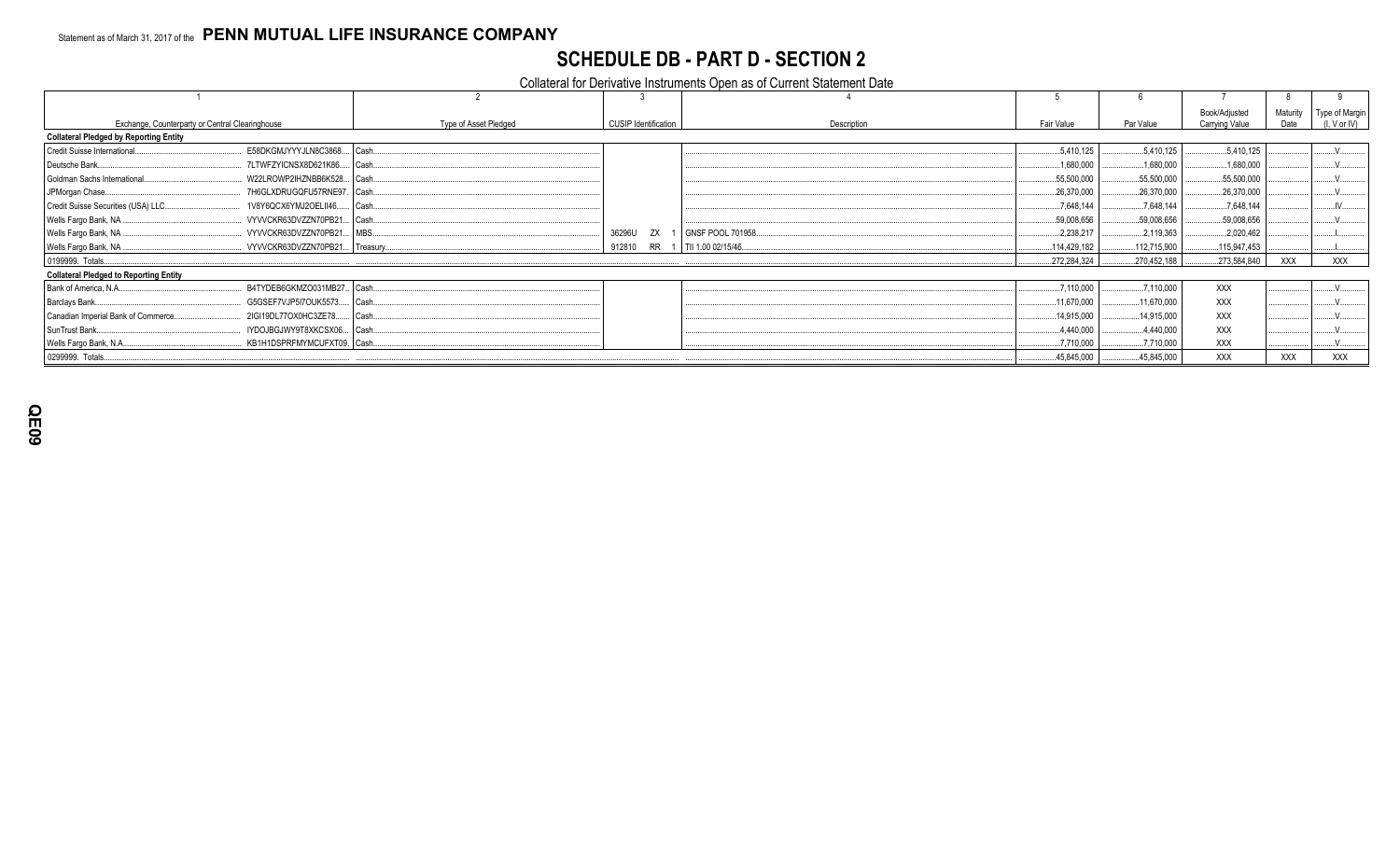**Sch. DL - Pt. 1 NONE**

**Sch. DL - Pt. 2 NONE**

**QE10, QE11**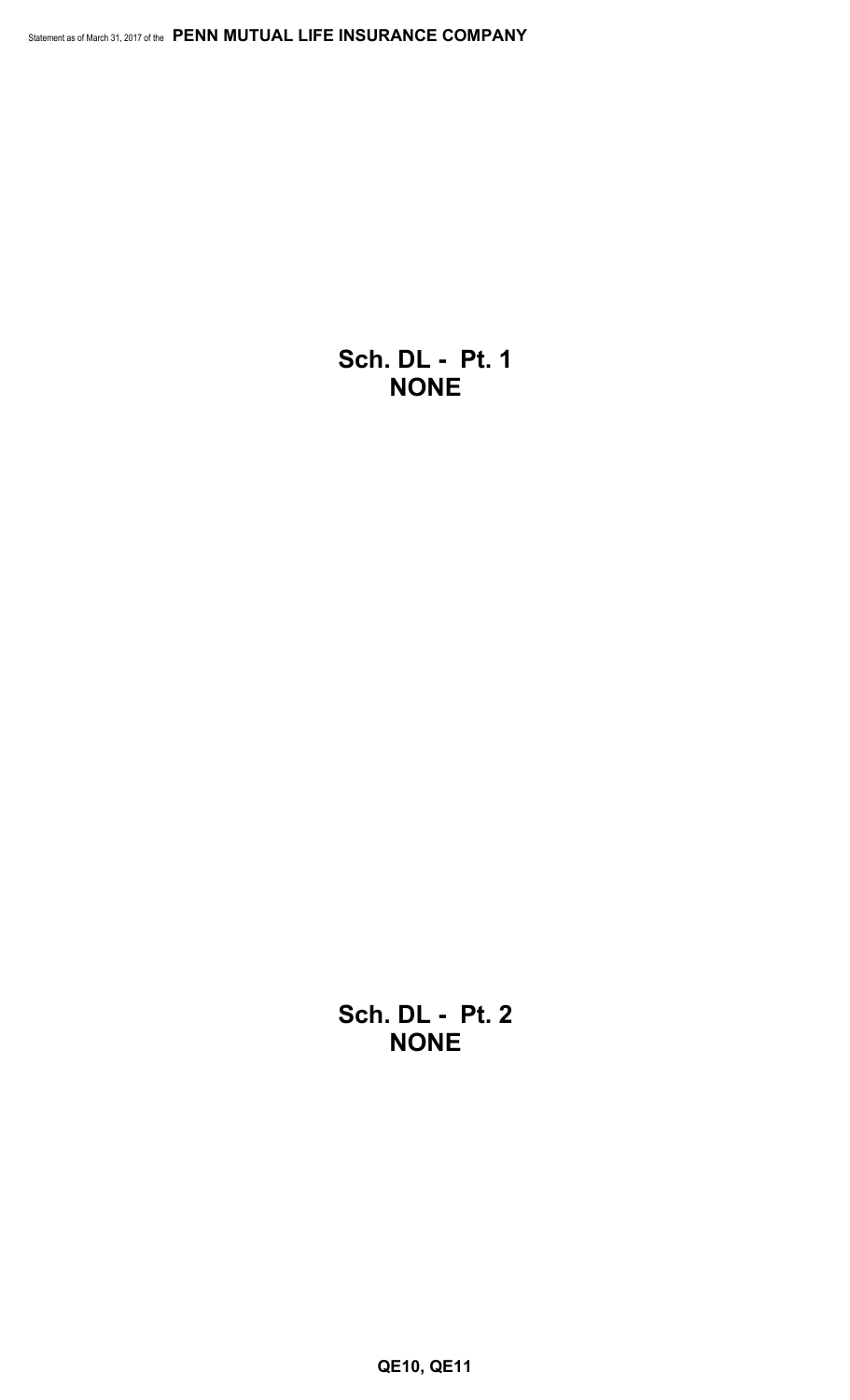## Statement as of March 31, 2017 of the PENN MUTUAL LIFE INSURANCE COMPANY **SCHEDULE E - PART 1 - CASH**

| Month End Depository Balances |            |            |                  |                                                                        |                                                                   |                              |                               |                                |            |  |  |  |
|-------------------------------|------------|------------|------------------|------------------------------------------------------------------------|-------------------------------------------------------------------|------------------------------|-------------------------------|--------------------------------|------------|--|--|--|
|                               |            |            |                  |                                                                        | 5                                                                 | Book Balance at End of Each  |                               |                                | Q          |  |  |  |
|                               |            |            |                  |                                                                        |                                                                   | Month During Current Quarter |                               |                                |            |  |  |  |
|                               |            |            |                  |                                                                        |                                                                   | 6                            |                               | 8                              |            |  |  |  |
|                               | Depository | Code       | Rate of Interest | Amount of Interest<br><b>Received During</b><br><b>Current Quarter</b> | Amount of Interest<br>Accrued at Current<br><b>Statement Date</b> | <b>First Month</b>           | Second Month                  | <b>Third Month</b>             |            |  |  |  |
|                               |            |            |                  |                                                                        |                                                                   |                              |                               |                                |            |  |  |  |
| <b>Open Depositories</b>      |            |            |                  |                                                                        |                                                                   |                              |                               |                                |            |  |  |  |
| State Street                  |            |            |                  |                                                                        |                                                                   | 21,138,797                   | 24,584,759                    | 26,270,440                     | XXX        |  |  |  |
|                               |            |            |                  |                                                                        |                                                                   |                              | 110,355   136,607             |                                | <b>XXX</b> |  |  |  |
|                               |            |            |                  |                                                                        |                                                                   |                              |                               | 367,757                        | XXX        |  |  |  |
|                               |            |            |                  |                                                                        |                                                                   |                              |                               | 5,919,296                      | <b>XXX</b> |  |  |  |
|                               |            |            |                  |                                                                        |                                                                   |                              |                               |                                | <b>XXX</b> |  |  |  |
|                               |            |            |                  |                                                                        |                                                                   |                              |                               |                                | <b>XXX</b> |  |  |  |
|                               |            |            |                  |                                                                        |                                                                   |                              |                               |                                | XXX        |  |  |  |
|                               |            |            |                  |                                                                        |                                                                   |                              | 358,765 427,534 169,312       |                                | XXX        |  |  |  |
|                               |            |            |                  |                                                                        |                                                                   | .                            |                               |                                | <b>XXX</b> |  |  |  |
|                               |            |            |                  |                                                                        |                                                                   | 3.557.871                    | 3,607,931                     | 5.493.637                      | XXX        |  |  |  |
|                               |            | XXX        | <b>XXX</b>       |                                                                        |                                                                   | 29.980.647                   | $\dots$ 36,804,453 54,046,514 |                                | XXX        |  |  |  |
|                               |            | <b>XXX</b> | <b>XXX</b>       |                                                                        |                                                                   | 29.980.647                   |                               | $\ldots$ 36,804,453 54,046,514 | XXX        |  |  |  |
|                               |            | XXX        | <b>XXX</b>       |                                                                        |                                                                   |                              |                               |                                | XXX        |  |  |  |